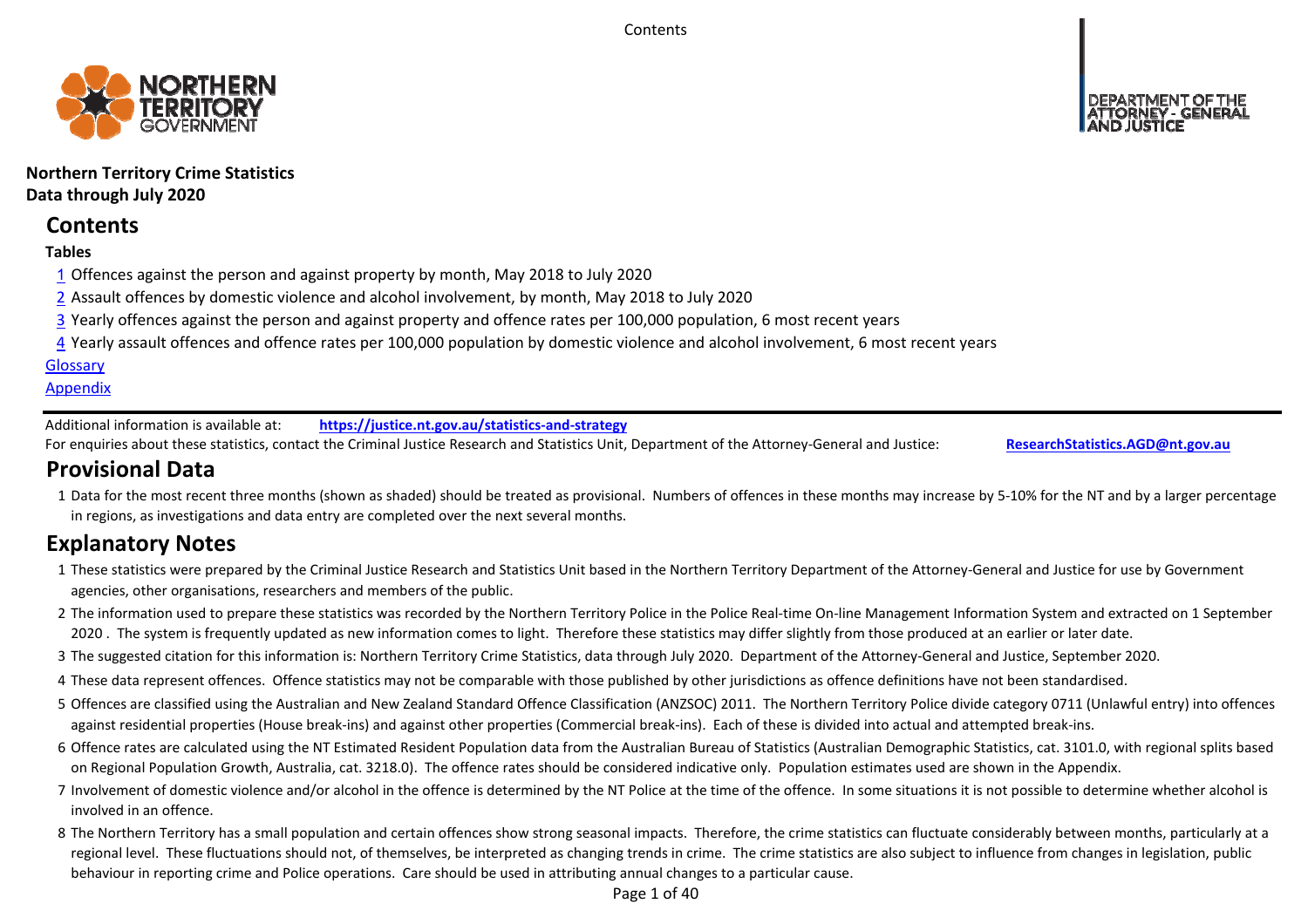DEPARTMENT OF THE<br>ATTORNEY - GENERAL



# **Northern Territory Crime Statistics**

**Data through July 2020**

| Number of offences                                        | $May-18$       | <b>Jun-18</b>  | <b>Jul-18</b>  | Aug-18         | Sep-18         | Oct-18         | <b>Nov-18</b>  | <b>Dec-18</b>  | Jan-19      | Feb-19       | <b>Mar-19</b>  | Apr-19         |
|-----------------------------------------------------------|----------------|----------------|----------------|----------------|----------------|----------------|----------------|----------------|-------------|--------------|----------------|----------------|
| 0111 Murder                                               | $\mathbf{1}$   | 0              | $\Omega$       | $\Omega$       | $\Omega$       | $\mathbf{1}$   | $\Omega$       | $\mathbf{1}$   | $\Omega$    | $\Omega$     | 0              | $\Omega$       |
| 0121 Attempted murder                                     | $\Omega$       | O              | $\Omega$       | $\Omega$       | ŋ              | U              | $\mathcal{P}$  | $\Omega$       | $\Omega$    | $\mathbf{1}$ | ŋ              |                |
| 0131 Manslaughter                                         | 0              | $\mathbf{1}$   | 0              | $\Omega$       | $\Omega$       | 0              | $\Omega$       |                | $\Omega$    | $\Omega$     | 0              | $\Omega$       |
| 0132 Driving causing death                                | $\Omega$       | 1              | $\overline{2}$ | $\Omega$       | O              | 1              | $\Omega$       | $\Omega$       | $\Omega$    | $\Omega$     | 0              | 0              |
| 01 Homicide and related offences                          | $\mathbf{1}$   | $\overline{2}$ | $\overline{2}$ | $\mathbf 0$    | 0              | $\overline{2}$ | $\overline{2}$ | $\overline{2}$ | $\mathbf 0$ | $\mathbf{1}$ | 0              | $\mathbf 0$    |
| 021 Assault                                               | 559            | 529            | 562            | 532            | 578            | 603            | 572            | 639            | 527         | 492          | 585            | 508            |
| 029 Acts intended to cause injury - other                 | $\mathbf{1}$   | $\overline{7}$ | $\overline{2}$ | $\mathbf{1}$   | $\overline{2}$ | $\overline{2}$ | 3              | $\overline{2}$ | $\Omega$    | $\Omega$     | $\overline{2}$ | $\mathbf 0$    |
| 02 Acts intended to cause injury                          | 560            | 536            | 564            | 533            | 580            | 605            | 575            | 641            | 527         | 492          | 587            | 508            |
| 031 Sexual assault                                        | 23             | 33             | 42             | 30             | 26             | 35             | 37             | 15             | 34          | 29           | 34             | 28             |
| 032 Non-assaultive sexual offences                        | 8              | 5              | $\overline{2}$ | 5              | 3              | 4              | 6              | $\mathbf 0$    | 6           | 3            | 5              | $\overline{4}$ |
| 03 Sexual assault and related offences                    | 31             | 38             | 44             | 35             | 29             | 39             | 43             | 15             | 40          | 32           | 39             | 32             |
| 049 Other dangerous or negligent acts endangering persons | 15             | 17             | 11             | 10             | 14             | 13             | 17             | 9              | 11          | 8            | 16             | 12             |
| 0511 Abduction and kidnapping                             | $\Omega$       | $\Omega$       | 0              | $\Omega$       | $\Omega$       | 0              | $\Omega$       | $\Omega$       | $\Omega$    | $\Omega$     | $\Omega$       | $\mathbf 0$    |
| 0521 Deprivation of liberty/false imprisonment            | 1              | $\mathbf{1}$   | $\mathbf{1}$   | $\overline{2}$ |                | 2              | $\overline{2}$ |                | $\Lambda$   | 0            | 2              | 3              |
| 0531 Harassment and private nuisance                      | $\overline{2}$ | 4              | 6              | 5              | 8              | 10             | $\overline{2}$ |                | 3           | 6            | 5              | 8              |
| 0532 Threatening behaviour                                | 14             | 21             | 19             | 25             | 24             | 18             | 25             | 23             | 17          | 15           | 17             | 20             |
| 05 Abduction, harassment and other offences               | 17             | 26             | 26             | 32             | 33             | 30             | 29             | 33             | 24          | 21           | 24             | 31             |
| 061 Robberv                                               | 12             | $\overline{7}$ | 6              | 13             | 8              | 8              | 10             | 17             | 12          | 8            | 15             | 19             |
| 0621 Blackmail and extortion                              | 0              | 0              | 0              | $\mathbf 0$    | $\Omega$       | 0              | 0              | $\mathbf 0$    | $\Omega$    | 0            | 0              | 0              |
| 06 Robbery, extortion and related offences                | 12             | $\overline{7}$ | 6              | 13             | 8              | 8              | 10             | 17             | 12          | 8            | 15             | 19             |
| Total offences against the person                         | 636            | 626            | 653            | 623            | 664            | 697            | 676            | 717            | 614         | 562          | 681            | 602            |
| House break-ins, actual                                   | 186            | 111            | 133            | 200            | 211            | 184            | 190            | 188            | 260         | 196          | 182            | 166            |
| House break-ins, attempted                                | 26             | 17             | 17             | 23             | 15             | 18             | 18             | 22             | 40          | 11           | 20             | 17             |
| 0711 House break-ins                                      | 212            | 128            | 150            | 223            | 226            | 202            | 208            | 210            | 300         | 207          | 202            | 183            |
| Commercial break-ins, actual                              | 241            | 164            | 190            | 144            | 166            | 154            | 158            | 212            | 286         | 196          | 251            | 207            |
| Commercial break-ins, attempted                           | 22             | 17             | 22             | 13             | 22             | 18             | 26             | 23             | 30          | 23           | 16             | 17             |
| 0711 Commercial break-ins                                 | 263            | 181            | 212            | 157            | 188            | 172            | 184            | 235            | 316         | 219          | 267            | 224            |
| 0812 Illegal use of a motor vehicle                       | 75             | 62             | 65             | 83             | 66             | 83             | 68             | 67             | 112         | 72           | 89             | 65             |
| 0813 Theft of motor vehicle parts or contents             | 82             | 67             | 101            | 98             | 88             | 94             | 72             | 58             | 77          | 71           | 87             | 74             |
| 081 Motor vehicle theft and related offences              | 157            | 129            | 166            | 181            | 154            | 177            | 140            | 125            | 189         | 143          | 176            | 139            |
| 08* Theft and related offences (other than MV)            | 662            | 607            | 650            | 630            | 630            | 631            | 633            | 668            | 722         | 597          | 650            | 615            |
| 12 Property damage offences                               | 628            | 478            | 650            | 611            | 651            | 652            | 634            | 612            | 734         | 489          | 638            | 563            |
| <b>Total property offences</b>                            | 1.922          | 1.523          | 1.828          | 1.802          | 1.849          | 1.834          | 1,799          | 1.850          | 2.261       | 1.655        | 1.933          | 1.724          |

Data extracted from PROMIS on 01/09/2020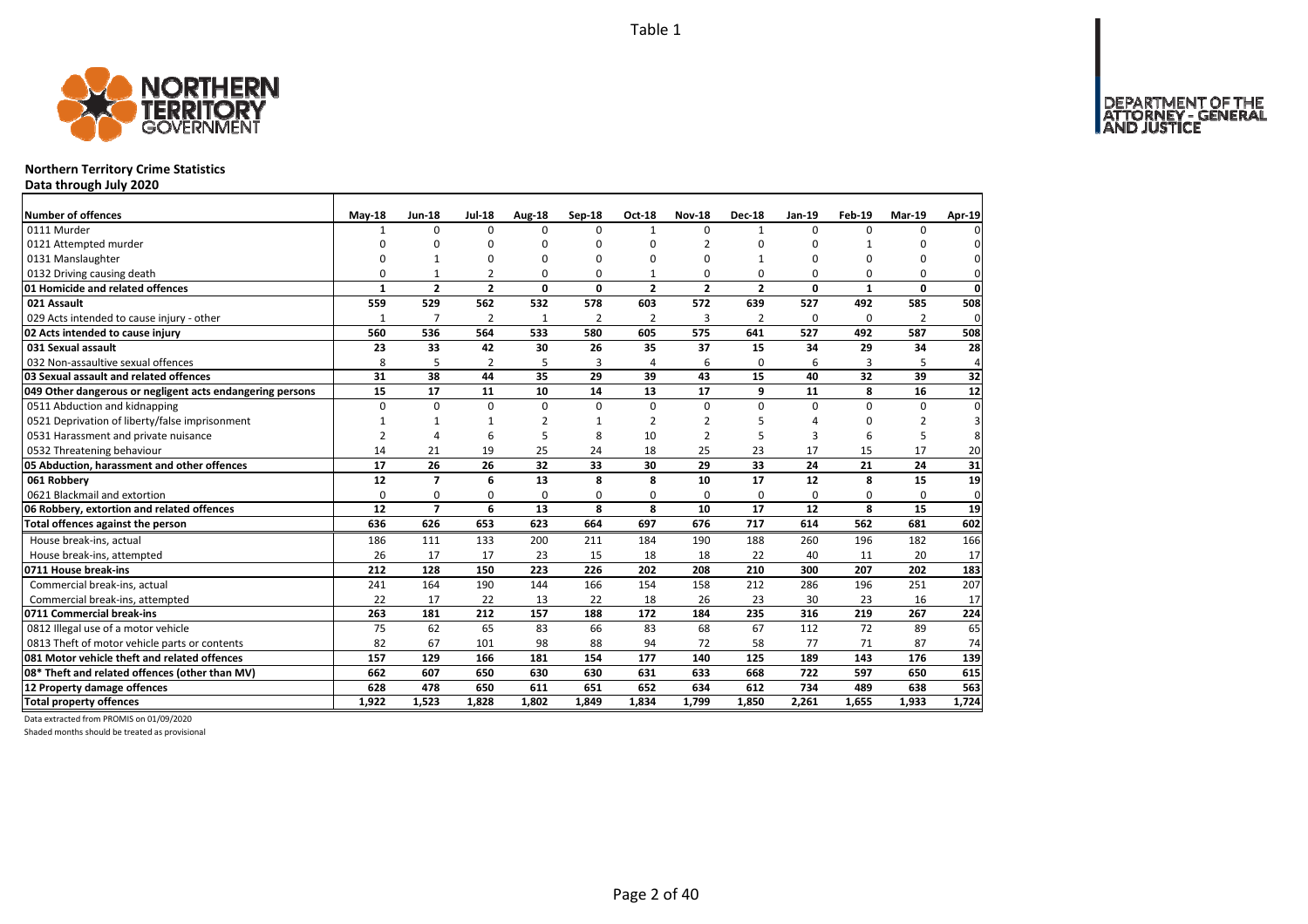DEPARTMENT OF THE<br>ATTORNEY - GENERAL



# **Northern Territory Crime Statistics**

**Data through July 2020**

| <b>Number of offences</b>                                 | $May-19$ | Jun-19         | <b>Jul-19</b>  | Aug-19       | Sep-19         | Oct-19       | <b>Nov-19</b>            | <b>Dec-19</b>  | <b>Jan-20</b>  | Feb-20   | <b>Mar-20</b> | Apr-20                  | $May-20$       | <b>Jun-20</b>            | <b>Jul-20</b>  |
|-----------------------------------------------------------|----------|----------------|----------------|--------------|----------------|--------------|--------------------------|----------------|----------------|----------|---------------|-------------------------|----------------|--------------------------|----------------|
| 0111 Murder                                               | n        | $\mathcal{P}$  | $\Omega$       | $\Omega$     | $\Omega$       | $\Omega$     | $\overline{\phantom{a}}$ | $\mathcal{P}$  | $\Omega$       | $\Omega$ | $\Omega$      |                         |                | $\mathbf{1}$             |                |
| 0121 Attempted murder                                     |          |                |                |              | $\Omega$       |              |                          |                |                | ŋ        |               |                         |                |                          |                |
| 0131 Manslaughter                                         |          |                |                |              | <sup>n</sup>   |              |                          |                |                | ŋ        |               |                         |                |                          |                |
| 0132 Driving causing death                                |          |                |                | O            | $\Omega$       | $\Omega$     |                          |                |                | $\Omega$ |               |                         |                |                          |                |
| 01 Homicide and related offences                          | n        | $\overline{2}$ | $\Omega$       | $\mathbf{0}$ | 0              | $\mathbf{1}$ | $\mathbf{1}$             | $\overline{2}$ | $\overline{2}$ | 0        | $\mathbf{0}$  | $\overline{\mathbf{z}}$ |                | $\overline{\phantom{a}}$ |                |
| 021 Assault                                               | 507      | 438            | 529            | 543          | 536            | 584          | 597                      | 644            | 587            | 620      | 644           | 480                     | 487            | 549                      | 621            |
| 029 Acts intended to cause injury - other                 | 1        | $\Omega$       | $\overline{2}$ | 0            | $\overline{2}$ | 3            | $\mathbf{1}$             | 3              | $\overline{2}$ | 3        | 0             | 4                       | $\overline{2}$ | $\overline{2}$           | $\overline{3}$ |
| 02 Acts intended to cause injury                          | 508      | 438            | 531            | 543          | 538            | 587          | 598                      | 647            | 589            | 623      | 644           | 484                     | 489            | 551                      | 624            |
| 031 Sexual assault                                        | 23       | 33             | 27             | 30           | 31             | 32           | 35                       | 27             | 38             | 25       | 22            | 19                      | 29             | 29                       | 27             |
| 032 Non-assaultive sexual offences                        | 6        | 3              | 6              | 14           | 5              | 8            | 4                        | $\overline{7}$ | 5              | 5        | $\mathbf{R}$  | 7                       | $\mathbf{3}$   | 12                       | 6              |
| 03 Sexual assault and related offences                    | 29       | 36             | 33             | 44           | 36             | 40           | 39                       | 34             | 43             | 30       | 25            | 26                      | 32             | 41                       | 33             |
| 049 Other dangerous or negligent acts endangering persons | 10       | 10             | 12             | 11           | 9              | 13           | 6                        | q              | 5              | 9        | 10            | 8                       | $\mathbf{3}$   | 8                        |                |
| 0511 Abduction and kidnapping                             | $\Omega$ | $\Omega$       | $\Omega$       | $\Omega$     | $\Omega$       | $\Omega$     | U                        | $\Omega$       | $\Omega$       | $\Omega$ | $\Omega$      |                         | $\Omega$       | $\Omega$                 |                |
| 0521 Deprivation of liberty/false imprisonment            |          |                |                |              |                |              |                          |                |                | q        |               |                         |                |                          |                |
| 0531 Harassment and private nuisance                      |          |                | ર              | в            |                |              |                          |                |                | 6        |               | 11                      |                |                          |                |
| 0532 Threatening behaviour                                | 19       | 18             | 18             | 18           | 12             | 18           | 19                       | 15             | 12             | 26       | 29            | 16                      | 13             | 27                       | 17             |
| 05 Abduction, harassment and other offences               | 28       | 25             | 26             | 24           | 17             | 29           | 23                       | 25             | 20             | 41       | 40            | 31                      | 17             | 38                       | 25             |
| 061 Robbery                                               | 11       | $\overline{7}$ | 13             | 10           | 13             | 14           | 20                       | 14             | 20             | 21       | 24            | 8                       | $\sqrt{ }$     | 10                       | 14             |
| 0621 Blackmail and extortion                              | $\Omega$ | $\Omega$       | $\Omega$       | 0            | 0              | $\Omega$     |                          |                | $\mathbf{1}$   | 0        |               |                         | $\Omega$       | $\mathbf{1}$             | $\mathbf 0$    |
| 06 Robbery, extortion and related offences                | 11       | $\overline{7}$ | 13             | 10           | 13             | 14           | 21                       | 16             | 21             | 21       | 25            | 8                       | $\mathbf{A}$   | 11                       | 14             |
| Total offences against the person                         | 586      | 518            | 615            | 632          | 613            | 684          | 688                      | 733            | 680            | 724      | 744           | 559                     | 546            | 651                      | 704            |
| House break-ins, actual                                   | 182      | 146            | 138            | 134          | 142            | 241          | 208                      | 232            | 294            | 241      | 238           | 121                     | 81             | 60                       | 62             |
| House break-ins, attempted                                | 19       | 17             | 12             | 9            | 10             | 19           | 28                       | 23             | 53             | 37       | 44            | 24                      | 18             | 10                       | 9              |
| 0711 House break-ins                                      | 201      | 163            | 150            | 143          | 152            | 260          | 236                      | 255            | 347            | 278      | 282           | 145                     | 99             | 70                       | 71             |
| Commercial break-ins, actual                              | 200      | 113            | 124            | 121          | 110            | 146          | 162                      | 140            | 222            | 211      | 195           | 97                      | 65             | 51                       | 38             |
| Commercial break-ins, attempted                           | 19       | 8              | 10             | 11           | 15             | 11           | 23                       | 16             | 37             | 17       | 23            | 12                      | 11             | 12                       | 6              |
| 0711 Commercial break-ins                                 | 219      | 121            | 134            | 132          | 125            | 157          | 185                      | 156            | 259            | 228      | 218           | 109                     | 76             | 63                       | 44             |
| 0812 Illegal use of a motor vehicle                       | 66       | 53             | 36             | 54           | 60             | 77           | 82                       | 65             | 74             | 68       | 53            | 36                      | 42             | 26                       | 16             |
| 0813 Theft of motor vehicle parts or contents             | 79       | 85             | 60             | 85           | 67             | 102          | 82                       | 60             | 72             | 107      | 124           | 65                      | 41             | 26                       | 29             |
| 081 Motor vehicle theft and related offences              | 145      | 138            | 96             | 139          | 127            | 179          | 164                      | 125            | 146            | 175      | 177           | 101                     | 83             | 52                       | 45             |
| 08* Theft and related offences (other than MV)            | 658      | 518            | 549            | 649          | 601            | 703          | 696                      | 636            | 733            | 746      | 748           | 399                     | 331            | 312                      | 287            |
| 12 Property damage offences                               | 653      | 529            | 514            | 570          | 532            | 660          | 634                      | 709            | 739            | 773      | 791           | 452                     | 420            | 444                      | 477            |
| <b>Total property offences</b>                            | 1.876    | 1.469          | 1.443          | 1.633        | 1,537          | 1,959        | 1,915                    | 1.881          | 2.224          | 2,200    | 2.216         | 1.206                   | 1.009          | 941                      | 924            |

Data extracted from PROMIS on 01/09/2020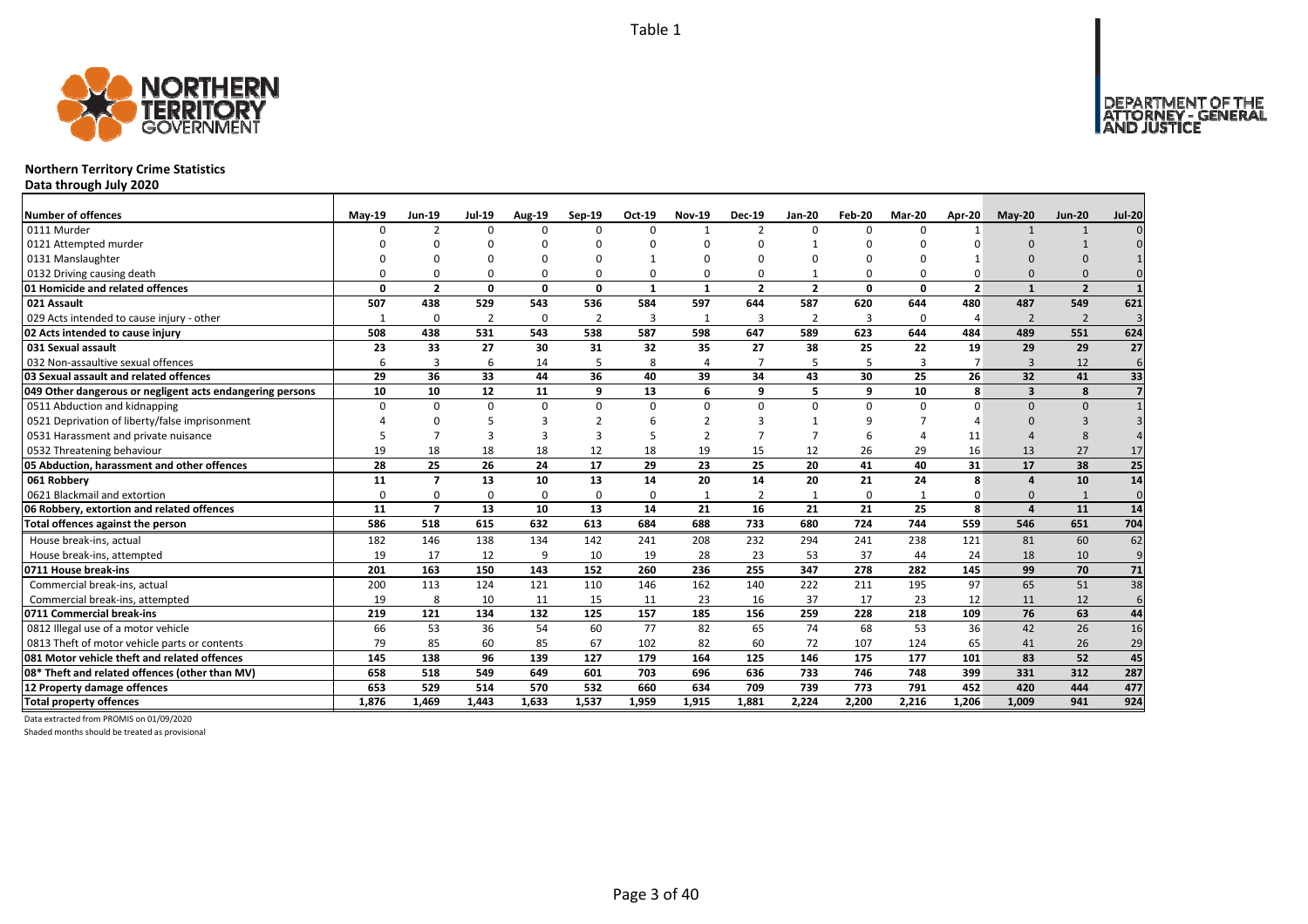

### **Darwin Crime Statistics**

**Data through July 2020**

| <b>Number of offences</b>                                 | $May-18$                | <b>Jun-18</b>  | <b>Jul-18</b>           | Aug-18         | Sep-18         | Oct-18         | <b>Nov-18</b> | <b>Dec-18</b>  | Jan-19                   | Feb-19       | <b>Mar-19</b> | Apr-19       |
|-----------------------------------------------------------|-------------------------|----------------|-------------------------|----------------|----------------|----------------|---------------|----------------|--------------------------|--------------|---------------|--------------|
| 0111 Murder                                               | $\Omega$                | 0              | $\Omega$                | $\Omega$       | $\Omega$       | $\Omega$       | $\Omega$      | $\Omega$       | $\Omega$                 | $\Omega$     | $\Omega$      |              |
| 0121 Attempted murder                                     | U                       | 0              | 0                       | $\Omega$       |                | $\Omega$       | 1             | ŋ              | $\Omega$                 |              | ŋ             |              |
| 0131 Manslaughter                                         | $\Omega$                | 0              | O                       | $\Omega$       |                | $\Omega$       | O             | O              | $\Omega$                 |              | O             | 0            |
| 0132 Driving causing death                                | $\Omega$                | $\mathbf{1}$   | 0                       | $\Omega$       | $\Omega$       | 0              | 0             | O              | $\Omega$                 | $\Omega$     | 0             | 0            |
| 01 Homicide and related offences                          | 0                       | $\mathbf{1}$   | 0                       | $\mathbf{0}$   | 0              | 0              | $\mathbf{1}$  | 0              | $\mathbf 0$              | 0            | 0             | $\mathbf{0}$ |
| 021 Assault                                               | 150                     | 144            | 162                     | 132            | 141            | 158            | 145           | 155            | 144                      | 133          | 151           | 149          |
| 029 Acts intended to cause injury - other                 | $\Omega$                | $\mathbf{1}$   | 1                       | $\mathbf{1}$   | $\mathbf{1}$   | $\Omega$       | 0             | 1              | $\Omega$                 | $\Omega$     | $\Omega$      | 0            |
| 02 Acts intended to cause injury                          | 150                     | 145            | 163                     | 133            | 142            | 158            | 145           | 156            | 144                      | 133          | 151           | 149          |
| 031 Sexual assault                                        | 11                      | 13             | 16                      | 18             | 9              | 8              | 13            | 6              | $\overline{\phantom{a}}$ | 16           | 8             | 12           |
| 032 Non-assaultive sexual offences                        | 5                       | $\overline{2}$ | $\mathbf{1}$            | $\mathbf{1}$   | $\overline{2}$ | $\overline{a}$ | $\mathbf{1}$  | 0              | $\mathbf{1}$             | $\Omega$     | 3             | 3            |
| 03 Sexual assault and related offences                    | 16                      | 15             | 17                      | 19             | 11             | 12             | 14            | 6              | 8                        | 16           | 11            | 15           |
| 049 Other dangerous or negligent acts endangering persons | 6                       | 6              | 3                       | $\overline{2}$ | $\mathbf{2}$   | 4              | 3             | $\overline{2}$ | 0                        | $\mathbf{1}$ | 3             | 4            |
| 0511 Abduction and kidnapping                             | $\Omega$                | $\Omega$       | $\mathbf 0$             | $\mathbf 0$    | $\Omega$       | $\Omega$       | $\Omega$      | $\Omega$       | $\Omega$                 | $\Omega$     | 0             | $\Omega$     |
| 0521 Deprivation of liberty/false imprisonment            | $\Omega$                | <sup>0</sup>   | $\Omega$                | $\Omega$       |                | ŋ              | ŋ             | ŋ              | $\mathbf{1}$             | $\Omega$     | 1             |              |
| 0531 Harassment and private nuisance                      |                         | $\overline{2}$ | Δ                       |                |                |                |               | 3              |                          |              | 3             | 0            |
| 0532 Threatening behaviour                                | $\overline{2}$          | 3              | 3                       | 5              | 8              | 5              | 6             | 5              | 3                        | 6            | $\mathbf{1}$  | 3            |
| 05 Abduction, harassment and other offences               | $\overline{\mathbf{3}}$ | 5              | $\overline{7}$          | 6              | 11             | $\overline{ }$ | 8             | 8              | 5                        | 8            | 5             | 6            |
| 061 Robbery                                               | 9                       | 5              | $\overline{\mathbf{3}}$ | 5              | $\overline{2}$ | 5              | 4             | 6              | 6                        | 4            | 9             | 13           |
| 0621 Blackmail and extortion                              | 0                       | 0              | 0                       | 0              | $\Omega$       | 0              | 0             | 0              | 0                        | $\Omega$     | 0             | 0            |
| 06 Robbery, extortion and related offences                | 9                       | 5              | 3                       | 5              | $\mathbf{2}$   | 5              | 4             | 6              | 6                        | 4            | 9             | 13           |
| Total offences against the person                         | 184                     | 177            | 193                     | 165            | 168            | 186            | 175           | 178            | 163                      | 162          | 179           | 187          |
| House break-ins, actual                                   | 57                      | 31             | 36                      | 43             | 62             | 52             | 39            | 38             | 57                       | 66           | 73            | 64           |
| House break-ins, attempted                                | 8                       | 5              | 1                       | $\overline{4}$ | 3              | $\overline{a}$ | 1             | $\overline{2}$ | 9                        | $\Delta$     | 6             | 6            |
| 0711 House break-ins                                      | 65                      | 36             | 37                      | 47             | 65             | 56             | 40            | 40             | 66                       | 70           | 79            | 70           |
| Commercial break-ins, actual                              | 66                      | 39             | 34                      | 21             | 33             | 33             | 41            | 51             | 60                       | 36           | 54            | 31           |
| Commercial break-ins, attempted                           | 4                       | 2              | 6                       | 0              | 3              | $\mathbf{1}$   | 0             | 2              | $\overline{2}$           | $\Omega$     | 2             | 0            |
| 0711 Commercial break-ins                                 | 70                      | 41             | 40                      | 21             | 36             | 34             | 41            | 53             | 62                       | 36           | 56            | 31           |
| 0812 Illegal use of a motor vehicle                       | 20                      | 20             | 12                      | 31             | 26             | 29             | 5             | 12             | 42                       | 34           | 38            | 29           |
| 0813 Theft of motor vehicle parts or contents             | 25                      | 22             | 24                      | 30             | 30             | 43             | 31            | 22             | 48                       | 44           | 38            | 27           |
| 081 Motor vehicle theft and related offences              | 45                      | 42             | 36                      | 61             | 56             | 72             | 36            | 34             | 90                       | 78           | 76            | 56           |
| 08* Theft and related offences (other than MV)            | 312                     | 234            | 234                     | 250            | 282            | 252            | 259           | 267            | 300                      | 271          | 287           | 243          |
| 12 Property damage offences                               | 205                     | 124            | 163                     | 108            | 155            | 184            | 161           | 143            | 223                      | 154          | 188           | 153          |
| <b>Total property offences</b>                            | 697                     | 477            | 510                     | 487            | 594            | 598            | 537           | 537            | 741                      | 609          | 686           | 553          |

Data extracted from PROMIS on 01/09/2020

Shaded months should be treated as provisional

DEPARTMENT OF THE<br>ATTORNEY - GENERAL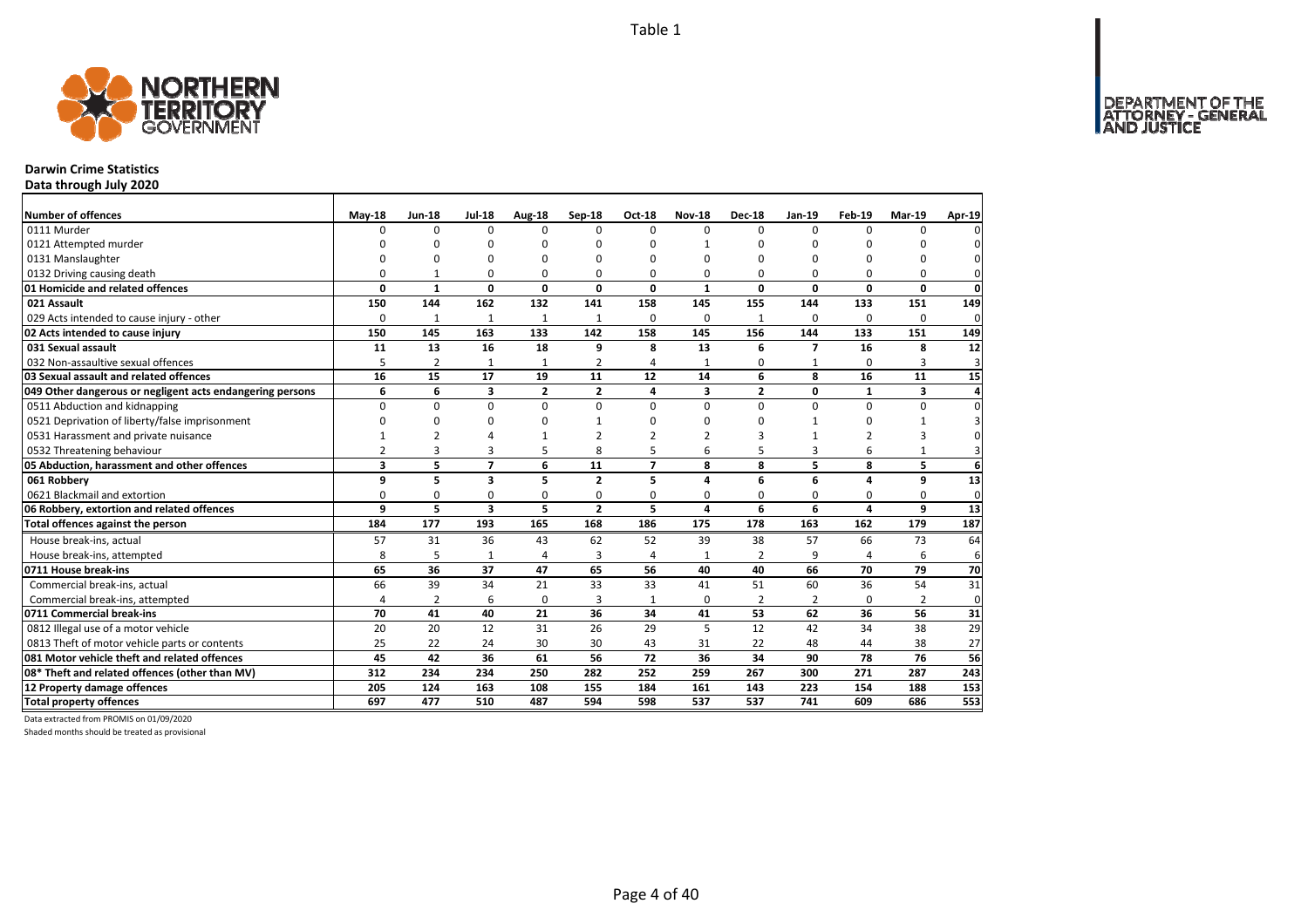

### **Darwin Crime Statistics**

**Data through July 2020**

| <b>Number of offences</b>                                 | $May-19$                 | <b>Jun-19</b> | <b>Jul-19</b>  | <b>Aug-19</b>  | Sep-19         | Oct-19         | <b>Nov-19</b>  | <b>Dec-19</b>           | <b>Jan-20</b>  | Feb-20         | <b>Mar-20</b> | Apr-20                   | May-20                  | <b>Jun-20</b>           | <b>Jul-20</b>  |
|-----------------------------------------------------------|--------------------------|---------------|----------------|----------------|----------------|----------------|----------------|-------------------------|----------------|----------------|---------------|--------------------------|-------------------------|-------------------------|----------------|
| 0111 Murder                                               | n                        | -1            | $\Omega$       | $\Omega$       | $\Omega$       | O              | $\Omega$       |                         | $\Omega$       | $\Omega$       | $\Omega$      |                          |                         | $\Omega$                |                |
| 0121 Attempted murder                                     |                          |               |                |                |                |                |                |                         |                |                |               |                          |                         |                         |                |
| 0131 Manslaughter                                         |                          |               |                |                |                |                |                |                         |                |                |               |                          |                         |                         |                |
| 0132 Driving causing death                                |                          |               | $\Omega$       | O              | $\Omega$       | 0              | O              |                         | O              | $\Omega$       |               |                          |                         |                         |                |
| 01 Homicide and related offences                          | n                        | $\mathbf{1}$  | 0              | 0              | $\mathbf{0}$   | 0              | 0              | $\mathbf{1}$            | 0              | 0              | $\Omega$      | 1                        | -1                      | $\overline{\mathbf{1}}$ | $\mathbf{0}$   |
| 021 Assault                                               | 162                      | 116           | 132            | 166            | 127            | 153            | 136            | 173                     | 177            | 135            | 163           | 144                      | 118                     | 160                     | 171            |
| 029 Acts intended to cause injury - other                 | $\mathbf{1}$             | $\Omega$      | $\overline{2}$ | 0              | $\mathbf{1}$   | 0              | $\Omega$       | $\Omega$                | 1              | $\mathbf{1}$   | $\Omega$      | $\mathbf{1}$             |                         | $\overline{1}$          | $\overline{2}$ |
| 02 Acts intended to cause injury                          | 163                      | 116           | 134            | 166            | 128            | 153            | 136            | 173                     | 178            | 136            | 163           | 145                      | 119                     | 161                     | 173            |
| 031 Sexual assault                                        | 10                       | 14            | 15             | 16             | 9              | 8              | 11             | 9                       | 13             | 9              | 10            | 5                        | 14                      | 9                       | 13             |
| 032 Non-assaultive sexual offences                        |                          |               | 1              | 4              | $\overline{4}$ | 5              | $\mathbf{1}$   | 3                       |                | $\overline{4}$ |               |                          | $\mathbf{3}$            | 6                       |                |
| 03 Sexual assault and related offences                    | 11                       | 15            | 16             | 20             | 13             | 13             | 12             | 12                      | 14             | 13             | 11            | $\overline{\phantom{a}}$ | 17                      | 15                      | 18             |
| 049 Other dangerous or negligent acts endangering persons |                          | 3             | $\mathbf{1}$   | 3              | 1              | 1              | $\mathbf{1}$   | 3                       | 0              | $\overline{2}$ | 3             | $\mathbf{1}$             | $\Omega$                | $\overline{\mathbf{3}}$ |                |
| 0511 Abduction and kidnapping                             | $\Omega$                 | $\Omega$      | $\Omega$       | $\Omega$       | $\Omega$       | 0              | $\Omega$       | $\Omega$                | $\Omega$       | $\Omega$       | $\Omega$      | U                        | $\Omega$                | $\Omega$                |                |
| 0521 Deprivation of liberty/false imprisonment            |                          |               |                |                |                | ŋ              |                |                         |                |                |               |                          |                         |                         |                |
| 0531 Harassment and private nuisance                      |                          |               |                |                |                |                |                |                         |                |                |               |                          |                         |                         |                |
| 0532 Threatening behaviour                                |                          |               |                | $\mathfrak{p}$ | $\overline{3}$ | 3              | $\overline{2}$ |                         | $\overline{2}$ | $\mathbf{1}$   |               |                          |                         | 10                      |                |
| 05 Abduction, harassment and other offences               | $\overline{\phantom{a}}$ | 8             | $\overline{ }$ | 4              | 4              | 5              | $\overline{2}$ | 6                       | 5              | 5              | 9             | 5                        | $\overline{ }$          | 11                      |                |
| 061 Robbery                                               | 5                        | Δ             | 6              | 4              | 5              | $\overline{7}$ | 10             | $\overline{\mathbf{3}}$ | 8              | 12             | 10            | $\mathbf{3}$             | $\overline{\mathbf{3}}$ | 9                       | 11             |
| 0621 Blackmail and extortion                              |                          | $\Omega$      | 0              | $\Omega$       | $\Omega$       | 0              | 0              | $\Omega$                |                | 0              |               |                          | $\Omega$                | $\Omega$                | $\Omega$       |
| 06 Robbery, extortion and related offences                | 5                        | 4             | 6              | 4              | 5              | $\overline{ }$ | 10             | $\overline{\mathbf{3}}$ | 9              | 12             | 11            | $\overline{\mathbf{3}}$  | $\overline{\mathbf{3}}$ | 9                       | 11             |
| Total offences against the person                         | 187                      | 147           | 164            | 197            | 151            | 179            | 161            | 198                     | 206            | 168            | 197           | 162                      | 147                     | 200                     | 212            |
| House break-ins, actual                                   | 70                       | 45            | 38             | 39             | 48             | 90             | 66             | 70                      | 76             | 75             | 77            | 34                       | 27                      | 14                      | 20             |
| House break-ins, attempted                                | 5                        | 6             | 1              | $\overline{2}$ | 2              | 3              | 8              | $\overline{7}$          | 17             | 16             | 14            | 11                       | 8                       | $\overline{2}$          | $\mathbf{1}$   |
| 0711 House break-ins                                      | 75                       | 51            | 39             | 41             | 50             | 93             | 74             | 77                      | 93             | 91             | 91            | 45                       | 35                      | 16                      | 21             |
| Commercial break-ins, actual                              | 44                       | 28            | 31             | 27             | 18             | 19             | 29             | 29                      | 35             | 28             | 23            | 25                       | 17                      | 10                      |                |
| Commercial break-ins, attempted                           | ŋ                        | 3             | 1              | 3              | 2              | $\mathbf{1}$   | -1             | 1                       | $\overline{2}$ | 4              | 3             |                          | $\Delta$                | $\overline{2}$          |                |
| 0711 Commercial break-ins                                 | 44                       | 31            | 32             | 30             | 20             | 20             | 30             | 30                      | 37             | 32             | 26            | 29                       | 21                      | 12                      |                |
| 0812 Illegal use of a motor vehicle                       | 20                       | 16            | 16             | 24             | 25             | 32             | 27             | 15                      | 22             | 17             | 11            | 10                       | 14                      | 6                       |                |
| 0813 Theft of motor vehicle parts or contents             | 40                       | 43            | 27             | 40             | 38             | 47             | 38             | 29                      | 23             | 66             | 61            | 36                       | 27                      | 15                      | 11             |
| 081 Motor vehicle theft and related offences              | 60                       | 59            | 43             | 64             | 63             | 79             | 65             | 44                      | 45             | 83             | 72            | 46                       | 41                      | 21                      | 16             |
| 08* Theft and related offences (other than MV)            | 277                      | 221           | 223            | 258            | 257            | 304            | 294            | 278                     | 253            | 286            | 298           | 182                      | 135                     | 163                     | 131            |
| 12 Property damage offences                               | 176                      | 143           | 174            | 163            | 142            | 191            | 169            | 224                     | 183            | 198            | 207           | 131                      | 137                     | 155                     | 160            |
| <b>Total property offences</b>                            | 632                      | 505           | 511            | 556            | 532            | 687            | 632            | 653                     | 611            | 690            | 694           | 433                      | 369                     | 367                     | 332            |

Data extracted from PROMIS on 01/09/2020

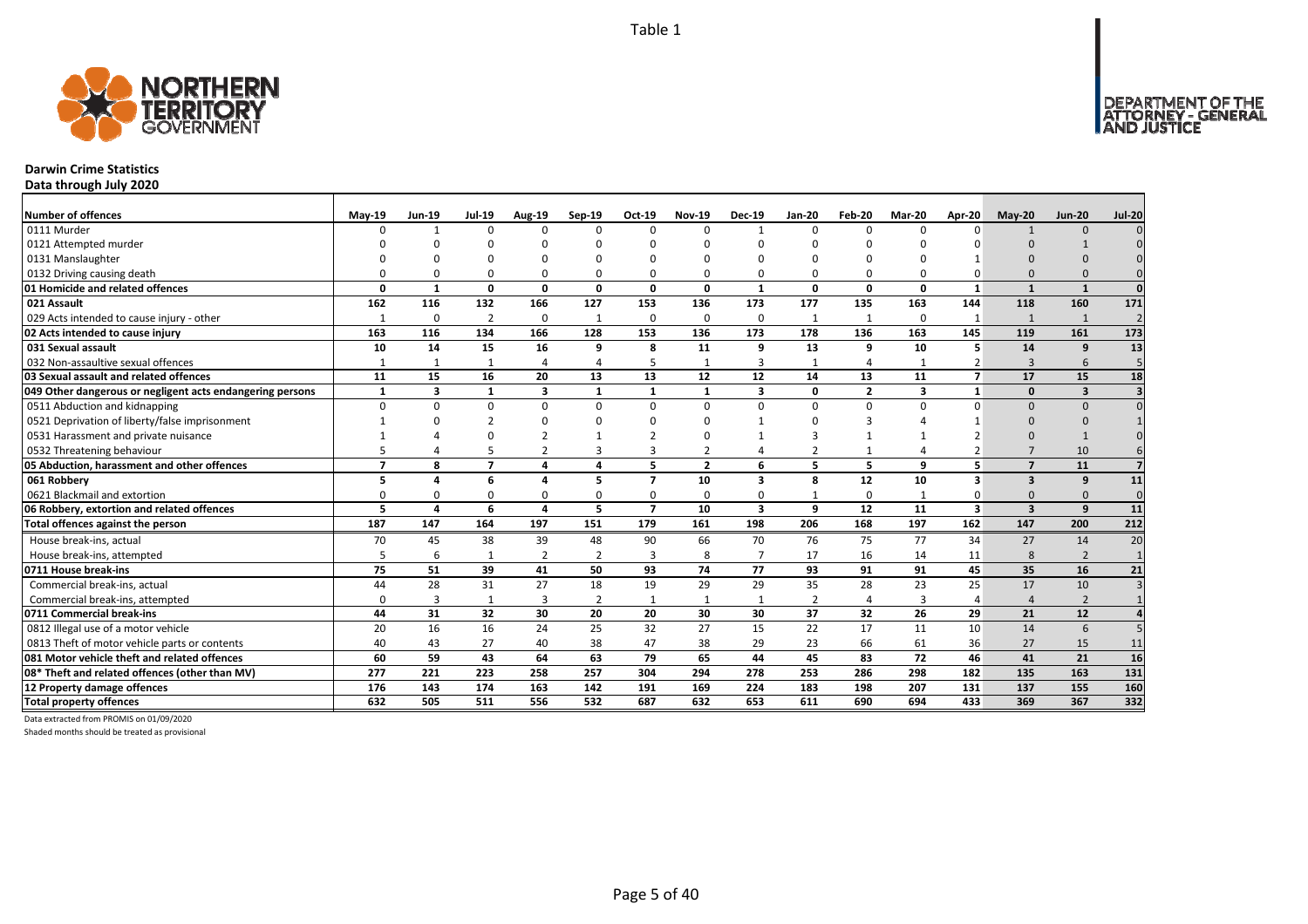

### **Palmerston Crime Statistics**

**Data through July 2020**

| Number of offences                                        | $May-18$       | <b>Jun-18</b>  | <b>Jul-18</b>  | Aug-18         | Sep-18         | Oct-18         | <b>Nov-18</b>  | <b>Dec-18</b>  | Jan-19                  | Feb-19       | <b>Mar-19</b>  | Apr-19                  |
|-----------------------------------------------------------|----------------|----------------|----------------|----------------|----------------|----------------|----------------|----------------|-------------------------|--------------|----------------|-------------------------|
| 0111 Murder                                               | $\Omega$       | $\Omega$       | $\Omega$       | $\Omega$       | $\Omega$       | $\mathbf{1}$   | <sup>0</sup>   | $\Omega$       | $\Omega$                | $\Omega$     | $\Omega$       | 0                       |
| 0121 Attempted murder                                     |                |                | U              | O              | ŋ              |                | O              | O              | ŋ                       |              |                | 0                       |
| 0131 Manslaughter                                         |                |                | U              | O              | ŋ              | n              | O              | 0              | 0                       | 0            | n              | $\mathbf 0$             |
| 0132 Driving causing death                                | 0              | 0              | 0              | 0              | 0              | $\Omega$       | 0              | 0              | 0                       | 0            | 0              | $\mathbf{0}$            |
| 01 Homicide and related offences                          | 0              | $\mathbf{1}$   | $\mathbf 0$    | $\mathbf{0}$   | 0              | $\mathbf{1}$   | 0              | 0              | 0                       | $\mathbf{1}$ | 0              | $\mathbf{0}$            |
| 021 Assault                                               | 49             | 43             | 29             | 39             | 34             | 51             | 41             | 43             | 53                      | 58           | 64             | 54                      |
| 029 Acts intended to cause injury - other                 | 0              | 3              | 0              | 0              | $\Omega$       | $\Omega$       | 0              | 1              | 0                       | 0            | 0              | $\mathbf 0$             |
| 02 Acts intended to cause injury                          | 49             | 46             | 29             | 39             | 34             | 51             | 41             | 44             | 53                      | 58           | 64             | 54                      |
| 031 Sexual assault                                        | $\mathbf{1}$   | $\overline{2}$ | $\mathbf{1}$   | $\overline{2}$ | 3              | 5              | 6              | $\overline{2}$ | $\overline{7}$          | 4            | 5              | 4                       |
| 032 Non-assaultive sexual offences                        | 0              | $\overline{2}$ | 0              |                |                | $\Omega$       |                | 0              |                         |              | $\mathbf 0$    | $\mathbf{0}$            |
| 03 Sexual assault and related offences                    | $\mathbf{1}$   | 4              | $\mathbf{1}$   | 3              | 4              | 5              | $\overline{7}$ | $\overline{2}$ | 8                       | 5            | 5              | 4                       |
| 049 Other dangerous or negligent acts endangering persons | $\mathbf{2}$   | $\mathbf{1}$   | $\mathbf 0$    | $\mathbf{1}$   | $\overline{2}$ | $\mathbf{1}$   | $\mathbf{1}$   | 0              | 3                       | $\mathbf{1}$ | $\mathbf{2}$   | $\mathbf 0$             |
| 0511 Abduction and kidnapping                             | 0              | $\mathbf 0$    | 0              | 0              | $\Omega$       | 0              | $\Omega$       | 0              | 0                       | 0            | 0              | $\pmb{0}$               |
| 0521 Deprivation of liberty/false imprisonment            | $\Omega$       | 0              | $\Omega$       | 2              | ŋ              | $\Omega$       | O              | $\Omega$       | 0                       | $\Omega$     | $\Omega$       | $\mathbf 0$             |
| 0531 Harassment and private nuisance                      | O              | 0              | $\mathbf{1}$   | ŋ              | ŋ              | n              | O              | 0              | 0                       | 0            | 1              | $\mathbf{1}$            |
| 0532 Threatening behaviour                                | $\overline{2}$ | $\mathbf{1}$   | 3              | 4              |                | 3              | 3              | $\overline{2}$ | $\mathbf{1}$            | $\mathbf{1}$ | $\overline{2}$ | $\overline{\mathbf{3}}$ |
| 05 Abduction, harassment and other offences               | $\mathbf{2}$   | $\mathbf{1}$   | 4              | 6              | $\mathbf{1}$   | 3              | 3              | $\overline{2}$ | $\mathbf{1}$            | $\mathbf{1}$ | 3              | $\overline{a}$          |
| 061 Robbery                                               | $\mathbf{1}$   | $\mathbf 0$    | $\mathbf{0}$   | 0              | $\overline{2}$ | $\mathbf{1}$   | 3              | 4              | $\overline{\mathbf{3}}$ | $\mathbf{1}$ | 0              | 3                       |
| 0621 Blackmail and extortion                              | 0              | $\mathbf 0$    | 0              | $\mathbf 0$    | 0              | 0              | 0              | 0              | 0                       | 0            | $\mathbf 0$    | $\mathbf{0}$            |
| 06 Robbery, extortion and related offences                | $\mathbf{1}$   | 0              | $\mathbf{0}$   | $\mathbf{0}$   | $\overline{2}$ | $\mathbf{1}$   | 3              | 4              | $\overline{\mathbf{3}}$ | $\mathbf{1}$ | 0              | $\overline{\mathbf{3}}$ |
| Total offences against the person                         | 55             | 53             | 34             | 49             | 43             | 62             | 55             | 52             | 68                      | 67           | 74             | 65                      |
| House break-ins, actual                                   | 32             | 32             | 25             | 37             | 38             | 31             | 33             | 26             | 30                      | 30           | 24             | 24                      |
| House break-ins, attempted                                | 6              | $\overline{2}$ | 5              | 4              |                | $\overline{2}$ | $\mathbf{1}$   | 3              | 3                       | $\Omega$     | $\mathbf 0$    | $\mathbf 0$             |
| 0711 House break-ins                                      | 38             | 34             | 30             | 41             | 39             | 33             | 34             | 29             | 33                      | 30           | 24             | 24                      |
| Commercial break-ins, actual                              | 35             | 21             | 24             | 19             | 8              | 5              | 11             | 11             | 16                      | 6            | 25             | 28                      |
| Commercial break-ins, attempted                           | 2              | 3              | $\overline{2}$ | 2              | 2              | 0              | 0              | 1              | $\mathbf{1}$            | 0            | $\mathbf{1}$   | $\overline{2}$          |
| 0711 Commercial break-ins                                 | 37             | 24             | 26             | 21             | 10             | 5              | 11             | 12             | 17                      | 6            | 26             | 30                      |
| 0812 Illegal use of a motor vehicle                       | 10             | 6              | 12             | 11             | 8              | $\mathsf q$    | 12             | 10             | 8                       | 6            | 19             | 13                      |
| 0813 Theft of motor vehicle parts or contents             | 22             | 15             | 22             | 12             | 10             | 13             | 5              | 13             | 6                       | 5            | 10             | 8                       |
| 081 Motor vehicle theft and related offences              | 32             | 21             | 34             | 23             | 18             | 22             | 17             | 23             | 14                      | 11           | 29             | 21                      |
| 08* Theft and related offences (other than MV)            | 83             | 104            | 106            | 87             | 68             | 87             | 90             | 78             | 76                      | 54           | 76             | 68                      |
| 12 Property damage offences                               | 123            | 84             | 127            | 94             | 78             | 106            | 101            | 75             | 85                      | 50           | 84             | 87                      |
| <b>Total property offences</b>                            | 313            | 267            | 323            | 266            | 213            | 253            | 253            | 217            | 225                     | 151          | 239            | 230                     |

Data extracted from PROMIS on 01/09/2020

Shaded months should be treated as provisional

DEPARTMENT OF THE<br>ATTORNEY - GENERAL

Page 6 of 40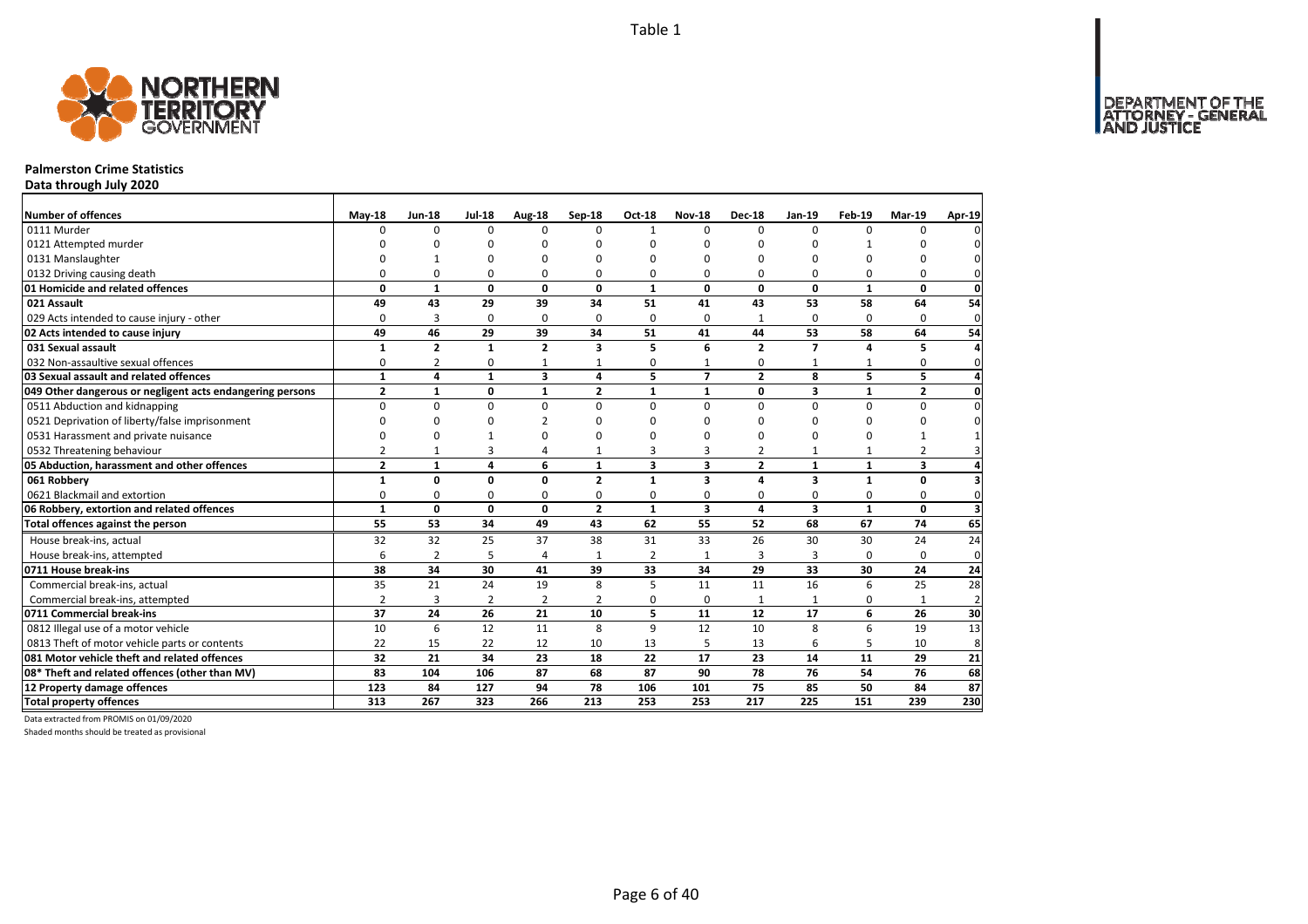

### **Palmerston Crime Statistics**

**Data through July 2020**

| <b>Number of offences</b>                                 | $May-19$                | <b>Jun-19</b>  | <b>Jul-19</b>  | Aug-19         | Sep-19                  | Oct-19                  | <b>Nov-19</b>  | <b>Dec-19</b>  | <b>Jan-20</b>  | Feb-20                  | <b>Mar-20</b>           | <b>Apr-20</b>            | $May-20$       | <b>Jun-20</b>           | <b>Jul-20</b>  |
|-----------------------------------------------------------|-------------------------|----------------|----------------|----------------|-------------------------|-------------------------|----------------|----------------|----------------|-------------------------|-------------------------|--------------------------|----------------|-------------------------|----------------|
| 0111 Murder                                               | n                       | $\Omega$       | $\Omega$       | ŋ              | $\Omega$                | $\Omega$                | $\Omega$       |                | $\Omega$       | $\Omega$                | $\Omega$                |                          | $\Omega$       | $\Omega$                |                |
| 0121 Attempted murder                                     |                         |                |                |                |                         |                         |                |                |                |                         |                         |                          |                |                         |                |
| 0131 Manslaughter                                         |                         |                |                |                |                         |                         |                |                |                |                         |                         |                          |                |                         |                |
| 0132 Driving causing death                                |                         |                |                |                | 0                       |                         |                |                |                | <sup>0</sup>            |                         |                          |                |                         |                |
| 01 Homicide and related offences                          | 0                       | O              | $\Omega$       | 0              | $\mathbf 0$             | 0                       | 0              | $\mathbf{1}$   | $\mathbf{0}$   | 0                       | $\mathbf{0}$            | $\Omega$                 | $\Omega$       | $\Omega$                | $\Omega$       |
| 021 Assault                                               | 37                      | 34             | 50             | 55             | 46                      | 51                      | 38             | 39             | 42             | 42                      | 60                      | 45                       | 62             | 60                      | 65             |
| 029 Acts intended to cause injury - other                 | 0                       | $\Omega$       | $\Omega$       | $\Omega$       | 0                       | $\mathbf{1}$            | -1             | $\Omega$       | -1             | 0                       | $\Omega$                |                          | $\Omega$       | $\Omega$                | $\mathbf{0}$   |
| 02 Acts intended to cause injury                          | 37                      | 34             | 50             | 55             | 46                      | 52                      | 39             | 39             | 43             | 42                      | 60                      | 47                       | 62             | 60                      | 65             |
| 031 Sexual assault                                        |                         | 5              | $\Omega$       | $\overline{2}$ | 5                       | $\mathbf{3}$            | 5              | $\mathbf{A}$   | $\overline{7}$ | $\overline{2}$          | $\overline{2}$          | $\overline{\phantom{a}}$ | 5              |                         |                |
| 032 Non-assaultive sexual offences                        | ۵                       | $\Omega$       | $\Omega$       | 3              | 0                       | 0                       |                |                |                | 1                       | $\overline{2}$          |                          | $\Omega$       |                         |                |
| 03 Sexual assault and related offences                    | Δ                       | 5              | $\Omega$       | 5              | 5                       | $\overline{\mathbf{3}}$ | $\overline{7}$ | 5              | 8              | $\overline{\mathbf{3}}$ | 4                       | 9                        | 5              | 5                       |                |
| 049 Other dangerous or negligent acts endangering persons | $\mathbf{1}$            | $\mathbf{1}$   | $\mathbf{1}$   | 0              | $\mathbf{1}$            | $\mathbf{1}$            | 0              | $\Omega$       | $\mathbf{1}$   | $\mathbf{1}$            | $\overline{2}$          | $\mathbf{1}$             | $\overline{2}$ | $\overline{\mathbf{1}}$ |                |
| 0511 Abduction and kidnapping                             | 0                       | $\Omega$       | $\Omega$       | $\Omega$       | 0                       | $\Omega$                | $\Omega$       | $\Omega$       | $\Omega$       | 0                       | $\Omega$                | U                        | $\Omega$       | $\Omega$                |                |
| 0521 Deprivation of liberty/false imprisonment            |                         |                |                |                |                         |                         | ŋ              |                |                |                         |                         |                          |                |                         |                |
| 0531 Harassment and private nuisance                      |                         |                |                |                |                         |                         |                |                |                | O                       |                         |                          |                |                         |                |
| 0532 Threatening behaviour                                |                         |                |                | 3              | $\overline{4}$          | $\Omega$                |                |                |                | 2                       |                         |                          |                |                         |                |
| 05 Abduction, harassment and other offences               | $\overline{\mathbf{3}}$ | Δ              | 5              | 3              | 4                       | $\overline{2}$          | 5              | $\overline{2}$ | $\overline{2}$ | 4                       | $\overline{\mathbf{3}}$ | $\overline{2}$           | $\mathbf 1$    |                         |                |
| 061 Robbery                                               | $\overline{2}$          | 0              | $\overline{2}$ | $\overline{2}$ | $\overline{2}$          | $\overline{2}$          | Δ              | 5              | $\sqrt{2}$     | 3                       | 4                       | 3                        | $\Omega$       |                         |                |
| 0621 Blackmail and extortion                              | 0                       | <sup>0</sup>   | 0              | 0              | 0                       | 0                       | 0              | $\Omega$       | $\Omega$       | 0                       | 0                       |                          |                |                         |                |
| 06 Robbery, extortion and related offences                | $\overline{2}$          | 0              | $\overline{2}$ | $\overline{2}$ | $\overline{2}$          | $\overline{2}$          | 4              | 5              | $\overline{a}$ | 3                       | 4                       | 3                        | $\Omega$       | $\overline{\mathbf{1}}$ |                |
| Total offences against the person                         | 47                      | 44             | 58             | 65             | 58                      | 60                      | 55             | 52             | 58             | 53                      | 73                      | 62                       | 70             | 71                      | 75             |
| House break-ins, actual                                   | 14                      | 12             | 23             | 21             | 24                      | 30                      | 38             | 36             | 42             | 27                      | 49                      | 23                       | 18             | 19                      | 13             |
| House break-ins, attempted                                |                         | $\overline{2}$ | $\mathbf{1}$   | $\mathbf{1}$   | $\mathbf{1}$            | $\overline{2}$          | $\overline{3}$ | $\overline{2}$ | $\overline{7}$ | $\overline{2}$          | 11                      | Δ                        | $\overline{3}$ | 5                       | $\overline{1}$ |
| 0711 House break-ins                                      | 15                      | 14             | 24             | 22             | 25                      | 32                      | 41             | 38             | 49             | 29                      | 60                      | 27                       | 21             | 24                      | 14             |
| Commercial break-ins, actual                              | 12                      | $\overline{2}$ | q              | $\overline{4}$ | 3                       | 10                      | Δ              | 11             | 13             | 15                      | 13                      | 11                       | 5              | $\overline{3}$          |                |
| Commercial break-ins, attempted                           |                         | 0              |                | 0              | 0                       | 1                       |                | $\Omega$       | $\overline{2}$ | 1                       | $\overline{2}$          |                          |                |                         |                |
| 0711 Commercial break-ins                                 | 13                      | $\overline{2}$ | 10             | $\overline{a}$ | $\overline{\mathbf{3}}$ | 11                      | 5              | 11             | 15             | 16                      | 15                      | 12                       | 6              | $\overline{a}$          |                |
| 0812 Illegal use of a motor vehicle                       | 11                      | Δ              | 5              | 12             | 8                       | 8                       | 14             | 9              | 8              | 11                      | 8                       | 8                        | $\mathbf{3}$   |                         |                |
| 0813 Theft of motor vehicle parts or contents             | 11                      |                | 2              | 10             | 10                      | 17                      | 14             | 11             | 19             | 5                       | 27                      | 11                       |                |                         |                |
| 081 Motor vehicle theft and related offences              | 22                      | 11             | $\overline{7}$ | 22             | 18                      | 25                      | 28             | 20             | 27             | 16                      | 35                      | 19                       | 10             | $\overline{7}$          |                |
| 08* Theft and related offences (other than MV)            | 52                      | 48             | 55             | 74             | 65                      | 86                      | 93             | 61             | 120            | 89                      | 106                     | 63                       | 55             | 37                      | 30             |
| 12 Property damage offences                               | 81                      | 70             | 67             | 67             | 73                      | 82                      | 62             | 82             | 101            | 86                      | 143                     | 76                       | 65             | 57                      | 62             |
| <b>Total property offences</b>                            | 183                     | 145            | 163            | 189            | 184                     | 236                     | 229            | 212            | 312            | 236                     | 359                     | 197                      | 157            | 129                     | 114            |

Data extracted from PROMIS on 01/09/2020

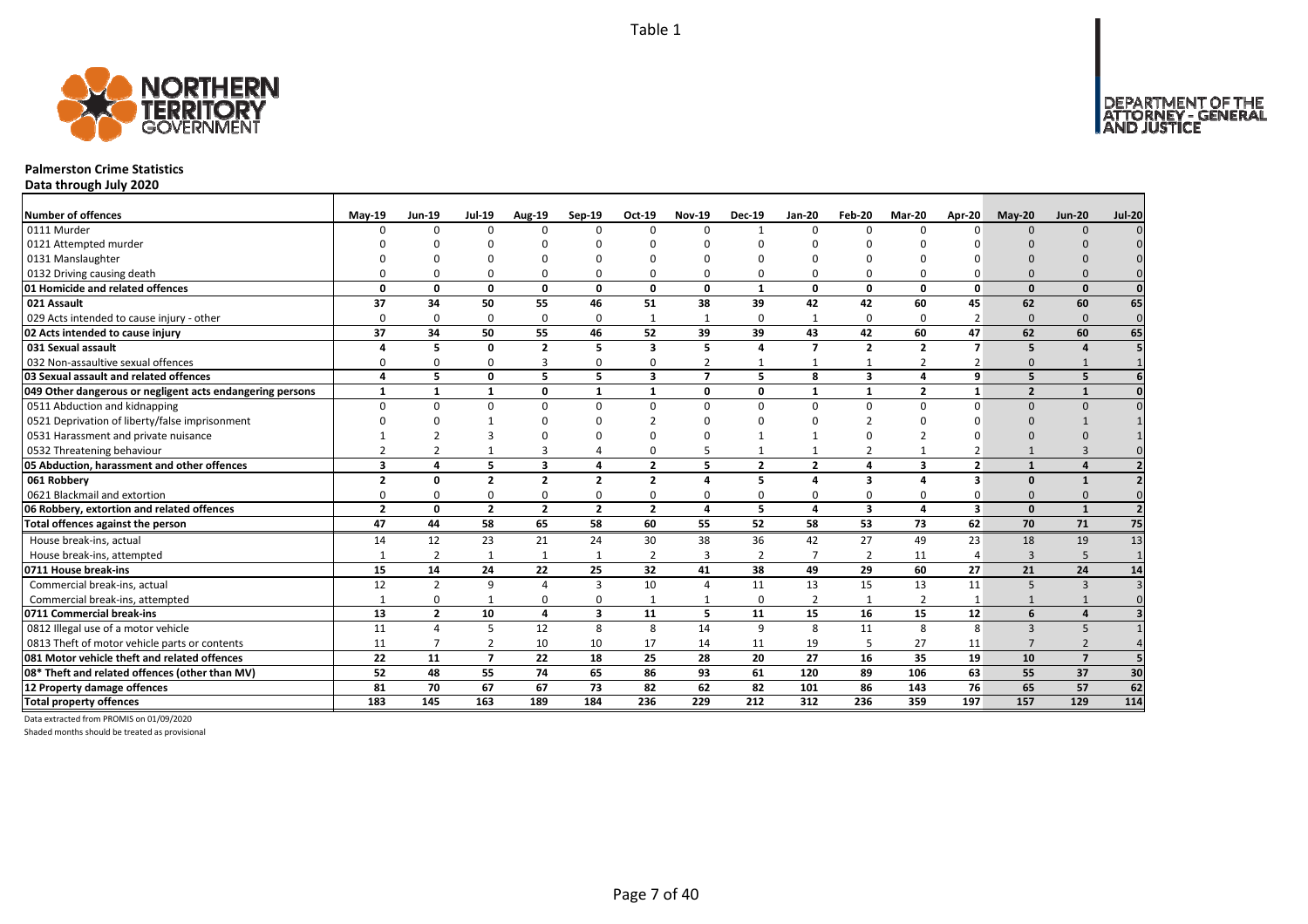

# **Alice Springs Crime Statistics**

**Data through July 2020**

| Number of offences                                        | <b>May-18</b>  | <b>Jun-18</b>  | <b>Jul-18</b>           | Aug-18                  | <b>Sep-18</b>           | Oct-18         | <b>Nov-18</b>  | <b>Dec-18</b>  | <b>Jan-19</b>  | Feb-19       | <b>Mar-19</b>  | Apr-19       |
|-----------------------------------------------------------|----------------|----------------|-------------------------|-------------------------|-------------------------|----------------|----------------|----------------|----------------|--------------|----------------|--------------|
| 0111 Murder                                               |                | $\Omega$       | $\Omega$                | $\Omega$                | $\Omega$                | $\Omega$       | $\Omega$       | $\Omega$       | $\Omega$       | $\Omega$     | $\Omega$       |              |
| 0121 Attempted murder                                     |                | O              | O                       | $\Omega$                |                         | O              | ŋ              | ŋ              | O              |              | ŋ              |              |
| 0131 Manslaughter                                         | $\Omega$       | $\Omega$       | 0                       | $\Omega$                |                         | O              | 0              | 0              | O              |              | 0              | 0            |
| 0132 Driving causing death                                | $\Omega$       | 0              | 1                       | 0                       | $\Omega$                |                | 0              | 0              | 0              | O            | 0              | 0            |
| 01 Homicide and related offences                          | $\mathbf{1}$   | 0              | $\mathbf{1}$            | $\mathbf{0}$            | $\mathbf{0}$            | $\mathbf{1}$   | 0              | 0              | $\mathbf 0$    | 0            | $\mathbf{0}$   | $\mathbf 0$  |
| 021 Assault                                               | 149            | 138            | 140                     | 116                     | 128                     | 107            | 121            | 154            | 109            | 103          | 128            | 101          |
| 029 Acts intended to cause injury - other                 | 0              | 2              | 0                       | 0                       | 0                       | 0              | $\mathbf{1}$   | 0              | 0              | 0            | 2              | $\mathbf 0$  |
| 02 Acts intended to cause injury                          | 149            | 140            | 140                     | 116                     | 128                     | 107            | 122            | 154            | 109            | 103          | 130            | 101          |
| 031 Sexual assault                                        | $\overline{2}$ | $\overline{7}$ | 13                      | $\overline{a}$          | 3                       | 6              | 6              | 4              | $\overline{ }$ | 3            | 4              | 6            |
| 032 Non-assaultive sexual offences                        | 0              | 0              | 0                       | $\Omega$                | $\Omega$                | 0              | $\mathbf{1}$   | 0              | $\Omega$       |              | $\overline{2}$ | $\mathbf{0}$ |
| 03 Sexual assault and related offences                    | $\overline{2}$ | $\overline{7}$ | 13                      | $\overline{a}$          | 3                       | 6              | $\overline{7}$ | 4              | $\overline{7}$ | 4            | 6              | 6            |
| 049 Other dangerous or negligent acts endangering persons | 3              | 3              | 3                       | 3                       | 6                       | 0              | 4              | 1              | $\mathbf{1}$   | 5            | 1              | 5            |
| 0511 Abduction and kidnapping                             | 0              | 0              | 0                       | 0                       | $\Omega$                | $\Omega$       | 0              | $\Omega$       | 0              | $\Omega$     | 0              | $\mathbf{0}$ |
| 0521 Deprivation of liberty/false imprisonment            |                | $\Omega$       | 1                       | $\Omega$                |                         | ŋ              | <sup>0</sup>   |                | 1              | $\Omega$     | 0              | 0            |
| 0531 Harassment and private nuisance                      | n              | 0              | 0                       |                         |                         |                | n              |                | $\Omega$       |              |                | <sup>0</sup> |
| 0532 Threatening behaviour                                | 3              | 8              | 6                       | 6                       |                         | $\overline{2}$ | 6              | 5              | $\overline{7}$ | $\Omega$     | 5              | 3            |
| 05 Abduction, harassment and other offences               | 4              | 8              | $\overline{7}$          | 8                       | 4                       | 4              | 6              | $\overline{7}$ | 8              | $\mathbf{2}$ | 6              | 3            |
| 061 Robbery                                               | $\overline{2}$ | $\overline{2}$ | 3                       | $\overline{\mathbf{3}}$ | 3                       | 1              | $\overline{2}$ | 5              | $\overline{2}$ | $\mathbf{1}$ | $\overline{2}$ | 3            |
| 0621 Blackmail and extortion                              | $\Omega$       | 0              | 0                       | $\mathbf 0$             | $\Omega$                | 0              | 0              | 0              | 0              | 0            | 0              | $\mathbf 0$  |
| 06 Robbery, extortion and related offences                | $\overline{2}$ | $\overline{2}$ | $\overline{\mathbf{3}}$ | $\overline{\mathbf{3}}$ | $\overline{\mathbf{3}}$ | $\mathbf{1}$   | $\overline{2}$ | 5              | $\overline{2}$ | $\mathbf{1}$ | $\overline{2}$ | 3            |
| Total offences against the person                         | 161            | 160            | 167                     | 134                     | 144                     | 119            | 141            | 171            | 127            | 115          | 145            | 118          |
| House break-ins, actual                                   | 55             | 15             | 35                      | 65                      | 55                      | 43             | 81             | 58             | 53             | 39           | 47             | 21           |
| House break-ins, attempted                                | 5              | 4              | 4                       | 11                      | $\Delta$                | 3              | 11             | 6              | $\overline{7}$ |              | 8              | $\mathbf{1}$ |
| 0711 House break-ins                                      | 60             | 19             | 39                      | 76                      | 59                      | 46             | 92             | 64             | 60             | 44           | 55             | 22           |
| Commercial break-ins, actual                              | 41             | 18             | 54                      | 32                      | 37                      | 22             | 29             | 31             | 21             | 17           | 19             | 20           |
| Commercial break-ins, attempted                           | 5              | 4              | 6                       | $\overline{4}$          | 6                       | 0              | 13             | 6              | 5              | 8            | 5              | 3            |
| 0711 Commercial break-ins                                 | 46             | 22             | 60                      | 36                      | 43                      | 22             | 42             | 37             | 26             | 25           | 24             | 23           |
| 0812 Illegal use of a motor vehicle                       | 23             | 14             | 17                      | 18                      | 13                      | 21             | 34             | 24             | 15             | 14           | 14             | 4            |
| 0813 Theft of motor vehicle parts or contents             | 19             | 10             | 37                      | 39                      | 26                      | 25             | 23             | 16             | 10             | 13           | 19             | 26           |
| 081 Motor vehicle theft and related offences              | 42             | 24             | 54                      | 57                      | 39                      | 46             | 57             | 40             | 25             | 27           | 33             | 30           |
| 08* Theft and related offences (other than MV)            | 116            | 95             | 149                     | 152                     | 128                     | 120            | 155            | 152            | 106            | 123          | 108            | 141          |
| 12 Property damage offences                               | 137            | 91             | 187                     | 205                     | 188                     | 137            | 163            | 166            | 112            | 91           | 126            | 118          |
| <b>Total property offences</b>                            | 401            | 251            | 489                     | 526                     | 457                     | 371            | 509            | 459            | 329            | 310          | 346            | 334          |

Data extracted from PROMIS on 01/09/2020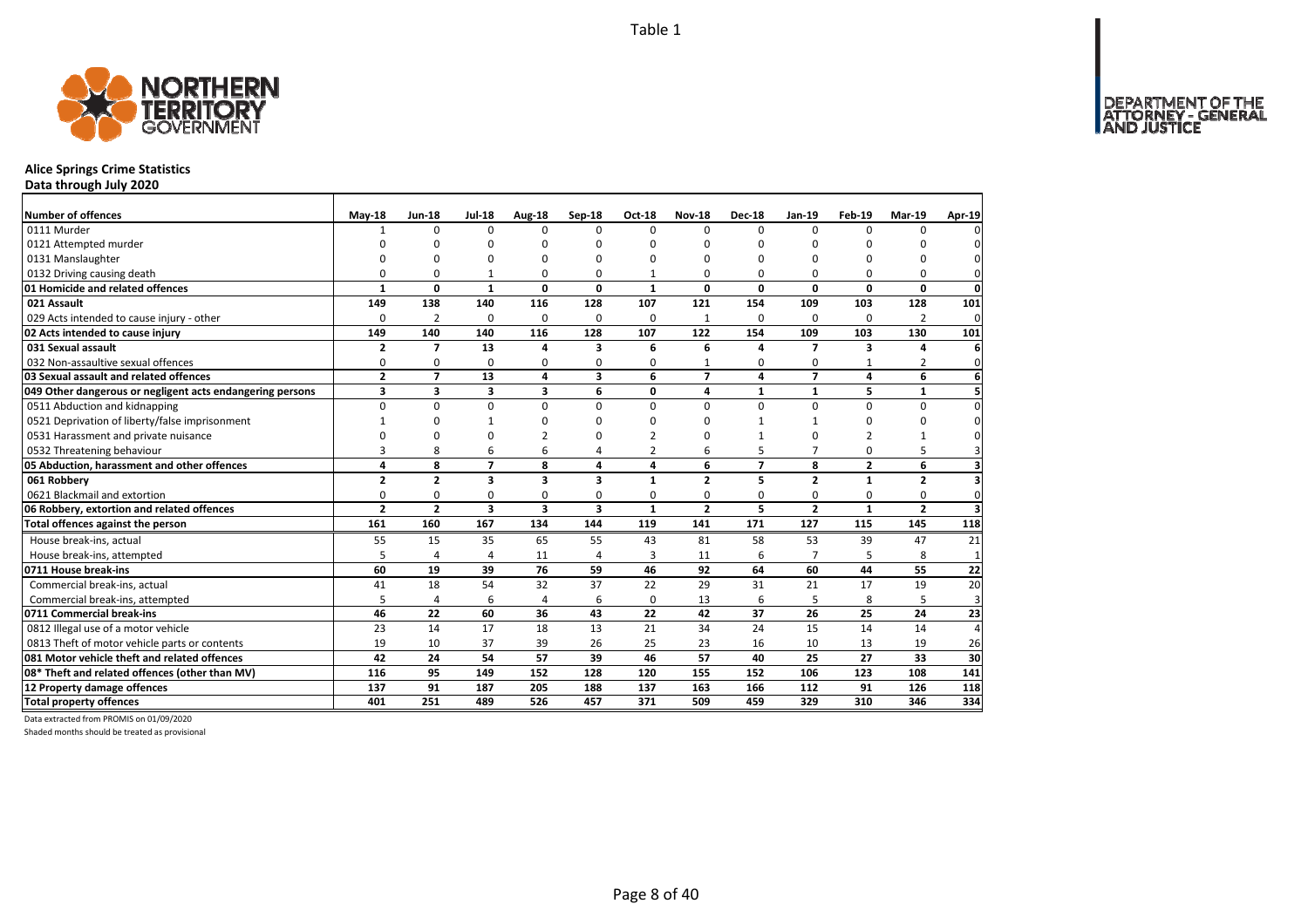

# **Alice Springs Crime Statistics**

**Data through July 2020**

| <b>Number of offences</b>                                 | $May-19$       | <b>Jun-19</b>  | <b>Jul-19</b>           | Aug-19         | Sep-19         | Oct-19                  | <b>Nov-19</b>           | <b>Dec-19</b>           | <b>Jan-20</b>  | Feb-20         | <b>Mar-20</b>  | Apr-20                  | $May-20$       | <b>Jun-20</b>  | <b>Jul-20</b>  |
|-----------------------------------------------------------|----------------|----------------|-------------------------|----------------|----------------|-------------------------|-------------------------|-------------------------|----------------|----------------|----------------|-------------------------|----------------|----------------|----------------|
| 0111 Murder                                               | $\Omega$       | $\Omega$       | $\Omega$                |                | $\Omega$       | $\Omega$                | $\Omega$                | n                       | $\Omega$       | $\Omega$       | $\Omega$       |                         | $\Omega$       |                |                |
| 0121 Attempted murder                                     |                |                |                         |                |                |                         |                         |                         |                |                |                |                         |                |                |                |
| 0131 Manslaughter                                         |                |                |                         |                |                |                         |                         |                         |                | $\Omega$       |                |                         |                |                |                |
| 0132 Driving causing death                                |                |                |                         |                | 0              |                         |                         |                         | O              | 0              |                |                         |                |                |                |
| 01 Homicide and related offences                          | 0              | 0              | $\Omega$                | 0              | $\mathbf{0}$   | 0                       | 0                       | $\Omega$                | $\mathbf{0}$   | 0              | $\mathbf{0}$   | $\mathbf{1}$            | $\Omega$       | $\mathbf{1}$   | $\Omega$       |
| 021 Assault                                               | 107            | 100            | 143                     | 105            | 125            | 148                     | 151                     | 160                     | 137            | 163            | 152            | 101                     | 113            | 105            | 129            |
| 029 Acts intended to cause injury - other                 | $\Omega$       | $\Omega$       | $\Omega$                | 0              | 0              | $\mathbf{1}$            | $\Omega$                | $\overline{2}$          | 0              | 0              | 0              | $\mathbf{1}$            | $\Omega$       | $\Omega$       |                |
| 02 Acts intended to cause injury                          | 107            | 100            | 143                     | 105            | 125            | 149                     | 151                     | 162                     | 137            | 163            | 152            | 102                     | 113            | 105            | 130            |
| 031 Sexual assault                                        |                | Δ              | $\overline{\mathbf{3}}$ | 5              | 6              | 6                       | 9                       | $\overline{\mathbf{3}}$ | 11             | $\overline{7}$ | $\overline{2}$ | $\mathbf{1}$            | $\overline{2}$ | $\overline{2}$ |                |
| 032 Non-assaultive sexual offences                        |                | $\Omega$       | $\Omega$                | Δ              |                | $\overline{2}$          | 0                       |                         |                | 0              | $\Omega$       |                         | $\Omega$       |                |                |
| 03 Sexual assault and related offences                    | q              | 4              | 3                       | 9              | $\overline{7}$ | 8                       | 9                       | 4                       | 12             | $\overline{7}$ | $\overline{2}$ | $\overline{2}$          | $\overline{2}$ | $\mathbf{3}$   |                |
| 049 Other dangerous or negligent acts endangering persons | $\overline{2}$ | 5              | 5                       | $\mathbf{3}$   | $\mathbf{2}$   | 4                       | $\mathbf{3}$            | 4                       | $\overline{2}$ | 3              | $\overline{2}$ | $\overline{\mathbf{z}}$ | $\Omega$       | $\Omega$       |                |
| 0511 Abduction and kidnapping                             | $\Omega$       | $\Omega$       | $\Omega$                | U              | $\Omega$       | 0                       | $\Omega$                |                         | $\Omega$       | $\Omega$       | $\Omega$       | U                       | $\Omega$       | $\cap$         |                |
| 0521 Deprivation of liberty/false imprisonment            |                | <sup>n</sup>   |                         |                |                | ŋ                       | n                       |                         |                |                |                |                         |                |                |                |
| 0531 Harassment and private nuisance                      |                |                |                         |                |                |                         |                         |                         |                |                |                |                         |                |                |                |
| 0532 Threatening behaviour                                |                |                | 6                       |                |                | 6                       |                         |                         |                | 6              | 12             |                         |                |                |                |
| 05 Abduction, harassment and other offences               | 8              | 8              | 6                       | 6              | 5              | 6                       | $\overline{\mathbf{3}}$ | $\overline{ }$          | 5              | 10             | 14             | 6                       | 5              | 11             |                |
| 061 Robbery                                               |                | $\overline{2}$ | $\overline{\mathbf{3}}$ | -1             | 3              | 3                       | 3                       |                         | 6              | 3              | q              | 2                       | $\Omega$       | $\Omega$       |                |
| 0621 Blackmail and extortion                              |                | $\Omega$       | $\Omega$                |                | 0              | 0                       |                         |                         | $\Omega$       | $\Omega$       |                |                         |                |                |                |
| 06 Robbery, extortion and related offences                |                | $\overline{2}$ | $\overline{\mathbf{3}}$ | $\mathbf{1}$   | 3              | $\overline{\mathbf{3}}$ | $\overline{\mathbf{3}}$ | 6                       | 6              | 3              | 9              | $\overline{2}$          | $\Omega$       | $\Omega$       | $\Omega$       |
| Total offences against the person                         | 130            | 119            | 160                     | 124            | 142            | 170                     | 169                     | 183                     | 162            | 186            | 179            | 115                     | 120            | 120            | 137            |
| House break-ins, actual                                   | 27             | 35             | 26                      | 26             | 18             | 61                      | 36                      | 44                      | 66             | 59             | 50             | 37                      | 21             | 14             | 11             |
| House break-ins, attempted                                |                | 5              | 5                       | 5              | $\overline{2}$ | $\overline{ }$          | 3                       | 8                       | 13             | 11             | 11             |                         | 5              | $\overline{1}$ | $\Delta$       |
| 0711 House break-ins                                      | 34             | 40             | 31                      | 31             | 20             | 68                      | 39                      | 52                      | 79             | 70             | 61             | 41                      | 26             | 15             | 15             |
| Commercial break-ins, actual                              | 41             | 19             | 6                       | 10             | 23             | 35                      | 38                      | 26                      | 38             | 28             | 26             | 16                      | 8              | 15             | 10             |
| Commercial break-ins, attempted                           |                | $\Omega$       |                         | $\mathbf{1}$   | 4              | 3                       | 8                       | $\Delta$                | 14             | 3              |                |                         | $\Delta$       | $\overline{3}$ |                |
| 0711 Commercial break-ins                                 | 43             | 19             | 10                      | 11             | 27             | 38                      | 46                      | 30                      | 52             | 31             | 31             | 19                      | 12             | 18             | 11             |
| 0812 Illegal use of a motor vehicle                       | 13             | 12             | 6                       | $\overline{7}$ | 11             | 23                      | 15                      | 20                      | 26             | 15             | $\overline{7}$ | 5                       | 10             | 11             |                |
| 0813 Theft of motor vehicle parts or contents             | 21             | 26             | 19                      | 24             | 9              | 21                      | 9                       | 13                      | 21             | 20             | 15             |                         | $\overline{2}$ | 6              |                |
| 081 Motor vehicle theft and related offences              | 34             | 38             | 25                      | 31             | 20             | 44                      | 24                      | 33                      | 47             | 35             | 22             | q                       | 12             | 17             | $\overline{7}$ |
| 08* Theft and related offences (other than MV)            | 146            | 101            | 123                     | 145            | 124            | 167                     | 139                     | 170                     | 160            | 157            | 140            | 70                      | 56             | 57             | 53             |
| 12 Property damage offences                               | 181            | 167            | 116                     | 176            | 124            | 196                     | 157                     | 177                     | 217            | 216            | 174            | 100                     | 79             | 91             | 86             |
| <b>Total property offences</b>                            | 438            | 365            | 305                     | 394            | 315            | 513                     | 405                     | 462                     | 555            | 509            | 428            | 239                     | 185            | 198            | 172            |

Data extracted from PROMIS on 01/09/2020

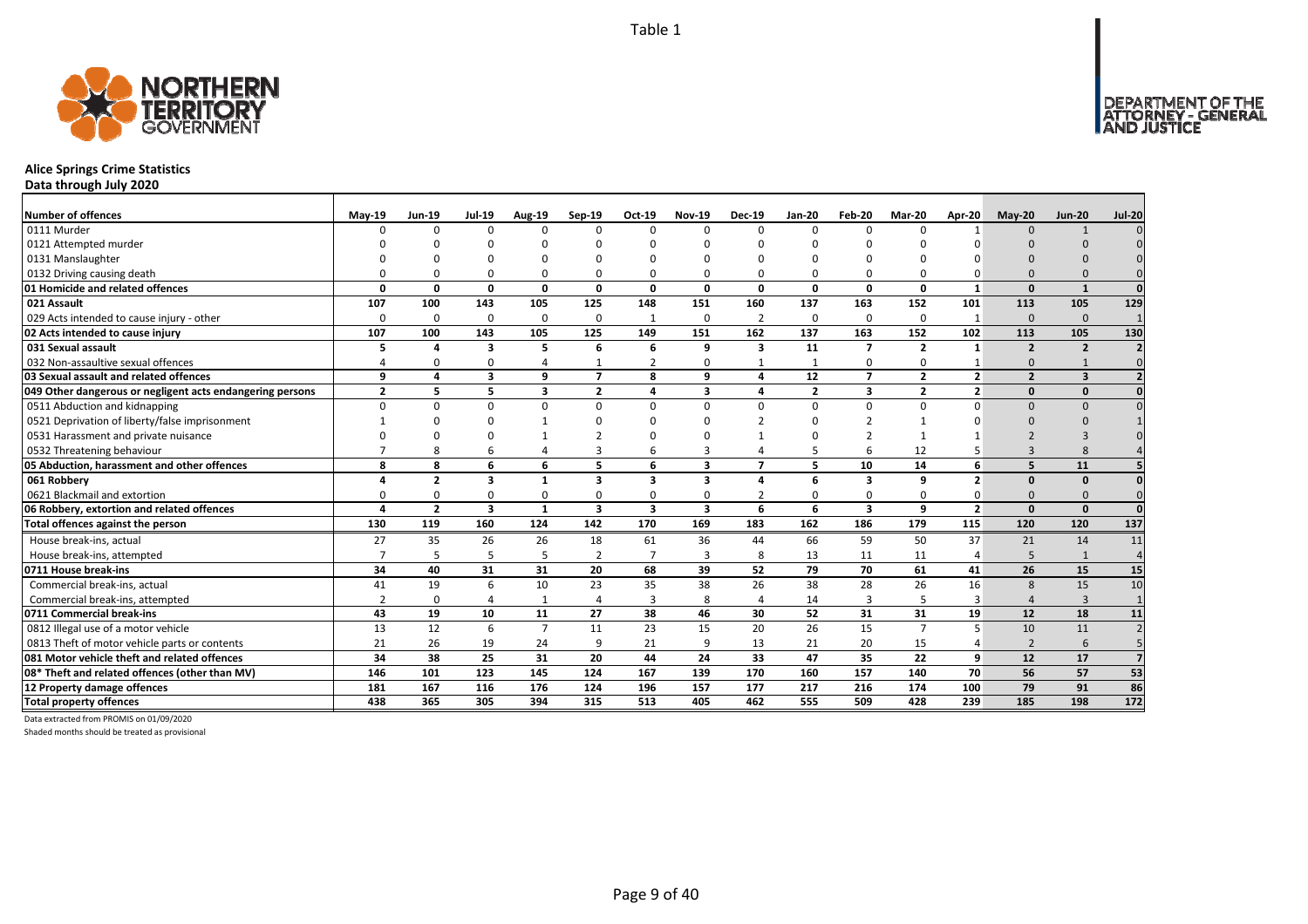

### **Katherine Crime Statistics**

**Data through July 2020**

| Number of offences                                        | <b>May-18</b>  | <b>Jun-18</b>   | <b>Jul-18</b>  | Aug-18          | Sep-18       | Oct-18                  | <b>Nov-18</b>   | <b>Dec-18</b>  | Jan-19         | Feb-19          | <b>Mar-19</b>           | Apr-19          |
|-----------------------------------------------------------|----------------|-----------------|----------------|-----------------|--------------|-------------------------|-----------------|----------------|----------------|-----------------|-------------------------|-----------------|
| 0111 Murder                                               | n              | $\Omega$        | $\Omega$       | $\Omega$        | 0            | $\Omega$                | $\Omega$        | $\Omega$       | $\Omega$       | $\Omega$        | $\Omega$                | $\Omega$        |
| 0121 Attempted murder                                     |                |                 | ŋ              | ŋ               | n            |                         |                 | $\Omega$       | n              |                 |                         | 0               |
| 0131 Manslaughter                                         |                |                 | ŋ              | $\Omega$        | ŋ            | O                       |                 | O              | <sup>0</sup>   | ŋ               | <sup>0</sup>            | 0               |
| 0132 Driving causing death                                | O              | 0               | 0              | 0               | O            | $\Omega$                | 0               | O              | <sup>0</sup>   | 0               | 0                       | 0               |
| 01 Homicide and related offences                          | 0              | $\mathbf 0$     | 0              | 0               | 0            | 0                       | 0               | 0              | 0              | 0               | 0                       | $\mathbf 0$     |
| 021 Assault                                               | 44             | 50              | 57             | 49              | 51           | 66                      | 47              | 50             | 44             | 28              | 49                      | 37              |
| 029 Acts intended to cause injury - other                 | 0              | 0               | 0              | $\Omega$        | $\Omega$     | $\mathbf{1}$            | $\Omega$        | $\Omega$       | $\Omega$       | 0               | 0                       | 0               |
| 02 Acts intended to cause injury                          | 44             | 50              | 57             | 49              | 51           | 67                      | 47              | 50             | 44             | 28              | 49                      | 37              |
| 031 Sexual assault                                        | $\mathbf 0$    | 0               | 2              | 0               | 3            | 4                       | 3               | 0              | $\overline{2}$ | $\overline{2}$  | 6                       | 0               |
| 032 Non-assaultive sexual offences                        | $\mathbf 0$    | 0               | 0              | 0               | 0            | 0                       |                 | 0              | 1              | 0               | $\mathbf 0$             | $\mathbf 0$     |
| 03 Sexual assault and related offences                    | 0              | 0               | $\overline{2}$ | 0               | 3            | $\overline{a}$          | 4               | 0              | 3              | $\overline{2}$  | 6                       | 0               |
| 049 Other dangerous or negligent acts endangering persons | $\mathbf 0$    | 0               | 0              | 0               | 0            | 0                       | 0               | 0              | $\mathbf{2}$   | 0               | $\overline{2}$          | $\mathbf 0$     |
| 0511 Abduction and kidnapping                             | $\mathbf 0$    | 0               | 0              | $\Omega$        | $\Omega$     | $\Omega$                | $\Omega$        | $\mathbf 0$    | 0              | 0               | $\mathbf 0$             | $\mathbf 0$     |
| 0521 Deprivation of liberty/false imprisonment            | n              | n               | $\Omega$       | ŋ               | ŋ            | $\Omega$                | ∩               |                | $\Omega$       | 0               | $\Omega$                | $\mathbf 0$     |
| 0531 Harassment and private nuisance                      | n              | $\Omega$        | $\Omega$       | n               | ŋ            | $\Omega$                | n               | $\Omega$       | <sup>0</sup>   | 0               | $\Omega$                | $\mathbf{1}$    |
| 0532 Threatening behaviour                                | $\overline{2}$ | $\mathbf{1}$    | 0              | $\overline{2}$  |              | $\mathbf{1}$            | $\mathbf{1}$    | 1              | $\mathbf{1}$   | 0               | $\overline{2}$          | 0               |
| 05 Abduction, harassment and other offences               | $\overline{2}$ | $\mathbf{1}$    | 0              | $\overline{2}$  | $\mathbf{1}$ | $\mathbf{1}$            | $\mathbf{1}$    | $\overline{2}$ | $\mathbf{1}$   | 0               | $\overline{2}$          | $\mathbf{1}$    |
| 061 Robbery                                               | $\mathbf 0$    | $\mathbf 0$     | 0              | 0               | 0            | $\mathbf 0$             | 0               | $\overline{2}$ | 0              | $\mathbf{1}$    | $\overline{\mathbf{3}}$ | 0               |
| 0621 Blackmail and extortion                              | 0              | 0               | 0              | $\Omega$        | 0            | 0                       | 0               | 0              | 0              | 0               | 0                       | 0               |
| 06 Robbery, extortion and related offences                | 0              | $\mathbf 0$     | 0              | 0               | 0            | $\mathbf{0}$            | $\mathbf 0$     | $\overline{2}$ | 0              | $\mathbf{1}$    | 3                       | 0               |
| Total offences against the person                         | 46             | $\overline{51}$ | 59             | $\overline{51}$ | 55           | $\overline{72}$         | $\overline{52}$ | 54             | 50             | $\overline{31}$ | 62                      | 38              |
| House break-ins, actual                                   | 6              | $\overline{7}$  | 5              | 14              | 13           | 12                      | 10              | 12             | 25             | 6               | 6                       | 3               |
| House break-ins, attempted                                | $\overline{2}$ | 1               | $\mathbf{1}$   | 0               |              | $\mathbf{1}$            | 1               | $\overline{2}$ | 3              | 0               | $\mathbf{1}$            | $\mathbf{1}$    |
| 0711 House break-ins                                      | 8              | 8               | 6              | 14              | 14           | 13                      | 11              | 14             | 28             | 6               | $\overline{7}$          | 4               |
| Commercial break-ins, actual                              | 27             | 11              | 5              | 26              | 40           | 33                      | 22              | 38             | 40             | 27              | 35                      | 13              |
| Commercial break-ins, attempted                           | $\overline{4}$ | $\overline{2}$  | $\mathbf{1}$   | $\Omega$        | 3            | 2                       | 2               | 3              | 2              | 0               | 3                       | 3               |
| 0711 Commercial break-ins                                 | 31             | 13              | 6              | 26              | 43           | 35                      | 24              | 41             | 42             | 27              | 38                      | 16              |
| 0812 Illegal use of a motor vehicle                       | 5              | $\overline{2}$  | $\overline{3}$ | $\overline{3}$  | 5            | $\overline{2}$          | $\overline{3}$  | 5              | 13             | 6               | $\overline{2}$          | $\overline{2}$  |
| 0813 Theft of motor vehicle parts or contents             | $\mathbf 0$    | 8               | 4              | 3               | 0            | $\mathbf{1}$            | $\overline{7}$  | 3              | 4              | 2               | 6                       | 0               |
| 081 Motor vehicle theft and related offences              | 5              | 10              | $\overline{7}$ | 6               | 5            | $\overline{\mathbf{3}}$ | 10              | 8              | 17             | 8               | 8                       | $\overline{2}$  |
| 08* Theft and related offences (other than MV)            | 34             | 37              | 28             | 41              | 45           | 45                      | 30              | 47             | 56             | 27              | 37                      | 23              |
| 12 Property damage offences                               | 20             | 30              | 26             | 34              | 38           | 35                      | 31              | 35             | 60             | 28              | 47                      | 28              |
| <b>Total property offences</b>                            | 98             | 98              | 73             | 121             | 145          | 131                     | 106             | 145            | 203            | 96              | 137                     | $\overline{73}$ |

Data extracted from PROMIS on 01/09/2020

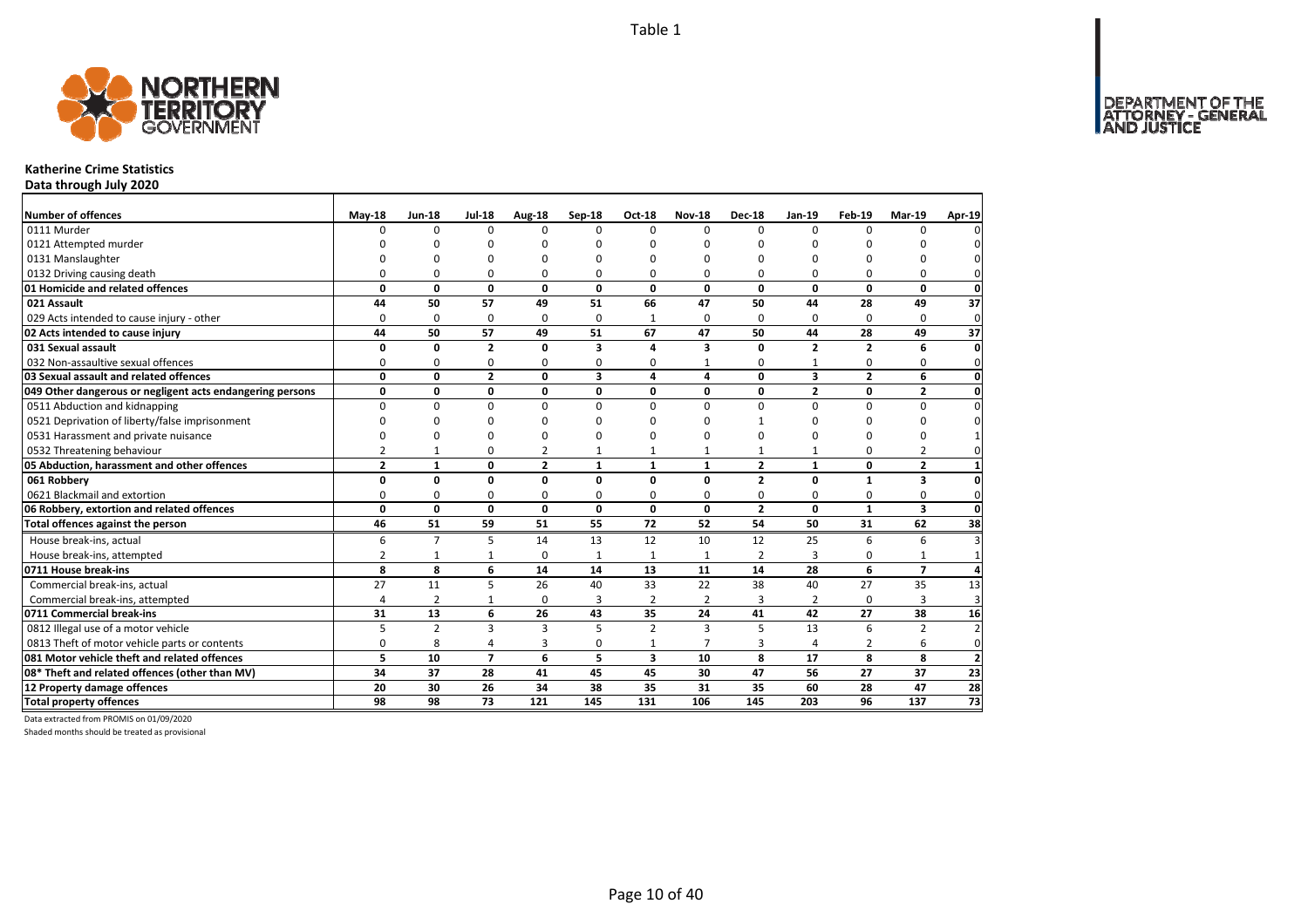

### **Katherine Crime Statistics**

**Data through July 2020**

| <b>Number of offences</b>                                 | $May-19$     | Jun-19                  | <b>Jul-19</b>  | Aug-19       | $Sep-19$                | Oct-19         | <b>Nov-19</b>  | <b>Dec-19</b>         | <b>Jan-20</b>           | Feb-20         | <b>Mar-20</b>  | Apr-20                  | $May-20$                | <b>Jun-20</b>           | <b>Jul-20</b> |
|-----------------------------------------------------------|--------------|-------------------------|----------------|--------------|-------------------------|----------------|----------------|-----------------------|-------------------------|----------------|----------------|-------------------------|-------------------------|-------------------------|---------------|
| 0111 Murder                                               | n            | $\mathbf{1}$            | $\Omega$       | $\Omega$     | $\Omega$                | $\Omega$       | $\Omega$       | $\Omega$              | $\Omega$                | $\Omega$       | $\Omega$       |                         | $\Omega$                | $\Omega$                |               |
| 0121 Attempted murder                                     |              |                         |                |              |                         |                |                |                       |                         |                |                |                         |                         |                         |               |
| 0131 Manslaughter                                         |              |                         |                |              |                         |                |                |                       |                         | $\Omega$       |                |                         |                         |                         |               |
| 0132 Driving causing death                                |              |                         |                | O            | $\Omega$                |                |                |                       | O                       | $\Omega$       |                |                         |                         |                         |               |
| 01 Homicide and related offences                          | $\Omega$     | $\mathbf{1}$            | $\Omega$       | 0            | 0                       | 0              | 0              | $\Omega$              | 0                       | 0              | 0              | $\Omega$                | $\Omega$                | $\Omega$                |               |
| 021 Assault                                               | 35           | 39                      | 35             | 33           | 32                      | 39             | 55             | 53                    | 36                      | 58             | 40             | 37                      | 42                      | 62                      | 52            |
| 029 Acts intended to cause injury - other                 | $\Omega$     | $\Omega$                | $\Omega$       | $\Omega$     | 0                       | $\Omega$       | 0              | $\Omega$              | $\mathbf 0$             | $\mathbf 0$    | $\Omega$       | $\Omega$                | $\Omega$                | $\Omega$                | $\mathbf{0}$  |
| 02 Acts intended to cause injury                          | 35           | 39                      | 35             | 33           | 32                      | 39             | 55             | 53                    | 36                      | 58             | 40             | 37                      | 42                      | 62                      | 52            |
| 031 Sexual assault                                        | n            | $\overline{\mathbf{3}}$ | $\overline{2}$ | 0            | $\overline{\mathbf{3}}$ | $\overline{2}$ | $\overline{2}$ | $\Delta$              | $\mathbf{1}$            | 1              | $\overline{2}$ | $\overline{2}$          | $\overline{2}$          |                         |               |
| 032 Non-assaultive sexual offences                        | O            |                         | 3              | $\Omega$     | 0                       | $\Omega$       | O              |                       | $\Omega$                | 0              | $\Omega$       |                         | $\Omega$                |                         |               |
| 03 Sexual assault and related offences                    | 0            | 5                       | 5.             | $\mathbf{0}$ | $\overline{\mathbf{3}}$ | $\overline{2}$ | $\overline{2}$ | 4                     | $\mathbf{1}$            | $\mathbf{1}$   | $\overline{2}$ | $\overline{\mathbf{z}}$ | $\overline{2}$          |                         |               |
| 049 Other dangerous or negligent acts endangering persons | 0            | 0                       | $\Omega$       | 0            | $\overline{2}$          | $\overline{2}$ | $\mathbf{1}$   | $\Omega$              | $\mathbf{1}$            | 0              | 0              | $\mathbf{0}$            | $\Omega$                | $\Omega$                |               |
| 0511 Abduction and kidnapping                             | <sup>n</sup> | U                       | n              | $\Omega$     | 0                       | $\Omega$       | <sup>0</sup>   | $\Omega$              | $\Omega$                | $\Omega$       | $\Omega$       |                         | $\Omega$                | $\Omega$                |               |
| 0521 Deprivation of liberty/false imprisonment            |              |                         |                |              |                         |                |                |                       |                         | ŋ              |                |                         |                         |                         |               |
| 0531 Harassment and private nuisance                      |              |                         |                |              |                         |                |                |                       |                         |                |                |                         |                         |                         |               |
| 0532 Threatening behaviour                                |              |                         |                | O            | $\Omega$                | $\Omega$       |                |                       | $\Omega$                | 0              |                |                         |                         |                         |               |
| 05 Abduction, harassment and other offences               | $\mathbf{1}$ | $\mathbf{1}$            | $\mathbf{1}$   | 0            | 1                       | 1              | 0              | $\mathbf{1}$          | $\mathbf{1}$            | $\mathbf{1}$   | $\Omega$       | $\overline{2}$          |                         | $\Omega$                |               |
| 061 Robbery                                               | O            | $\mathbf{1}$            | $\mathbf{1}$   | 0            | 1                       | 0              | 0              | $\Omega$              | 0                       | 0              | 0              | $\Omega$                |                         | $\Omega$                |               |
| 0621 Blackmail and extortion                              |              | 0                       |                | $\Omega$     | 0                       | $\Omega$       | O              |                       | $\Omega$                | 0              | $\Omega$       |                         |                         |                         |               |
| 06 Robbery, extortion and related offences                | 0            | $\mathbf{1}$            | 1              | $\mathbf{0}$ | $\mathbf{1}$            | $\mathbf{0}$   | 0              | 0                     | $\mathbf{0}$            | 0              | $\mathbf{0}$   | $\mathbf{0}$            | $\mathbf{1}$            | $\mathbf{0}$            | $\Omega$      |
| Total offences against the person                         | 36           | 47                      | 42             | 33           | 39                      | 44             | 58             | 58                    | 39                      | 60             | 42             | 41                      | 46                      | 66                      | 55            |
| House break-ins, actual                                   |              | 3                       | $\Omega$       | 5            | $\overline{7}$          | 10             | 18             | 14                    | 17                      | 13             | 13             | 10                      | $\mathbf{3}$            | 5                       |               |
| House break-ins, attempted                                |              |                         | $\Omega$       | $\Omega$     | $\overline{2}$          | $\Omega$       | $\overline{2}$ |                       | $\overline{2}$          | $\overline{2}$ | $\overline{2}$ | $\Omega$                | $\Omega$                |                         |               |
| 0711 House break-ins                                      | 8            | 4                       | $\Omega$       | 5            | 9                       | 10             | 20             | 15                    | 19                      | 15             | 15             | 10                      | $\mathbf{3}$            |                         |               |
| Commercial break-ins, actual                              | 10           | $\overline{7}$          | 10             | 11           | 6                       | $\overline{ }$ | 11             | $\mathsf{\mathsf{R}}$ | 19                      | 25             | $\overline{7}$ |                         | $\Omega$                |                         |               |
| Commercial break-ins, attempted                           |              | O                       | $\overline{2}$ | 0            | $\overline{2}$          | $\Omega$       | $\overline{2}$ |                       | $\mathbf{1}$            | $\overline{2}$ | $\Omega$       |                         | $\Omega$                |                         |               |
| 0711 Commercial break-ins                                 | 14           | $\overline{7}$          | 12             | 11           | 8                       | $\overline{ }$ | 13             | 9                     | 20                      | 27             | $\overline{ }$ | 3                       | $\Omega$                | $\overline{\mathbf{3}}$ |               |
| 0812 Illegal use of a motor vehicle                       | 6            | Δ                       |                | -1           | $\mathbf{1}$            | $\overline{2}$ | $\overline{3}$ | 3                     | $\overline{3}$          | 3              | $\overline{2}$ | U                       | $\overline{2}$          |                         |               |
| 0813 Theft of motor vehicle parts or contents             | $\Omega$     |                         | ŋ              | $\Omega$     | 0                       | $\overline{2}$ | 3              | $\overline{2}$        | $\Omega$                | 4              | $\overline{2}$ |                         |                         | $\Omega$                |               |
| 081 Motor vehicle theft and related offences              | 6            | 6                       | 1              | $\mathbf{1}$ | $\mathbf{1}$            | $\Delta$       | 6              | 5                     | $\overline{\mathbf{3}}$ | $\overline{7}$ | $\mathbf{A}$   | $\mathbf{1}$            | $\overline{\mathbf{3}}$ | $\overline{1}$          |               |
| 08* Theft and related offences (other than MV)            | 34           | 28                      | 28             | 41           | 21                      | 30             | 49             | 27                    | 49                      | 44             | 48             | 19                      | 13                      | q                       | 17            |
| 12 Property damage offences                               | 28           | 24                      | 22             | 16           | 34                      | 31             | 44             | 33                    | 41                      | 35             | 34             | 13                      | 23                      | 24                      | 22            |
| <b>Total property offences</b>                            | 90           | 69                      | 63             | 74           | $\overline{73}$         | 82             | 132            | 89                    | $\overline{132}$        | 128            | 108            | 46                      | 42                      | 42                      | 47            |

Data extracted from PROMIS on 01/09/2020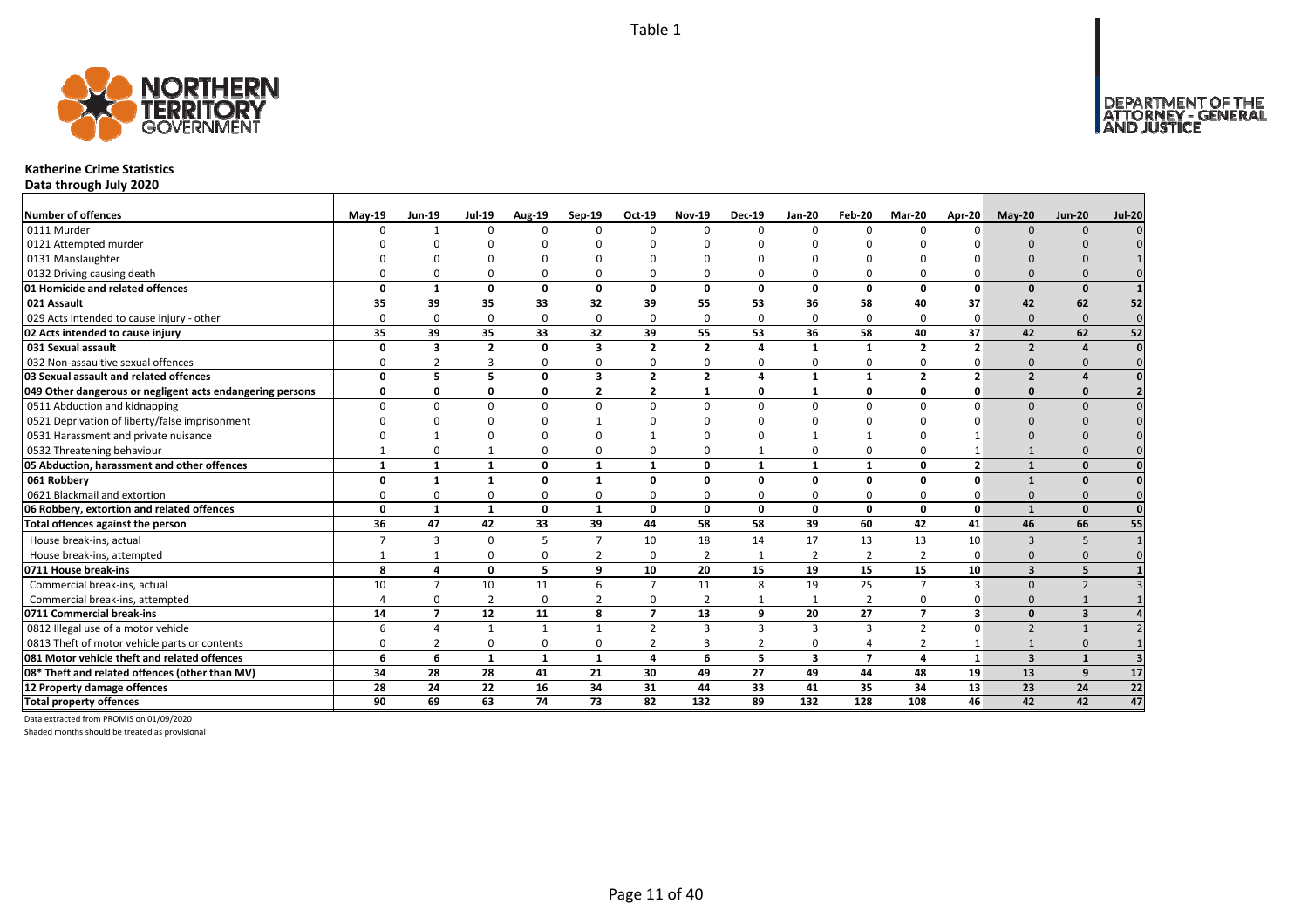DEPARTMENT OF THE<br>ATTORNEY - GENERAL



### **Tennant Creek Crime Statistics**

**Data through July 2020**

| Number of offences                                        | <b>May-18</b>  | <b>Jun-18</b>  | <b>Jul-18</b>           | Aug-18         | Sep-18       | Oct-18         | <b>Nov-18</b>           | <b>Dec-18</b> | <b>Jan-19</b>  | <b>Feb-19</b> | <b>Mar-19</b>           | Apr-19         |
|-----------------------------------------------------------|----------------|----------------|-------------------------|----------------|--------------|----------------|-------------------------|---------------|----------------|---------------|-------------------------|----------------|
| 0111 Murder                                               | $\Omega$       | $\Omega$       | $\Omega$                | $\Omega$       | $\Omega$     | $\Omega$       | $\Omega$                | $\Omega$      | $\Omega$       | $\Omega$      | $\Omega$                |                |
| 0121 Attempted murder                                     |                | O              | U                       | C              |              | ŋ              | n                       | ŋ             | O              |               |                         |                |
| 0131 Manslaughter                                         |                | $\Omega$       | O                       | $\Omega$       |              | O              | ŋ                       | O             | $\Omega$       |               | O                       |                |
| 0132 Driving causing death                                | 0              | 0              | 0                       | 0              | 0            | 0              | 0                       | 0             | $\Omega$       | O             | 0                       |                |
| 01 Homicide and related offences                          | $\Omega$       | 0              | $\mathbf{0}$            | $\mathbf 0$    | $\Omega$     | 0              | 0                       | 0             | $\mathbf{0}$   | $\mathbf{0}$  | 0                       | $\mathbf 0$    |
| 021 Assault                                               | 19             | 11             | 24                      | 26             | 14           | 25             | 33                      | 27            | 27             | 21            | 16                      | 19             |
| 029 Acts intended to cause injury - other                 | $\Omega$       | $\mathbf{1}$   | 0                       | $\mathbf 0$    | $\Omega$     | 0              | $\mathbf{1}$            | 0             | 0              | $\Omega$      | $\Omega$                | $\mathbf{0}$   |
| 02 Acts intended to cause injury                          | 19             | 12             | 24                      | 26             | 14           | 25             | 34                      | 27            | 27             | 21            | 16                      | 19             |
| 031 Sexual assault                                        | $\overline{2}$ | 0              | 0                       | $\mathbf{1}$   | 0            | 1              | $\overline{2}$          | 0             | $\overline{2}$ | 0             | $\overline{2}$          | $\mathbf{0}$   |
| 032 Non-assaultive sexual offences                        | 0              | 0              | 0                       |                | n            | 0              | 0                       | 0             | $\Omega$       | $\Omega$      | 0                       | 0              |
| 03 Sexual assault and related offences                    | $\overline{2}$ | 0              | 0                       | $\overline{2}$ | 0            | $\mathbf{1}$   | $\mathbf{2}$            | 0             | $\overline{2}$ | 0             | $\overline{2}$          | 0              |
| 049 Other dangerous or negligent acts endangering persons | $\mathbf{1}$   | 0              | 0                       | $\mathbf 0$    | $\mathbf{0}$ | 1              | 0                       | 0             | $\mathbf 0$    | 0             | 1                       | $\mathbf{0}$   |
| 0511 Abduction and kidnapping                             | $\Omega$       | $\Omega$       | $\Omega$                | $\Omega$       | $\Omega$     | $\Omega$       | 0                       | $\Omega$      | $\Omega$       | $\Omega$      | 0                       | $\Omega$       |
| 0521 Deprivation of liberty/false imprisonment            | $\Omega$       | $\Omega$       | O                       | $\Omega$       |              | $\Omega$       | U                       | ŋ             | $\Omega$       |               | O                       |                |
| 0531 Harassment and private nuisance                      | $\Omega$       | 0              | 0                       | $\Omega$       |              | $\Omega$       | U                       | O             | $\Omega$       |               | O                       |                |
| 0532 Threatening behaviour                                | $\Omega$       | 0              | 0                       | $\Omega$       | $\Omega$     | 0              | 0                       | 0             | 0              |               | 1                       | $\Omega$       |
| 05 Abduction, harassment and other offences               | 0              | 0              | 0                       | $\mathbf 0$    | $\mathbf{1}$ | $\mathbf{0}$   | 0                       | 0             | $\mathbf 0$    | $\mathbf{1}$  | $\mathbf{1}$            | 0              |
| 061 Robbery                                               | 0              | 0              | 0                       | $\mathbf{1}$   | $\Omega$     | $\Omega$       | $\mathbf{1}$            | 0             | $\mathbf{1}$   | $\Omega$      | 1                       | $\Omega$       |
| 0621 Blackmail and extortion                              | 0              | 0              | 0                       | 0              | $\Omega$     | 0              | 0                       | 0             | 0              | 0             | 0                       | $\mathbf{0}$   |
| 06 Robbery, extortion and related offences                | $\mathbf 0$    | 0              | $\mathbf{0}$            | $\mathbf{1}$   | 0            | 0              | $\mathbf{1}$            | $\mathbf{0}$  | $\mathbf{1}$   | $\mathbf{0}$  | $\mathbf{1}$            | $\mathbf 0$    |
| Total offences against the person                         | 22             | 12             | 24                      | 29             | 15           | 27             | 37                      | 27            | 30             | 22            | 21                      | 19             |
| House break-ins, actual                                   | 11             | $\mathbf{1}$   | 8                       | 14             | 14           | 21             | 13                      | 5             | 12             | 13            | 4                       |                |
| House break-ins, attempted                                | $\Omega$       | 0              | 0                       | $\overline{1}$ |              | 1              | $\overline{2}$          | 0             | $\overline{2}$ | $\Omega$      | 1                       |                |
| 0711 House break-ins                                      | 11             | $\mathbf{1}$   | 8                       | 15             | 15           | 22             | 15                      | 5             | 14             | 13            | 5                       | q              |
| Commercial break-ins, actual                              | $\overline{7}$ | 4              | 4                       | 6              | 10           | $\overline{7}$ | $\overline{2}$          | 5             | 10             | 9             | 15                      | 24             |
| Commercial break-ins, attempted                           | 0              | 0              | 1                       | $\mathbf{1}$   | $\Omega$     | 4              | $\mathbf{1}$            | 0             | 3              | $\mathbf{1}$  | 1                       | $\overline{1}$ |
| 0711 Commercial break-ins                                 | $\overline{7}$ | 4              | 5                       | $\overline{7}$ | 10           | 11             | $\overline{\mathbf{3}}$ | 5             | 13             | 10            | 16                      | 25             |
| 0812 Illegal use of a motor vehicle                       | 3              | $\overline{2}$ | $\overline{\mathbf{3}}$ | $\overline{2}$ | $\mathbf{1}$ | $\mathfrak{p}$ | $\Omega$                | 3             | 5              | $\Omega$      | $\overline{\mathbf{3}}$ |                |
| 0813 Theft of motor vehicle parts or contents             | 0              | 0              | 3                       | $\overline{4}$ | 8            | 0              | 0                       | $\mathbf{1}$  | 3              | 1             | 3                       |                |
| 081 Motor vehicle theft and related offences              | 3              | $\overline{2}$ | 6                       | 6              | 9            | $\overline{2}$ | $\mathbf 0$             | 4             | 8              | $\mathbf{1}$  | 6                       |                |
| 08* Theft and related offences (other than MV)            | 13             | 11             | 14                      | 21             | 22           | 19             | 19                      | 13            | 18             | 15            | 17                      | 23             |
| 12 Property damage offences                               | 12             | 10             | 14                      | 33             | 28           | 20             | 23                      | 27            | 26             | 24            | 38                      | 43             |
| <b>Total property offences</b>                            | 46             | 28             | 47                      | 82             | 84           | 74             | 60                      | 54            | 79             | 63            | 82                      | 104            |

Data extracted from PROMIS on 01/09/2020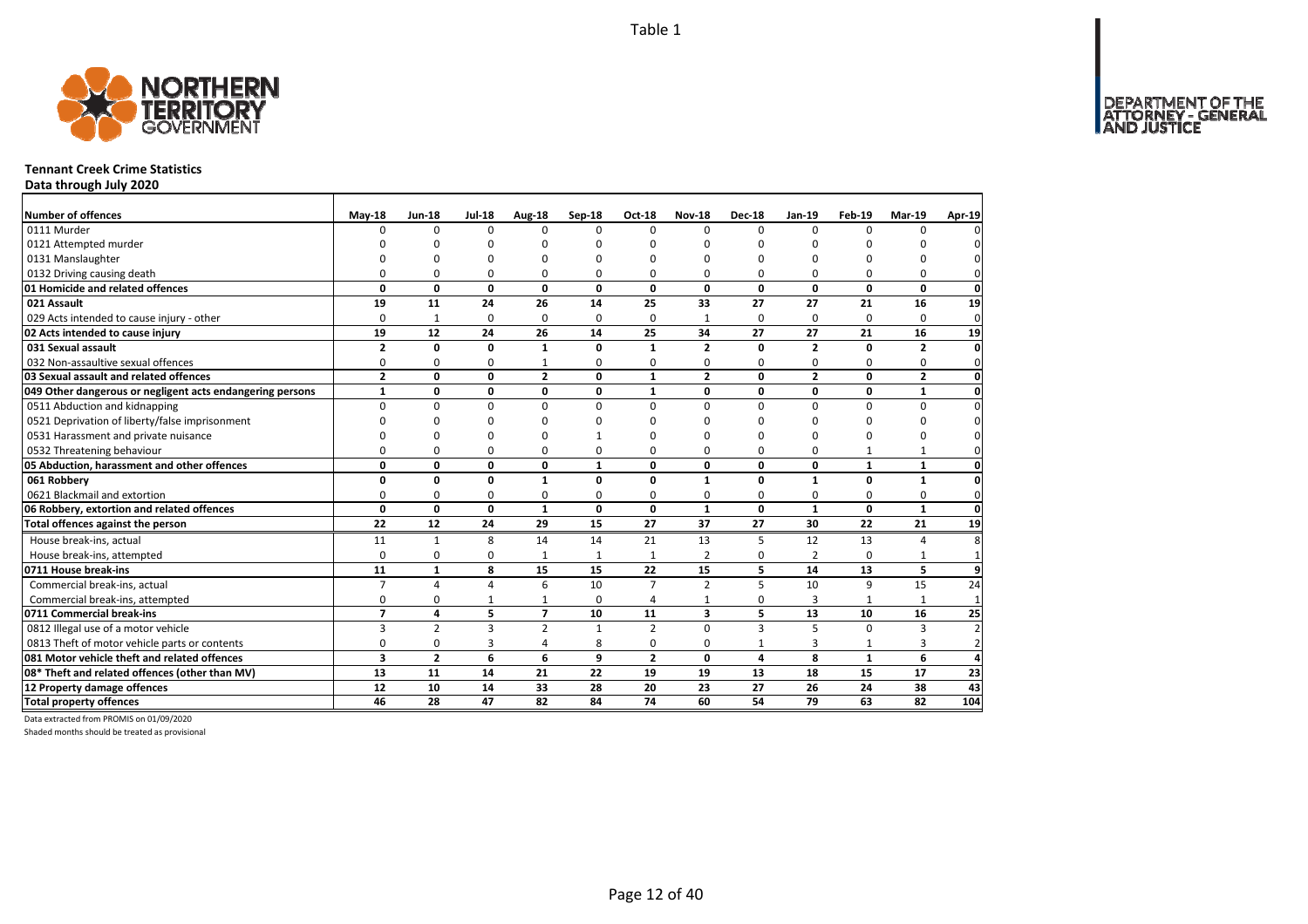

### **Tennant Creek Crime Statistics**

**Data through July 2020**

| <b>Number of offences</b>                                 | $May-19$       | <b>Jun-19</b>  | <b>Jul-19</b>  | <b>Aug-19</b>           | Sep-19         | Oct-19         | <b>Nov-19</b>  | <b>Dec-19</b> | <b>Jan-20</b>           | Feb-20                  | <b>Mar-20</b>  | Apr-20         | $May-20$                 | <b>Jun-20</b>  | <b>Jul-20</b>   |
|-----------------------------------------------------------|----------------|----------------|----------------|-------------------------|----------------|----------------|----------------|---------------|-------------------------|-------------------------|----------------|----------------|--------------------------|----------------|-----------------|
| 0111 Murder                                               | $\Omega$       | $\Omega$       | $\Omega$       | $\Omega$                | $\Omega$       | $\Omega$       | $\Omega$       | $\Omega$      | $\Omega$                | $\Omega$                | $\Omega$       | $\Omega$       | $\Omega$                 | $\Omega$       |                 |
| 0121 Attempted murder                                     |                |                |                |                         | n              |                |                |               |                         |                         |                |                |                          |                |                 |
| 0131 Manslaughter                                         |                |                |                |                         |                |                |                |               |                         |                         |                |                |                          |                |                 |
| 0132 Driving causing death                                |                |                |                | $\Omega$                | $\Omega$       |                |                | $\Omega$      | $\Omega$                | $\Omega$                |                |                |                          |                |                 |
| 01 Homicide and related offences                          | $\Omega$       | 0              | $\Omega$       | $\mathbf{0}$            | $\mathbf{0}$   | $\mathbf{0}$   | $\Omega$       | $\Omega$      | $\mathbf{0}$            | $\mathbf{0}$            | $\Omega$       | $\Omega$       | $\Omega$                 | $\Omega$       |                 |
| 021 Assault                                               | 16             | 18             | 20             | 29                      | 37             | 26             | 27             | 22            | 17                      | 29                      | 28             | 21             | 34                       | 18             | 27              |
| 029 Acts intended to cause injury - other                 | $\Omega$       | 0              | $\Omega$       | $\Omega$                | $\mathbf 0$    | $\Omega$       | $\Omega$       | $\Omega$      | $\Omega$                | 1                       | $\Omega$       | $\Omega$       | $\Omega$                 | $\Omega$       | $\mathbf 0$     |
| 02 Acts intended to cause injury                          | 16             | 18             | 20             | 29                      | 37             | 26             | 27             | 22            | 17                      | 30                      | 28             | 21             | 34                       | 18             | $\overline{27}$ |
| 031 Sexual assault                                        | n              | 0              | $\Omega$       | $\overline{\mathbf{3}}$ | 0              | $\overline{2}$ | n              | 0             | $\mathbf{0}$            | 0                       | $\mathbf{1}$   | $\Omega$       | $\mathbf{1}$             | $\overline{2}$ |                 |
| 032 Non-assaultive sexual offences                        | n              | ŋ              | $\Omega$       | $\Omega$                | $\mathbf 0$    | $\Omega$       | ŋ              | $\Omega$      | 0                       | 0                       | $\Omega$       |                | $\Omega$                 |                |                 |
| 03 Sexual assault and related offences                    | $\Omega$       | 0              | $\Omega$       | $\overline{\mathbf{3}}$ | 0              | $\overline{2}$ | 0              | 0             | $\mathbf 0$             | 0                       | $\mathbf{1}$   | 0              | $\mathbf{1}$             |                |                 |
| 049 Other dangerous or negligent acts endangering persons | $\overline{2}$ | $\Omega$       | $\Omega$       | $\mathbf 0$             | 0              | $\mathbf{1}$   | n              | 0             | $\mathbf 0$             | 0                       | $\Omega$       | $\Omega$       | $\Omega$                 | $\Omega$       |                 |
| 0511 Abduction and kidnapping                             | $\Omega$       |                | n              | $\Omega$                | $\Omega$       | $\Omega$       | n              | $\Omega$      | $\Omega$                | $\Omega$                | n              |                | $\Omega$                 | $\Omega$       |                 |
| 0521 Deprivation of liberty/false imprisonment            |                |                |                |                         | ŋ              |                |                |               |                         |                         |                |                | $\Omega$                 |                |                 |
| 0531 Harassment and private nuisance                      |                |                |                |                         | n              |                |                |               |                         |                         |                |                |                          |                |                 |
| 0532 Threatening behaviour                                |                |                |                | $\Omega$                | 0              |                |                | $\Omega$      | $\Omega$                | $\overline{1}$          |                |                |                          |                |                 |
| 05 Abduction, harassment and other offences               | $\Omega$       | 1              | n              | $\mathbf{0}$            | 0              | Δ              | O              | $\Omega$      | $\mathbf{0}$            | $\mathbf{1}$            | $\Omega$       |                | $\Omega$                 | $\mathbf{1}$   |                 |
| 061 Robbery                                               |                | U              | n              | 0                       | $\mathbf{1}$   |                | $\overline{2}$ | $\Omega$      | 0                       | $\overline{2}$          | $\Omega$       | $\Omega$       | $\Omega$                 | $\Omega$       |                 |
| 0621 Blackmail and extortion                              |                |                | $\Omega$       | $\Omega$                | 0              |                |                | $\Omega$      | $\Omega$                | 0                       |                |                | $\Omega$                 |                |                 |
| 06 Robbery, extortion and related offences                | $\Omega$       | 0              | 0              | $\mathbf{0}$            | $\mathbf{1}$   | $\mathbf{1}$   | $\overline{2}$ | 0             | $\mathbf{0}$            | $\overline{2}$          | 0              | $\mathbf{0}$   | $\Omega$                 | $\Omega$       |                 |
| Total offences against the person                         | 18             | 19             | 20             | 32                      | 38             | 34             | 29             | 22            | 17                      | $\overline{33}$         | 29             | 22             | 35                       | 23             | 29              |
| House break-ins, actual                                   | 10             | 13             | 15             | 19                      | 18             | 16             | 18             | 11            | 15                      | 21                      | 17             | $\overline{2}$ | $\overline{3}$           | $\mathbf{1}$   |                 |
| House break-ins, attempted                                |                |                | 3              | $\overline{1}$          | $\mathbf 0$    |                | $\overline{2}$ |               | $\mathbf{1}$            | 0                       | $\Omega$       |                | $\Omega$                 | $\Omega$       |                 |
| 0711 House break-ins                                      | 11             | 14             | 18             | 20                      | 18             | 20             | 20             | 12            | 16                      | 21                      | 17             | $\overline{2}$ | $\overline{\mathbf{3}}$  |                |                 |
| Commercial break-ins, actual                              |                | 6              | 8              | 12                      | 6              | 15             | 23             | 10            | 8                       | 10                      | q              |                | $\overline{\phantom{0}}$ |                |                 |
| Commercial break-ins, attempted                           |                |                |                | $\mathbf 0$             | 2              | $\Omega$       | <sup>0</sup>   |               | $\mathbf{1}$            | $\mathbf{1}$            |                |                | $\Omega$                 | $\Omega$       |                 |
| 0711 Commercial break-ins                                 | 8              | 6              | 8              | 12                      | 8              | 15             | 23             | 11            | 9                       | 11                      | 10             | 5              | $\overline{2}$           | $\mathbf{1}$   |                 |
| 0812 Illegal use of a motor vehicle                       | $\mathbf{1}$   | $\Omega$       | $\Omega$       | $\Omega$                | $\mathbf{1}$   | $\overline{2}$ | 3              | $\Omega$      | $\overline{3}$          | 3                       | $\overline{2}$ | $\Omega$       | $\Omega$                 | $\Omega$       |                 |
| 0813 Theft of motor vehicle parts or contents             | $\Omega$       |                | 2              | $\mathbf{1}$            | 1              | 3              |                |               | 0                       | 0                       | $\overline{2}$ |                |                          |                |                 |
| 081 Motor vehicle theft and related offences              | $\mathbf{1}$   | $\overline{2}$ | $\overline{2}$ | $\mathbf{1}$            | $\overline{2}$ | 5              | 4              | $\mathbf{1}$  | $\overline{\mathbf{3}}$ | $\overline{\mathbf{3}}$ | 4              | $\overline{2}$ | $\mathbf{1}$             | $\mathbf{1}$   |                 |
| 08* Theft and related offences (other than MV)            | 24             | 21             | 18             | 27                      | 24             | 30             | 31             | 18            | 23                      | 53                      | 34             | 10             | 10                       | 11             | 10              |
| 12 Property damage offences                               | 26             | 17             | 35             | 29                      | 35             | 44             | 51             | 39            | 31                      | 44                      | 47             | 26             | 22                       | 12             | 37              |
| <b>Total property offences</b>                            | 70             | 60             | 81             | 89                      | 87             | 114            | 129            | 81            | 82                      | $\overline{132}$        | 112            | 45             | 38                       | 26             | 56              |

Data extracted from PROMIS on 01/09/2020

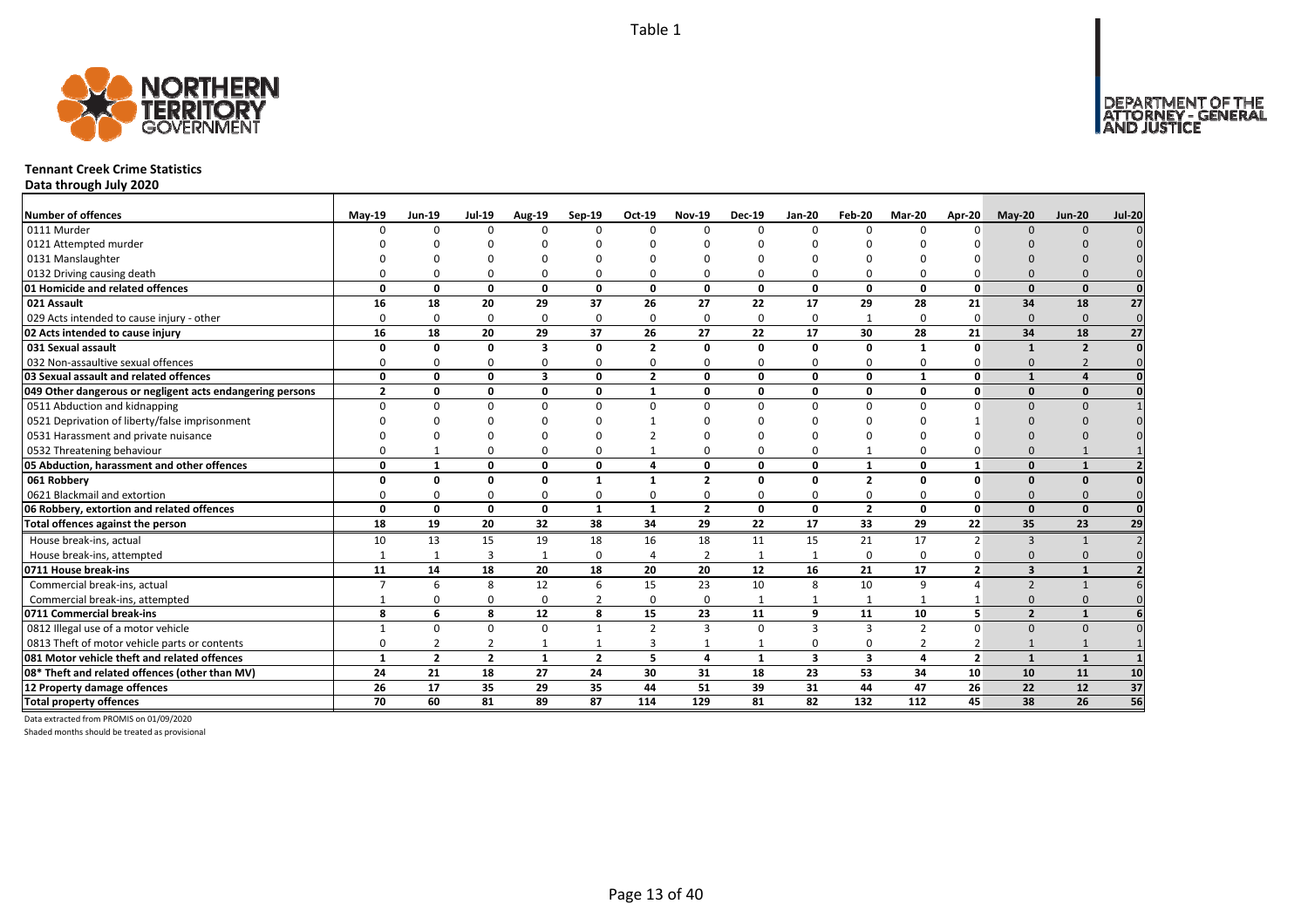

# **Nhulunbuy Crime Statistics**

**Data through July 2020**

| Number of offences                                        | <b>May-18</b>  | <b>Jun-18</b>  | <b>Jul-18</b> | Aug-18                  | <b>Sep-18</b>  | Oct-18       | <b>Nov-18</b>            | <b>Dec-18</b> | Jan-19                  | Feb-19       | <b>Mar-19</b>  | Apr-19              |
|-----------------------------------------------------------|----------------|----------------|---------------|-------------------------|----------------|--------------|--------------------------|---------------|-------------------------|--------------|----------------|---------------------|
| 0111 Murder                                               | n              | $\Omega$       | $\Omega$      | $\Omega$                | $\Omega$       | $\Omega$     | <sup>0</sup>             | $\Omega$      | $\Omega$                | $\Omega$     | $\Omega$       | 0                   |
| 0121 Attempted murder                                     |                |                | ŋ             | C                       |                |              |                          | O             |                         |              |                | 0                   |
| 0131 Manslaughter                                         |                | O              | U             | O                       |                |              | O                        | O             | O                       | O            |                | 0                   |
| 0132 Driving causing death                                |                | 0              | 0             | 0                       | 0              | 0            | 0                        | $\Omega$      | 0                       | 0            | 0              | $\mathbf{0}$        |
| 01 Homicide and related offences                          | 0              | 0              | 0             | $\mathbf{0}$            | 0              | 0            | 0                        | 0             | 0                       | 0            | 0              | $\mathbf 0$         |
| 021 Assault                                               | 6              | 3              | 6             | 11                      | $\overline{7}$ | 10           | $\overline{\phantom{a}}$ | 5             | $\overline{\mathbf{3}}$ | 5            | 8              | 4                   |
| 029 Acts intended to cause injury - other                 | 0              | 0              | 0             | 0                       | 0              | $\Omega$     | 0                        | 0             | 0                       | 0            | 0              | $\mathbf 0$         |
| 02 Acts intended to cause injury                          | 6              | 3              | 6             | 11                      | $\overline{7}$ | 10           | $\overline{7}$           | 5             | 3                       | 5            | 8              | 4                   |
| 031 Sexual assault                                        | $\mathbf{1}$   | 3              | 0             | 0                       | 0              | $\mathbf{0}$ | $\overline{2}$           | 0             | 0                       | 0            | $\mathbf{1}$   | $\mathbf 0$         |
| 032 Non-assaultive sexual offences                        | 0              | $\mathbf 0$    | $\Omega$      | $\Omega$                | 0              | $\Omega$     | 0                        | 0             | $\Omega$                | 0            | $\mathbf 0$    | $\mathbf 0$         |
| 03 Sexual assault and related offences                    | 1              | 3              | 0             | 0                       | 0              | 0            | $\mathbf{2}$             | 0             | 0                       | 0            | $\mathbf{1}$   | $\mathbf{0}$        |
| 049 Other dangerous or negligent acts endangering persons | 0              | 0              | $\mathbf 0$   | 0                       | 0              | 0            | 0                        | 0             | 0                       | 0            | 0              | $\mathbf 0$         |
| 0511 Abduction and kidnapping                             | $\Omega$       | $\mathbf 0$    | 0             | $\Omega$                | $\Omega$       | 0            | $\Omega$                 | 0             | $\Omega$                | 0            | 0              | $\pmb{0}$           |
| 0521 Deprivation of liberty/false imprisonment            |                |                | U             |                         |                | n            | O                        | $\Omega$      | <sup>0</sup>            | ŋ            | O              | $\mathsf{O}\xspace$ |
| 0531 Harassment and private nuisance                      |                | O              | 0             |                         | ŋ              | n            | ŋ                        | $\Omega$      | ŋ                       | ŋ            | $\Omega$       | 0                   |
| 0532 Threatening behaviour                                | 0              | $\mathbf 0$    | 0             |                         | 0              | $\Omega$     | 0                        | $\Omega$      | $\Omega$                | 0            | $\mathbf 0$    | $\mathbf{0}$        |
| 05 Abduction, harassment and other offences               | 0              | $\mathbf{1}$   | 0             | $\mathbf{1}$            | 0              | 0            | 0                        | 0             | 0                       | 0            | 0              | $\mathbf{0}$        |
| 061 Robbery                                               | 0              | 0              | $\mathbf{0}$  | $\overline{\mathbf{3}}$ | $\Omega$       | 0            | 0                        | 0             | 0                       | 0            | 0              | $\mathbf 0$         |
| 0621 Blackmail and extortion                              | 0              | $\mathbf 0$    | 0             | $\mathbf 0$             | 0              | 0            | 0                        | 0             | 0                       | 0            | $\mathbf 0$    | $\mathbf{0}$        |
| 06 Robbery, extortion and related offences                | 0              | $\mathbf 0$    | 0             | 3                       | 0              | $\mathbf{0}$ | 0                        | 0             | 0                       | 0            | 0              | $\mathbf{0}$        |
| Total offences against the person                         | $\overline{7}$ | $\overline{7}$ | 6             | 15                      | $\overline{7}$ | 10           | 9                        | 5             | 3                       | 5            | 9              | $\overline{a}$      |
| House break-ins, actual                                   | 3              | $\overline{2}$ | $\mathbf{1}$  | $\mathbf{1}$            | $\mathbf{1}$   | $\mathbf{1}$ | 0                        | $\mathbf{1}$  | $\mathbf{1}$            | $\mathbf{1}$ | $\mathbf{1}$   | 0                   |
| House break-ins, attempted                                | 0              | 0              | 0             | 0                       | 0              | 0            | 0                        | 0             |                         | 0            | $\mathbf 0$    | $\mathbf{1}$        |
| 0711 House break-ins                                      | 3              | $\overline{2}$ | $\mathbf{1}$  | $\mathbf{1}$            | $\mathbf{1}$   | $\mathbf{1}$ | $\mathbf{0}$             | $\mathbf{1}$  | $\overline{2}$          | $\mathbf{1}$ | $\mathbf{1}$   | $\mathbf{1}$        |
| Commercial break-ins, actual                              | $\overline{2}$ | 3              | 8             | 1                       | $\mathbf{1}$   | $\Omega$     | $\Omega$                 | $\mathbf{1}$  | 6                       | 3            | $\mathbf{1}$   | $\overline{2}$      |
| Commercial break-ins, attempted                           | 2              | 0              | 0             | 0                       | 0              | 0            | 0                        | 0             | 0                       |              | 0              | $\mathbf 0$         |
| 0711 Commercial break-ins                                 | 4              | 3              | 8             | $\mathbf{1}$            | $\mathbf{1}$   | 0            | 0                        | $\mathbf{1}$  | 6                       | 4            | $\mathbf{1}$   | $\mathbf{2}$        |
| 0812 Illegal use of a motor vehicle                       | $\Omega$       | $\overline{2}$ | 5             | $\Omega$                | $\mathbf{1}$   | $\Omega$     | $\overline{\mathbf{3}}$  | $\mathbf{1}$  | $\overline{3}$          | 0            | 0              | $\mathbf 2$         |
| 0813 Theft of motor vehicle parts or contents             | $\mathbf{1}$   | $\mathbf{1}$   | $\mathbf 1$   | $\Omega$                | $\Omega$       | $\Omega$     | $\mathbf{1}$             | 0             | 3                       | 0            | 0              | $\mathbf 0$         |
| 081 Motor vehicle theft and related offences              | $\mathbf{1}$   | 3              | 6             | 0                       | $\mathbf{1}$   | 0            | 4                        | $\mathbf{1}$  | 6                       | 0            | 0              | $\overline{2}$      |
| 08* Theft and related offences (other than MV)            | 13             | 12             | 13            | 9                       | 3              | $\mathbf{1}$ | 0                        | 5             | 12                      | 10           | 6              | 11                  |
| 12 Property damage offences                               | 9              | $\overline{7}$ | 10            | 6                       | 9              | 4            | $\overline{7}$           | 4             | 19                      | 5            | $\overline{ }$ | $\overline{7}$      |
| <b>Total property offences</b>                            | 30             | 27             | 38            | 17                      | 15             | 6            | 11                       | 12            | 45                      | 20           | 15             | 23                  |

Data extracted from PROMIS on 01/09/2020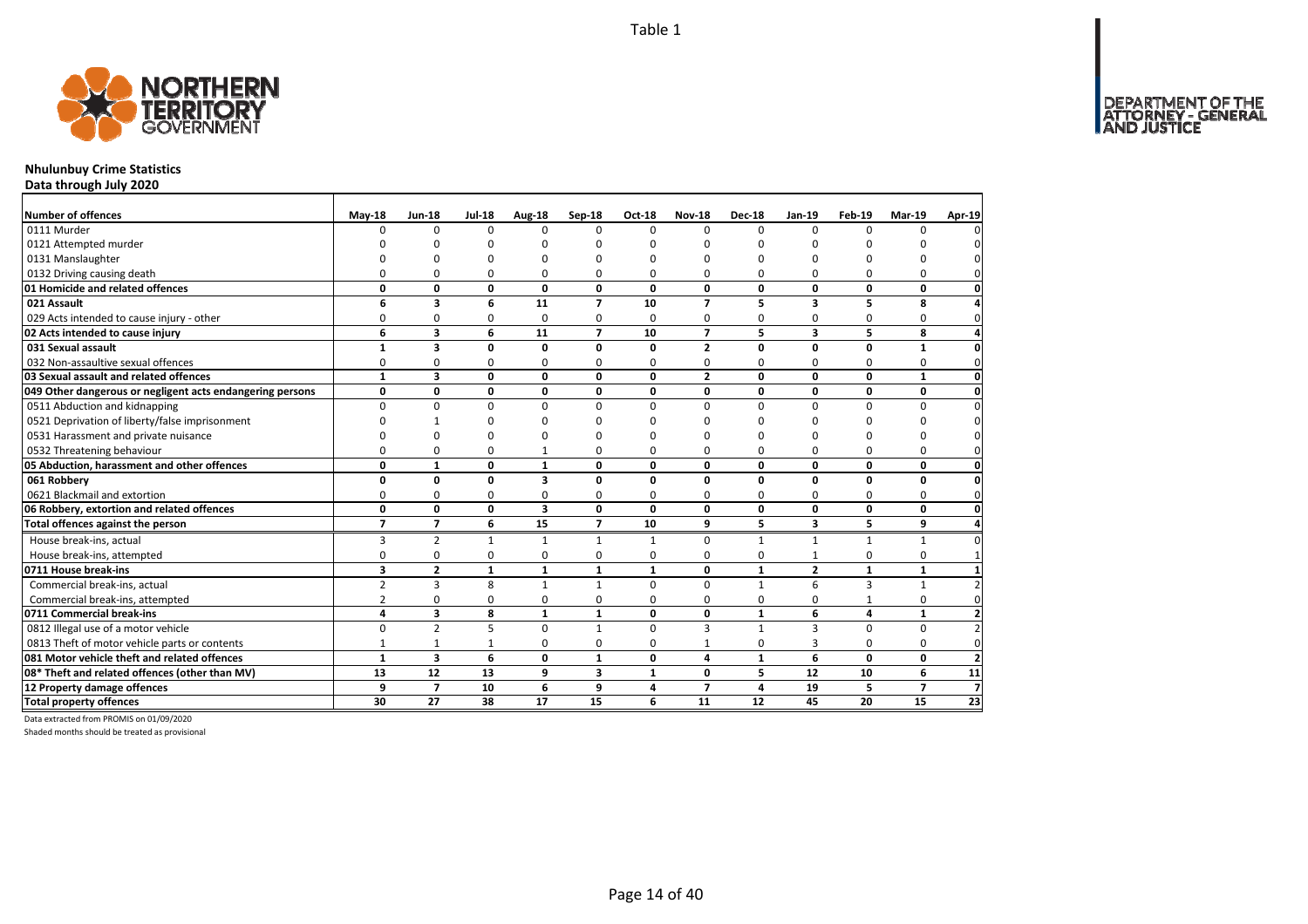

# **Nhulunbuy Crime Statistics**

**Data through July 2020**

| <b>Number of offences</b>                                 | $May-19$                | <b>Jun-19</b>  | <b>Jul-19</b>  | <b>Aug-19</b>            | Sep-19         | Oct-19         | <b>Nov-19</b>  | <b>Dec-19</b>           | <b>Jan-20</b>           | Feb-20          | Mar-20         | Apr-20                  | $Mav-20$       | <b>Jun-20</b>  | <b>Jul-20</b>   |
|-----------------------------------------------------------|-------------------------|----------------|----------------|--------------------------|----------------|----------------|----------------|-------------------------|-------------------------|-----------------|----------------|-------------------------|----------------|----------------|-----------------|
| 0111 Murder                                               |                         | <sup>n</sup>   | $\Omega$       | $\Omega$                 | $\Omega$       | $\Omega$       | $\Omega$       | $\Omega$                | $\Omega$                | $\Omega$        |                |                         | $\Omega$       | $\Omega$       |                 |
| 0121 Attempted murder                                     |                         |                |                |                          |                |                |                |                         |                         |                 |                |                         |                |                |                 |
| 0131 Manslaughter                                         |                         |                |                |                          |                |                |                |                         |                         |                 |                |                         |                |                |                 |
| 0132 Driving causing death                                |                         |                |                |                          | O              |                |                |                         | $\Omega$                | O               |                |                         |                |                |                 |
| 01 Homicide and related offences                          | O                       | 0              | $\Omega$       | $\mathbf{0}$             | 0              | $\Omega$       | O              | $\Omega$                | $\mathbf{0}$            | $\mathbf{0}$    | $\Omega$       | $\Omega$                | $\Omega$       | $\Omega$       |                 |
| 021 Assault                                               |                         | Δ              | 5              | $\overline{ }$           | 5              | 8              | 7              | $\mathbf{A}$            | $\overline{2}$          | 3               | 11             | $\overline{2}$          | $\mathbf{1}$   | 6              |                 |
| 029 Acts intended to cause injury - other                 |                         |                |                | 0                        | 0              |                | <sup>0</sup>   | <sup>0</sup>            | $\Omega$                | 0               | $\Omega$       | 0                       | $\Omega$       |                |                 |
| 02 Acts intended to cause injury                          | 5                       | 4              | 5              | 4                        | 5              | 8              | $\overline{7}$ | $\mathbf{A}$            | $\overline{\mathbf{2}}$ | 3               | 11             | $\overline{2}$          | $\mathbf{1}$   | 6              |                 |
| 031 Sexual assault                                        | n                       | 1              | n              | $\mathbf{1}$             | 0              | $\Omega$       | O              | -1                      | $\mathbf{0}$            | $\mathbf{1}$    | $\Omega$       | $\Omega$                | 1              |                |                 |
| 032 Non-assaultive sexual offences                        | O                       | <sup>0</sup>   | $\Omega$       | $\Omega$                 | 0              | 0              | ŋ              | $\Omega$                | $\Omega$                | 0               | $\Omega$       | O                       | $\Omega$       |                |                 |
| 03 Sexual assault and related offences                    | $\Omega$                | 1              | $\Omega$       | $\mathbf{1}$             | 0              | $\Omega$       | $\Omega$       | $\mathbf{1}$            | $\mathbf{0}$            | $\mathbf{1}$    | $\Omega$       | 0                       | $\mathbf{1}$   |                |                 |
| 049 Other dangerous or negligent acts endangering persons | 0                       | 0              | 0              | 0                        | 0              | 0              | 0              | 0                       | 0                       | 0               | $\Omega$       | 0                       | $\Omega$       | $\Omega$       |                 |
| 0511 Abduction and kidnapping                             | $\Omega$                | $\Omega$       | $\Omega$       | $\Omega$                 | $\Omega$       | $\Omega$       | <sup>n</sup>   | $\Omega$                | $\Omega$                | $\Omega$        | $\Omega$       | $\Omega$                | $\Omega$       | $\Omega$       |                 |
| 0521 Deprivation of liberty/false imprisonment            |                         |                |                |                          | n              |                |                |                         |                         |                 |                |                         |                |                |                 |
| 0531 Harassment and private nuisance                      |                         |                |                |                          | ŋ              |                |                |                         |                         |                 |                |                         |                |                |                 |
| 0532 Threatening behaviour                                |                         |                |                | $\Omega$                 | $\Omega$       |                |                | $\Omega$                | $\Omega$                | $\Omega$        |                |                         |                |                |                 |
| 05 Abduction, harassment and other offences               | $\Omega$                | 0              | $\Omega$       | $\mathbf{0}$             | 0              | $\mathbf{0}$   | O              | 0                       | $\mathbf{0}$            | 0               | $\Omega$       | O                       | $\Omega$       |                |                 |
| 061 Robbery                                               | O                       | 0              | 0              | 1                        | 0              | 1              | O              | 0                       | $\mathbf{1}$            | 0               | 0              | $\Omega$                | $\Omega$       | $\Omega$       |                 |
| 0621 Blackmail and extortion                              |                         | O              | $\Omega$       | $\Omega$                 | 0              | 0              | 0              | $\Omega$                | 0                       | 0               | $\Omega$       |                         | $\Omega$       |                |                 |
| 06 Robbery, extortion and related offences                | $\Omega$                | 0              | 0              | $\mathbf{1}$             | 0              | 1              | 0              | 0                       | $\mathbf{1}$            | 0               | 0              | $\Omega$                | $\Omega$       | $\Omega$       |                 |
| Total offences against the person                         | 5                       | 5              | 5              | 6                        | 5              | 9              | $\overline{7}$ | 5                       | $\overline{\mathbf{3}}$ | 4               | 11             | $\overline{2}$          | $\overline{2}$ | 8              |                 |
| House break-ins, actual                                   |                         | $\overline{2}$ |                | $\overline{\phantom{a}}$ | $\mathbf{1}$   | Δ              | $\mathbf{1}$   | 3                       | $\Omega$                | 4               | $\Omega$       | $\Omega$                |                |                |                 |
| House break-ins, attempted                                |                         | <sup>0</sup>   | $\Omega$       | $\Omega$                 | $\mathbf 0$    | $\Omega$       | 0              | $\Omega$                | $\Omega$                | 0               | $\Omega$       |                         | $\Omega$       |                |                 |
| 0711 House break-ins                                      | 6                       | $\overline{2}$ |                | $\overline{2}$           | $\mathbf{1}$   | 4              |                | $\overline{\mathbf{3}}$ | $\mathbf{0}$            | 4               | 0              | 0                       |                | $\overline{2}$ |                 |
| Commercial break-ins, actual                              |                         |                |                |                          | $\Omega$       |                |                |                         | $\Omega$                | 3               |                | $\Omega$                | $\Omega$       |                |                 |
| Commercial break-ins, attempted                           |                         |                |                | 0                        | 0              | 0              |                | $\Omega$                | $\Omega$                | 0               | O              |                         | $\Omega$       |                |                 |
| 0711 Commercial break-ins                                 | $\overline{\mathbf{3}}$ | $\overline{2}$ | 0              | 1                        | 0              | 1              | $\mathbf{1}$   | $\mathbf{1}$            | 0                       | 3               | 3              | 0                       | $\Omega$       | $\overline{2}$ |                 |
| 0812 Illegal use of a motor vehicle                       | $\Omega$                | $\Omega$       |                | 0                        | 0              | $\mathbf{1}$   |                | $\Omega$                | $\Omega$                | $\mathbf{1}$    |                | $\Omega$                | $\Omega$       | $\Omega$       |                 |
| 0813 Theft of motor vehicle parts or contents             | $\Omega$                |                | $\Omega$       | $\mathbf 1$              | 2              | $\Omega$       | ŋ              | $\Omega$                | 0                       | 0               | 0              |                         | $\Omega$       |                |                 |
| 081 Motor vehicle theft and related offences              | $\Omega$                | $\mathbf{1}$   | $\mathbf{1}$   | $\mathbf{1}$             | $\overline{2}$ | $\mathbf{1}$   | $\mathbf{1}$   | $\Omega$                | $\mathbf 0$             | $\mathbf{1}$    | 1              | $\Omega$                | $\Omega$       | $\Omega$       |                 |
| 08* Theft and related offences (other than MV)            | 7                       | 3              | 6              | 4                        | 3              | 6              | 3              | $\overline{7}$          | 5                       | $\overline{7}$  | $\overline{2}$ | 0                       | 6              | 5              |                 |
| 12 Property damage offences                               | 9                       | 4              | $\overline{2}$ | $\overline{\mathbf{3}}$  | 4              | $\overline{7}$ | 3              | $\overline{7}$          | 4                       | 5               | 6              | $\overline{\mathbf{2}}$ | $\overline{2}$ | 5              | 11              |
| <b>Total property offences</b>                            | 25                      | 12             | 10             | 11                       | 10             | 19             | q              | 18                      | 9                       | $\overline{20}$ | 12             | $\overline{2}$          | 9              | 14             | $\overline{23}$ |

Data extracted from PROMIS on 01/09/2020

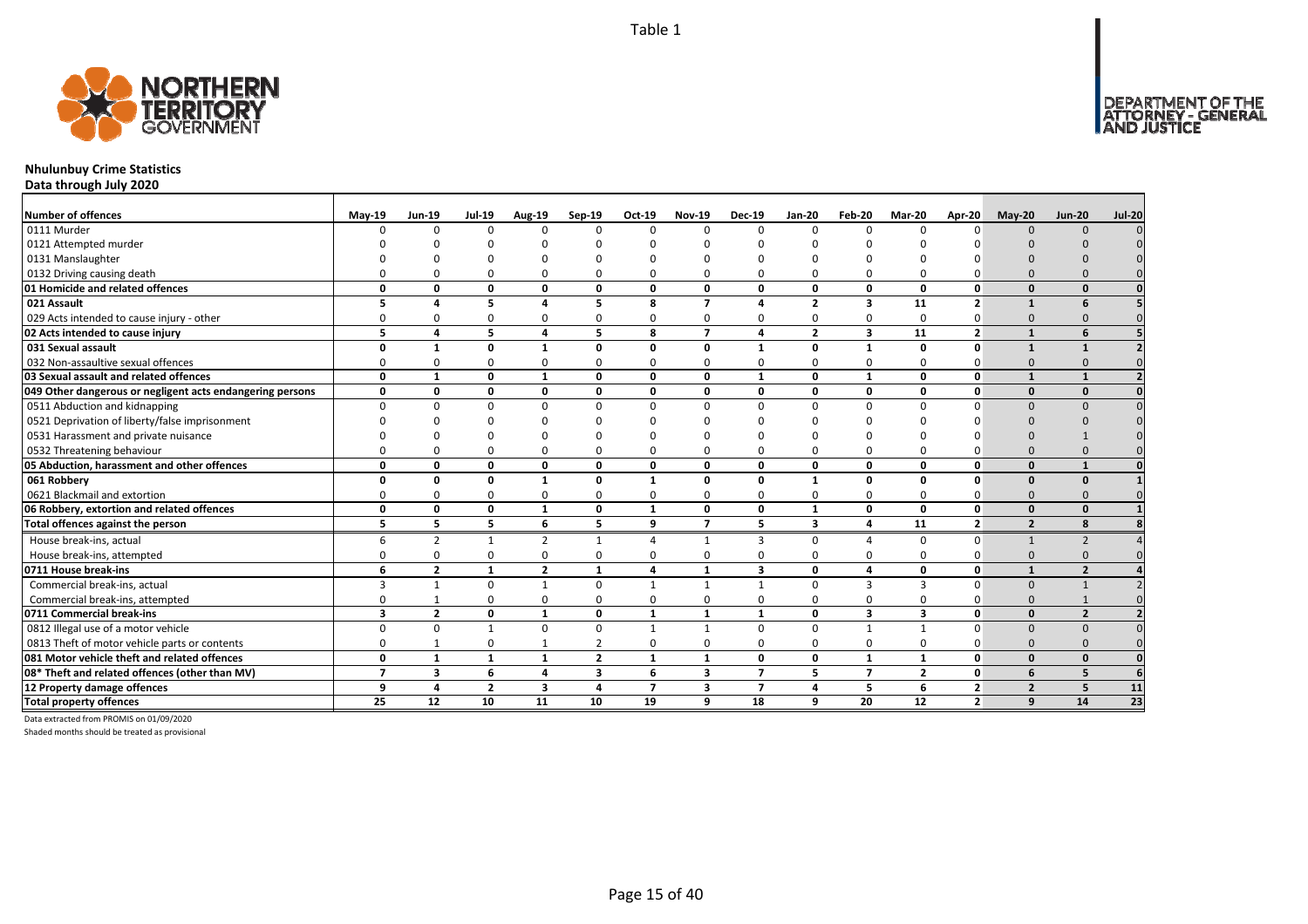DEPARTMENT OF THE<br>ATTORNEY - GENERAL



### **NT Balance Crime Statistics**

**Data through July 2020**

| Number of offences                                        | $May-18$     | <b>Jun-18</b>  | <b>Jul-18</b>  | Aug-18         | Sep-18       | Oct-18         | <b>Nov-18</b>  | <b>Dec-18</b>           | <b>Jan-19</b>   | Feb-19         | <b>Mar-19</b>  | Apr-19          |
|-----------------------------------------------------------|--------------|----------------|----------------|----------------|--------------|----------------|----------------|-------------------------|-----------------|----------------|----------------|-----------------|
| 0111 Murder                                               | $\Omega$     | $\Omega$       | $\Omega$       | $\Omega$       | $\Omega$     | $\Omega$       | $\Omega$       | $\mathbf{1}$            | $\Omega$        | $\Omega$       | $\Omega$       |                 |
| 0121 Attempted murder                                     |              | 0              | O              | $\Omega$       |              | O              | 1              | ŋ                       | 0               |                | ŋ              |                 |
| 0131 Manslaughter                                         | $\Omega$     | 0              | 0              | $\Omega$       |              | $\Omega$       | O              |                         | $\Omega$        |                | $\Omega$       |                 |
| 0132 Driving causing death                                | 0            | 0              | $\mathbf{1}$   | 0              | O            | 0              | 0              | 0                       | $\Omega$        | O              | 0              | 0               |
| 01 Homicide and related offences                          | 0            | 0              | $\mathbf{1}$   | $\mathbf 0$    | $\Omega$     | 0              | $\mathbf{1}$   | $\overline{2}$          | $\mathbf 0$     | $\Omega$       | 0              | $\mathbf 0$     |
| 021 Assault                                               | 142          | 140            | 144            | 159            | 203          | 186            | 178            | 205                     | 147             | 144            | 169            | 144             |
| 029 Acts intended to cause injury - other                 | $\mathbf{1}$ | 0              | $\mathbf{1}$   | 0              |              | $\mathbf{1}$   | 1              | 0                       | $\Omega$        | $\Omega$       | $\Omega$       | 0               |
| 02 Acts intended to cause injury                          | 143          | 140            | 145            | 159            | 204          | 187            | 179            | 205                     | 147             | 144            | 169            | 144             |
| 031 Sexual assault                                        | 6            | 8              | 10             | 5              | 8            | 11             | 5              | 3                       | 9               |                | 8              | 6               |
| 032 Non-assaultive sexual offences                        | 3            | 1              | 1              | $\overline{2}$ | $\Omega$     | $\Omega$       | $\overline{2}$ | 0                       | 3               |                | 0              |                 |
| 03 Sexual assault and related offences                    | 9            | 9              | 11             | $\overline{7}$ | 8            | 11             | $\overline{ }$ | $\overline{\mathbf{3}}$ | $\overline{12}$ | 5              | 8              | $\overline{7}$  |
| 049 Other dangerous or negligent acts endangering persons | 3            | $\overline{ }$ | 5              | 4              | 4            | $\overline{ }$ | 9              | 6                       | 5               | $\mathbf{1}$   | $\overline{ }$ | 3               |
| 0511 Abduction and kidnapping                             | 0            | 0              | $\mathbf 0$    | $\mathbf 0$    | $\Omega$     | $\Omega$       | 0              | $\Omega$                | $\mathbf 0$     | $\Omega$       | 0              | $\Omega$        |
| 0521 Deprivation of liberty/false imprisonment            | $\Omega$     | $\Omega$       | 0              | $\Omega$       |              | $\mathcal{P}$  | 2              | 3                       | $\overline{2}$  | $\Omega$       | 1              | $\Omega$        |
| 0531 Harassment and private nuisance                      |              |                | 1              |                |              |                |                |                         |                 | $\overline{2}$ | O              | 6               |
| 0532 Threatening behaviour                                | 5            | 8              | $\overline{7}$ | $\overline{7}$ | 10           | $\overline{7}$ | 9              | 10                      | 5               | $\overline{ }$ | 6              | 11              |
| 05 Abduction, harassment and other offences               | 6            | 10             | 8              | 9              | 15           | 15             | 11             | 14                      | 9               | 9              | $\overline{z}$ | 17              |
| 061 Robbery                                               | 0            | 0              | 0              | $\mathbf{1}$   | $\mathbf{1}$ | 1              | 0              | 0                       | $\mathbf{0}$    | $\mathbf{1}$   | 0              | $\mathbf{0}$    |
| 0621 Blackmail and extortion                              | 0            | 0              | 0              | 0              | $\Omega$     | 0              | 0              | 0                       | $\Omega$        | $\Omega$       | 0              | $\Omega$        |
| 06 Robbery, extortion and related offences                | 0            | 0              | 0              | $\mathbf{1}$   | $\mathbf{1}$ | $\mathbf{1}$   | 0              | 0                       | $\mathbf 0$     | $\mathbf{1}$   | 0              | $\mathbf{0}$    |
| Total offences against the person                         | 161          | 166            | 170            | 180            | 232          | 221            | 207            | 230                     | 173             | 160            | 191            | $\frac{171}{2}$ |
| House break-ins, actual                                   | 22           | 23             | 23             | 26             | 28           | 24             | 14             | 48                      | 82              | 41             | 27             | 46              |
| House break-ins, attempted                                | 5            | 5              | 6              | $\overline{3}$ | 5            | $\overline{7}$ | $\overline{2}$ | 9                       | 15              | $\overline{2}$ | 4              | $\overline{7}$  |
| 0711 House break-ins                                      | 27           | 28             | 29             | 29             | 33           | 31             | 16             | 57                      | 97              | 43             | 31             | 53              |
| Commercial break-ins, actual                              | 63           | 68             | 61             | 39             | 37           | 54             | 53             | 75                      | 133             | 98             | 102            | 89              |
| Commercial break-ins, attempted                           | 5            | 6              | 6              | 6              | 8            | 11             | 10             | 11                      | 17              | 13             | 4              | 8               |
| 0711 Commercial break-ins                                 | 68           | 74             | 67             | 45             | 45           | 65             | 63             | 86                      | 150             | 111            | 106            | 97              |
| 0812 Illegal use of a motor vehicle                       | 14           | 16             | 13             | 18             | 12           | 20             | 11             | 12                      | 26              | 12             | 13             | 13              |
| 0813 Theft of motor vehicle parts or contents             | 15           | 11             | 10             | 10             | 14           | 12             | 5              | 3                       | $\overline{3}$  | 6              | 11             | 11              |
| 081 Motor vehicle theft and related offences              | 29           | 27             | 23             | 28             | 26           | 32             | 16             | 15                      | 29              | 18             | 24             | 24              |
| 08* Theft and related offences (other than MV)            | 91           | 114            | 106            | 70             | 82           | 107            | 80             | 106                     | 154             | 97             | 119            | 106             |
| 12 Property damage offences                               | 122          | 132            | 123            | 131            | 155          | 166            | 148            | 162                     | 209             | 137            | 148            | 127             |
| <b>Total property offences</b>                            | 337          | 375            | 348            | 303            | 341          | 401            | 323            | 426                     | 639             | 406            | 428            | 407             |

Data extracted from PROMIS on 01/09/2020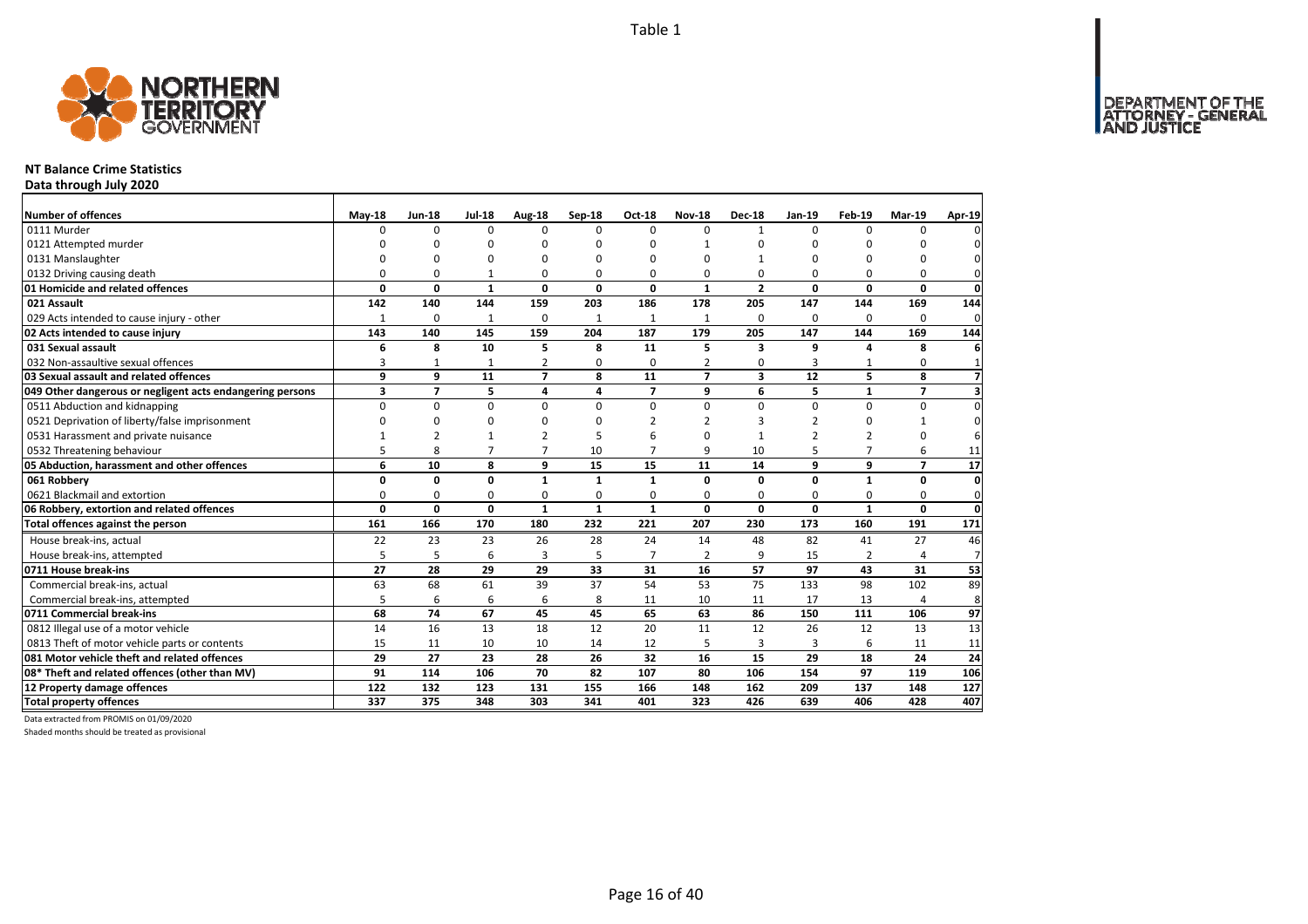

### **NT Balance Crime Statistics**

**Data through July 2020**

| Number of offences                                        | $May-19$ | <b>Jun-19</b>  | <b>Jul-19</b>            | <b>Aug-19</b>           | $Sep-19$       | Oct-19       | <b>Nov-19</b>  | <b>Dec-19</b>  | <b>Jan-20</b>  | Feb-20       | Mar-20       | Apr-20       | $May-20$                | <b>Jun-20</b>            | <b>Jul-20</b>   |
|-----------------------------------------------------------|----------|----------------|--------------------------|-------------------------|----------------|--------------|----------------|----------------|----------------|--------------|--------------|--------------|-------------------------|--------------------------|-----------------|
| 0111 Murder                                               | $\Omega$ | $\Omega$       | $\Omega$                 | $\Omega$                | $\Omega$       | $\Omega$     |                | $\Omega$       | $\Omega$       | $\Omega$     | n            | ŋ            | $\Omega$                | $\Omega$                 |                 |
| 0121 Attempted murder                                     |          |                |                          |                         |                |              |                |                |                |              |              |              |                         |                          |                 |
| 0131 Manslaughter                                         |          |                |                          |                         | O              |              |                |                |                |              |              |              |                         |                          |                 |
| 0132 Driving causing death                                |          |                |                          | 0                       | $\Omega$       |              |                | $\Omega$       |                | 0            |              |              |                         |                          |                 |
| 01 Homicide and related offences                          | $\Omega$ | 0              | 0                        | 0                       | 0              | 1            | $\mathbf{1}$   | 0              | $\overline{2}$ | 0            | 0            | $\Omega$     | $\Omega$                | $\Omega$                 | $\Omega$        |
| 021 Assault                                               | 145      | 127            | 144                      | 151                     | 164            | 159          | 183            | 193            | 176            | 190          | 190          | 130          | 117                     | 138                      | 172             |
| 029 Acts intended to cause injury - other                 | $\Omega$ | $\Omega$       | $\Omega$                 | $\mathbf 0$             | 1              |              | $\Omega$       | $\mathbf{1}$   | $\mathbf 0$    | $\mathbf{1}$ | $\Omega$     | $\Omega$     | $\mathbf{1}$            | 1                        | $\Omega$        |
| 02 Acts intended to cause injury                          | 145      | 127            | 144                      | 151                     | 165            | 160          | 183            | 194            | 176            | 191          | 190          | 130          | 118                     | 139                      | $\frac{172}{2}$ |
| 031 Sexual assault                                        |          | 6              | $\overline{\phantom{a}}$ | $\overline{\mathbf{3}}$ | 8              | 11           | 8              | 6              | 6              | 5            | 5            |              | $\mathbf{A}$            | $\overline{7}$           |                 |
| 032 Non-assaultive sexual offences                        |          | O              | $\overline{2}$           | 3                       | 0              |              |                | $\overline{2}$ | $\overline{2}$ | 0            |              |              | $\Omega$                |                          |                 |
| 03 Sexual assault and related offences                    | 5        | 6              | 9                        | 6                       | 8              | 12           | 9              | 8              | 8              | 5            | 5            | 6            | $\Delta$                | $\mathbf{q}$             |                 |
| 049 Other dangerous or negligent acts endangering persons | 4        | $\mathbf{1}$   | 5                        | 5                       | 3              | 4            | $\mathbf{1}$   | $\overline{2}$ | $\mathbf{1}$   | 3            | 3            |              | $\mathbf{1}$            |                          |                 |
| 0511 Abduction and kidnapping                             | $\Omega$ | <sup>0</sup>   | $\Omega$                 | $\Omega$                | $\Omega$       | $\Omega$     | <sup>0</sup>   | $\Omega$       | $\Omega$       | 0            | $\Omega$     | ŋ            | $\Omega$                | $\Omega$                 |                 |
| 0521 Deprivation of liberty/false imprisonment            |          |                |                          | 2                       | 1              |              |                | n              |                | ∍            |              |              |                         |                          |                 |
| 0531 Harassment and private nuisance                      |          |                |                          |                         | n              |              |                |                |                |              |              |              |                         |                          |                 |
| 0532 Threatening behaviour                                |          |                |                          | 9                       | 2              | 8            |                |                |                | 16           | 12           |              |                         |                          |                 |
| 05 Abduction, harassment and other offences               | q        | 3              | $\overline{\phantom{a}}$ | 11                      | 3              | 11           | 13             | q              | $\overline{7}$ | 20           | 14           | 15           | $\overline{\mathbf{z}}$ | 10                       |                 |
| 061 Robbery                                               | O        | 0              |                          | $\overline{2}$          | $\mathbf{1}$   | $\Omega$     | 1              | $\overline{2}$ | $\mathbf{1}$   | $\mathbf{1}$ | $\mathbf{1}$ | $\Omega$     | $\Omega$                | $\Omega$                 |                 |
| 0621 Blackmail and extortion                              |          | O              |                          | $\Omega$                | 0              | $\Omega$     |                | $\Omega$       | $\Omega$       | 0            |              | C            | $\Omega$                |                          |                 |
| 06 Robbery, extortion and related offences                | $\Omega$ | $\mathbf{0}$   | 1                        | $\overline{2}$          | $\mathbf{1}$   | $\mathbf{0}$ | $\overline{2}$ | $\overline{2}$ | $\mathbf{1}$   | $\mathbf{1}$ | $\mathbf{1}$ | $\mathbf{0}$ | $\Omega$                | $\mathbf{1}$             | $\mathbf{0}$    |
| Total offences against the person                         | 163      | 137            | 166                      | 175                     | 180            | 188          | 209            | 215            | 195            | 220          | 213          | 155          | 126                     | 163                      | 188             |
| House break-ins, actual                                   | 48       | 36             | 35                       | 22                      | 26             | 30           | 31             | 54             | 78             | 42           | 32           | 15           | 8                       | 5                        | 11              |
| House break-ins, attempted                                |          | $\overline{2}$ | $\overline{2}$           | $\Omega$                | 3              | 3            | 10             | $\overline{4}$ | 13             | 6            | 6            | 5            | $\overline{2}$          | $\overline{\phantom{0}}$ | $\overline{3}$  |
| 0711 House break-ins                                      | 52       | 38             | 37                       | 22                      | 29             | 33           | 41             | 58             | 91             | 48           | 38           | 20           | 10                      | $\overline{7}$           | 14              |
| Commercial break-ins, actual                              | 83       | 50             | 60                       | 56                      | 54             | 59           | 56             | 55             | 109            | 102          | 114          | 38           | 33                      | 19                       | 11              |
| Commercial break-ins, attempted                           | 11       |                | $\overline{2}$           | $\overline{7}$          | 5              | 6            | 11             | 9              | 17             | 6            | 12           | 3            | $\overline{2}$          |                          | $\overline{3}$  |
| 0711 Commercial break-ins                                 | 94       | 54             | 62                       | 63                      | 59             | 65           | 67             | 64             | 126            | 108          | 126          | 41           | 35                      | 23                       | 14              |
| 0812 Illegal use of a motor vehicle                       | 15       | 17             | $\overline{7}$           | 10                      | 14             | 9            | 19             | 18             | 12             | 18           | 22           | 13           | 13                      | $\overline{3}$           |                 |
| 0813 Theft of motor vehicle parts or contents             |          | 4              | 10                       | 9                       | $\overline{7}$ | 12           | 17             | $\overline{a}$ | 9              | 12           | 17           | 11           | 3                       |                          |                 |
| 081 Motor vehicle theft and related offences              | 22       | 21             | 17                       | 19                      | 21             | 21           | 36             | 22             | 21             | 30           | 39           | 24           | 16                      | 5                        | 13              |
| 08* Theft and related offences (other than MV)            | 118      | 96             | 96                       | 100                     | 107            | 80           | 87             | 75             | 123            | 110          | 120          | 55           | 56                      | 30                       | 40              |
| 12 Property damage offences                               | 152      | 104            | 98                       | 116                     | 120            | 109          | 148            | 147            | 162            | 189          | 180          | 104          | 92                      | 100                      | 99              |
| <b>Total property offences</b>                            | 438      | 313            | 310                      | 320                     | 336            | 308          | 379            | 366            | 523            | 485          | 503          | 244          | 209                     | 165                      | 180             |

Data extracted from PROMIS on 01/09/2020

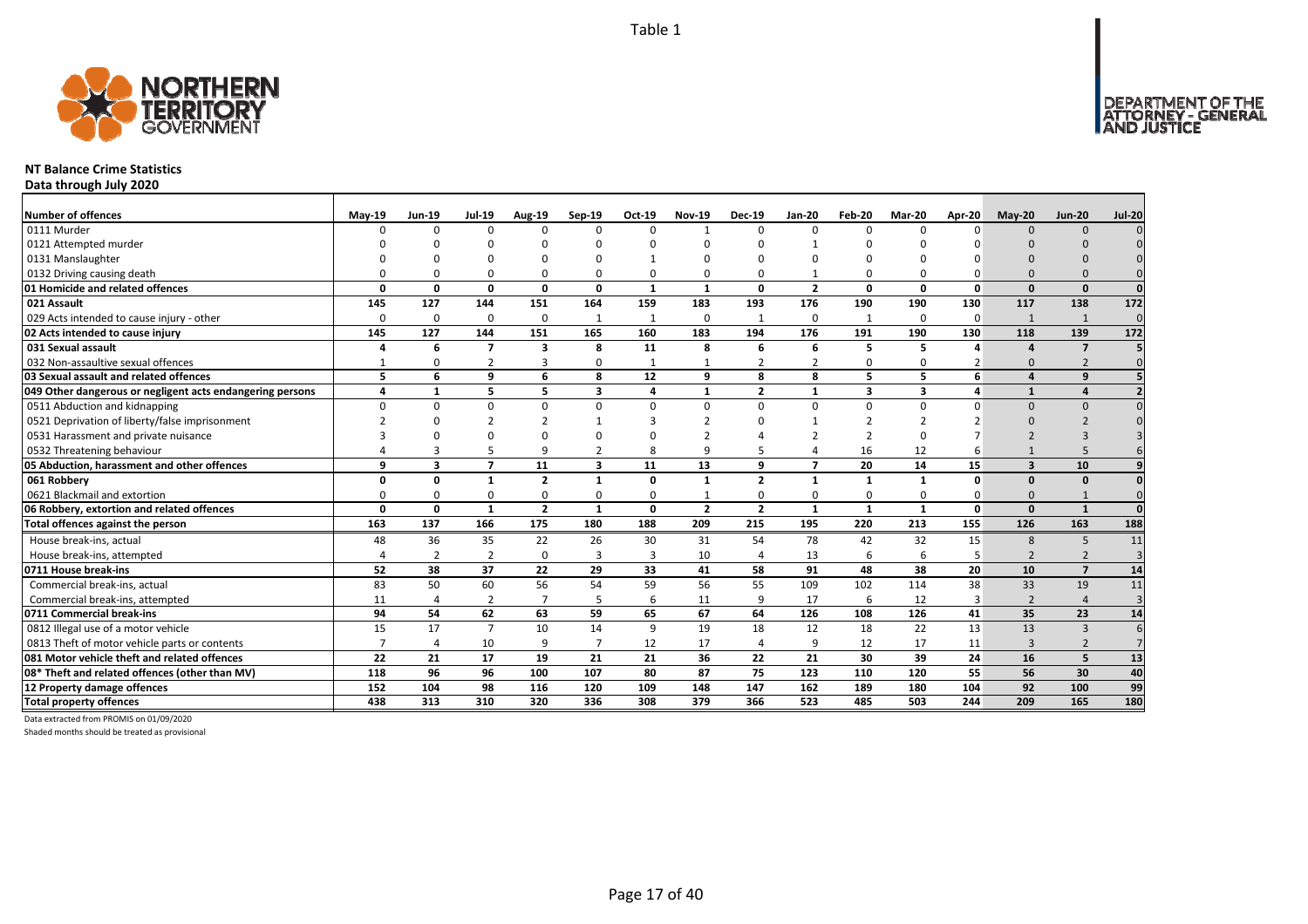

# **Northern Territory Assault Statistics Data through July 2020**

| <b>Domestic violence</b>              | Alcohol involvement                             | $M$ ay-18 | <b>Jun-18</b> | <b>Jul-18</b> | Aug-18 | $Sep-18$ | <b>Oct-18</b> | <b>Nov-18</b> | <b>Dec-18</b> | Jan-19 | Feb-19 | <b>Mar-19</b> | Apr-19 | $May-19$ |
|---------------------------------------|-------------------------------------------------|-----------|---------------|---------------|--------|----------|---------------|---------------|---------------|--------|--------|---------------|--------|----------|
| DV involved                           | Alcohol involved                                | 197       | 202           | 209           | 192    | 226      | 200           | 197           | 232           | 175    | 133    | 179           | 160    | 179      |
|                                       | No alcohol involved                             | 85        | 75            | 69            | 88     | 88       | 104           | 97            | 111           | 85     | 112    | 100           | 99     | 89       |
|                                       | Not known                                       | 40        | 36            | 54            | 37     | 49       | 61            | 65            | 65            | 45     | 40     | 53            | 45     | 42       |
| <b>DV</b> involved Total              |                                                 | 322       | 313           | 332           | 317    | 363      | 365           | 359           | 408           | 305    | 285    | 332           | 304    | 310      |
| DV not involved                       | Alcohol involved                                | 109       | 89            | 109           | 100    | 89       | 95            | 77            | 110           | 87     | 80     | 98            | 90     | 75       |
|                                       | No alcohol involved                             | 71        | 62            | 65            | 61     | 61       | 78            | 70            | 64            | 73     | 58     | 94            | 64     | 68       |
|                                       | Not known                                       | 57        | 65            | 56            | 54     | 65       | 65            | 66            | 57            | 62     | 69     | 61            | 50     | 54       |
| DV not involved Total                 |                                                 | 237       | 216           | 230           | 215    | 215      | 238           | 213           | 231           | 222    | 207    | 253           | 204    | 197      |
| Total assaults                        |                                                 | 559       | 529           | 562           | 532    | 578      | 603           | 572           | 639           | 527    | 492    | 585           | 508    | 507      |
| Assaults with alcohol involved        |                                                 | 306       | 291           | 318           | 292    | 315      | 295           | 274           | 342           | 262    | 213    | 277           | 250    | 254      |
| Assaults with no alcohol involved     |                                                 | 156       | 137           | 134           | 149    | 149      | 182           | 167           | 175           | 158    | 170    | 194           | 163    | 157      |
|                                       | Assaults with alcohol involvement unknown       | 97        | 101           | 110           | 91     | 114      | 126           | 131           | 122           | 107    | 109    | 114           | 95     | 96       |
|                                       | % of assaults associated with domestic violence | 57.6%     | 59.2%         | 59.1%         | 59.6%  | 62.8%    | 60.5%         | 62.8%         | 63.8%         | 57.9%  | 57.9%  | 56.8%         | 59.8%  | 61.1%    |
| % of assaults associated with alcohol |                                                 | 54.7%     | 55.0%         | 56.6%         | 54.9%  | 54.5%    | 48.9%         | 47.9%         | 53.5%         | 49.7%  | 43.3%  | 47.4%         | 49.2%  | 50.1%    |

Data extracted from PROMIS on 01/09/2020

Shaded months should be treated as provisional

### **Darwin Assault Statistics Data through July 2020**

| <b>IDomestic violence</b>              | <b>IAlcohol involvement</b>                      | $May-18$ | <b>Jun-18</b> | Jul-18 | Aug-18 | Sep-18 | <b>Oct-18</b> | <b>Nov-18</b> | <b>Dec-18</b> | $Jan-19$ | Feb-19 | <b>Mar-19</b> | Apr-19 | $May-19$ |
|----------------------------------------|--------------------------------------------------|----------|---------------|--------|--------|--------|---------------|---------------|---------------|----------|--------|---------------|--------|----------|
| DV involved                            | Alcohol involved                                 | 38       | 44            | 47     | 38     | 45     | 46            | 39            | 44            | 43       | 30     | 46            | 37     | 50       |
|                                        | No alcohol involved                              | 11       | 11            | 11     | 15     | 14     | 16            | 11            | 17            | ٩        | 12     | 8             | 12     | 17       |
|                                        | Not known                                        |          | 4             | 14     | 9      | 5      | 12            | 14            | 13            |          |        | 11            | 13     |          |
| DV involved Total                      |                                                  | 54       | 59            | 72     | 62     | 64     | 74            | 64            | 74            | 59       | 49     | 65            | 62     | 74       |
| DV not involved                        | Alcohol involved                                 | 46       | 38            | 48     | 37     | 31     | 34            | 35            | 51            | 34       | 36     | 43            | 42     | 40       |
|                                        | No alcohol involved                              | 22       | 20            | 17     | 16     | 26     | 24            | 24            | 13            | 21       | 18     | 16            | 25     | 19       |
|                                        | Not known                                        | 28       | 27            | 25     | 17     | 20     | 26            | 22            | 17            | 30       | 30     | 27            | 20     | 29       |
| DV not involved Total                  |                                                  | 96       | 85            | 90     | 70     | 77     | 84            | 81            | 81            | 85       | 84     | 86            | 87     | 88       |
| Total assaults                         |                                                  | 150      | 144           | 162    | 132    | 141    | 158           | 145           | 155           | 144      | 133    | 151           | 149    | 162      |
| Assaults with alcohol involved         |                                                  | 84       | 82            | 95     | 75     | 76     | 80            | 74            | 95            | 77       | 66     | 89            | 79     | 90       |
| Assaults with no alcohol involved      |                                                  | 33       | 31            | 28     | 31     | 40     | 40            | 35            | 30            | 30       | 30     | 24            | 37     | 36       |
|                                        | Assaults with alcohol involvement unknown        | 33       | 31            | 39     | 26     | 25     | 38            | 36            | 30            | 37       | 37     | 38            | 33     | 36       |
|                                        | 1% of assaults associated with domestic violence | 36.0%    | 41.0%         | 44.4%  | 47.0%  | 45.4%  | 46.8%         | 44.1%         | 47.7%         | 41.0%    | 36.8%  | 43.0%         | 41.6%  | 45.7%    |
| 1% of assaults associated with alcohol |                                                  | 56.0%    | 56.9%         | 58.6%  | 56.8%  | 53.9%  | 50.6%         | 51.0%         | 61.3%         | 53.5%    | 49.6%  | 58.9%         | 53.0%  | 55.6%    |

Data extracted from PROMIS on 01/09/2020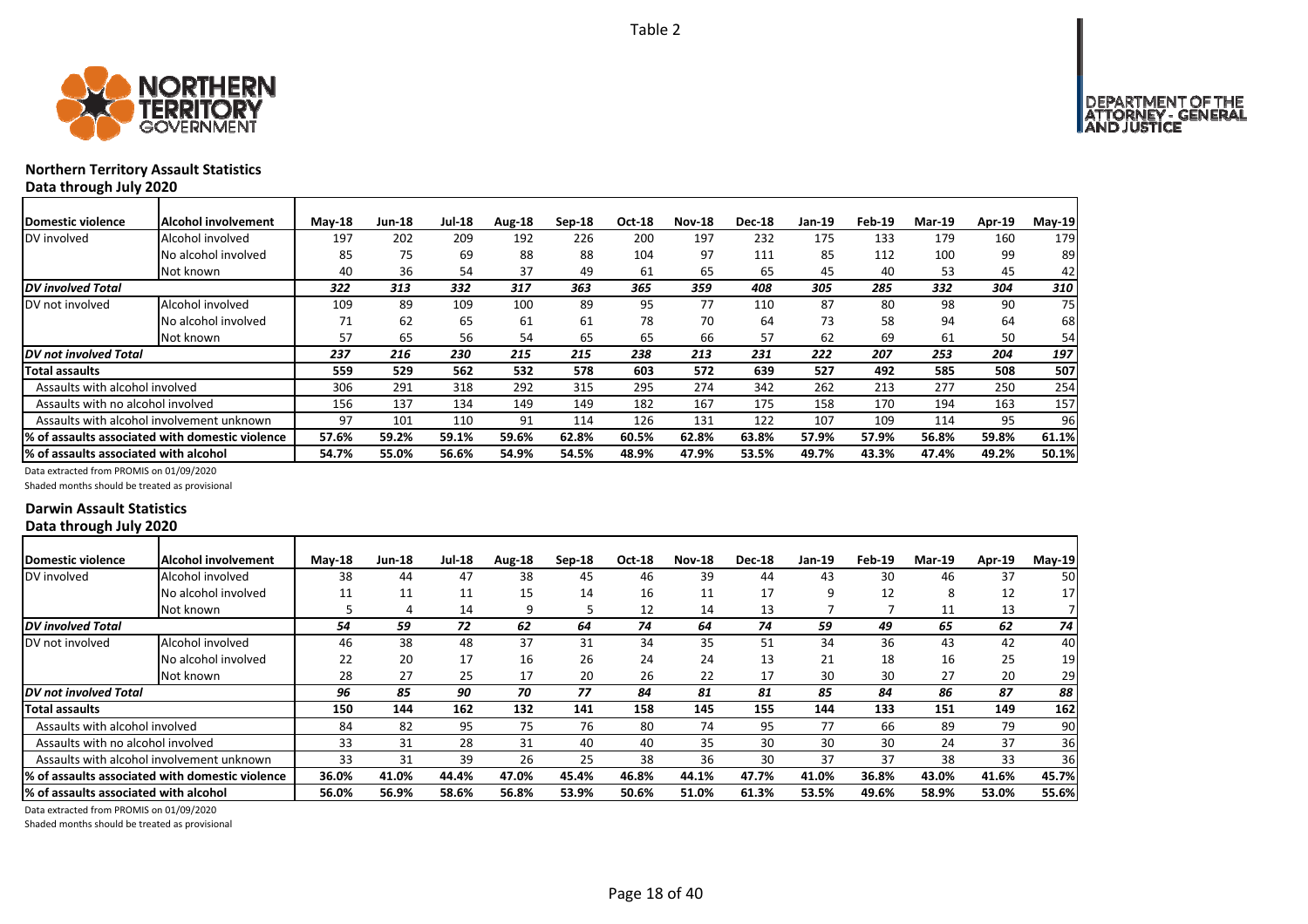



# **Northern Territory Assault Statistics Data through July 2020**

| Domestic violence                         | <b>Alcohol involvement</b>                      | <b>Jun-19</b> | <b>Jul-19</b> | Aug-19 | $Sep-19$ | Oct-19 | <b>Nov-19</b> | <b>Dec-19</b> | Jan-20 | Feb-20 | <b>Mar-20</b> | <b>Apr-20</b> | $M$ ay-20 | <b>Jun-20</b> | <b>Jul-20</b> |
|-------------------------------------------|-------------------------------------------------|---------------|---------------|--------|----------|--------|---------------|---------------|--------|--------|---------------|---------------|-----------|---------------|---------------|
| DV involved                               | Alcohol involved                                | 147           | 176           | 174    | 178      | 188    | 211           | 232           | 178    | 188    | 195           | 165           | 172       | 209           | 266           |
|                                           | No alcohol involved                             | 74            | 102           | 90     | 100      | 85     | 112           | 108           | 131    | 123    | 137           | 98            | 75        | 80            | 76            |
|                                           | Not known                                       | 38            | 45            | 50     | 46       | 60     | 51            | 59            | 54     | 59     | 49            | 33            | 36        | 33            | 39            |
| DV involved Total                         |                                                 | 259           | 323           | 314    | 324      | 333    | 374           | 399           | 363    | 370    | 381           | 296           | 283       | 322           | 381           |
| DV not involved                           | Alcohol involved                                | 60            | 76            | 78     | 68       | 104    | 99            | 101           | 86     | 91     | 91            | 63            | 97        | 111           | 105           |
|                                           | No alcohol involved                             | 73            | 57            | 80     | 71       | 84     | 71            | 63            | 69     | 81     | 100           | 65            | 64        | 58            | 55            |
|                                           | Not known                                       | 46            | 73            | 71     | 73       | 63     | 53            | 81            | 69     | 78     | 72            | 56            | 43        | 58            | 80            |
| DV not involved Total                     |                                                 | 179           | 206           | 229    | 212      | 251    | 223           | 245           | 224    | 250    | 263           | 184           | 204       | 227           | 240           |
| Total assaults                            |                                                 | 438           | 529           | 543    | 536      | 584    | 597           | 644           | 587    | 620    | 644           | 480           | 487       | 549           | 621           |
| Assaults with alcohol involved            |                                                 | 207           | 252           | 252    | 246      | 292    | 310           | 333           | 264    | 279    | 286           | 228           | 269       | 320           | 371           |
| Assaults with no alcohol involved         |                                                 | 147           | 159           | 170    | 171      | 169    | 183           | 171           | 200    | 204    | 237           | 163           | 139       | 138           | 131           |
| Assaults with alcohol involvement unknown |                                                 | 84            | 118           | 121    | 119      | 123    | 104           | 140           | 123    | 137    | 121           | 89            | 79        | 91            | 119           |
|                                           | % of assaults associated with domestic violence | 59.1%         | 61.1%         | 57.8%  | 60.4%    | 57.0%  | 62.6%         | 62.0%         | 61.8%  | 59.7%  | 59.2%         | 61.7%         | 58.1%     | 58.7%         | 61.4%         |
| % of assaults associated with alcohol     |                                                 | 47.3%         | 47.6%         | 46.4%  | 45.9%    | 50.0%  | 51.9%         | 51.7%         | 45.0%  | 45.0%  | 44.4%         | 47.5%         | 55.2%     | 58.3%         | 59.7%         |

Data extracted from PROMIS on 01/09/2020

Shaded months should be treated as provisional

### **Darwin Assault Statistics Data through July 2020**

| Domestic violence                      | Alcohol involvement                              | Jun-19 | <b>Jul-19</b> | <b>Aug-19</b> | $Sep-19$ | Oct-19 | <b>Nov-19</b> | <b>Dec-19</b> | Jan-20 | Feb-20 | <b>Mar-20</b> | Apr-20 | $M$ ay-20       | <b>Jun-20</b> | <b>Jul-20</b> |
|----------------------------------------|--------------------------------------------------|--------|---------------|---------------|----------|--------|---------------|---------------|--------|--------|---------------|--------|-----------------|---------------|---------------|
| DV involved                            | Alcohol involved                                 | 33     | 51            | 56            | 39       | 44     | 46            | 59            | 59     | 37     | 39            | 48     | 32 <sup>2</sup> | 45            | 52            |
|                                        | No alcohol involved                              |        |               | 13            | 14       | 11     | q             | 13            | 18     | 9      | 11            | 14     |                 | b             |               |
|                                        | Not known                                        |        |               | h             | 8        | 12     |               | 16            |        | 12     | 13            |        | 8               | 8             | 13            |
| <b>DV</b> involved Total               |                                                  | 47     | 66            | 75            | 61       | 67     | 60            | 88            | 84     | 58     | 63            | 67     | 44              | 59            | 71            |
| DV not involved                        | Alcohol involved                                 | 32     | 28            | 40            | 22       | 41     | 38            | 46            | 45     | 36     | 35            | 30     | 44              | 56            | 50            |
|                                        | No alcohol involved                              | 17     | 10            | 21            | 18       | 23     | 17            | 10            | 23     | 12     | 26            | 18     | 15              | 15            | 22            |
|                                        | Not known                                        | 20     | 28            | 30            | 26       | 22     | 21            | 29            | 25     | 29     | 39            | 29     | 15              | 30            | 28            |
| DV not involved Total                  |                                                  | 69     | 66            | 91            | 66       | 86     | 76            | 85            | 93     | 77     | 100           | 77     | 74              | 101           | 100           |
| Total assaults                         |                                                  | 116    | 132           | 166           | 127      | 153    | 136           | 173           | 177    | 135    | 163           | 144    | 118             | 160           | 171           |
| Assaults with alcohol involved         |                                                  | 65     | 79            | 96            | 61       | 85     | 84            | 105           | 104    | 73     | 74            | 78     | 76              | 101           | 102           |
| Assaults with no alcohol involved      |                                                  | 24     | 17            | 34            | 32       | 34     | 26            | 23            | 41     | 21     | 37            | 32     | 19              | 21            | 28            |
|                                        | Assaults with alcohol involvement unknown        | 27     | 36            | 36            | 34       | 34     | 26            | 45            | 32     | 41     | 52            | 34     | 23              | 38            | 41            |
|                                        | I% of assaults associated with domestic violence | 40.5%  | 50.0%         | 45.2%         | 48.0%    | 43.8%  | 44.1%         | 50.9%         | 47.5%  | 43.0%  | 38.7%         | 46.5%  | 37.3%           | 36.9%         | 41.5%         |
| I% of assaults associated with alcohol |                                                  | 56.0%  | 59.8%         | 57.8%         | 48.0%    | 55.6%  | 61.8%         | 60.7%         | 58.8%  | 54.1%  | 45.4%         | 54.2%  | 64.4%           | 63.1%         | 59.6%         |

Data extracted from PROMIS on 01/09/2020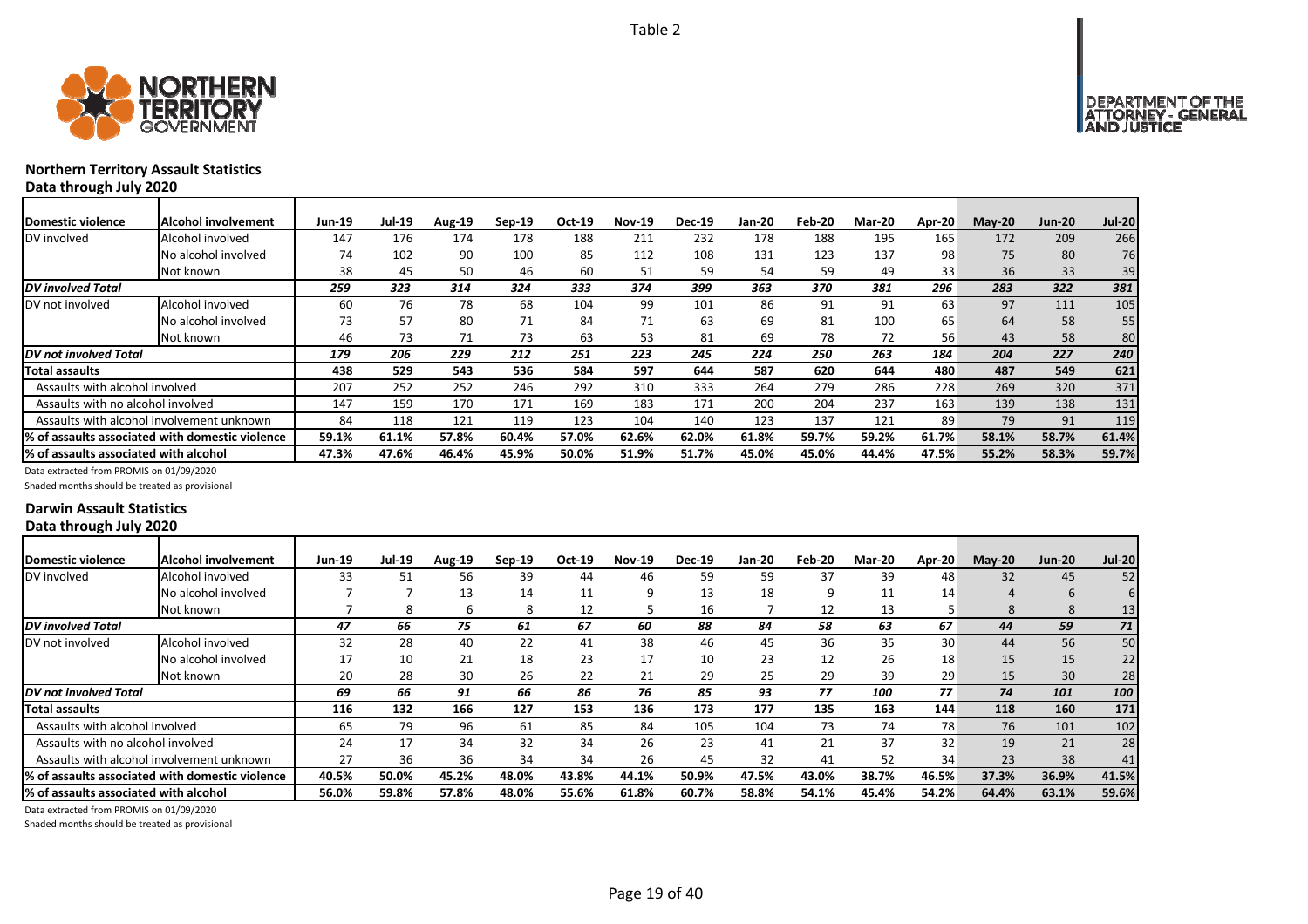

# **Palmerston Assault Statistics**

**Data through July 2020**

| Domestic violence                     | Alcohol involvement                             | $M$ ay-18 | <b>Jun-18</b> | <b>Jul-18</b> | Aug-18 | Sep-18 | Oct-18 | <b>Nov-18</b> | <b>Dec-18</b> | Jan-19 | Feb-19 | <b>Mar-19</b> | Apr-19 | May-19 |
|---------------------------------------|-------------------------------------------------|-----------|---------------|---------------|--------|--------|--------|---------------|---------------|--------|--------|---------------|--------|--------|
| DV involved                           | Alcohol involved                                | 19        | 9             | 12            | 13     | 15     | 16     | 16            | 17            | 12     |        | 20            | 16     | 12     |
|                                       | No alcohol involved                             |           |               | 4             | 4      |        | 6      |               |               | q      | q      | 12            | 14     | 6      |
|                                       | Not known                                       | 8         |               |               |        |        |        |               |               |        |        |               |        |        |
| <b>DV</b> involved Total              |                                                 | 34        | 19            | 19            | 21     | 23     | 29     | 21            | 23            | 24     | 25     | 38            | 33     | 21     |
| DV not involved                       | Alcohol involved                                |           | 11            | 4             |        |        |        | 10            |               | 14     | 12     | q             |        |        |
|                                       | No alcohol involved                             |           |               |               | 9      |        | 10     |               | h             |        |        | 12            |        |        |
|                                       | Not known                                       |           | 6             |               |        |        | 5      |               | 11            | b      | 14     |               |        |        |
| DV not involved Total                 |                                                 | 15        | 24            | 10            | 18     | 11     | 22     | 20            | 20            | 29     | 33     | 26            | 21     | 16     |
| <b>Total assaults</b>                 |                                                 | 49        | 43            | 29            | 39     | 34     | 51     | 41            | 43            | 53     | 58     | 64            | 54     | 37     |
| Assaults with alcohol involved        |                                                 | 26        | 20            | 16            | 20     | 18     | 23     | 26            | 20            | 26     | 21     | 29            | 21     | 17     |
| Assaults with no alcohol involved     |                                                 | 12        | 14            | 8             | 13     | 8      | 16     | 8             | 11            | 18     | 16     | 24            | 23     | 15     |
|                                       | Assaults with alcohol involvement unknown       | 11        | ٩             |               | h      | 8      | 12     |               | 12            | q      | 21     | 11            | 10     |        |
|                                       | % of assaults associated with domestic violence | 69.4%     | 44.2%         | 65.5%         | 53.8%  | 67.6%  | 56.9%  | 51.2%         | 53.5%         | 45.3%  | 43.1%  | 59.4%         | 61.1%  | 56.8%  |
| % of assaults associated with alcohol |                                                 | 53.1%     | 46.5%         | 55.2%         | 51.3%  | 52.9%  | 45.1%  | 63.4%         | 46.5%         | 49.1%  | 36.2%  | 45.3%         | 38.9%  | 45.9%  |

Data extracted from PROMIS on 01/09/2020

Shaded months should be treated as provisional

# **Alice Springs Assault Statistics Data through July 2020**

| Domestic violence                     | Alcohol involvement                              | $May-18$ | <b>Jun-18</b> | <b>Jul-18</b> | Aug-18 | Sep-18 | <b>Oct-18</b> | <b>Nov-18</b> | <b>Dec-18</b> | Jan-19 | Feb-19 | <b>Mar-19</b> | Apr-19 | $May-19$ |
|---------------------------------------|--------------------------------------------------|----------|---------------|---------------|--------|--------|---------------|---------------|---------------|--------|--------|---------------|--------|----------|
| DV involved                           | Alcohol involved                                 | 68       | 70            | 52            | 44     | 43     | 41            | 47            | 49            | 37     | 37     | 44            | 38     | 42       |
|                                       | No alcohol involved                              | 10       |               |               | 4      |        | 12            | 10            | 11            | 10     | 14     | 11            | 10     |          |
|                                       | Not known                                        | q        | 14            | 16            |        | 14     | 5             | 15            | 20            | 11     | 12     | 19            | 10     |          |
| <b>DV</b> involved Total              |                                                  | 87       | 91            | 75            | 55     | 62     | 58            | 72            | 80            | 58     | 63     | 74            | 58     | 58       |
| DV not involved                       | Alcohol involved                                 | 30       | 18            | 32            | 23     | 34     | 16            | 18            | 30            | 15     | 15     | 21            | 23     | 17       |
|                                       | No alcohol involved                              | 15       | 11            | 16            | 16     | 11     | 16            | 12            | 23            | 23     | 12     | 17            | 6      | 16       |
|                                       | Not known                                        | 17       | 18            | 17            | 22     | 21     | 17            | 19            | 21            | 13     | 13     | 16            | 14     | 16       |
| DV not involved Total                 |                                                  | 62       | 47            | 65            | 61     | 66     | 49            | 49            | 74            | 51     | 40     | 54            | 43     | 49       |
| <b>Total assaults</b>                 |                                                  | 149      | 138           | 140           | 116    | 128    | 107           | 121           | 154           | 109    | 103    | 128           | 101    | 107      |
| Assaults with alcohol involved        |                                                  | 98       | 88            | 84            | 67     | 77     | 57            | 65            | 79            | 52     | 52     | 65            | 61     | 59       |
| Assaults with no alcohol involved     |                                                  | 25       | 18            | 23            | 20     | 16     | 28            | 22            | 34            | 33     | 26     | 28            | 16     | 23       |
|                                       | Assaults with alcohol involvement unknown        | 26       | 32            | 33            | 29     | 35     | 22            | 34            | 41            | 24     | 25     | 35            | 24     | 25       |
|                                       | l% of assaults associated with domestic violence | 58.4%    | 65.9%         | 53.6%         | 47.4%  | 48.4%  | 54.2%         | 59.5%         | 51.9%         | 53.2%  | 61.2%  | 57.8%         | 57.4%  | 54.2%    |
| % of assaults associated with alcohol |                                                  | 65.8%    | 63.8%         | 60.0%         | 57.8%  | 60.2%  | 53.3%         | 53.7%         | 51.3%         | 47.7%  | 50.5%  | 50.8%         | 60.4%  | 55.1%    |

Page 20 of 40

Data extracted from PROMIS on 01/09/2020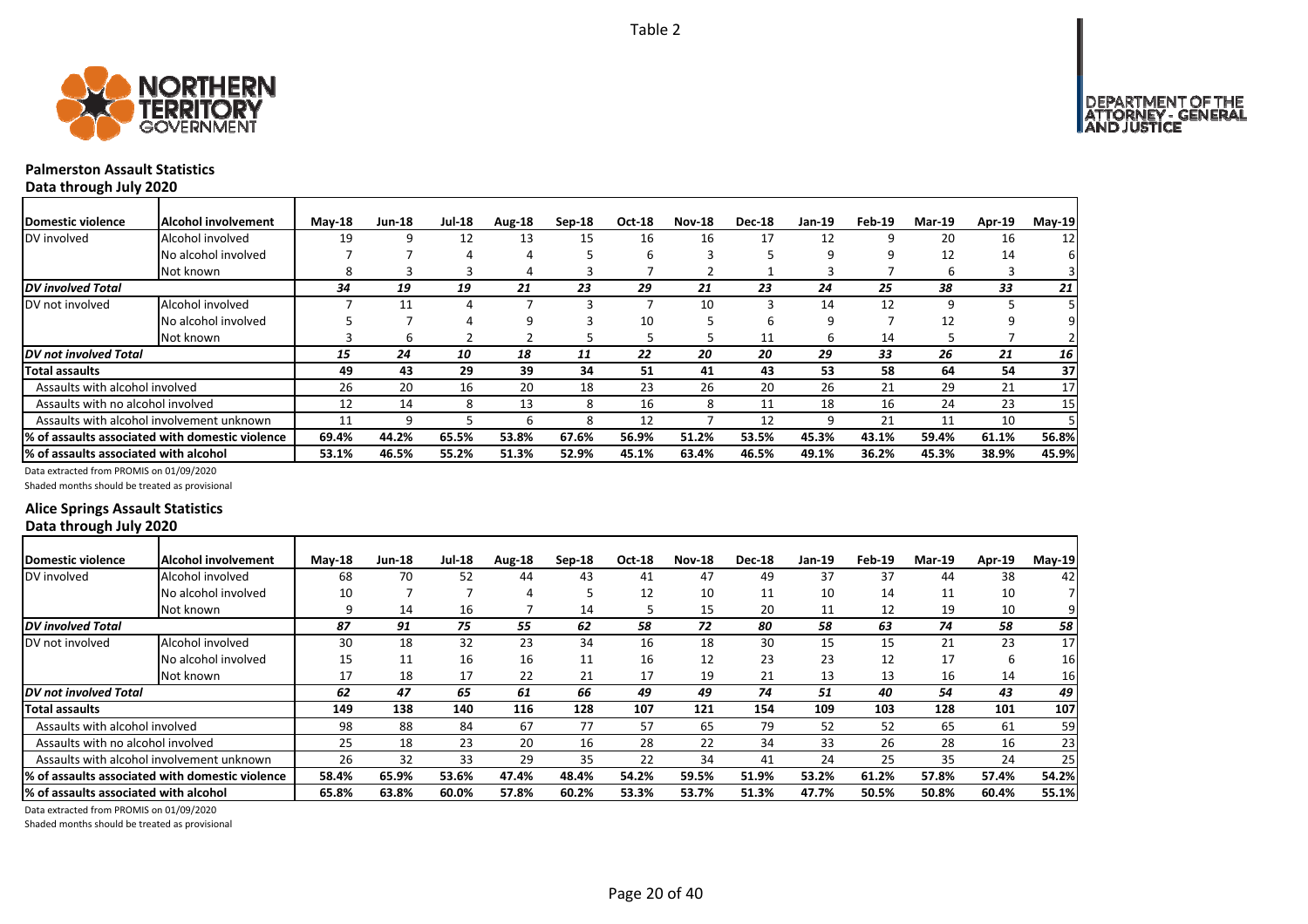



# **Palmerston Assault Statistics**

**Data through July 2020**

| Domestic violence                     | <b>Alcohol involvement</b>                       | <b>Jun-19</b> | <b>Jul-19</b> | <b>Aug-19</b> | $Sep-19$ | Oct-19 | <b>Nov-19</b> | <b>Dec-19</b> | <b>Jan-20</b> | Feb-20 | <b>Mar-20</b> | <b>Apr-20</b> | $May-20$ | <b>Jun-20</b> | <b>Jul-20</b> |
|---------------------------------------|--------------------------------------------------|---------------|---------------|---------------|----------|--------|---------------|---------------|---------------|--------|---------------|---------------|----------|---------------|---------------|
| DV involved                           | Alcohol involved                                 | 10            | 14            | 11            | 15       | 14     | 15            | 12            | 18            | 10     | 17            | 24            | 23       | 18            | 26            |
|                                       | No alcohol involved                              |               | 10            | 12            | ь        |        | h             | 8             |               | ь      | 10            |               | 6        |               | 41            |
|                                       | Not known                                        |               |               |               |          |        |               |               |               |        |               |               | 4        |               |               |
| <b>DV</b> involved Total              |                                                  | 14            | 25            | 28            | 25       | 26     | 26            | 24            | 24            | 19     | 28            | 32            | 33       | 32            | 33            |
| DV not involved                       | Alcohol involved                                 |               | 8             | 10            |          | h      | 8             |               | 8             |        | 10            |               | 11       | 13            | 16            |
|                                       | No alcohol involved                              | 11            | 10            | 12            |          | 8      |               |               | h             | 8      | 14            |               | 13       |               | 6             |
|                                       | Not known                                        | h             |               |               | q        | 11     |               |               |               | 8      | 8             |               |          | 6             | 10            |
| DV not involved Total                 |                                                  | 20            | 25            | 27            | 21       | 25     | 12            | 15            | 18            | 23     | 32            | 13            | 29       | 28            | 32            |
| <b>Total assaults</b>                 |                                                  | 34            | 50            | 55            | 46       | 51     | 38            | 39            | 42            | 42     | 60            | 45            | 62       | 60            | 65            |
| Assaults with alcohol involved        |                                                  | 13            | 22            | 21            | 18       | 20     | 23            | 17            | 26            | 17     | 27            | 29            | 34       | 31            | 42            |
| Assaults with no alcohol involved     |                                                  | 12            | 20            | 24            | 15       | 15     | 8             | 13            | 10            | 14     | 24            | 11            | 19       | 18            | 10            |
|                                       | Assaults with alcohol involvement unknown        | q             |               | 10            | 13       | 16     |               | q             | h             | 11     | 9             |               | 9        | 11            | 13            |
|                                       | 1% of assaults associated with domestic violence | 41.2%         | 50.0%         | 50.9%         | 54.3%    | 51.0%  | 68.4%         | 61.5%         | 57.1%         | 45.2%  | 46.7%         | 71.1%         | 53.2%    | 53.3%         | 50.8%         |
| % of assaults associated with alcohol |                                                  | 38.2%         | 44.0%         | 38.2%         | 39.1%    | 39.2%  | 60.5%         | 43.6%         | 61.9%         | 40.5%  | 45.0%         | 64.4%         | 54.8%    | 51.7%         | 64.6%         |

Data extracted from PROMIS on 01/09/2020

Shaded months should be treated as provisional

# **Alice Springs Assault Statistics Data through July 2020**

| <b>Domestic violence</b>              | Alcohol involvement                             | Jun-19 | <b>Jul-19</b> | <b>Aug-19</b> | $Sep-19$ | Oct-19 | <b>Nov-19</b> | <b>Dec-19</b> | Jan-20 | Feb-20 | <b>Mar-20</b> | <b>Apr-20</b> | $M$ ay-20 | <b>Jun-20</b> | <b>Jul-20</b> |
|---------------------------------------|-------------------------------------------------|--------|---------------|---------------|----------|--------|---------------|---------------|--------|--------|---------------|---------------|-----------|---------------|---------------|
| DV involved                           | Alcohol involved                                | 41     | 52            | 35            | 52       | 49     | 63            | 52            | 45     | 60     | 60            | 44            | 48        | 38            | 59            |
|                                       | No alcohol involved                             | 10     | 19            | 10            | 8        | 14     | 12            | 18            | 17     | 16     | 28            | 14            | 12        | 11            | 11            |
|                                       | Not known                                       | 12     | 17            | 10            | 12       | 15     | 14            | 20            | 18     | 19     | 10            | 9             | 12        | 12            | 9             |
| DV involved Total                     |                                                 | 63     | 88            | 55            | 72       | 78     | 89            | 90            | 80     | 95     | 98            | 67            | 72        | 61            | 79            |
| DV not involved                       | Alcohol involved                                | 11     | 20            |               | 24       | 30     | 27            | 21            | 16     | 28     | 21            | 12            | 17        | 23            | 12            |
|                                       | No alcohol involved                             | 17     | 14            | 20            | 11       | 17     | 24            | 14            | 19     | 23     | 21            | 9             | 12        | 12            | 16            |
|                                       | Not known                                       | 9      | 21            | 23            | 18       | 23     | 11            | 35            | 22     | 17     | 12            | 13            | 12        | 9             | 22            |
| DV not involved Total                 |                                                 | 37     | 55            | 50            | 53       | 70     | 62            | 70            | 57     | 68     | 54            | 34            | 41        | 44            | 50            |
| <b>Total assaults</b>                 |                                                 | 100    | 143           | 105           | 125      | 148    | 151           | 160           | 137    | 163    | 152           | 101           | 113       | 105           | 129           |
| Assaults with alcohol involved        |                                                 | 52     | 72            | 42            | 76       | 79     | 90            | 73            | 61     | 88     | 81            | 56            | 65        | 61            | 71            |
| Assaults with no alcohol involved     |                                                 | 27     | 33            | 30            | 19       | 31     | 36            | 32            | 36     | 39     | 49            | 23            | 24        | 23            | 27            |
|                                       | Assaults with alcohol involvement unknown       | 21     | 38            | 33            | 30       | 38     | 25            | 55            | 40     | 36     | 22            | 22            | 24        | 21            | 31            |
|                                       | % of assaults associated with domestic violence | 63.0%  | 61.5%         | 52.4%         | 57.6%    | 52.7%  | 58.9%         | 56.3%         | 58.4%  | 58.3%  | 64.5%         | 66.3%         | 63.7%     | 58.1%         | 61.2%         |
| % of assaults associated with alcohol |                                                 | 52.0%  | 50.3%         | 40.0%         | 60.8%    | 53.4%  | 59.6%         | 45.6%         | 44.5%  | 54.0%  | 53.3%         | 55.4%         | 57.5%     | 58.1%         | 55.0%         |

Data extracted from PROMIS on 01/09/2020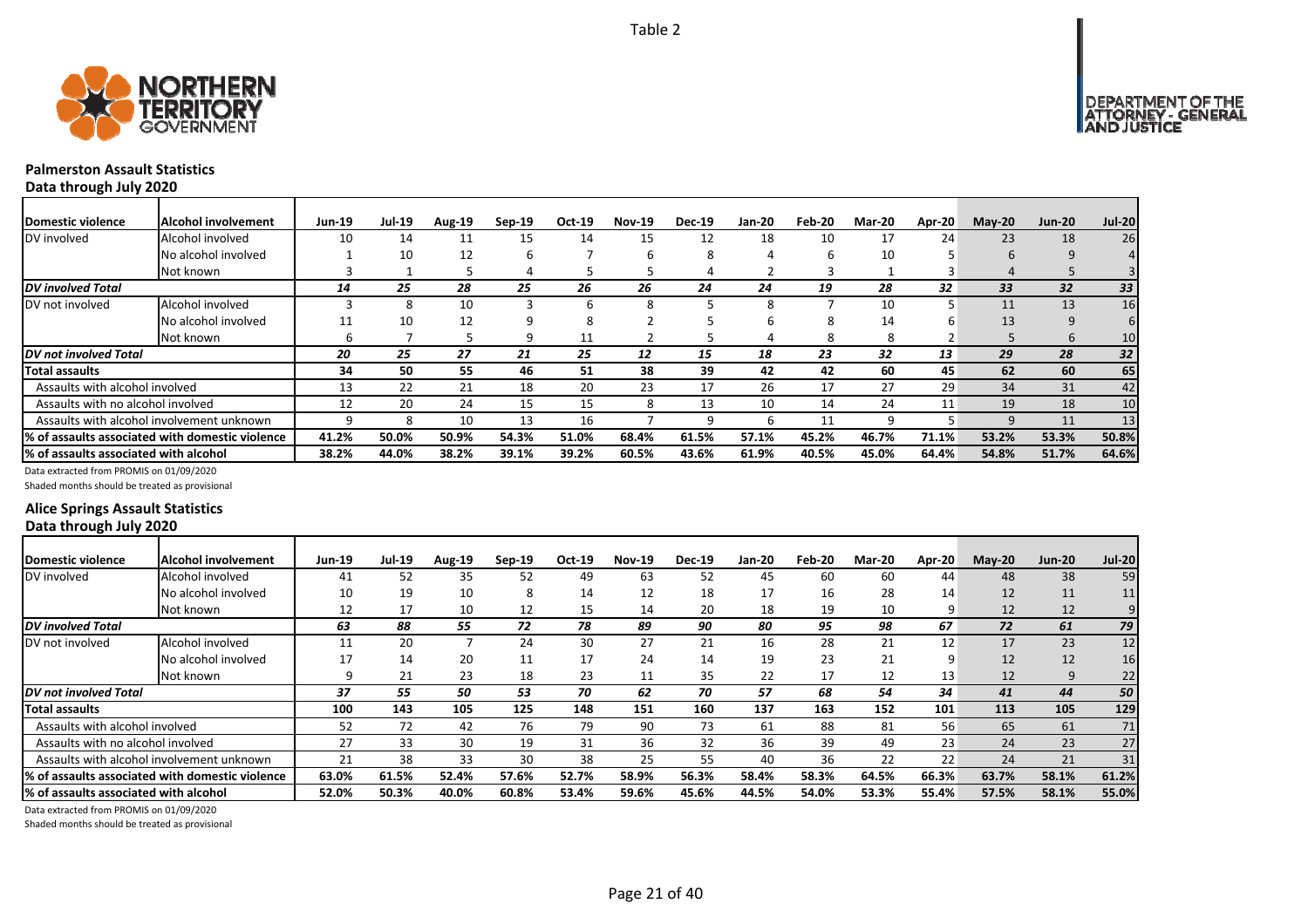

# **Katherine Assault Statistics**

**Data through July 2020**

| Domestic violence                     | Alcohol involvement                             | $M$ ay-18 | <b>Jun-18</b> | <b>Jul-18</b> | Aug-18 | Sep-18 | <b>Oct-18</b> | <b>Nov-18</b> | <b>Dec-18</b> | <b>Jan-19</b> | Feb-19 | <b>Mar-19</b> | Apr-19 | May-19 |
|---------------------------------------|-------------------------------------------------|-----------|---------------|---------------|--------|--------|---------------|---------------|---------------|---------------|--------|---------------|--------|--------|
| DV involved                           | Alcohol involved                                | 19        | 26            | 33            | 28     | 34     | 31            | 29            | 32            | 28            | 15     | 22            | 18     | 21     |
|                                       | No alcohol involved                             |           |               | 4             |        |        |               |               |               |               | 4      |               |        |        |
|                                       | Not known                                       |           |               |               |        |        | 8             |               |               |               |        |               |        | ь      |
| <b>DV</b> involved Total              |                                                 | 26        | 34            | 40            | 35     | 40     | 44            | 35            | 40            | 33            | 22     | 32            | 27     | 30     |
| DV not involved                       | Alcohol involved                                |           | 11            | 9             |        | 4      | 10            | 6             |               |               |        | q             |        |        |
|                                       | No alcohol involved                             |           |               | b             |        |        | 4             |               |               |               |        |               |        |        |
|                                       | Not known                                       | h         |               |               |        | 3      | 8             |               |               |               | n      |               |        |        |
| DV not involved Total                 |                                                 | 18        | 16            | 17            | 14     | 11     | 22            | 12            | 10            | 11            | 6      | 17            | 10     | 5      |
| <b>Total assaults</b>                 |                                                 | 44        | 50            | 57            | 49     | 51     | 66            | 47            | 50            | 44            | 28     | 49            | 37     | 35     |
| Assaults with alcohol involved        |                                                 | 28        | 37            | 42            | 35     | 38     | 41            | 35            | 36            | 34            | 19     | 31            | 23     | 23     |
| Assaults with no alcohol involved     |                                                 | h         | 8             | 10            | 10     |        | 9             | 9             | h             |               | 6      | 13            | 10     |        |
|                                       | Assaults with alcohol involvement unknown       | 10        |               |               | 4      | b      | 16            |               | я             |               |        |               |        |        |
|                                       | % of assaults associated with domestic violence | 59.1%     | 68.0%         | 70.2%         | 71.4%  | 78.4%  | 66.7%         | 74.5%         | 80.0%         | 75.0%         | 78.6%  | 65.3%         | 73.0%  | 85.7%  |
| % of assaults associated with alcohol |                                                 | 63.6%     | 74.0%         | 73.7%         | 71.4%  | 74.5%  | 62.1%         | 74.5%         | 72.0%         | 77.3%         | 67.9%  | 63.3%         | 62.2%  | 65.7%  |

Data extracted from PROMIS on 01/09/2020

Shaded months should be treated as provisional

# **Tennant Creek Assault Statistics Data through July 2020**

| Domestic violence                     | Alcohol involvement                              | $M$ ay-18 | <b>Jun-18</b> | <b>Jul-18</b> | Aug-18 | $Sep-18$     | <b>Oct-18</b> | <b>Nov-18</b> | <b>Dec-18</b> | Jan-19 | Feb-19 | Mar-19 | Apr-19 | $May-19$        |
|---------------------------------------|--------------------------------------------------|-----------|---------------|---------------|--------|--------------|---------------|---------------|---------------|--------|--------|--------|--------|-----------------|
| DV involved                           | Alcohol involved                                 |           | 9             | 15            | 12     | 6            |               | 15            | 15            | 15     | 8      | 9      | 11     | 9               |
|                                       | No alcohol involved                              |           |               |               |        |              |               |               |               |        |        |        |        |                 |
|                                       | Not known                                        |           |               |               |        | 0            | ь             |               |               |        |        | 0      |        |                 |
| <b>DV</b> involved Total              |                                                  | 13        | 10            | 20            | 18     | 10           | 13            | 21            | 19            | 18     | 14     | 10     | 13     | 13 <sup>1</sup> |
| DV not involved                       | Alcohol involved                                 |           |               |               |        |              | 4             |               | h             |        |        |        |        | $\overline{2}$  |
|                                       | No alcohol involved                              |           |               | O             |        |              | ጸ             |               |               |        |        |        |        |                 |
|                                       | Not known                                        |           |               |               |        | 0            | 0             |               |               |        |        |        | Ω      | 01              |
| <b>DV</b> not involved Total          |                                                  | n         |               | 4             | 8      | 4            | 12            | 12            | 8             |        |        | 6      |        | 3               |
| Total assaults                        |                                                  | 19        | 11            | 24            | 26     | 14           | 25            | 33            | 27            | 27     | 21     | 16     | 19     | 16              |
| Assaults with alcohol involved        |                                                  | 9         | q             | 18            | 15     | 8            | 9             | 18            | 21            | 18     | 13     | 11     | 13     | 11              |
| Assaults with no alcohol involved     |                                                  | h         |               |               | 6      | 6            | 10            | 6             |               |        |        | 4      |        | 31              |
|                                       | Assaults with alcohol involvement unknown        |           |               |               |        | <sup>0</sup> | 6             |               |               | n      |        |        |        |                 |
|                                       | I% of assaults associated with domestic violence | 68.4%     | 90.9%         | 83.3%         | 69.2%  | 71.4%        | 52.0%         | 63.6%         | 70.4%         | 66.7%  | 66.7%  | 62.5%  | 68.4%  | 81.3%           |
| % of assaults associated with alcohol |                                                  | 47.4%     | 81.8%         | 75.0%         | 57.7%  | 57.1%        | 36.0%         | 54.5%         | 77.8%         | 66.7%  | 61.9%  | 68.8%  | 68.4%  | 68.8%           |

Data extracted from PROMIS on 01/09/2020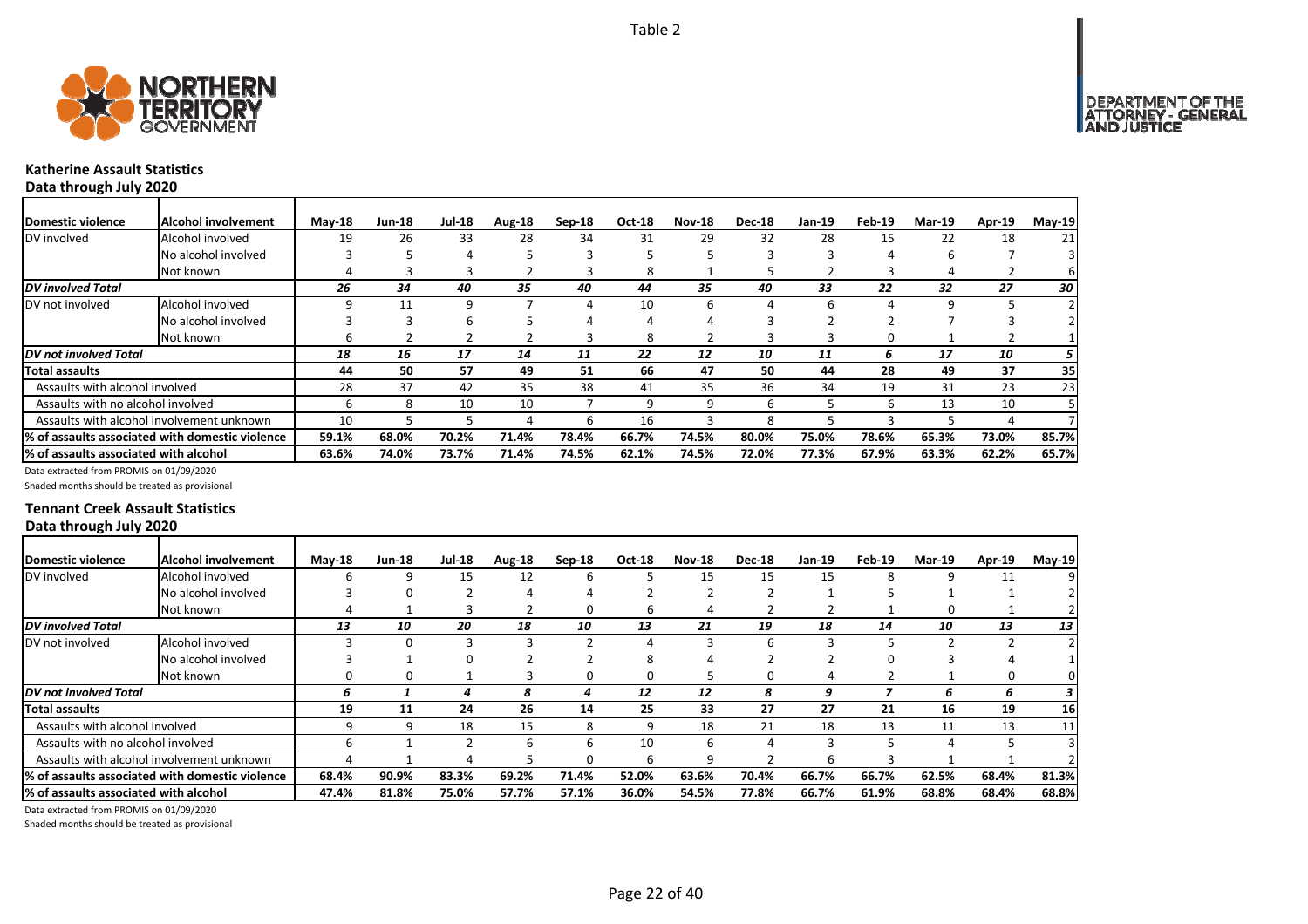



# **Katherine Assault Statistics**

**Data through July 2020**

| Domestic violence                     | <b>Alcohol involvement</b>                       | <b>Jun-19</b> | Jul-19 | Aug-19 | $Sep-19$ | Oct-19 | <b>Nov-19</b> | <b>Dec-19</b> | <b>Jan-20</b> | Feb-20 | <b>Mar-20</b> | Apr-20 | $M$ ay-20 | <b>Jun-20</b> | <b>Jul-20</b> |
|---------------------------------------|--------------------------------------------------|---------------|--------|--------|----------|--------|---------------|---------------|---------------|--------|---------------|--------|-----------|---------------|---------------|
| DV involved                           | Alcohol involved                                 | 18            | 15     | 17     |          | 15     | 27            | 31            | 18            | 24     | 16            | 17     | 28        | 37            | 33            |
|                                       | No alcohol involved                              |               | ٩      |        |          |        |               | h             |               | 8      | х             |        |           |               |               |
|                                       | Not known                                        |               |        |        |          |        |               |               |               |        |               |        |           |               |               |
| <b>DV</b> involved Total              |                                                  | 28            | 25     | 25     | 19       | 22     | 36            | 42            | 27            | 36     | 27            | 23     | 35        | 46            | 38            |
| DV not involved                       | Alcohol involved                                 |               |        |        |          | 10     |               | h             |               |        |               |        |           |               |               |
|                                       | No alcohol involved                              |               |        |        | σ.       | b      |               |               |               |        |               |        |           |               |               |
|                                       | Not known                                        |               | O      |        |          |        | 8             |               |               |        |               |        | $\Omega$  |               |               |
| <b>DV</b> not involved Total          |                                                  | 11            | 10     |        | 13       | 17     | 19            | 11            | 9             | 22     | 13            | 14     |           | 16            | 14            |
| Total assaults                        |                                                  | 39            | 35     | 33     | 32       | 39     | 55            | 53            | 36            | 58     | 40            | 37     | 42        | 62            | 52            |
| Assaults with alcohol involved        |                                                  | 24            | 22     | 20     | 21       | 25     | 33            | 37            | 22            | 32     | 23            | 26     | 33        | 43            | 41            |
| Assaults with no alcohol involved     |                                                  | 10            | 12     |        | 10       | 11     | 11            | 10            | 6             | 15     | 13            | 9      | 6         | 6             |               |
|                                       | Assaults with alcohol involvement unknown        |               |        |        |          |        | 11            | h             | 8             | 11     | Δ             |        |           | 13            |               |
|                                       | 1% of assaults associated with domestic violence | 71.8%         | 71.4%  | 75.8%  | 59.4%    | 56.4%  | 65.5%         | 79.2%         | 75.0%         | 62.1%  | 67.5%         | 62.2%  | 83.3%     | 74.2%         | 73.1%         |
| % of assaults associated with alcohol |                                                  | 61.5%         | 62.9%  | 60.6%  | 65.6%    | 64.1%  | 60.0%         | 69.8%         | 61.1%         | 55.2%  | 57.5%         | 70.3%  | 78.6%     | 69.4%         | 78.8%         |

Data extracted from PROMIS on 01/09/2020

Shaded months should be treated as provisional

# **Tennant Creek Assault Statistics Data through July 2020**

| Domestic violence                     | Alcohol involvement                              | <b>Jun-19</b> | <b>Jul-19</b> | Aug-19 | $Sep-19$ | Oct-19 | <b>Nov-19</b> | <b>Dec-19</b> | <b>Jan-20</b> | Feb-20 | <b>Mar-20</b> | Apr-20 | $M$ ay-20 | <b>Jun-20</b> | <b>Jul-20</b> |
|---------------------------------------|--------------------------------------------------|---------------|---------------|--------|----------|--------|---------------|---------------|---------------|--------|---------------|--------|-----------|---------------|---------------|
| DV involved                           | Alcohol involved                                 | 10            | 10            | 18     | 17       | 14     | 14            | 14            | 8             | 18     | 22            | 15     | 19        | 12            | 22            |
|                                       | No alcohol involved                              |               |               |        |          |        |               |               |               |        |               | O      |           |               |               |
|                                       | Not known                                        |               |               |        |          |        |               |               |               |        |               | 0      | 0         | 0             |               |
| <b>DV</b> involved Total              |                                                  | 15            | 14            | 23     | 26       | 21     | 21            | 14            | 13            | 24     | 26            | 15     | 21        | 13            | 22            |
| DV not involved                       | Alcohol involved                                 |               |               |        |          |        |               | 6             |               |        |               |        | 8         |               |               |
|                                       | No alcohol involved                              |               |               |        |          |        |               |               |               |        |               |        |           |               |               |
|                                       | Not known                                        |               |               |        |          |        |               |               |               |        |               | 0      |           |               |               |
| DV not involved Total                 |                                                  |               | h             |        | 11       |        | b.            | 8             |               |        |               | 6      | 13        |               |               |
| Total assaults                        |                                                  | 18            | 20            | 29     | 37       | 26     | 27            | 22            | 17            | 29     | 28            | 21     | 34        | 18            | 27            |
| Assaults with alcohol involved        |                                                  | 10            | 11            | 22     | 20       | 15     | 18            | 20            | 10            | 21     | 24            | 18     | 27        | 15            | 24            |
| Assaults with no alcohol involved     |                                                  |               |               |        | 12       |        | ь             |               | b             | b      |               | 3      | 4         |               | $\Omega$      |
|                                       | Assaults with alcohol involvement unknown        |               |               |        |          |        |               |               |               |        |               | U      |           |               |               |
|                                       | 1% of assaults associated with domestic violence | 83.3%         | 70.0%         | 79.3%  | 70.3%    | 80.8%  | 77.8%         | 63.6%         | 76.5%         | 82.8%  | 92.9%         | 71.4%  | 61.8%     | 72.2%         | 81.5%         |
| % of assaults associated with alcohol |                                                  | 55.6%         | 55.0%         | 75.9%  | 54.1%    | 57.7%  | 66.7%         | 90.9%         | 58.8%         | 72.4%  | 85.7%         | 85.7%  | 79.4%     | 83.3%         | 88.9%         |

Data extracted from PROMIS on 01/09/2020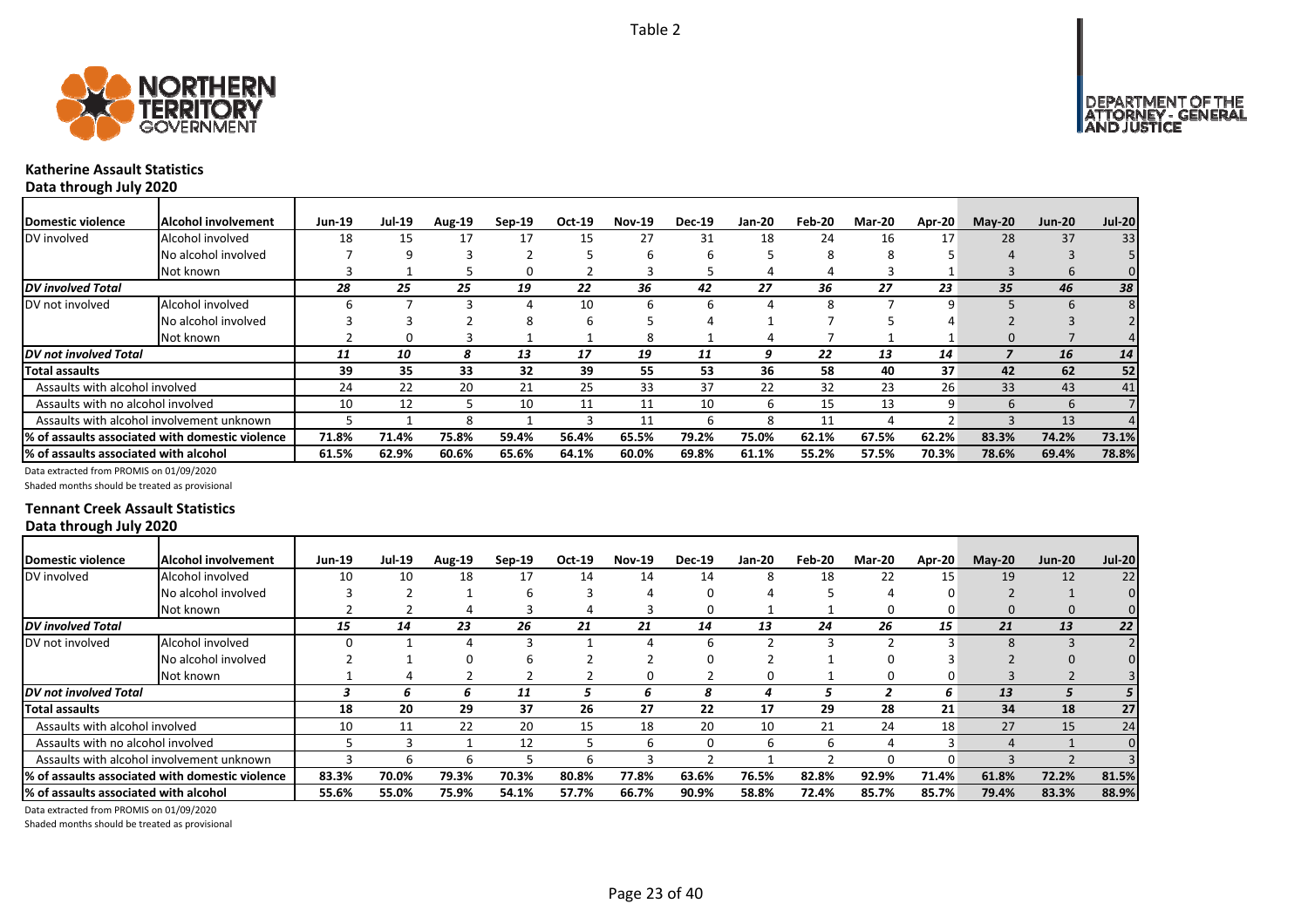

# **Nhulunbuy Assault Statistics**

**Data through July 2020**

| <b>IDomestic violence</b>             | Alcohol involvement                              | $M$ ay-18 | Jun-18 | <b>Jul-18</b> | Aug-18 | Sep-18 | Oct-18 | <b>Nov-18</b> | <b>Dec-18</b> | $Jan-19$ | Feb-19 | <b>Mar-19</b> | <b>Apr-19</b> | $May-19$ |
|---------------------------------------|--------------------------------------------------|-----------|--------|---------------|--------|--------|--------|---------------|---------------|----------|--------|---------------|---------------|----------|
| DV involved                           | Alcohol involved                                 |           |        |               | ь      |        |        |               |               |          |        |               |               |          |
|                                       | No alcohol involved                              |           |        |               |        | Ω      |        |               |               |          |        |               |               |          |
|                                       | Not known                                        |           |        |               |        | 0      | 0      |               |               |          |        |               |               |          |
| <b>DV</b> involved Total              |                                                  | h         |        |               |        |        | 4      |               |               |          |        |               |               |          |
| DV not involved                       | Alcohol involved                                 |           |        |               |        |        | 6      |               |               |          |        |               |               |          |
|                                       | No alcohol involved                              |           |        |               |        |        |        |               |               |          |        |               |               |          |
|                                       | Not known                                        |           |        | 0             | 0      |        | 0      |               |               |          |        |               |               | Ω        |
| DV not involved Total                 |                                                  | Ω         |        |               |        | 6      | ь      | 0             | 0             |          | 0      |               |               |          |
| Total assaults                        |                                                  | h.        |        | n.            | 11     |        | 10     |               |               |          |        | 8             |               |          |
| Assaults with alcohol involved        |                                                  | h         |        | h             | 8      | 4      | 9      | h             |               |          |        | 4             |               |          |
| Assaults with no alcohol involved     |                                                  |           |        |               |        |        |        |               |               |          |        |               |               |          |
|                                       | Assaults with alcohol involvement unknown        | 0         |        | 0.            |        |        | O      |               |               |          |        |               |               |          |
|                                       | 1% of assaults associated with domestic violence | 100.0%    | 33.3%  | 50.0%         | 72.7%  | 14.3%  | 40.0%  | 100.0%        | 100.0%        | 33.3%    | 100.0% | 37.5%         | 50.0%         | 40.0%    |
| % of assaults associated with alcohol |                                                  | 100.0%    | 33.3%  | 100.0%        | 72.7%  | 57.1%  | 90.0%  | 85.7%         | 100.0%        | 66.7%    | 40.0%  | 50.0%         | 75.0%         | 100.0%   |

Data extracted from PROMIS on 01/09/2020

Shaded months should be treated as provisional

# **NT Balance Assault Statistics Data through July 2020**

| Domestic violence                             | Alcohol involvement                              | $Mav-18$ | <b>Jun-18</b> | <b>Jul-18</b> | Aug-18 | $Sep-18$ | <b>Oct-18</b> | <b>Nov-18</b> | <b>Dec-18</b> | Jan-19 | Feb-19 | <b>Mar-19</b> | Apr-19 | $May-19$        |
|-----------------------------------------------|--------------------------------------------------|----------|---------------|---------------|--------|----------|---------------|---------------|---------------|--------|--------|---------------|--------|-----------------|
| DV involved                                   | Alcohol involved                                 | 41       | 44            | 47            | 51     | 82       | 58            | 45            | 70            | 39     | 32     | 35            | 39     | 43 <sub>l</sub> |
|                                               | No alcohol involved                              | 51       | 44            | 41            | 56     | 57       | 62            | 66            | 73            | 53     | 65     | 62            | 54     | 54              |
|                                               | Not known                                        | 10       | 11            | 15            | 11     | 24       | 23            | 28            | 24            | 20     | 10     | 13            | 16     | 15              |
| DV involved Total                             |                                                  | 102      | 99            | 103           | 118    | 163      | 143           | 139           | 167           | 112    | 107    | 110           | 109    | 112             |
| DV not involved                               | Alcohol involved                                 | 14       | 10            | 10            | 21     | 12       | 18            |               | 16            | 14     | 8      | 13            | 11     | 6               |
|                                               | No alcohol involved                              | 23       | 20            | 22            | 12     | 14       | 16            | 21            | 17            | 15     | 19     | 36            | 17     | 21              |
|                                               | Not known                                        |          | 11            | 9             | 8      | 14       | 9             | 13            |               | b      | 10     | 10            |        | 61              |
| DV not involved Total                         |                                                  | 40       | 41            | 41            | 41     | 40       | 43            | 39            | 38            | 35     | 37     | 59            | 35     | 33              |
| Total assaults                                |                                                  | 142      | 140           | 144           | 159    | 203      | 186           | 178           | 205           | 147    | 144    | 169           | 144    | 145             |
| Assaults with alcohol involved                |                                                  | 55       | 54            | 57            | 72     | 94       | 76            | 50            | 86            | 53     | 40     | 48            | 50     | 49              |
| Assaults with no alcohol involved             |                                                  | 74       | 64            | 63            | 68     | 71       | 78            | 87            | 90            | 68     | 84     | 98            | 71     | 75              |
|                                               | Assaults with alcohol involvement unknown        | 13       | 22            | 24            | 19     | 38       | 32            | 41            | 29            | 26     | 20     | 23            | 23     | 21              |
|                                               | l% of assaults associated with domestic violence | 71.8%    | 70.7%         | 71.5%         | 74.2%  | 80.3%    | 76.9%         | 78.1%         | 81.5%         | 76.2%  | 74.3%  | 65.1%         | 75.7%  | 77.2%           |
| <b>1% of assaults associated with alcohol</b> |                                                  | 38.7%    | 38.6%         | 39.6%         | 45.3%  | 46.3%    | 40.9%         | 28.1%         | 42.0%         | 36.1%  | 27.8%  | 28.4%         | 34.7%  | 33.8%           |

Data extracted from PROMIS on 01/09/2020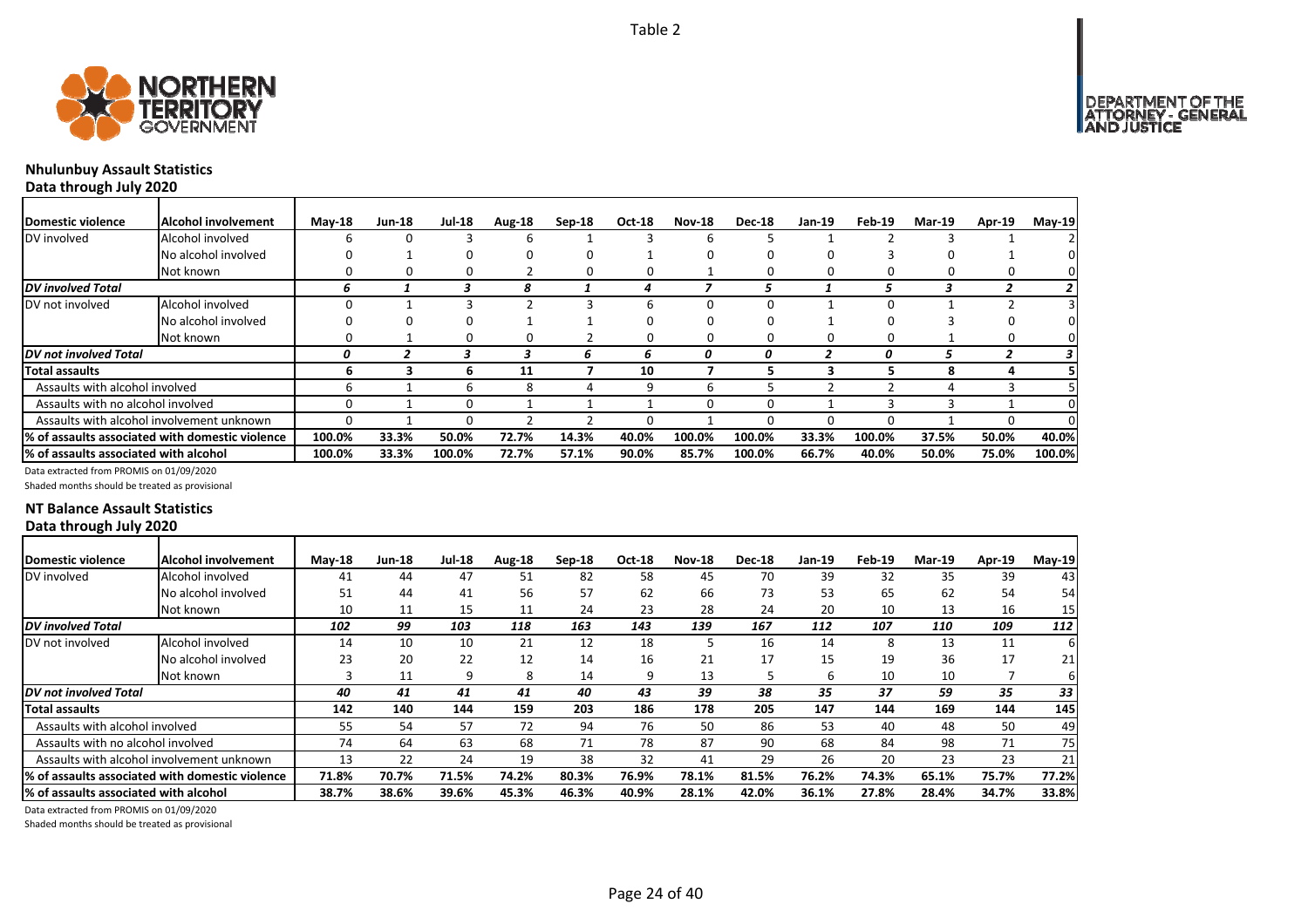



# **Nhulunbuy Assault Statistics**

**Data through July 2020**

| Domestic violence                     | <b>Alcohol involvement</b>                      | <b>Jun-19</b> | <b>Jul-19</b> | Aug-19 | $Sep-19$ | Oct-19 | <b>Nov-19</b> | <b>Dec-19</b> | Jan-20 | Feb-20 | Mar-20 | <b>Apr-20</b> | $M$ ay-20 | <b>Jun-20</b> | <b>Jul-20</b>  |
|---------------------------------------|-------------------------------------------------|---------------|---------------|--------|----------|--------|---------------|---------------|--------|--------|--------|---------------|-----------|---------------|----------------|
| DV involved                           | Alcohol involved                                |               |               |        |          |        |               |               |        |        |        |               | $\Omega$  |               |                |
|                                       | No alcohol involved                             |               |               |        |          |        |               |               |        |        |        |               |           |               |                |
|                                       | Not known                                       |               |               |        |          |        |               |               |        |        | O      |               |           |               |                |
| DV involved Total                     |                                                 |               |               |        |          |        |               |               |        |        |        |               |           |               | 0              |
| DV not involved                       | Alcohol involved                                |               |               |        |          |        |               |               |        |        |        |               | ŋ         |               | 41             |
|                                       | No alcohol involved                             |               |               |        |          |        |               |               |        |        |        |               |           |               |                |
|                                       | Not known                                       |               |               | 0      |          |        | O             |               |        | 0      |        |               |           | 0             |                |
| DV not involved Total                 |                                                 |               |               |        |          |        |               | n             |        | n      | 8      |               |           |               | 5 <sup>1</sup> |
| Total assaults                        |                                                 |               |               |        |          | 8      |               |               |        |        | 11     |               |           |               |                |
| Assaults with alcohol involved        |                                                 |               |               |        |          |        |               |               |        |        | 10     |               | $\Omega$  | h             | 41             |
| Assaults with no alcohol involved     |                                                 |               |               |        |          | 0      | 0             |               | O      |        | 0      |               |           | $\Omega$      |                |
|                                       | Assaults with alcohol involvement unknown       |               |               |        |          |        |               |               |        |        |        |               | ŋ         | 0             |                |
|                                       | % of assaults associated with domestic violence | 25.0%         | 20.0%         | 25.0%  | 60.0%    | 37.5%  | 85.7%         | 100.0%        | 0.0%   | 100.0% | 27.3%  | 50.0%         | 0.0%      | 33.3%         | 0.0%           |
| % of assaults associated with alcohol |                                                 | 50.0%         | 80.0%         | 75.0%  | 60.0%    | 87.5%  | 100.0%        | 100.0%        | 50.0%  | 66.7%  | 90.9%  | 50.0%         | 0.0%      | 100.0%        | 80.0%          |

Data extracted from PROMIS on 01/09/2020

Shaded months should be treated as provisional

# **NT Balance Assault Statistics Data through July 2020**

| Domestic violence                     | Alcohol involvement                              | <b>Jun-19</b> | <b>Jul-19</b> | <b>Aug-19</b> | $Sep-19$ | Oct-19 | <b>Nov-19</b> | <b>Dec-19</b> | <b>Jan-20</b> | Feb-20 | <b>Mar-20</b> | <b>Apr-20</b> | <b>Mav-20</b> | <b>Jun-20</b> | <b>Jul-20</b>   |
|---------------------------------------|--------------------------------------------------|---------------|---------------|---------------|----------|--------|---------------|---------------|---------------|--------|---------------|---------------|---------------|---------------|-----------------|
| DV involved                           | Alcohol involved                                 | 34            | 34            | 36            | 36       | 49     | 40            | 60            | 30            | 37     | 38            | 16            | 22            | 57            | 74              |
|                                       | No alcohol involved                              | 46            | 55            | 51            | 63       | 45     | 75            | 63            | 83            | 78     | 76            | 60            | 47            | 50            | 50              |
|                                       | Not known                                        | 11            | 15            | 20            | 19       | 22     | 21            | 14            | 22            | 20     | 22            | 15            | 9             |               | 14 <sub>1</sub> |
| <b>DV</b> involved Total              |                                                  | 91            | 104           | 107           | 118      | 116    | 136           | 137           | 135           | 135    | 136           | 91            | 78            | 109           | 138             |
| DV not involved                       | Alcohol involved                                 |               |               | 12            | 11       | 12     | 15            | 17            | 10            | 9      | 9             |               | 12            | 6             | 13 <sub>1</sub> |
|                                       | No alcohol involved                              | 22            | 19            | 24            | 18       | 28     | 21            | 30            | 18            | 30     | 34            | 25            | 19            | 19            | 9               |
|                                       | Not known                                        |               | 13            | 8             | 17       |        | 11            | 9             | 13            | 16     | 11            | 10            | 8             | 4             | 12              |
| <b>DV</b> not involved Total          |                                                  | 36            | 40            | 44            | 46       | 43     | 47            | 56            | 41            | 55     | 54            | 39            | 39            | 29            | 34              |
| Total assaults                        |                                                  | 127           | 144           | 151           | 164      | 159    | 183           | 193           | 176           | 190    | 190           | 130           | 117           | 138           | 172             |
| Assaults with alcohol involved        |                                                  | 41            | 42            | 48            | 47       | 61     | 55            | 77            | 40            | 46     | 47            | 20            | 34            | 63            | 87              |
| Assaults with no alcohol involved     |                                                  | 68            | 74            | 75            | 81       | 73     | 96            | 93            | 101           | 108    | 110           | 85            | 66            | 69            | 59              |
|                                       | Assaults with alcohol involvement unknown        | 18            | 28            | 28            | 36       | 25     | 32            | 23            | 35            | 36     | 33            | 25            | 17            | 6             | 26              |
|                                       | 1% of assaults associated with domestic violence | 71.7%         | 72.2%         | 70.9%         | 72.0%    | 73.0%  | 74.3%         | 71.0%         | 76.7%         | 71.1%  | 71.6%         | 70.0%         | 66.7%         | 79.0%         | 80.2%           |
| % of assaults associated with alcohol |                                                  | 32.3%         | 29.2%         | 31.8%         | 28.7%    | 38.4%  | 30.1%         | 39.9%         | 22.7%         | 24.2%  | 24.7%         | 15.4%         | 29.1%         | 45.7%         | 50.6%           |

Data extracted from PROMIS on 01/09/2020

Shaded months should be treated as provisional

DEPARTMENT OF THE<br>ATTORNEY - GENERAL<br>AND JUSTICE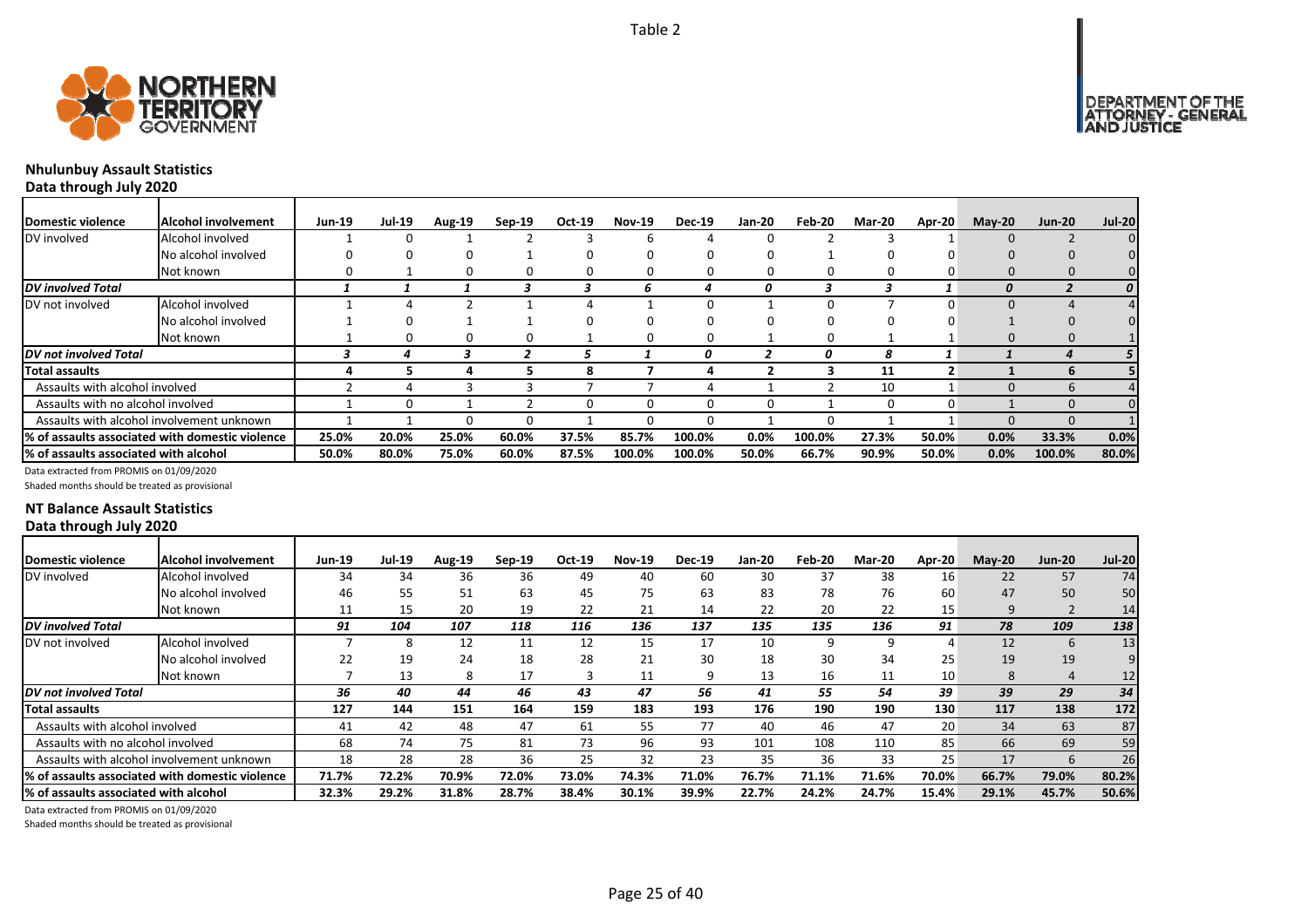

### **Northern Territory Yearly Crime Statistics**

### **Data for the 12 months ending in July, 2015 to 2020 Offence Rates (per 100,000 population)**

| Number of offences                                            | 2015            | 2016            | 2017         | 2018            | 2019        | 2020            | 2015               | 2016               | 2017               | 2018               | 2019    | 2020               |
|---------------------------------------------------------------|-----------------|-----------------|--------------|-----------------|-------------|-----------------|--------------------|--------------------|--------------------|--------------------|---------|--------------------|
| 0111 Murder                                                   | 7               | 5               | 6            | 3               | 4           |                 | 2.9                | 2.0                | 2.4                | 1.2                | 1.6     | 2.5                |
| 0121 Attempted murder                                         |                 |                 |              |                 |             |                 | 2.1                | 0.4                | 1.2                | 0.0                | 1.2     | 0.8                |
| 0131 Manslaughter                                             |                 | $\overline{2}$  | 2            | 3               | 1           |                 | 2.9                | 0.8                | 0.8                | 1.2                | 0.4     | 1.2                |
| 0132 Driving causing death                                    |                 | $\mathcal{P}$   | 3            | 6               |             |                 | 2.9                | 0.8                | 1.2                | 2.4                | 0.4     | 0.4                |
| 01 Homicide and related offences                              | 26              | 10              | 14           | 12              | 9           | 12              | 10.7               | 4.1                | 5.7                | 4.9                | 3.7     | 4.9                |
| 021 Assault                                                   | 7,010           | 6,904           | 6,944        | 7,668           | 6,510       | 6,892           | 2,887.7            | 2,828.5            | 2,820.7            | 3,106.2            | 2,649.5 | 2,815.8            |
| 029 Acts intended to cause injury - other                     | 17              | 20              | 31           | 32              | 15          | 25              | 7.0                | 8.2                | 12.6               | 13.0               | 6.1     | 10.2               |
| 02 Acts intended to cause injury                              | 7,027           | 6,924           | 6,975        | 7,700           | 6,525       | 6,917           | 2,894.7            | 2,836.7            | 2,833.3            | 3,119.2            | 2,655.6 | 2,826.0            |
| 031 Sexual assault                                            | 406             | 375             | 421          | 414             | 351         | 344             | 167.2              | 153.6              | 171.0              | 167.7              | 142.9   | 140.5              |
| 032 Non-assaultive sexual offences                            | 51              | 56              | 51           | 60              | 51          | 79              | 21.0               | 22.9               | 20.7               | 24.3               | 20.8    | 32.3               |
| 03 Sexual assault and related offences                        | 457             | 431             | 472          | 474             | 402         | 423             | 188.3              | 176.6              | 191.7              | 192.0              | 163.6   | 172.8              |
| 049 Other dangerous or negligent acts endangering persons     | 102             | 137             | 164          | 184             | 142         | 98              | 42.0               | 56.1               | 66.6               | 74.5               | 57.8    | 40.0               |
| 0511 Abduction and kidnapping                                 | $\Omega$        | $\Omega$        | $\mathbf{1}$ | $\Omega$        | $\mathbf 0$ |                 | 0.0                | 0.0                | 0.4                | 0.0                | 0.0     | 0.4                |
| 0521 Deprivation of liberty/false imprisonment                | 44              | 32              | 36           | 29              | 30          | 43              | 18.1               | 13.1               | 14.6               | 11.7               | 12.2    | 17.6               |
| 0531 Harassment and private nuisance                          | 129             | 137             | 76           | 61              | 67          | 64              | 53.1               | 56.1               | 30.9               | 24.7               | 27.3    | 26.1               |
| 0532 Threatening behaviour                                    | 217             | 233             | 212          | 212             | 239         | 222             | 89.4               | 95.5               | 86.1               | 85.9               | 97.3    | 90.7               |
| 05 Abduction, harassment and other offences                   | 390             | 402             | 325          | 302             | 336         | 330             | 160.7              | 164.7              | 132.0              | 122.3              | 136.8   | 134.8              |
| 061 Robbery                                                   | 109             | 99              | 102          | 112             | 141         | 172             | 44.9               | 40.6               | 41.4               | 45.4               | 57.4    | 70.3               |
| 0621 Blackmail and extortion                                  | 4               | $\mathbf{1}$    | 0            | $\mathbf{1}$    | $\mathbf 0$ |                 | 1.6                | 0.4                | 0.0                | 0.4                | 0.0     | 2.5                |
| 06 Robbery, extortion and related offences                    | 113             | 100             | 102          | 113             | 141         | 178             | 46.5               | 41.0               | 41.4               | 45.8               | 57.4    | 72.7               |
| Total offences against the person                             | 8,115           | 8,004           | 8,052        | 8,785           | 7,555       | 7,958           | 3,342.9            | 3,279.1            | 3,270.7            | 3,558.7            | 3,074.9 | 3,251.3            |
| House break-ins, actual                                       | 1,671           | 1,419           | 1,862        | 1,887           | 2,243       | 2,054           | 688.4              | 581.3              | 756.3              | 764.4              | 912.9   | 839.2              |
| House break-ins, attempted                                    | 97              | 166             | 281          | 238             | 232         | 284             | 40.0               | 68.0               | 114.1              | 96.4               | 94.4    | 116.0              |
| 0711 House break-ins                                          | 1,768           | 1,585           | 2,143        | 2,125           | 2,475       | 2,338           | 728.3              | 649.4              | 870.5              | 860.8              | 1,007.3 | 955.2              |
| Commercial break-ins, actual                                  | 1,432           | 1,689           | 1,988        | 2,287           | 2,211       | 1,558           | 589.9              | 692.0              | 807.5              | 926.4              | 899.9   | 636.5              |
| Commercial break-ins, attempted                               | 128             | 158             | 241          | 264             | 225         | 194             | 52.7               | 64.7               | 97.9               | 106.9              | 91.6    | 79.3               |
| 0711 Commercial break-ins                                     | 1,560           | 1,847           | 2,229        | 2,551           | 2,436       | 1,752           | 642.6              | 756.7              | 905.4              | 1,033.4            | 991.4   | 715.8              |
| 0812 Illegal use of a motor vehicle                           | 1,117           | 945             | 938          | 901             | 860         | 653             | 460.1              | 387.2              | 381.0              | 365.0              | 350.0   | 266.8              |
| 0813 Theft of motor vehicle parts or contents                 | 1,277           | 1,173           | 950          | 883             | 943         | 860             | 526.0              | 480.6              | 385.9              | 357.7              | 383.8   | 351.4              |
| 081 Motor vehicle theft and related offences                  | 2,394           | 2,118           | 1,888        | 1,784           | 1,803       | 1,513           | 986.2              | 867.7              | 766.9              | 722.7              | 733.8   | 618.2              |
| 08* Theft and related offences (other than MV)                | 7,380           | 7,165           | 7,680        | 7,858           | 7,501       | 6,841           | 3,040.1            | 2,935.4            | 3,119.6            | 3,183.2            | 3,052.9 | 2,795.0            |
|                                                               |                 |                 |              |                 |             |                 |                    |                    |                    |                    |         |                    |
| 12 Property damage offences<br><b>Total property offences</b> | 6,404<br>19,506 | 6,832<br>19,547 | 7,479        | 7,405<br>21,723 | 7,280       | 7,201<br>19,645 | 2,638.1<br>8,035.3 | 2,799.0<br>8,008.1 | 3,038.0<br>8,700.4 | 2,999.7<br>8,799.8 | 2,962.9 | 2,942.1<br>8,026.2 |

DEPARTMENT OF THE<br>ATTORNEY - GENERAL<br>AND JUSTICE

| 2015    | 2016    | 2017    | 2018    | 2019    | 2020    |
|---------|---------|---------|---------|---------|---------|
| 2.9     | 2.0     | 2.4     | 1.2     | 1.6     | 2.5     |
| 2.1     | 0.4     | 1.2     | 0.0     | 1.2     | 0.8     |
| 2.9     | 0.8     | 0.8     | 1.2     | 0.4     | 1.2     |
| 2.9     | 0.8     | 1.2     | 2.4     | 0.4     | 0.4     |
| 10.7    | 4.1     | 5.7     | 4.9     | 3.7     | 4.9     |
| 2,887.7 | 2,828.5 | 2,820.7 | 3,106.2 | 2,649.5 | 2,815.8 |
| 7.0     | 8.2     | 12.6    | 13.0    | 6.1     | 10.2    |
| 2,894.7 | 2,836.7 | 2,833.3 | 3,119.2 | 2,655.6 | 2,826.0 |
| 167.2   | 153.6   | 171.0   | 167.7   | 142.9   | 140.5   |
| 21.0    | 22.9    | 20.7    | 24.3    | 20.8    | 32.3    |
| 188.3   | 176.6   | 191.7   | 192.0   | 163.6   | 172.8   |
| 42.0    | 56.1    | 66.6    | 74.5    | 57.8    | 40.0    |
| 0.0     | 0.0     | 0.4     | 0.0     | 0.0     | 0.4     |
| 18.1    | 13.1    | 14.6    | 11.7    | 12.2    | 17.6    |
| 53.1    | 56.1    | 30.9    | 24.7    | 27.3    | 26.1    |
| 89.4    | 95.5    | 86.1    | 85.9    | 97.3    | 90.7    |
| 160.7   | 164.7   | 132.0   | 122.3   | 136.8   | 134.8   |
| 44.9    | 40.6    | 41.4    | 45.4    | 57.4    | 70.3    |
| 1.6     | 0.4     | 0.0     | 0.4     | 0.0     | 2.5     |
| 46.5    | 41.0    | 41.4    | 45.8    | 57.4    | 72.7    |
| 3,342.9 | 3,279.1 | 3,270.7 | 3,558.7 | 3,074.9 | 3,251.3 |
| 688.4   | 581.3   | 756.3   | 764.4   | 912.9   | 839.2   |
| 40.0    | 68.0    | 114.1   | 96.4    | 94.4    | 116.0   |
| 728.3   | 649.4   | 870.5   | 860.8   | 1,007.3 | 955.2   |
| 589.9   | 692.0   | 807.5   | 926.4   | 899.9   | 636.5   |
| 52.7    | 64.7    | 97.9    | 106.9   | 91.6    | 79.3    |
| 642.6   | 756.7   | 905.4   | 1,033.4 | 991.4   | 715.8   |
| 460.1   | 387.2   | 381.0   | 365.0   | 350.0   | 266.8   |
| 526.0   | 480.6   | 385.9   | 357.7   | 383.8   | 351.4   |
| 986.2   | 867.7   | 766.9   | 722.7   | 733.8   | 618.2   |
| 3,040.1 | 2,935.4 | 3,119.6 | 3,183.2 | 3,052.9 | 2,795.0 |
| 2,638.1 | 2,799.0 | 3,038.0 | 2,999.7 | 2,962.9 | 2,942.1 |
| 8,035.3 | 8,008.1 | 8,700.4 | 8,799.8 | 8,748.4 | 8,026.2 |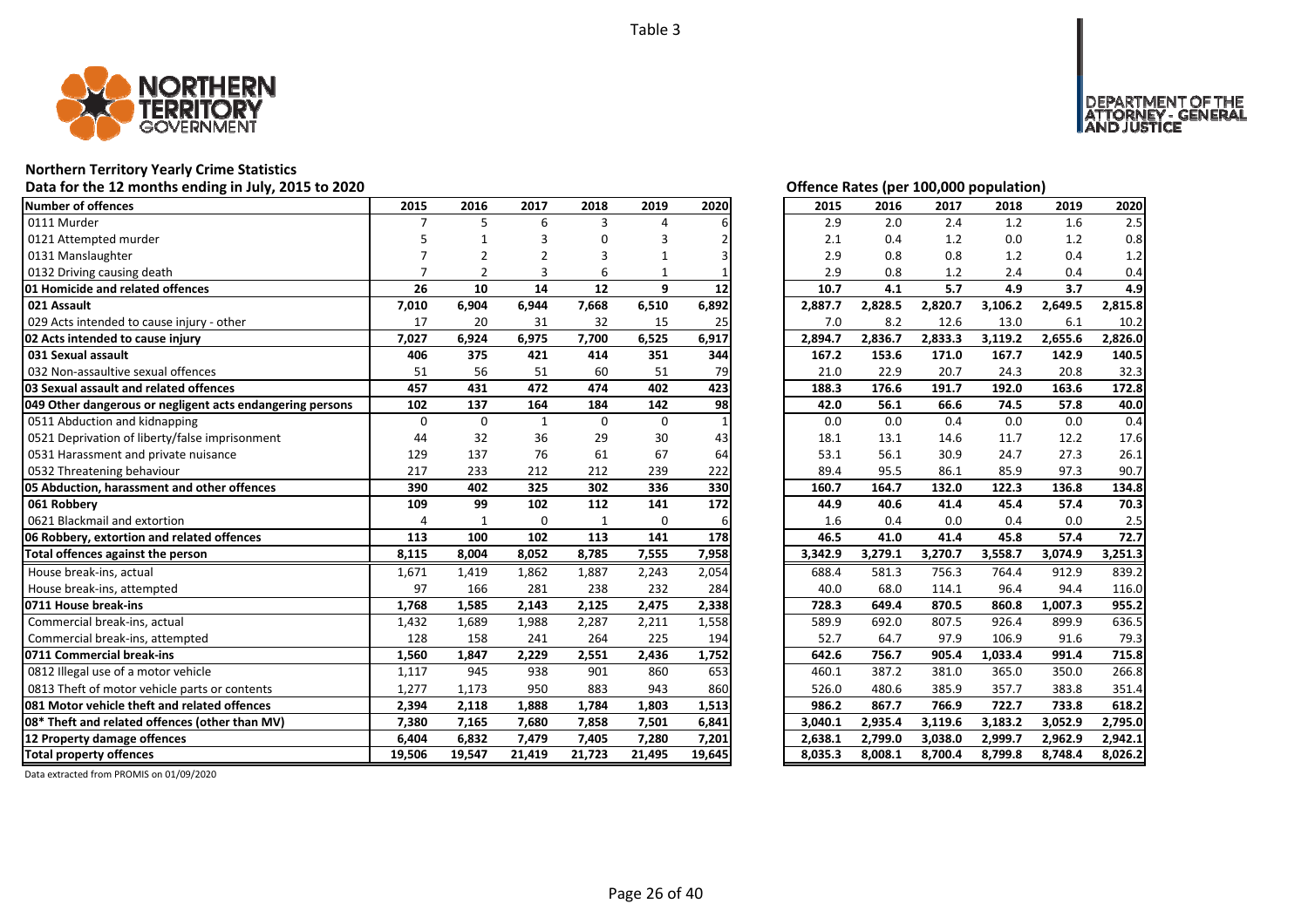

# **Darwin Yearly Crime Statistics**

# Data for the 12 months ending in July, 2015 to 2020 *Data for the 12 months ending in July, 2015 to 2020 Offence Rates (per 100,000 population)*

| Number of offences                                        | 2015         | 2016           | 2017           | 2018         | 2019           | 2020     | 2015    | 2016    | 2017    | 2018    | 2019    | 2020    |
|-----------------------------------------------------------|--------------|----------------|----------------|--------------|----------------|----------|---------|---------|---------|---------|---------|---------|
| 0111 Murder                                               | 2            | $\overline{2}$ | $\Omega$       | $\Omega$     | $\mathbf{1}$   |          | 2.4     | 2.3     | 0.0     | 0.0     | 1.2     | 2.4     |
| 0121 Attempted murder                                     |              |                |                | 0            |                |          | 4.7     | 1.2     | 1.2     | 0.0     | 1.2     | 1.2     |
| 0131 Manslaughter                                         |              |                | O              | O            | O              |          | 4.7     | 1.2     | 0.0     | 0.0     | 0.0     | 1.2     |
| 0132 Driving causing death                                |              |                |                |              | 0              |          | 1.2     | 1.2     | 1.2     | 1.2     | 0.0     | 0.0     |
| <b>01 Homicide and related offences</b>                   | 11           | 5              | $\overline{2}$ | 1            | $\overline{2}$ |          | 13.0    | 5.9     | 2.3     | $1.2$   | 2.4     | 4.8     |
| 021 Assault                                               | 1,921        | 1,753          | 1,774          | 1,989        | 1,718          | 1,823    | 2,276.1 | 2,057.5 | 2,053.3 | 2,296.4 | 2,022.6 | 2,180.5 |
| 029 Acts intended to cause injury - other                 | 9            | 6              | 12             | 11           | 6              |          | 10.7    | 7.0     | 13.9    | 12.7    | 7.1     | 9.6     |
| 02 Acts intended to cause injury                          | 1,930        | 1,759          | 1,786          | 2,000        | 1,724          | 1,831    | 2,286.7 | 2,064.6 | 2,067.2 | 2,309.1 | 2,029.6 | 2,190.1 |
| 031 Sexual assault                                        | 140          | 122            | 133            | 143          | 136            | 126      | 165.9   | 143.2   | 153.9   | 165.1   | 160.1   | 150.7   |
| 032 Non-assaultive sexual offences                        | 26           | 23             | 19             | 25           | 18             | 39       | 30.8    | 27.0    | 22.0    | 28.9    | 21.2    | 46.6    |
| 03 Sexual assault and related offences                    | 166          | 145            | 152            | 168          | 154            | 165      | 196.7   | 170.2   | 175.9   | 194.0   | 181.3   | 197.4   |
| 049 Other dangerous or negligent acts endangering persons | 35           | 36             | 35             | 46           | 26             | 21       | 41.5    | 42.3    | 40.5    | 53.1    | 30.6    | 25.1    |
| 0511 Abduction and kidnapping                             | $\Omega$     | $\Omega$       | $\Omega$       | $\Omega$     | $\Omega$       | $\Omega$ | 0.0     | 0.0     | 0.0     | 0.0     | 0.0     | 0.0     |
| 0521 Deprivation of liberty/false imprisonment            | 12           | 13             | 8              | 6            | 9              | 10       | 14.2    | 15.3    | 9.3     | 6.9     | 10.6    | 12.0    |
| 0531 Harassment and private nuisance                      | 66           | 67             | 22             | 18           | 21             | 14       | 78.2    | 78.6    | 25.5    | 20.8    | 24.7    | 16.7    |
| 0532 Threatening behaviour                                | 73           | 72             | 46             | 40           | 56             | 46       | 86.5    | 84.5    | 53.2    | 46.2    | 65.9    | 55.0    |
| 05 Abduction, harassment and other offences               | 151          | 152            | 76             | 64           | 86             | 70       | 178.9   | 178.4   | 88.0    | 73.9    | 101.2   | 83.7    |
| 061 Robbery                                               | 50           | 58             | 51             | 61           | 69             | 85       | 59.2    | 68.1    | 59.0    | 70.4    | 81.2    | 101.7   |
| 0621 Blackmail and extortion                              | $\mathbf{1}$ |                | 0              | $\mathbf{1}$ | $\Omega$       |          | 1.2     | 1.2     | 0.0     | 1.2     | 0.0     | 2.4     |
| 06 Robbery, extortion and related offences                | 51           | 59             | 51             | 62           | 69             | 87       | 60.4    | 69.2    | 59.0    | 71.6    | 81.2    | 104.1   |
| Total offences against the person                         | 2,344        | 2,156          | 2,102          | 2,341        | 2,061          | 2,178    | 2,777.3 | 2,530.5 | 2,433.0 | 2,702.9 | 2,426.4 | 2,605.1 |
| House break-ins, actual                                   | 678          | 509            | 661            | 580          | 647            | 636      | 803.3   | 597.4   | 765.1   | 669.7   | 761.7   | 760.7   |
| House break-ins, attempted                                | 19           | 46             | 107            | 58           | 51             | 91       | 22.5    | 54.0    | 123.8   | 67.0    | 60.0    | 108.8   |
| 0711 House break-ins                                      | 697          | 555            | 768            | 638          | 698            | 727      | 825.8   | 651.4   | 888.9   | 736.6   | 821.7   | 869.6   |
| Commercial break-ins, actual                              | 319          | 471            | 646            | 558          | 463            | 263      | 378.0   | 552.8   | 747.7   | 644.3   | 545.1   | 314.6   |
| Commercial break-ins, attempted                           | 25           | 37             | 72             | 51           | 14             | 28       | 29.6    | 43.4    | 83.3    | 58.9    | 16.5    | 33.5    |
| 0711 Commercial break-ins                                 | 344          | 508            | 718            | 609          | 477            | 291      | 407.6   | 596.3   | 831.1   | 703.1   | 561.6   | 348.1   |
| 0812 Illegal use of a motor vehicle                       | 469          | 368            | 370            | 335          | 298            | 208      | 555.7   | 431.9   | 428.3   | 386.8   | 350.8   | 248.8   |
| 0813 Theft of motor vehicle parts or contents             | 708          | 528            | 384            | 323          | 423            | 431      | 838.9   | 619.7   | 444.5   | 372.9   | 498.0   | 515.5   |
| <b>1081 Motor vehicle theft and related offences</b>      | 1,177        | 896            | 754            | 658          | 721            | 639      | 1,394.5 | 1,051.7 | 872.7   | 759.7   | 848.8   | 764.3   |
| 08* Theft and related offences (other than MV)            | 3,304        | 3,020          | 3,115          | 3,106        | 3,132          | 2,839    | 3,914.7 | 3,544.6 | 3,605.5 | 3,586.1 | 3,687.2 | 3,395.7 |
| 12 Property damage offences                               | 2,365        | 2,428          | 2,561          | 2,249        | 1,962          | 2,060    | 2,802.1 | 2,849.8 | 2,964.3 | 2,596.6 | 2,309.8 | 2,464.0 |
| <b>Total property offences</b>                            | 7,887        | 7,407          | 7,916          | 7,260        | 6,990          | 6,556    | 9,344.8 | 8,693.8 | 9,162.5 | 8,382.2 | 8,229.1 | 7,841.6 |

DEPARTMENT OF THE<br>ATTORNEY - GENERAL ÜSTICE

| 2015    | 2016    | 2017    | 2018    | 2019    | 2020    |
|---------|---------|---------|---------|---------|---------|
| 2.4     | 2.3     | 0.0     | 0.0     | 1.2     | 2.4     |
| 4.7     | 1.2     | 1.2     | 0.0     | 1.2     | 1.2     |
| 4.7     | 1.2     | 0.0     | 0.0     | 0.0     | 1.2     |
| 1.2     | 1.2     | 1.2     | 1.2     | 0.0     | 0.0     |
| 13.0    | 5.9     | 2.3     | 1.2     | 2.4     | 4.8     |
| 2,276.1 | 2,057.5 | 2,053.3 | 2,296.4 | 2,022.6 | 2,180.5 |
| 10.7    | 7.0     | 13.9    | 12.7    | 7.1     | 9.6     |
| 2,286.7 | 2,064.6 | 2,067.2 | 2,309.1 | 2,029.6 | 2,190.1 |
| 165.9   | 143.2   | 153.9   | 165.1   | 160.1   | 150.7   |
| 30.8    | 27.0    | 22.0    | 28.9    | 21.2    | 46.6    |
| 196.7   | 170.2   | 175.9   | 194.0   | 181.3   | 197.4   |
| 41.5    | 42.3    | 40.5    | 53.1    | 30.6    | 25.1    |
| 0.0     | 0.0     | 0.0     | 0.0     | 0.0     | 0.0     |
| 14.2    | 15.3    | 9.3     | 6.9     | 10.6    | 12.0    |
| 78.2    | 78.6    | 25.5    | 20.8    | 24.7    | 16.7    |
| 86.5    | 84.5    | 53.2    | 46.2    | 65.9    | 55.0    |
| 178.9   | 178.4   | 88.0    | 73.9    | 101.2   | 83.7    |
| 59.2    | 68.1    | 59.0    | 70.4    | 81.2    | 101.7   |
| 1.2     | 1.2     | 0.0     | 1.2     | 0.0     | 2.4     |
| 60.4    | 69.2    | 59.0    | 71.6    | 81.2    | 104.1   |
| 2,777.3 | 2,530.5 | 2,433.0 | 2,702.9 | 2,426.4 | 2,605.1 |
| 803.3   | 597.4   | 765.1   | 669.7   | 761.7   | 760.7   |
| 22.5    | 54.0    | 123.8   | 67.0    | 60.0    | 108.8   |
| 825.8   | 651.4   | 888.9   | 736.6   | 821.7   | 869.6   |
| 378.0   | 552.8   | 747.7   | 644.3   | 545.1   | 314.6   |
| 29.6    | 43.4    | 83.3    | 58.9    | 16.5    | 33.5    |
| 407.6   | 596.3   | 831.1   | 703.1   | 561.6   | 348.1   |
| 555.7   | 431.9   | 428.3   | 386.8   | 350.8   | 248.8   |
| 838.9   | 619.7   | 444.5   | 372.9   | 498.0   | 515.5   |
| 1,394.5 | 1,051.7 | 872.7   | 759.7   | 848.8   | 764.3   |
| 3,914.7 | 3,544.6 | 3,605.5 | 3,586.1 | 3,687.2 | 3,395.7 |
| 2,802.1 | 2,849.8 | 2,964.3 | 2,596.6 | 2,309.8 | 2,464.0 |
| 9,344.8 | 8,693.8 | 9,162.5 | 8,382.2 | 8,229.1 | 7,841.6 |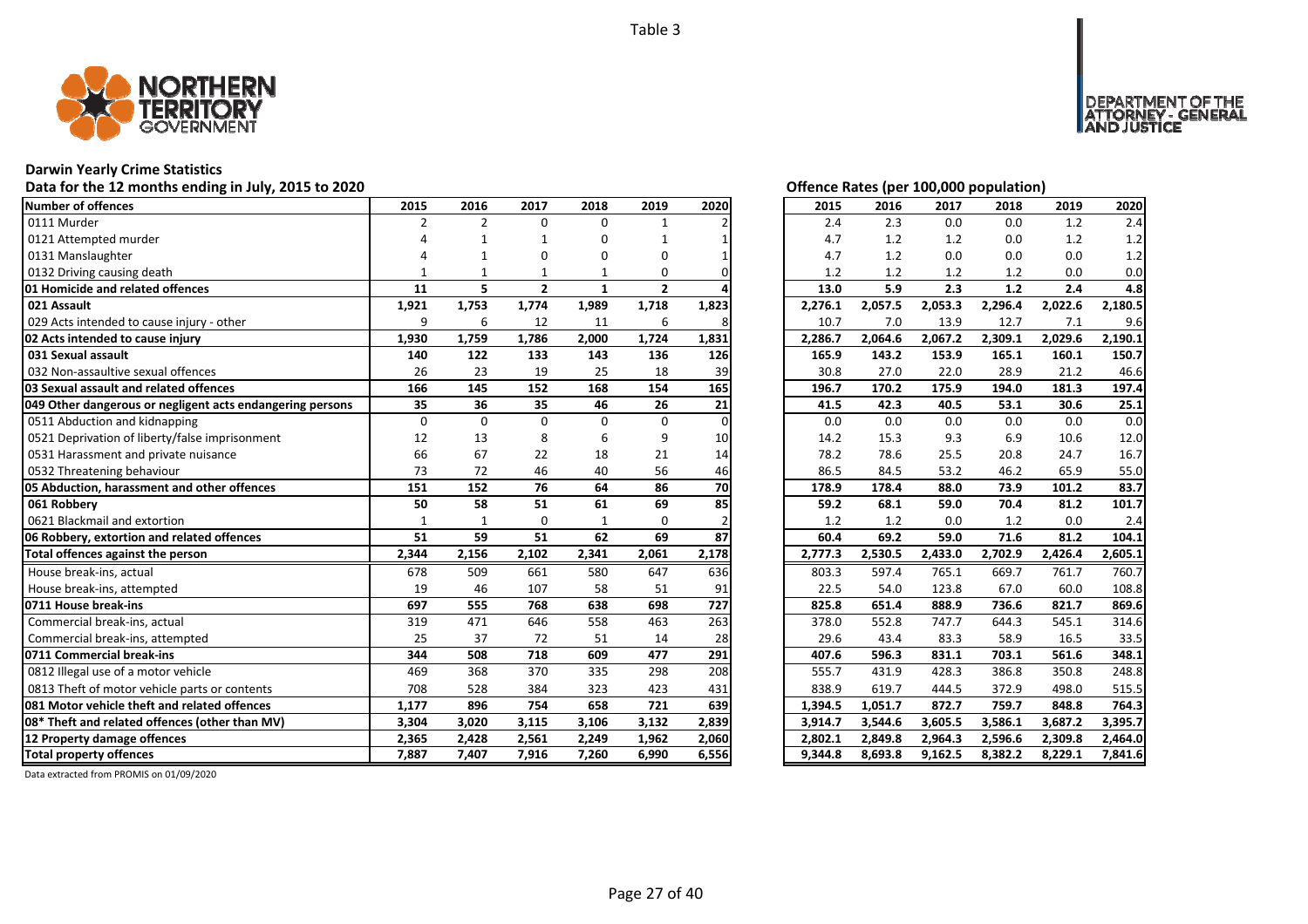

# **Palmerston Yearly Crime Statistics**

Data for the 12 months ending in July, 2015 to 2020 *Data for the 12 months ending in July, 2015 to 2020 Offence Rates (per 100,000 population)* 

| Number of offences                                        | 2015           | 2016         | 2017         | 2018         | 2019           | 2020  | 2015    | 2016    | 2017    | 2018    | 2019    | 2020    |
|-----------------------------------------------------------|----------------|--------------|--------------|--------------|----------------|-------|---------|---------|---------|---------|---------|---------|
| 0111 Murder                                               | $\Omega$       | $\Omega$     | $\Omega$     | 0            | $\mathbf{1}$   |       | 0.0     | 0.0     | 0.0     | 0.0     | 2.7     | 2.6     |
| 0121 Attempted murder                                     |                |              | O            | ŋ            |                |       | 0.0     | 0.0     | 0.0     | 0.0     | 2.7     | 0.0     |
| 0131 Manslaughter                                         |                |              | O            |              | O              |       | 3.0     | 0.0     | 0.0     | 2.7     | 0.0     | 0.0     |
| 0132 Driving causing death                                | 3              | $\Omega$     | O            | 0            | 0              |       | 8.9     | 0.0     | 0.0     | 0.0     | 0.0     | 0.0     |
| 01 Homicide and related offences                          | 4              | $\mathbf{0}$ | $\mathbf{0}$ | $\mathbf{1}$ | $\overline{2}$ |       | 11.8    | 0.0     | 0.0     | 2.7     | 5.3     | 2.6     |
| 021 Assault                                               | 491            | 464          | 571          | 628          | 558            | 605   | 1,448.5 | 1,324.3 | 1,588.1 | 1,707.2 | 1,484.3 | 1,589.1 |
| 029 Acts intended to cause injury - other                 | $\overline{2}$ | 3            | 9            | 8            | $\mathbf{1}$   | 5     | 5.9     | 8.6     | 25.0    | 21.7    | 2.7     | 13.1    |
| 02 Acts intended to cause injury                          | 493            | 467          | 580          | 636          | 559            | 610   | 1,454.4 | 1,332.9 | 1,613.2 | 1,728.9 | 1,487.0 | 1,602.2 |
| 031 Sexual assault                                        | 34             | 34           | 34           | 26           | 47             | 51    | 100.3   | 97.0    | 94.6    | 70.7    | 125.0   | 134.0   |
| 032 Non-assaultive sexual offences                        | $\overline{4}$ |              | 3            | 10           | 5              | 14    | 11.8    | 20.0    | 8.3     | 27.2    | 13.3    | 36.8    |
| 03 Sexual assault and related offences                    | 38             | 41           | 37           | 36           | 52             | 65    | 112.1   | 117.0   | 102.9   | 97.9    | 138.3   | 170.7   |
| 049 Other dangerous or negligent acts endangering persons | 5              | 10           | 23           | 13           | 14             | 10    | 14.8    | 28.5    | 64.0    | 35.3    | 37.2    | 26.3    |
| 0511 Abduction and kidnapping                             | $\Omega$       | $\Omega$     | $\Omega$     | $\Omega$     | $\Omega$       |       | 0.0     | 0.0     | 0.0     | 0.0     | 0.0     | 0.0     |
| 0521 Deprivation of liberty/false imprisonment            |                |              |              |              |                |       | 14.8    | 8.6     | 19.5    | 2.7     | 8.0     | 15.8    |
| 0531 Harassment and private nuisance                      |                | 8            | 8            |              | 8              |       | 17.7    | 22.8    | 22.3    | 13.6    | 21.3    | 13.1    |
| 0532 Threatening behaviour                                | 18             | 16           | 27           | 20           | 25             | 23    | 53.1    | 45.7    | 75.1    | 54.4    | 66.5    | 60.4    |
| 05 Abduction, harassment and other offences               | 29             | 27           | 42           | 26           | 36             | 34    | 85.6    | 77.1    | 116.8   | 70.7    | 95.8    | 89.3    |
| 061 Robbery                                               | 13             | 12           | 18           | 10           | 21             | 32    | 38.4    | 34.2    | 50.1    | 27.2    | 55.9    | 84.0    |
| 0621 Blackmail and extortion                              | $\Omega$       | $\Omega$     | 0            | 0            | $\Omega$       |       | 0.0     | 0.0     | 0.0     | 0.0     | 0.0     | 0.0     |
| 06 Robbery, extortion and related offences                | 13             | 12           | 18           | 10           | 21             | 32    | 38.4    | 34.2    | 50.1    | 27.2    | 55.9    | 84.0    |
| Total offences against the person                         | 582            | 557          | 700          | 722          | 684            | 752   | 1,717.0 | 1,589.7 | 1,946.9 | 1,962.7 | 1,819.5 | 1,975.2 |
| House break-ins, actual                                   | 274            | 219          | 333          | 330          | 322            | 340   | 808.4   | 625.1   | 926.2   | 897.1   | 856.5   | 893.0   |
| House break-ins, attempted                                | 15             | 43           | 57           | 51           | 18             | 42    | 44.3    | 122.7   | 158.5   | 138.6   | 47.9    | 110.3   |
| 0711 House break-ins                                      | 289            | 262          | 390          | 381          | 340            | 382   | 852.6   | 747.8   | 1,084.7 | 1,035.7 | 904.4   | 1,003.3 |
| Commercial break-ins, actual                              | 141            | 163          | 152          | 250          | 152            | 95    | 416.0   | 465.2   | 422.8   | 679.6   | 404.3   | 249.5   |
| Commercial break-ins, attempted                           | 11             | 11           | 23           | 24           | 11             | 10    | 32.5    | 31.4    | 64.0    | 65.2    | 29.3    | 26.3    |
| 0711 Commercial break-ins                                 | 152            | 174          | 175          | 274          | 163            | 105   | 448.4   | 496.6   | 486.7   | 744.8   | 433.6   | 275.8   |
| 0812 Illegal use of a motor vehicle                       | 235            | 174          | 187          | 105          | 116            | 95    | 693.3   | 496.6   | 520.1   | 285.4   | 308.6   | 249.5   |
| 0813 Theft of motor vehicle parts or contents             | 242            | 244          | 187          | 201          | 102            | 137   | 713.9   | 696.4   | 520.1   | 546.4   | 271.3   | 359.8   |
| 081 Motor vehicle theft and related offences              | 477            | 418          | 374          | 306          | 218            | 232   | 1,407.2 | 1,193.0 | 1.040.2 | 831.8   | 579.9   | 609.4   |
| 08* Theft and related offences (other than MV)            | 1,039          | 1,047        | 1,124        | 1,171        | 839            | 879   | 3,065.3 | 2,988.3 | 3,126.2 | 3,183.3 | 2,231.8 | 2,308.7 |
| 12 Property damage offences                               | 750            | 792          | 996          | 1,121        | 978            | 956   | 2,212.7 | 2,260.5 | 2,770.2 | 3,047.4 | 2,601.5 | 2,511.0 |
| Total property offences                                   | 2,707          | 2,693        | 3,059        | 3,253        | 2,538          | 2,554 | 7,986.2 | 7,686.2 | 8,508.1 | 8,843.0 | 6,751.3 | 6,708.2 |

DEPARTMENT OF THE<br>ATTORNEY - GENERAL<br>AND JUSTICE

| 2015    | 2016    | 2017    | 2018    | 2019    | 2020    |
|---------|---------|---------|---------|---------|---------|
| 0.0     | 0.0     | 0.0     | 0.0     | 2.7     | 2.6     |
| 0.0     | 0.0     | 0.0     | 0.0     | 2.7     | 0.0     |
| 3.0     | 0.0     | 0.0     | 2.7     | 0.0     | 0.0     |
| 8.9     | 0.0     | 0.0     | 0.0     | 0.0     | 0.0     |
| 11.8    | 0.0     | 0.0     | 2.7     | 5.3     | 2.6     |
| 1,448.5 | 1,324.3 | 1,588.1 | 1,707.2 | 1,484.3 | 1,589.1 |
| 5.9     | 8.6     | 25.0    | 21.7    | 2.7     | 13.1    |
| 1,454.4 | 1,332.9 | 1,613.2 | 1,728.9 | 1,487.0 | 1,602.2 |
| 100.3   | 97.0    | 94.6    | 70.7    | 125.0   | 134.0   |
| 11.8    | 20.0    | 8.3     | 27.2    | 13.3    | 36.8    |
| 112.1   | 117.0   | 102.9   | 97.9    | 138.3   | 170.7   |
| 14.8    | 28.5    | 64.0    | 35.3    | 37.2    | 26.3    |
| 0.0     | 0.0     | 0.0     | 0.0     | 0.0     | 0.0     |
| 14.8    | 8.6     | 19.5    | 2.7     | 8.0     | 15.8    |
| 17.7    | 22.8    | 22.3    | 13.6    | 21.3    | 13.1    |
| 53.1    | 45.7    | 75.1    | 54.4    | 66.5    | 60.4    |
| 85.6    | 77.1    | 116.8   | 70.7    | 95.8    | 89.3    |
| 38.4    | 34.2    | 50.1    | 27.2    | 55.9    | 84.0    |
| 0.0     | $0.0\,$ | 0.0     | 0.0     | 0.0     | 0.0     |
| 38.4    | 34.2    | 50.1    | 27.2    | 55.9    | 84.0    |
| 1,717.0 | 1,589.7 | 1,946.9 | 1,962.7 | 1,819.5 | 1,975.2 |
| 808.4   | 625.1   | 926.2   | 897.1   | 856.5   | 893.0   |
| 44.3    | 122.7   | 158.5   | 138.6   | 47.9    | 110.3   |
| 852.6   | 747.8   | 1,084.7 | 1,035.7 | 904.4   | 1,003.3 |
| 416.0   | 465.2   | 422.8   | 679.6   | 404.3   | 249.5   |
| 32.5    | 31.4    | 64.0    | 65.2    | 29.3    | 26.3    |
| 448.4   | 496.6   | 486.7   | 744.8   | 433.6   | 275.8   |
| 693.3   | 496.6   | 520.1   | 285.4   | 308.6   | 249.5   |
| 713.9   | 696.4   | 520.1   | 546.4   | 271.3   | 359.8   |
| 1,407.2 | 1,193.0 | 1,040.2 | 831.8   | 579.9   | 609.4   |
| 3,065.3 | 2,988.3 | 3,126.2 | 3,183.3 | 2,231.8 | 2,308.7 |
| 2,212.7 | 2,260.5 | 2,770.2 | 3,047.4 | 2,601.5 | 2,511.0 |
| 7,986.2 | 7,686.2 | 8,508.1 | 8,843.0 | 6,751.3 | 6,708.2 |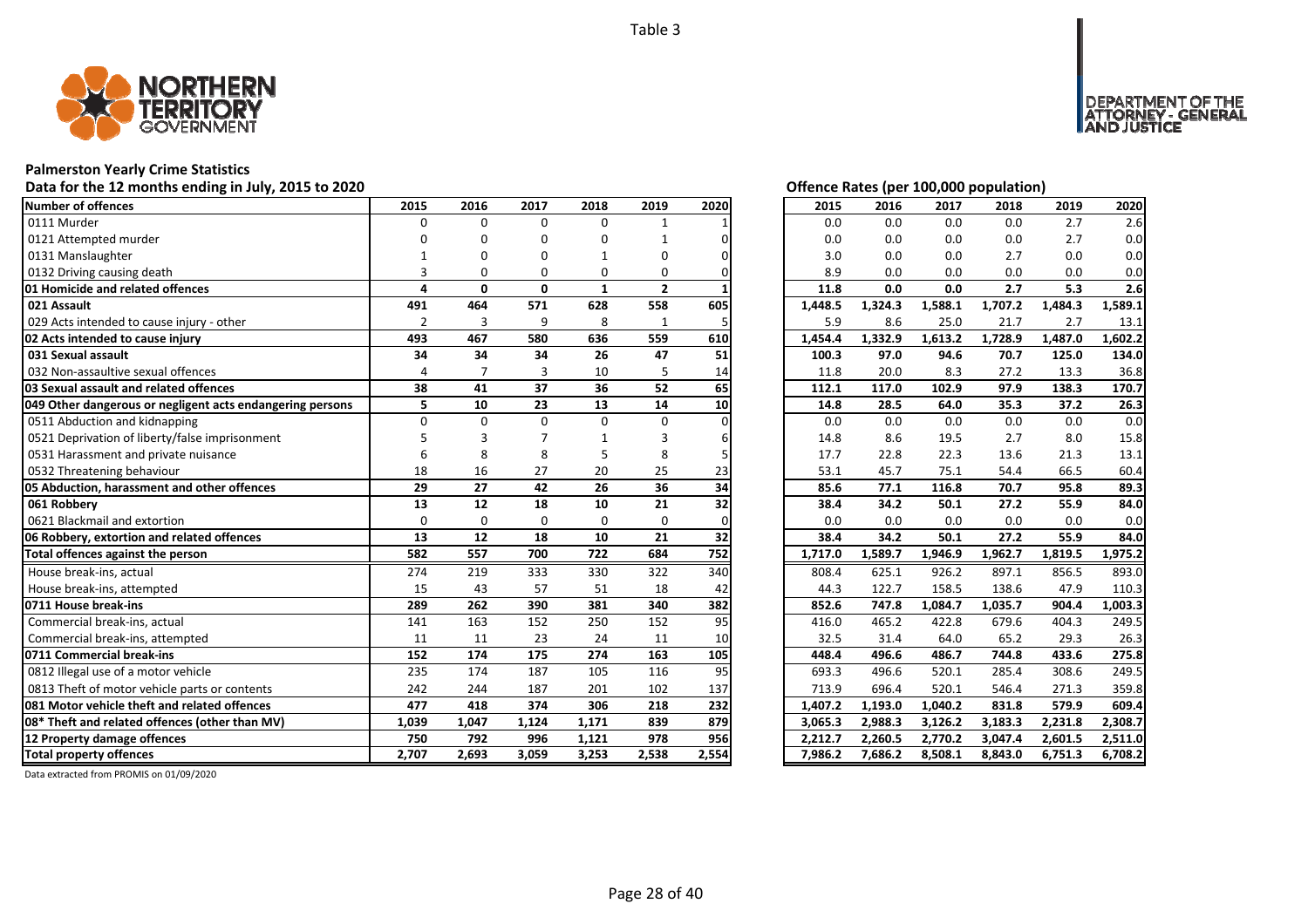

### **Alice Springs Yearly Crime Statistics**

### **Data for the 12 months ending in July, 2015 to 2020 Offence Rates (per 100,000 population)**

| <b>Number of offences</b>                                 | 2015           | 2016           | 2017           | 2018           | 2019         | 2020  | 2015     | 2016     | 2017     | 2018     | 2019     | 2020     |
|-----------------------------------------------------------|----------------|----------------|----------------|----------------|--------------|-------|----------|----------|----------|----------|----------|----------|
| 0111 Murder                                               | 1              | $\Omega$       | $\Omega$       | $\overline{2}$ | $\Omega$     |       | 3.6      | 0.0      | 0.0      | 7.6      | 0.0      | 7.6      |
| 0121 Attempted murder                                     | O              | O              |                |                |              |       | 0.0      | 0.0      | 3.8      | 0.0      | 0.0      | 0.0      |
| 0131 Manslaughter                                         | $\mathcal{P}$  | O              | n              |                | ŋ            |       | 7.3      | 0.0      | 0.0      | 0.0      | 0.0      | 0.0      |
| 0132 Driving causing death                                | $\mathfrak{p}$ | $\Omega$       |                | 3              |              |       | 7.3      | 0.0      | 3.8      | 11.3     | 3.8      | 0.0      |
| 01 Homicide and related offences                          | 5              | $\mathbf{0}$   | $\overline{2}$ | 5              | $\mathbf{1}$ |       | 18.2     | 0.0      | 7.5      | 18.9     | 3.8      | 7.6      |
| 021 Assault                                               | 1,553          | 1,686          | 1,669          | 1,963          | 1,417        | 1,589 | 5,653.4  | 6,296.4  | 6,280.8  | 7,412.3  | 5,375.6  | 6,049.9  |
| 029 Acts intended to cause injury - other                 | $\overline{2}$ | $\overline{4}$ | 2              | 6              | 3            |       | 7.3      | 14.9     | 7.5      | 22.7     | 11.4     | 19.0     |
| 02 Acts intended to cause injury                          | 1,555          | 1,690          | 1,671          | 1,969          | 1,420        | 1,594 | 5,660.7  | 6,311.4  | 6,288.3  | 7,435.0  | 5,386.9  | 6.068.9  |
| 031 Sexual assault                                        | 69             | 82             | 76             | 78             | 55           | 56    | 251.2    | 306.2    | 286.0    | 294.5    | 208.6    | 213.2    |
| 032 Non-assaultive sexual offences                        | 9              | 5              | 13             | 9              | 8            | 11    | 32.8     | 18.7     | 48.9     | 34.0     | 30.3     | 41.9     |
| 03 Sexual assault and related offences                    | 78             | 87             | 89             | 87             | 63           | 67    | 283.9    | 324.9    | 334.9    | 328.5    | 239.0    | 255.1    |
| 049 Other dangerous or negligent acts endangering persons | 27             | 39             | 40             | 50             | 38           | 25    | 98.3     | 145.6    | 150.5    | 188.8    | 144.2    | 95.2     |
| 0511 Abduction and kidnapping                             | $\Omega$       | $\Omega$       | $\mathbf{1}$   | $\Omega$       | $\Omega$     |       | 0.0      | 0.0      | 3.8      | 0.0      | 0.0      | 0.0      |
| 0521 Deprivation of liberty/false imprisonment            | Δ              |                |                |                |              |       | 14.6     | 22.4     | 18.8     | 15.1     | 11.4     | 26.7     |
| 0531 Harassment and private nuisance                      | 11             | 6              | 8              | 10             | 8            | 13    | 40.0     | 22.4     | 30.1     | 37.8     | 30.3     | 49.5     |
| 0532 Threatening behaviour                                | 40             | 41             | 58             | 60             | 59           | 63    | 145.6    | 153.1    | 218.3    | 226.6    | 223.8    | 239.9    |
| 05 Abduction, harassment and other offences               | 55             | 53             | 72             | 74             | 70           | 83    | 200.2    | 197.9    | 271.0    | 279.4    | 265.6    | 316.0    |
| 061 Robbery                                               | 24             | 21             | 19             | 30             | 31           | 34    | 87.4     | 78.4     | 71.5     | 113.3    | 117.6    | 129.4    |
| 0621 Blackmail and extortion                              | $\mathbf{1}$   | $\Omega$       | $\Omega$       | $\Omega$       | $\Omega$     |       | 3.6      | 0.0      | 0.0      | 0.0      | 0.0      | 7.6      |
| 06 Robbery, extortion and related offences                | 25             | 21             | 19             | 30             | 31           | 36    | 91.0     | 78.4     | 71.5     | 113.3    | 117.6    | 137.1    |
| Total offences against the person                         | 1,745          | 1,890          | 1,893          | 2,215          | 1,623        | 1,807 | 6,352.4  | 7,058.3  | 7,123.8  | 8,363.9  | 6,157.1  | 6,879.9  |
| House break-ins, actual                                   | 348            | 285            | 326            | 343            | 550          | 443   | 1,266.8  | 1,064.3  | 1,226.8  | 1,295.2  | 2,086.5  | 1,686.7  |
| House break-ins, attempted                                | 21             | 35             | 37             | 40             | 73           | 74    | 76.4     | 130.7    | 139.2    | 151.0    | 276.9    | 281.7    |
| 0711 House break-ins                                      | 369            | 320            | 363            | 383            | 623          | 517   | 1,343.3  | 1,195.1  | 1,366.0  | 1,446.2  | 2,363.4  | 1,968.4  |
| Commercial break-ins, actual                              | 252            | 322            | 347            | 307            | 294          | 273   | 917.4    | 1,202.5  | 1,305.8  | 1,159.2  | 1,115.3  | 1,039.4  |
| Commercial break-ins, attempted                           | 17             | 31             | 42             | 37             | 56           | 53    | 61.9     | 115.8    | 158.1    | 139.7    | 212.4    | 201.8    |
| 0711 Commercial break-ins                                 | 269            | 353            | 389            | 344            | 350          | 326   | 979.3    | 1,318.3  | 1,463.9  | 1,298.9  | 1,327.8  | 1,241.2  |
| 0812 Illegal use of a motor vehicle                       | 146            | 129            | 126            | 191            | 188          | 152   | 531.5    | 481.8    | 474.2    | 721.2    | 713.2    | 578.7    |
| 0813 Theft of motor vehicle parts or contents             | 155            | 242            | 243            | 196            | 263          | 149   | 564.3    | 903.8    | 914.5    | 740.1    | 997.7    | 567.3    |
| 081 Motor vehicle theft and related offences              | 301            | 371            | 369            | 387            | 451          | 301   | 1,095.7  | 1,385.5  | 1,388.6  | 1,461.3  | 1,710.9  | 1,146.0  |
| 08* Theft and related offences (other than MV)            | 1,327          | 1,425          | 1,542          | 1,498          | 1,555        | 1,438 | 4,830.7  | 5,321.7  | 5,802.9  | 5,656.5  | 5,899.1  | 5,475.0  |
| 12 Property damage offences                               | 1,474          | 1,722          | 1,826          | 1,626          | 1,770        | 1,793 | 5,365.9  | 6,430.9  | 6,871.6  | 6,139.8  | 6,714.7  | 6,826.6  |
| <b>Total property offences</b>                            | 3,740          | 4,191          | 4,489          | 4,238          | 4,749        | 4,375 | 13,614.9 | 15,651.5 | 16,893.1 | 16,002.7 | 18,015.9 | 16,657.1 |

DEPARTMENT OF THE<br>ATTORNEY - GENERAL<br>AND JUSTICE

| 2015     | 2016     | 2017     | 2018     | 2019     | 2020     |
|----------|----------|----------|----------|----------|----------|
| 3.6      | 0.0      | 0.0      | 7.6      | 0.0      | 7.6      |
| 0.0      | 0.0      | 3.8      | 0.0      | 0.0      | 0.0      |
| 7.3      | 0.0      | 0.0      | 0.0      | 0.0      | 0.0      |
| 7.3      | 0.0      | 3.8      | 11.3     | 3.8      | 0.0      |
| 18.2     | 0.0      | 7.5      | 18.9     | 3.8      | 7.6      |
| 5,653.4  | 6,296.4  | 6,280.8  | 7,412.3  | 5,375.6  | 6,049.9  |
| 7.3      | 14.9     | 7.5      | 22.7     | 11.4     | 19.0     |
| 5,660.7  | 6,311.4  | 6,288.3  | 7,435.0  | 5,386.9  | 6,068.9  |
| 251.2    | 306.2    | 286.0    | 294.5    | 208.6    | 213.2    |
| 32.8     | 18.7     | 48.9     | 34.0     | 30.3     | 41.9     |
| 283.9    | 324.9    | 334.9    | 328.5    | 239.0    | 255.1    |
| 98.3     | 145.6    | 150.5    | 188.8    | 144.2    | 95.2     |
| 0.0      | 0.0      | 3.8      | 0.0      | 0.0      | 0.0      |
| 14.6     | 22.4     | 18.8     | 15.1     | 11.4     | 26.7     |
| 40.0     | 22.4     | 30.1     | 37.8     | 30.3     | 49.5     |
| 145.6    | 153.1    | 218.3    | 226.6    | 223.8    | 239.9    |
| 200.2    | 197.9    | 271.0    | 279.4    | 265.6    | 316.0    |
| 87.4     | 78.4     | 71.5     | 113.3    | 117.6    | 129.4    |
| 3.6      | 0.0      | 0.0      | 0.0      | 0.0      | 7.6      |
| 91.0     | 78.4     | 71.5     | 113.3    | 117.6    | 137.1    |
| 6,352.4  | 7,058.3  | 7,123.8  | 8,363.9  | 6,157.1  | 6,879.9  |
| 1,266.8  | 1,064.3  | 1,226.8  | 1,295.2  | 2,086.5  | 1,686.7  |
| 76.4     | 130.7    | 139.2    | 151.0    | 276.9    | 281.7    |
| 1,343.3  | 1,195.1  | 1,366.0  | 1,446.2  | 2,363.4  | 1,968.4  |
| 917.4    | 1,202.5  | 1,305.8  | 1,159.2  | 1,115.3  | 1,039.4  |
| 61.9     | 115.8    | 158.1    | 139.7    | 212.4    | 201.8    |
| 979.3    | 1,318.3  | 1,463.9  | 1,298.9  | 1,327.8  | 1,241.2  |
| 531.5    | 481.8    | 474.2    | 721.2    | 713.2    | 578.7    |
| 564.3    | 903.8    | 914.5    | 740.1    | 997.7    | 567.3    |
| 1,095.7  | 1,385.5  | 1,388.6  | 1,461.3  | 1,710.9  | 1,146.0  |
| 4,830.7  | 5,321.7  | 5,802.9  | 5,656.5  | 5,899.1  | 5,475.0  |
| 5,365.9  | 6,430.9  | 6,871.6  | 6,139.8  | 6,714.7  | 6,826.6  |
| 13,614.9 | 15,651.5 | 16,893.1 | 16,002.7 | 18,015.9 | 16,657.1 |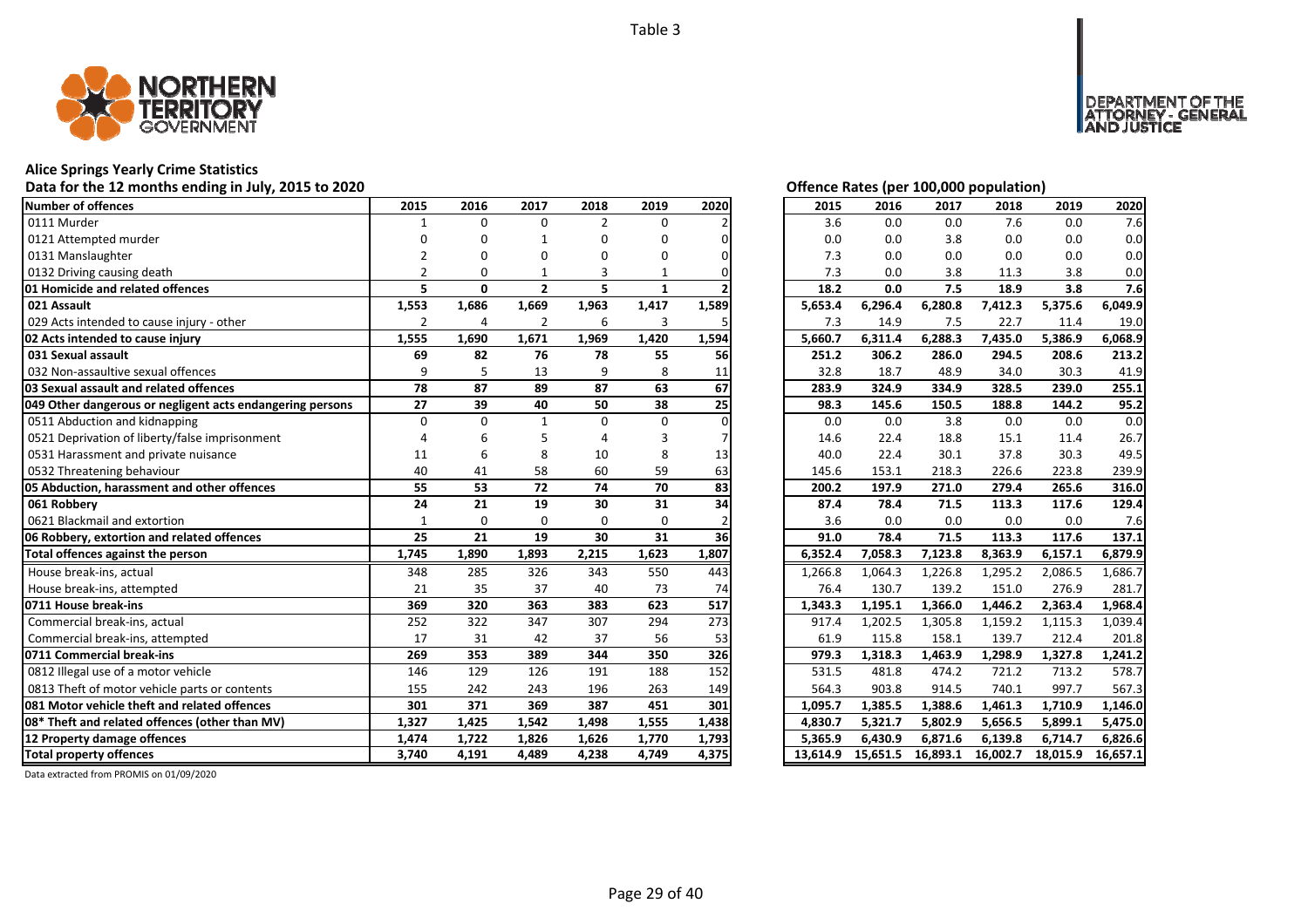

# **Katherine Yearly Crime Statistics**

# Data for the 12 months ending in July, 2015 to 2020<br> **Data for the 12 months ending in July, 2015 to 2020**

| <b>Number of offences</b>                                 | 2015           | 2016                    | 2017                    | 2018     | 2019     | 2020 | 2015    | 2016    | 2017    | 2018     | 2019     | 2020    |
|-----------------------------------------------------------|----------------|-------------------------|-------------------------|----------|----------|------|---------|---------|---------|----------|----------|---------|
| 0111 Murder                                               |                | $\Omega$                | 3                       | $\Omega$ | 1        |      | 9.3     | 0.0     | 28.2    | 0.0      | 9.4      | 0.0     |
| 0121 Attempted Murder                                     | n              |                         |                         | n        | O        |      | 0.0     | 0.0     | 0.0     | 0.0      | 0.0      | 0.0     |
| 0131 Manslaughter                                         |                |                         |                         |          | U        |      | 0.0     | 0.0     | 18.8    | 0.0      | 0.0      | 9.4     |
| 0132 Driving causing death                                | $\Omega$       |                         | $\Omega$                | 0        | O        |      | 0.0     | 0.0     | 0.0     | 0.0      | 0.0      | 0.0     |
| 01 Homicide and related offences                          | 1              | $\mathbf{0}$            | 5                       | 0        | 1        |      | 9.3     | 0.0     | 47.0    | 0.0      | 9.4      | 9.4     |
| 021 Assault                                               | 513            | 437                     | 487                     | 612      | 530      | 539  | 4,753.1 | 4,082.2 | 4,582.7 | 5,756.2  | 4,977.5  | 5,053.4 |
| 029 Acts intended to cause injury - other                 | $\overline{2}$ | 3                       | $\overline{2}$          | 1        | 1        | O    | 18.5    | 28.0    | 18.8    | 9.4      | 9.4      | 0.0     |
| 02 Acts intended to cause injury                          | 515            | 440                     | 489                     | 613      | 531      | 539  | 4,771.6 | 4,110.2 | 4,601.5 | 5,765.6  | 4,986.9  | 5,053.4 |
| 031 Sexual assault                                        | 28             | 21                      | 38                      | 38       | 25       | 23   | 259.4   | 196.2   | 357.6   | 357.4    | 234.8    | 215.6   |
| 032 Non-assaultive sexual offences                        | 4              | 0                       |                         |          |          |      | 37.1    | 0.0     | 18.8    | 47.0     | 65.7     | 0.0     |
| 03 Sexual assault and related offences                    | 32             | 21                      | 40                      | 43       | 32       | 23   | 296.5   | 196.2   | 376.4   | 404.4    | 300.5    | 215.6   |
| 049 Other dangerous or negligent acts endangering persons | 5              | 5                       | 5                       | 10       | 4        |      | 46.3    | 46.7    | 47.0    | 94.1     | 37.6     | 75.0    |
| 0511 Abduction and kidnapping                             | $\Omega$       | $\Omega$                | $\Omega$                | $\Omega$ | $\Omega$ |      | 0.0     | 0.0     | 0.0     | 0.0      | 0.0      | 0.0     |
| 0521 Deprivation of liberty/false imprisonment            |                |                         |                         |          |          |      | 27.8    | 9.3     | 37.6    | 0.0      | 9.4      | 9.4     |
| 0531 Harassment and private nuisance                      | 3              | $\overline{2}$          |                         | $\Omega$ | 2        |      | 27.8    | 18.7    | 65.9    | 0.0      | 18.8     | 37.5    |
| 0532 Threatening behaviour                                | 12             | 16                      | 10                      | 13       | 11       |      | 111.2   | 149.5   | 94.1    | 122.3    | 103.3    | 28.1    |
| 05 Abduction, harassment and other offences               | 18             | 19                      | 21                      | 13       | 14       |      | 166.8   | 177.5   | 197.6   | 122.3    | 131.5    | 75.0    |
| 061 Robbery                                               | 9              | 3                       | 3                       | $\Delta$ | 8        |      | 83.4    | 28.0    | 28.2    | 37.6     | 75.1     | 18.8    |
| 0621 Blackmail and extortion                              | $\overline{2}$ | $\Omega$                | $\Omega$                | $\Omega$ | $\Omega$ |      | 18.5    | 0.0     | 0.0     | 0.0      | 0.0      | 0.0     |
| 06 Robbery, extortion and related offences                | 11             | $\overline{\mathbf{3}}$ | $\overline{\mathbf{3}}$ | 4        | 8        |      | 101.9   | 28.0    | 28.2    | 37.6     | 75.1     | 18.8    |
| Total offences against the person                         | 582            | 488                     | 563                     | 683      | 590      | 581  | 5,392.4 | 4,558.6 | 5,297.8 | 6,424.0  | 5,540.9  | 5,447.2 |
| House break-ins, actual                                   | 76             | 71                      | 110                     | 103      | 111      | 116  | 704.2   | 663.2   | 1,035.1 | 968.8    | 1,042.4  | 1,087.6 |
| House break-ins, attempted                                | 4              | 5                       | 24                      | 13       | 12       | 11   | 37.1    | 46.7    | 225.8   | 122.3    | 112.7    | 103.1   |
| 0711 House break-ins                                      | 80             | 76                      | 134                     | 116      | 123      | 127  | 741.2   | 709.9   | 1,260.9 | 1,091.0  | 1,155.1  | 1,190.7 |
| Commercial break-ins, actual                              | 116            | 74                      | 82                      | 174      | 301      | 102  | 1,074.8 | 691.3   | 771.6   | 1,636.6  | 2,826.8  | 956.3   |
| Commercial break-ins, attempted                           | 6              | 11                      | 13                      | 22       | 24       | 10   | 55.6    | 102.8   | 122.3   | 206.9    | 225.4    | 93.8    |
| 0711 Commercial break-ins                                 | 122            | 85                      | 95                      | 196      | 325      | 112  | 1,130.4 | 794.0   | 893.9   | 1,843.5  | 3,052.2  | 1,050.1 |
| 0812 Illegal use of a motor vehicle                       | 57             | 63                      | 68                      | 29       | 52       | 23   | 528.1   | 588.5   | 639.9   | 272.8    | 488.4    | 215.6   |
| 0813 Theft of motor vehicle parts or contents             | 48             | 27                      | 21                      | 45       | 28       | 16   | 444.7   | 252.2   | 197.6   | 423.3    | 263.0    | 150.0   |
| 081 Motor vehicle theft and related offences              | 105            | 90                      | 89                      | 74       | 80       | 39   | 972.9   | 840.7   | 837.5   | 696.0    | 751.3    | 365.6   |
| 08* Theft and related offences (other than MV)            | 365            | 297                     | 373                     | 402      | 441      | 367  | 3,381.8 | 2,774.4 | 3,509.9 | 3,781.0  | 4,141.6  | 3,440.8 |
| 12 Property damage offences                               | 342            | 250                     | 293                     | 338      | 410      | 350  | 3,168.7 | 2,335.4 | 2,757.1 | 3,179.1  | 3,850.5  | 3,281.5 |
| <b>Total property offences</b>                            | 1,014          | 798                     | 984                     | 1,126    | 1,379    | 995  | 9,395.0 | 7,454.5 | 9,259.4 | 10,590.7 | 12,950.8 | 9,328.7 |

DEPARTMENT OF THE<br>ATTORNEY - GENERAL ÜSTICE

| 2015    | 2016    | 2017    | 2018     | 2019     | 2020    |
|---------|---------|---------|----------|----------|---------|
| 9.3     | 0.0     | 28.2    | 0.0      | 9.4      | 0.0     |
| 0.0     | 0.0     | 0.0     | 0.0      | 0.0      | 0.0     |
| 0.0     | 0.0     | 18.8    | 0.0      | 0.0      | 9.4     |
| 0.0     | 0.0     | 0.0     | 0.0      | 0.0      | 0.0     |
| 9.3     | 0.0     | 47.0    | 0.0      | 9.4      | 9.4     |
| 4,753.1 | 4,082.2 | 4,582.7 | 5,756.2  | 4,977.5  | 5,053.4 |
| 18.5    | 28.0    | 18.8    | 9.4      | 9.4      | 0.0     |
| 4,771.6 | 4,110.2 | 4,601.5 | 5,765.6  | 4,986.9  | 5,053.4 |
| 259.4   | 196.2   | 357.6   | 357.4    | 234.8    | 215.6   |
| 37.1    | 0.0     | 18.8    | 47.0     | 65.7     | 0.0     |
| 296.5   | 196.2   | 376.4   | 404.4    | 300.5    | 215.6   |
| 46.3    | 46.7    | 47.0    | 94.1     | 37.6     | 75.0    |
| 0.0     | 0.0     | 0.0     | 0.0      | 0.0      | 0.0     |
| 27.8    | 9.3     | 37.6    | 0.0      | 9.4      | 9.4     |
| 27.8    | 18.7    | 65.9    | 0.0      | 18.8     | 37.5    |
| 111.2   | 149.5   | 94.1    | 122.3    | 103.3    | 28.1    |
| 166.8   | 177.5   | 197.6   | 122.3    | 131.5    | 75.0    |
| 83.4    | 28.0    | 28.2    | 37.6     | 75.1     | 18.8    |
| 18.5    | 0.0     | 0.0     | 0.0      | 0.0      | 0.0     |
| 101.9   | 28.0    | 28.2    | 37.6     | 75.1     | 18.8    |
| 5,392.4 | 4,558.6 | 5,297.8 | 6,424.0  | 5,540.9  | 5,447.2 |
| 704.2   | 663.2   | 1,035.1 | 968.8    | 1,042.4  | 1,087.6 |
| 37.1    | 46.7    | 225.8   | 122.3    | 112.7    | 103.1   |
| 741.2   | 709.9   | 1,260.9 | 1,091.0  | 1,155.1  | 1,190.7 |
| 1,074.8 | 691.3   | 771.6   | 1,636.6  | 2,826.8  | 956.3   |
| 55.6    | 102.8   | 122.3   | 206.9    | 225.4    | 93.8    |
| 1,130.4 | 794.0   | 893.9   | 1,843.5  | 3,052.2  | 1,050.1 |
| 528.1   | 588.5   | 639.9   | 272.8    | 488.4    | 215.6   |
| 444.7   | 252.2   | 197.6   | 423.3    | 263.0    | 150.0   |
| 972.9   | 840.7   | 837.5   | 696.0    | 751.3    | 365.6   |
| 3,381.8 | 2,774.4 | 3,509.9 | 3,781.0  | 4,141.6  | 3,440.8 |
| 3,168.7 | 2,335.4 | 2,757.1 | 3,179.1  | 3,850.5  | 3,281.5 |
| 9,395.0 | 7,454.5 | 9,259.4 | 10,590.7 | 12,950.8 | 9,328.7 |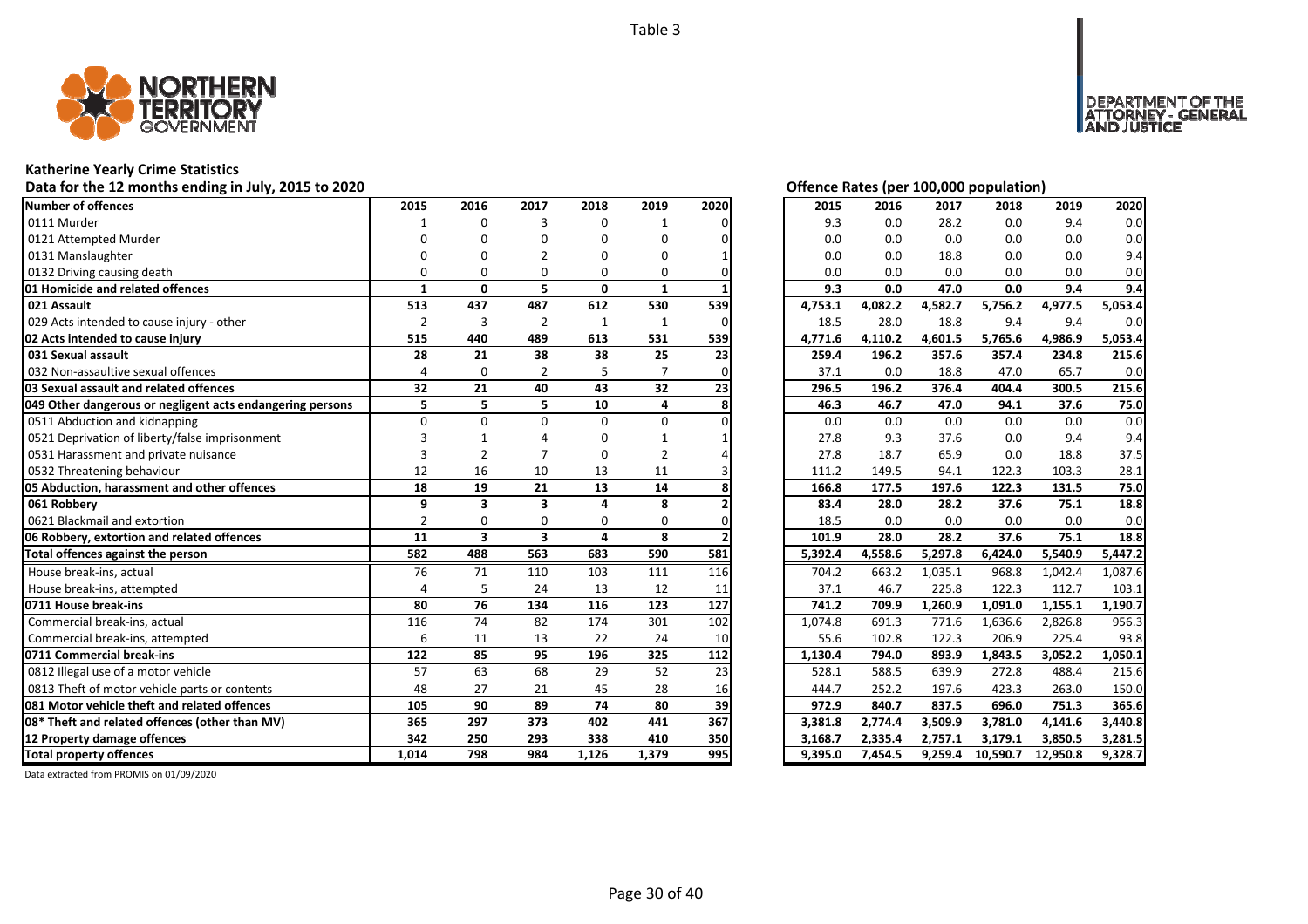

### **Tennant Creek Yearly Crime Statistics**

### **Data for the 12 months ending in July, 2015 to 2020 Offence Rates (per 100,000 population)**

| Number of offences                                        | 2015                    | 2016                    | 2017                    | 2018                    | 2019         | 2020 | 2015     | 2016     | 2017     | 2018     | 2019     | 2020     |
|-----------------------------------------------------------|-------------------------|-------------------------|-------------------------|-------------------------|--------------|------|----------|----------|----------|----------|----------|----------|
| 0111 Murder                                               | 2                       | $\Omega$                | $\mathbf{1}$            | $\mathbf{1}$            | $\Omega$     |      | 58.8     | 0.0      | 30.3     | 30.6     | 0.0      | 0.0      |
| 0121 Attempted murder                                     |                         |                         |                         | n                       | U            |      | 0.0      | 0.0      | 30.3     | 0.0      | 0.0      | 0.0      |
| 0131 Manslaughter                                         |                         |                         |                         |                         | በ            |      | 0.0      | 0.0      | 0.0      | 30.6     | 0.0      | 0.0      |
| 0132 Driving causing death                                |                         | O                       | $\Omega$                | $\Omega$                | 0            |      | 29.4     | 0.0      | 0.0      | 0.0      | 0.0      | 0.0      |
| 01 Homicide and related offences                          | $\overline{\mathbf{3}}$ | $\mathbf{0}$            | $\overline{2}$          | $\overline{2}$          | 0            |      | 88.1     | 0.0      | 60.6     | 61.3     | 0.0      | 0.0      |
| 021 Assault                                               | 228                     | 278                     | 321                     | 308                     | 262          | 315  | 6,698.0  | 8,338.3  | 9,718.4  | 9,439.2  | 8,108.9  | 9,728.2  |
| 029 Acts intended to cause injury - other                 | 1                       | $\mathbf{1}$            | $\mathbf{1}$            | 3                       | $\mathbf{1}$ |      | 29.4     | 30.0     | 30.3     | 91.9     | 31.0     | 30.9     |
| 02 Acts intended to cause injury                          | 229                     | 279                     | 322                     | 311                     | 263          | 316  | 6,727.4  | 8,368.3  | 9,748.7  | 9,531.1  | 8,139.9  | 9,759.1  |
| 031 Sexual assault                                        | 10                      | 9                       | 19                      | 11                      | 8            |      | 293.8    | 269.9    | 575.2    | 337.1    | 247.6    | 277.9    |
| 032 Non-assaultive sexual offences                        | $\mathbf{1}$            | $\overline{2}$          | 0                       | $\mathbf{1}$            |              |      | 29.4     | 60.0     | 0.0      | 30.6     | 31.0     | 61.8     |
| 03 Sexual assault and related offences                    | 11                      | 11                      | 19                      | 12                      | 9            | 11   | 323.1    | 329.9    | 575.2    | 367.8    | 278.6    | 339.7    |
| 049 Other dangerous or negligent acts endangering persons | 4                       | $\overline{\mathbf{3}}$ | $\overline{\mathbf{3}}$ | $\overline{\mathbf{3}}$ | 4            |      | 117.5    | 90.0     | 90.8     | 91.9     | 123.8    | 30.9     |
| 0511 Abduction and kidnapping                             | $\Omega$                | $\Omega$                | $\Omega$                | $\Omega$                | $\Omega$     |      | 0.0      | 0.0      | 0.0      | 0.0      | 0.0      | 30.9     |
| 0521 Deprivation of liberty/false imprisonment            |                         |                         |                         |                         | n            |      | 29.4     | 30.0     | 60.6     | 61.3     | 0.0      | 61.8     |
| 0531 Harassment and private nuisance                      |                         |                         |                         |                         |              |      | 58.8     | 60.0     | 90.8     | 30.6     | 31.0     | 61.8     |
| 0532 Threatening behaviour                                |                         | 6                       | 8                       | $\overline{2}$          |              |      | 117.5    | 180.0    | 242.2    | 61.3     | 92.9     | 123.5    |
| 05 Abduction, harassment and other offences               | $\overline{ }$          | 9                       | 13                      | 5                       | 4            |      | 205.6    | 269.9    | 393.6    | 153.2    | 123.8    | 277.9    |
| 061 Robberv                                               | $\Omega$                | 1                       | $\Delta$                | $\Omega$                | 4            |      | 0.0      | 30.0     | 121.1    | 0.0      | 123.8    | 185.3    |
| 0621 Blackmail and extortion                              | $\Omega$                | $\Omega$                | $\Omega$                | $\Omega$                | $\Omega$     | U    | 0.0      | 0.0      | 0.0      | 0.0      | 0.0      | 0.0      |
| 06 Robbery, extortion and related offences                | $\mathbf 0$             | $\mathbf{1}$            | 4                       | $\mathbf{0}$            | 4            |      | 0.0      | 30.0     | 121.1    | 0.0      | 123.8    | 185.3    |
| Total offences against the person                         | 254                     | 303                     | 363                     | 333                     | 284          | 343  | 7,461.8  | 9,088.2  | 10,990.0 | 10,205.3 | 8,789.8  | 10,593.0 |
| House break-ins, actual                                   | 30                      | 54                      | 56                      | 105                     | 142          | 143  | 881.3    | 1,619.7  | 1,695.4  | 3,217.9  | 4,394.9  | 4,416.3  |
| House break-ins, attempted                                | $\mathbf{1}$            | 5                       | 5                       | $\overline{3}$          | 14           |      | 29.4     | 150.0    | 151.4    | 91.9     | 433.3    | 277.9    |
| 0711 House break-ins                                      | 31                      | 59                      | 61                      | 108                     | 156          | 152  | 910.7    | 1,769.6  | 1,846.8  | 3,309.8  | 4,828.2  | 4,694.3  |
| Commercial break-ins, actual                              | 65                      | 76                      | 80                      | 114                     | 109          | 106  | 1,909.5  | 2,279.5  | 2,422.0  | 3,493.7  | 3,373.6  | 3,273.6  |
| Commercial break-ins, attempted                           | $\overline{2}$          |                         | $\overline{7}$          | 8                       | 13           |      | 58.8     | 210.0    | 211.9    | 245.2    | 402.4    | 216.2    |
| 0711 Commercial break-ins                                 | 67                      | 83                      | 87                      | 122                     | 122          | 113  | 1,968.3  | 2,489.5  | 2.634.0  | 3,738.9  | 3,775.9  | 3.489.8  |
| 0812 Illegal use of a motor vehicle                       | 9                       | 11                      | 16                      | 18                      | 19           | 14   | 264.4    | 329.9    | 484.4    | 551.6    | 588.1    | 432.4    |
| 0813 Theft of motor vehicle parts or contents             | 6                       | $\overline{7}$          | 18                      | 14                      | 26           | 14   | 176.3    | 210.0    | 545.0    | 429.1    | 804.7    | 432.4    |
| 081 Motor vehicle theft and related offences              | 15                      | 18                      | 34                      | 32                      | 45           | 28   | 440.7    | 539.9    | 1,029.4  | 980.7    | 1,392.8  | 864.7    |
| 08* Theft and related offences (other than MV)            | 143                     | 139                     | 194                     | 217                     | 230          | 281  | 4,200.9  | 4,169.2  | 5,873.4  | 6,650.3  | 7,118.5  | 8,678.2  |
| 12 Property damage offences                               | 126                     | 196                     | 222                     | 266                     | 340          | 417  | 3.701.5  | 5.878.8  | 6,721.2  | 8,152.0  | 10,523.1 | 12,878.3 |
| <b>Total property offences</b>                            | 382                     | 495                     | 598                     | 745                     | 893          | 991  | 11,222.1 | 14,847.0 | 18,104.8 | 22,831.7 | 27,638.5 | 30,605.3 |

DEPARTMENT OF THE<br>ATTORNEY - GENERAL ÜSTICE

| 2015     | 2016     | 2017     | 2018     | 2019     | 2020     |
|----------|----------|----------|----------|----------|----------|
| 58.8     | 0.0      | 30.3     | 30.6     | 0.0      | 0.0      |
| 0.0      | 0.0      | 30.3     | 0.0      | 0.0      | 0.0      |
| 0.0      | 0.0      | 0.0      | 30.6     | 0.0      | 0.0      |
| 29.4     | 0.0      | 0.0      | 0.0      | 0.0      | 0.0      |
| 88.1     | 0.0      | 60.6     | 61.3     | 0.0      | 0.0      |
| 6,698.0  | 8,338.3  | 9,718.4  | 9,439.2  | 8,108.9  | 9,728.2  |
| 29.4     | 30.0     | 30.3     | 91.9     | 31.0     | 30.9     |
| 6,727.4  | 8,368.3  | 9,748.7  | 9,531.1  | 8,139.9  | 9,759.1  |
| 293.8    | 269.9    | 575.2    | 337.1    | 247.6    | 277.9    |
| 29.4     | 60.0     | 0.0      | 30.6     | 31.0     | 61.8     |
| 323.1    | 329.9    | 575.2    | 367.8    | 278.6    | 339.7    |
| 117.5    | 90.0     | 90.8     | 91.9     | 123.8    | 30.9     |
| 0.0      | 0.0      | 0.0      | 0.0      | 0.0      | 30.9     |
| 29.4     | 30.0     | 60.6     | 61.3     | 0.0      | 61.8     |
| 58.8     | 60.0     | 90.8     | 30.6     | 31.0     | 61.8     |
| 117.5    | 180.0    | 242.2    | 61.3     | 92.9     | 123.5    |
| 205.6    | 269.9    | 393.6    | 153.2    | 123.8    | 277.9    |
| 0.0      | 30.0     | 121.1    | 0.0      | 123.8    | 185.3    |
| 0.0      | 0.0      | 0.0      | 0.0      | 0.0      | 0.0      |
| 0.0      | 30.0     | 121.1    | 0.0      | 123.8    | 185.3    |
| 7,461.8  | 9,088.2  | 10,990.0 | 10,205.3 | 8,789.8  | 10,593.0 |
| 881.3    | 1,619.7  | 1,695.4  | 3,217.9  | 4,394.9  | 4,416.3  |
| 29.4     | 150.0    | 151.4    | 91.9     | 433.3    | 277.9    |
| 910.7    | 1,769.6  | 1,846.8  | 3,309.8  | 4,828.2  | 4,694.3  |
| 1,909.5  | 2,279.5  | 2,422.0  | 3,493.7  | 3,373.6  | 3,273.6  |
| 58.8     | 210.0    | 211.9    | 245.2    | 402.4    | 216.2    |
| 1,968.3  | 2,489.5  | 2,634.0  | 3,738.9  | 3,775.9  | 3,489.8  |
| 264.4    | 329.9    | 484.4    | 551.6    | 588.1    | 432.4    |
| 176.3    | 210.0    | 545.0    | 429.1    | 804.7    | 432.4    |
| 440.7    | 539.9    | 1,029.4  | 980.7    | 1,392.8  | 864.7    |
| 4,200.9  | 4,169.2  | 5,873.4  | 6,650.3  | 7,118.5  | 8,678.2  |
| 3,701.5  | 5,878.8  | 6,721.2  | 8,152.0  | 10,523.1 | 12,878.3 |
| 11,222.1 | 14,847.0 | 18,104.8 | 22,831.7 | 27,638.5 | 30,605.3 |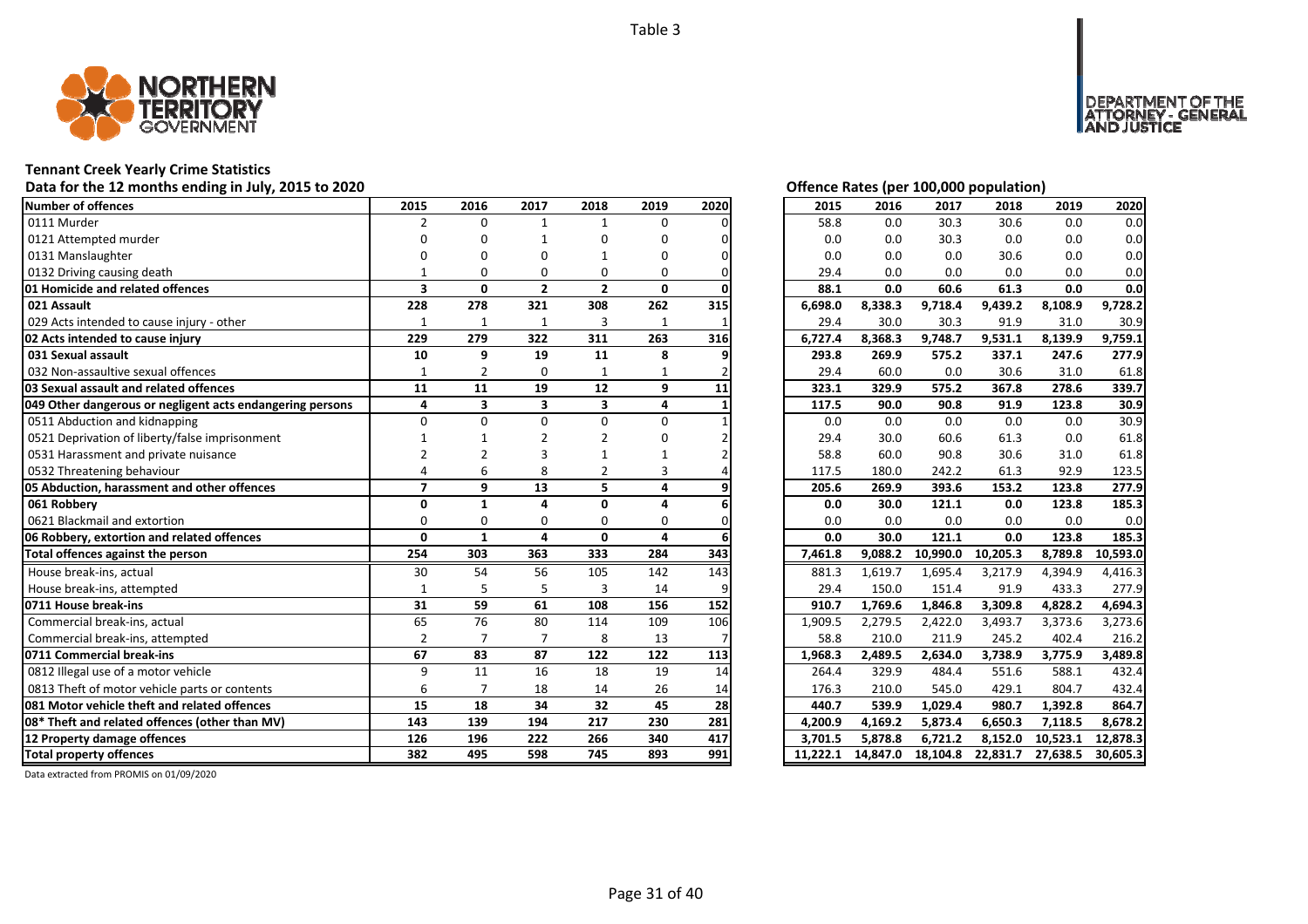

### **Nhulunbuy Yearly Crime Statistics**

### **Data for the 12 months ending in July, 2015 to 2020 Offence Rates (per 100,000 population)**

| Number of offences                                        | 2015                    | 2016           | 2017         | 2018           | 2019                    | 2020 | 2015    | 2016    | 2017    | 2018     | 2019    | 2020    |
|-----------------------------------------------------------|-------------------------|----------------|--------------|----------------|-------------------------|------|---------|---------|---------|----------|---------|---------|
| 0111 Murder                                               | O                       | $\Omega$       | $\Omega$     | 0              | $\Omega$                |      | 0.0     | 0.0     | 0.0     | 0.0      | 0.0     | 0.0     |
| 0121 Attempted murder                                     |                         |                | ŋ            | O              | U                       |      | 0.0     | 0.0     | 0.0     | 0.0      | 0.0     | 0.0     |
| 0131 Manslaughter                                         |                         |                |              |                | n                       |      | 0.0     | 0.0     | 0.0     | 0.0      | 0.0     | 0.0     |
| 0132 Driving causing death                                |                         | O              | O            | $\Omega$       | O                       |      | 0.0     | 0.0     | 0.0     | 0.0      | 0.0     | 0.0     |
| 01 Homicide and related offences                          | $\Omega$                | $\mathbf{0}$   | $\mathbf{0}$ | $\mathbf{0}$   | 0                       | U    | 0.0     | 0.0     | 0.0     | 0.0      | 0.0     | 0.0     |
| 021 Assault                                               | 118                     | 134            | 78           | 91             | 74                      | 58   | 2,770.0 | 3,990.5 | 2,357.2 | 2,785.4  | 2,274.8 | 1,780.2 |
| 029 Acts intended to cause injury - other                 | $\Omega$                | $\Omega$       | 0            | 0              | 0                       | ი    | 0.0     | 0.0     | 0.0     | 0.0      | 0.0     | 0.0     |
| 02 Acts intended to cause injury                          | 118                     | 134            | 78           | 91             | 74                      | 58   | 2,770.0 | 3,990.5 | 2,357.2 | 2,785.4  | 2,274.8 | 1,780.2 |
| 031 Sexual assault                                        | 3                       | 5              | 8            | 10             | 4                       |      | 70.4    | 148.9   | 241.8   | 306.1    | 123.0   | 214.9   |
| 032 Non-assaultive sexual offences                        | $\Omega$                | O              | 2            | 1              | 0                       |      | 0.0     | 0.0     | 60.4    | 30.6     | 0.0     | 0.0     |
| 03 Sexual assault and related offences                    | $\overline{\mathbf{3}}$ | 5              | 10           | 11             | 4                       |      | 70.4    | 148.9   | 302.2   | 336.7    | 123.0   | 214.9   |
| 049 Other dangerous or negligent acts endangering persons | $\mathbf{2}$            | 0              | $\mathbf{1}$ | $\mathbf{1}$   | 0                       |      | 46.9    | 0.0     | 30.2    | 30.6     | 0.0     | 0.0     |
| 0511 Abduction and kidnapping                             | $\Omega$                | $\Omega$       | $\Omega$     | $\Omega$       | $\Omega$                |      | 0.0     | 0.0     | 0.0     | 0.0      | 0.0     | 0.0     |
| 0521 Deprivation of liberty/false imprisonment            |                         |                |              |                | n                       |      | 0.0     | 29.8    | 0.0     | 61.2     | 0.0     | 0.0     |
| 0531 Harassment and private nuisance                      |                         |                |              |                |                         |      | 23.5    | 29.8    | 0.0     | 30.6     | 0.0     | 30.7    |
| 0532 Threatening behaviour                                |                         | O              | O            | 2              |                         |      | 46.9    | 0.0     | 0.0     | 61.2     | 30.7    | 0.0     |
| 05 Abduction, harassment and other offences               | $\overline{\mathbf{3}}$ | $\mathbf{2}$   | $\mathbf{0}$ | 5              | 1                       |      | 70.4    | 59.6    | 0.0     | 153.0    | 30.7    | 30.7    |
| 061 Robbery                                               | $\Omega$                | $\overline{2}$ | 0            | $\mathbf{1}$   | 3                       |      | 0.0     | 59.6    | 0.0     | 30.6     | 92.2    | 122.8   |
| 0621 Blackmail and extortion                              | O                       | $\Omega$       | $\Omega$     | $\Omega$       | $\Omega$                |      | 0.0     | 0.0     | 0.0     | 0.0      | 0.0     | 0.0     |
| 06 Robbery, extortion and related offences                | $\mathbf{0}$            | $\overline{2}$ | $\mathbf{0}$ | $\mathbf{1}$   | $\overline{\mathbf{3}}$ |      | 0.0     | 59.6    | 0.0     | 30.6     | 92.2    | 122.8   |
| Total offences against the person                         | 126                     | 143            | 89           | 109            | 82                      | 70   | 2,957.7 | 4,258.5 | 2,689.6 | 3,336.4  | 2,520.8 | 2,148.6 |
| House break-ins, actual                                   | 14                      | 23             | 15           | 30             | 16                      | 22   | 328.6   | 684.9   | 453.3   | 918.3    | 491.9   | 675.3   |
| House break-ins, attempted                                | 3                       | 3              | $\mathbf{1}$ | 3              | $\overline{2}$          |      | 70.4    | 89.3    | 30.2    | 91.8     | 61.5    | 0.0     |
| 0711 House break-ins                                      | 17                      | 26             | 16           | 33             | 18                      | 22   | 399.1   | 774.3   | 483.5   | 1,010.1  | 553.3   | 675.3   |
| Commercial break-ins, actual                              | 21                      | 25             | 44           | 54             | 19                      | 13   | 493.0   | 744.5   | 1,329.7 | 1,652.9  | 584.1   | 399.0   |
| Commercial break-ins, attempted                           | $\overline{2}$          | $\overline{2}$ | 3            | 8              | $\overline{2}$          |      | 46.9    | 59.6    | 90.7    | 244.9    | 61.5    | 30.7    |
| 0711 Commercial break-ins                                 | 23                      | 27             | 47           | 62             | 21                      | 14   | 539.9   | 804.1   | 1.420.4 | 1,897.8  | 645.6   | 429.7   |
| 0812 Illegal use of a motor vehicle                       | $\mathbf{q}$            | 8              | 12           | 15             | 11                      |      | 211.3   | 238.2   | 362.6   | 459.1    | 338.1   | 122.8   |
| 0813 Theft of motor vehicle parts or contents             | 6                       | 3              | 4            | $\overline{7}$ | 5                       |      | 140.8   | 89.3    | 120.9   | 214.3    | 153.7   | 92.1    |
| <b>1081 Motor vehicle theft and related offences</b>      | 15                      | 11             | 16           | 22             | 16                      |      | 352.1   | 327.6   | 483.5   | 673.4    | 491.9   | 214.9   |
| 08* Theft and related offences (other than MV)            | 75                      | 85             | 75           | 115            | 73                      | 54   | 1,760.6 | 2,531.3 | 2,266.5 | 3,520.0  | 2,244.1 | 1,657.5 |
| 12 Property damage offences                               | 61                      | 87             | 80           | 99             | 83                      | 59   | 1,431.9 | 2,590.8 | 2,417.6 | 3,030.3  | 2,551.5 | 1,810.9 |
| <b>Total property offences</b>                            | 191                     | 236            | 234          | 331            | 211                     | 156  | 4,483.6 | 7,028.0 | 7,071.6 | 10,131.6 | 6,486.3 | 4,788.2 |

DEPARTMENT OF THE<br>ATTORNEY - GENERAL ÜŠTICE

| 2015    | 2016    | 2017    | 2018     | 2019    | 2020    |
|---------|---------|---------|----------|---------|---------|
| 0.0     | 0.0     | 0.0     | 0.0      | 0.0     | 0.0     |
| 0.0     | 0.0     | 0.0     | 0.0      | 0.0     | 0.0     |
| 0.0     | 0.0     | 0.0     | 0.0      | 0.0     | 0.0     |
| 0.0     | 0.0     | 0.0     | 0.0      | 0.0     | 0.0     |
| 0.0     | 0.0     | 0.0     | 0.0      | 0.0     | 0.0     |
| 2,770.0 | 3,990.5 | 2,357.2 | 2,785.4  | 2,274.8 | 1,780.2 |
| 0.0     | 0.0     | 0.0     | 0.0      | 0.0     | 0.0     |
| 2,770.0 | 3,990.5 | 2,357.2 | 2,785.4  | 2,274.8 | 1,780.2 |
| 70.4    | 148.9   | 241.8   | 306.1    | 123.0   | 214.9   |
| 0.0     | 0.0     | 60.4    | 30.6     | 0.0     | 0.0     |
| 70.4    | 148.9   | 302.2   | 336.7    | 123.0   | 214.9   |
| 46.9    | 0.0     | 30.2    | 30.6     | 0.0     | 0.0     |
| 0.0     | 0.0     | 0.0     | 0.0      | 0.0     | 0.0     |
| 0.0     | 29.8    | 0.0     | 61.2     | 0.0     | 0.0     |
| 23.5    | 29.8    | 0.0     | 30.6     | 0.0     | 30.7    |
| 46.9    | 0.0     | 0.0     | 61.2     | 30.7    | 0.0     |
| 70.4    | 59.6    | 0.0     | 153.0    | 30.7    | 30.7    |
| 0.0     | 59.6    | 0.0     | 30.6     | 92.2    | 122.8   |
| 0.0     | 0.0     | 0.0     | 0.0      | 0.0     | 0.0     |
| 0.0     | 59.6    | 0.0     | 30.6     | 92.2    | 122.8   |
| 2,957.7 | 4,258.5 | 2,689.6 | 3,336.4  | 2,520.8 | 2,148.6 |
| 328.6   | 684.9   | 453.3   | 918.3    | 491.9   | 675.3   |
| 70.4    | 89.3    | 30.2    | 91.8     | 61.5    | 0.0     |
| 399.1   | 774.3   | 483.5   | 1,010.1  | 553.3   | 675.3   |
| 493.0   | 744.5   | 1,329.7 | 1,652.9  | 584.1   | 399.0   |
| 46.9    | 59.6    | 90.7    | 244.9    | 61.5    | 30.7    |
| 539.9   | 804.1   | 1,420.4 | 1,897.8  | 645.6   | 429.7   |
| 211.3   | 238.2   | 362.6   | 459.1    | 338.1   | 122.8   |
| 140.8   | 89.3    | 120.9   | 214.3    | 153.7   | 92.1    |
| 352.1   | 327.6   | 483.5   | 673.4    | 491.9   | 214.9   |
| 1,760.6 | 2,531.3 | 2,266.5 | 3,520.0  | 2,244.1 | 1,657.5 |
| 1,431.9 | 2,590.8 | 2,417.6 | 3,030.3  | 2,551.5 | 1,810.9 |
| 4,483.6 | 7,028.0 | 7,071.6 | 10,131.6 | 6,486.3 | 4,788.2 |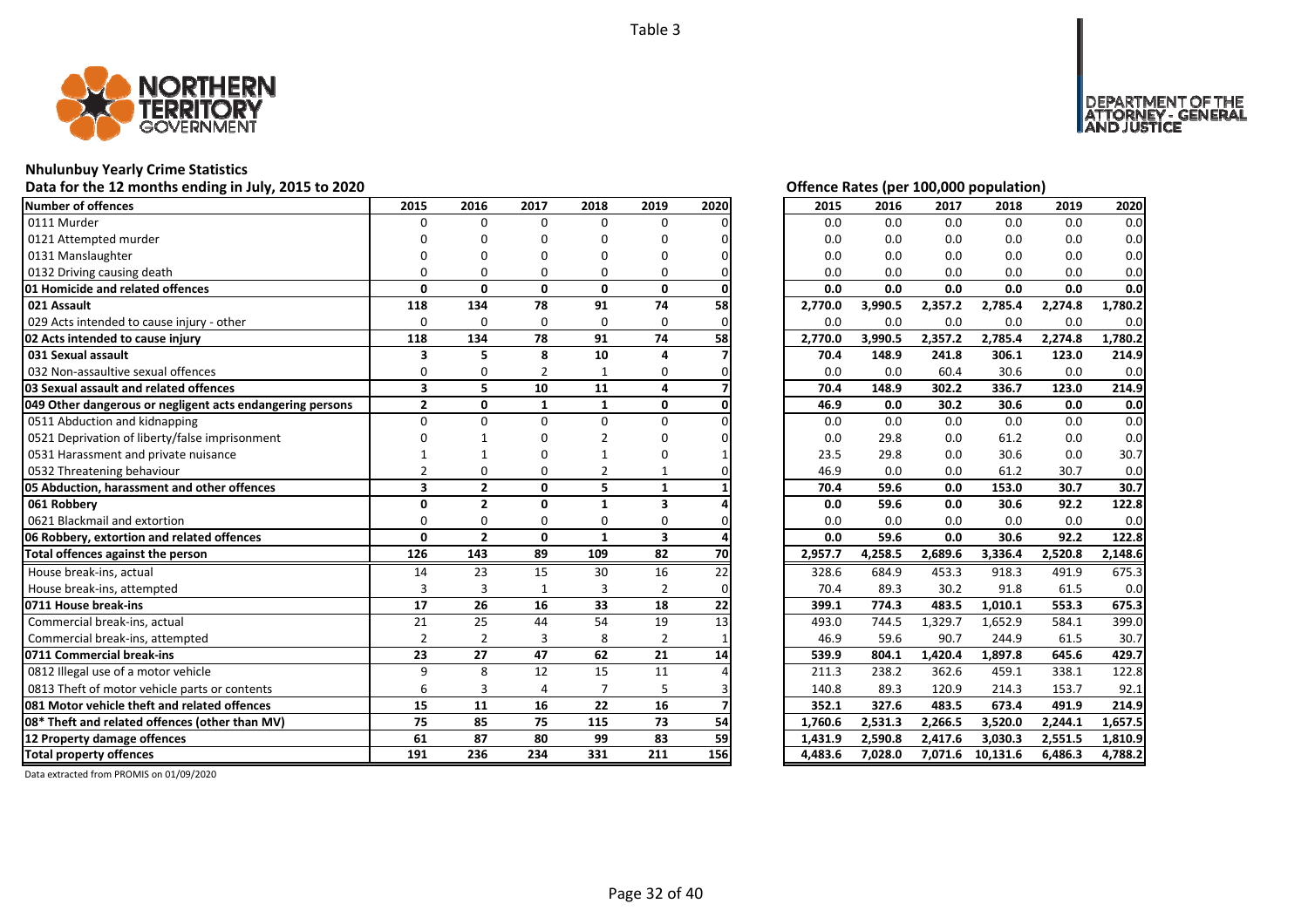

# **NT Balance Yearly Crime Statistics**

# Data for the 12 months ending in July, 2015 to 2020 *Data for the 12 months ending in July, 2015 to 2020 Offence Rates (per 100,000 population)*

| Number of offences                                        | 2015           | 2016           | 2017                    | 2018                    | 2019                    | 2020  | 2015    | 2016    | 2017    | 2018    | 2019    | 2020    |
|-----------------------------------------------------------|----------------|----------------|-------------------------|-------------------------|-------------------------|-------|---------|---------|---------|---------|---------|---------|
| 0111 Murder                                               | 1              | 3              | $\overline{2}$          | 0                       |                         |       | 1.3     | 3.8     | 2.5     | 0.0     | 1.3     | 1.3     |
| 0121 Attempted murder                                     |                |                | O                       | O                       |                         |       | 1.3     | 0.0     | 0.0     | 0.0     | 1.3     | 1.3     |
| 0131 Manslaughter                                         |                |                | ŋ                       |                         |                         |       | 0.0     | 1.3     | 0.0     | 1.3     | 1.3     | 1.3     |
| 0132 Driving causing death                                | $\Omega$       |                |                         |                         | 0                       |       | 0.0     | 1.3     | 1.2     | 2.5     | 0.0     | 1.3     |
| 01 Homicide and related offences                          | $\overline{2}$ | 5              | $\overline{\mathbf{3}}$ | $\overline{\mathbf{3}}$ | $\overline{\mathbf{3}}$ |       | 2.5     | 6.3     | 3.7     | 3.8     | 3.8     | 5.0     |
| 021 Assault                                               | 2,186          | 2,152          | 2,044                   | 2,077                   | 1,951                   | 1,963 | 2,783.6 | 2,700.8 | 2,554.3 | 2,602.3 | 2,448.6 | 2,464.3 |
| 029 Acts intended to cause injury - other                 | 1              | 3              | 5                       | 3                       | 3                       | 6     | 1.3     | 3.8     | 6.2     | 3.8     | 3.8     | 7.5     |
| 02 Acts intended to cause injury                          | 2,187          | 2,155          | 2,049                   | 2,080                   | 1,954                   | 1,969 | 2,784.9 | 2,704.5 | 2,560.5 | 2,606.0 | 2,452.4 | 2,471.9 |
| 031 Sexual assault                                        | 122            | 102            | 113                     | 108                     | 76                      | 72    | 155.4   | 128.0   | 141.2   | 135.3   | 95.4    | 90.4    |
| 032 Non-assaultive sexual offences                        |                | 19             | 12                      | 9                       | 12                      | 13    | 8.9     | 23.8    | 15.0    | 11.3    | 15.1    | 16.3    |
| 03 Sexual assault and related offences                    | 129            | 121            | 125                     | 117                     | 88                      | 85    | 164.3   | 151.9   | 156.2   | 146.6   | 110.4   | 106.7   |
| 049 Other dangerous or negligent acts endangering persons | 24             | 44             | 57                      | 61                      | 56                      | 33    | 30.6    | 55.2    | 71.2    | 76.4    | 70.3    | 41.4    |
| 0511 Abduction and kidnapping                             | $\Omega$       | $\Omega$       | $\Omega$                | $\Omega$                | $\Omega$                | 0     | 0.0     | 0.0     | 0.0     | 0.0     | 0.0     | 0.0     |
| 0521 Deprivation of liberty/false imprisonment            | 19             |                | 10                      | 14                      | 14                      | 17    | 24.2    | 8.8     | 12.5    | 17.5    | 17.6    | 21.3    |
| 0531 Harassment and private nuisance                      | 40             | 51             | 28                      | 26                      | 27                      | 25    | 50.9    | 64.0    | 35.0    | 32.6    | 33.9    | 31.4    |
| 0532 Threatening behaviour                                | 68             | 82             | 63                      | 75                      | 84                      | 83    | 86.6    | 102.9   | 78.7    | 94.0    | 105.4   | 104.2   |
| 05 Abduction, harassment and other offences               | 127            | 140            | 101                     | 115                     | 125                     | 125   | 161.7   | 175.7   | 126.2   | 144.1   | 156.9   | 156.9   |
| 061 Robbery                                               | 13             | $\overline{2}$ | $\overline{\mathbf{z}}$ | 6                       | 5                       |       | 16.6    | 2.5     | 8.7     | 7.5     | 6.3     | 11.3    |
| 0621 Blackmail and extortion                              | $\Omega$       | $\Omega$       | $\Omega$                | $\Omega$                | $\Omega$                |       | 0.0     | 0.0     | 0.0     | 0.0     | 0.0     | 2.5     |
| 06 Robbery, extortion and related offences                | 13             | $\overline{2}$ | $\overline{7}$          | 6                       | 5                       | 11    | 16.6    | 2.5     | 8.7     | 7.5     | 6.3     | 13.8    |
| Total offences against the person                         | 2,482          | 2,467          | 2,342                   | 2,382                   | 2,231                   | 2,227 | 3,160.6 | 3,096.1 | 2,926.7 | 2,984.4 | 2,800.0 | 2,795.8 |
| House break-ins, actual                                   | 251            | 258            | 361                     | 396                     | 455                     | 354   | 319.6   | 323.8   | 451.1   | 496.1   | 571.0   | 444.4   |
| House break-ins, attempted                                | 34             | 29             | 50                      | 70                      | 62                      | 57    | 43.3    | 36.4    | 62.5    | 87.7    | 77.8    | 71.6    |
| 0711 House break-ins                                      | 285            | 287            | 411                     | 466                     | 517                     | 411   | 362.9   | 360.2   | 513.6   | 583.9   | 648.9   | 516.0   |
| Commercial break-ins, actual                              | 518            | 558            | 637                     | 830                     | 873                     | 706   | 659.6   | 700.3   | 796.0   | 1,039.9 | 1,095.7 | 886.3   |
| Commercial break-ins, attempted                           | 65             | 59             | 81                      | 114                     | 105                     | 85    | 82.8    | 74.0    | 101.2   | 142.8   | 131.8   | 106.7   |
| 0711 Commercial break-ins                                 | 583            | 617            | 718                     | 944                     | 978                     | 791   | 742.4   | 774.3   | 897.3   | 1,182.7 | 1,227.4 | 993.0   |
| 0812 Illegal use of a motor vehicle                       | 192            | 192            | 159                     | 208                     | 176                     | 157   | 244.5   | 241.0   | 198.7   | 260.6   | 220.9   | 197.1   |
| 0813 Theft of motor vehicle parts or contents             | 112            | 122            | 93                      | 97                      | 96                      | 110   | 142.6   | 153.1   | 116.2   | 121.5   | 120.5   | 138.1   |
| 081 Motor vehicle theft and related offences              | 304            | 314            | 252                     | 305                     | 272                     | 267   | 387.1   | 394.1   | 314.9   | 382.1   | 341.4   | 335.2   |
| 08* Theft and related offences (other than MV)            | 1,127          | 1,152          | 1,257                   | 1,349                   | 1,231                   | 983   | 1,435.1 | 1,445.8 | 1,570.8 | 1,690.2 | 1,545.0 | 1,234.1 |
| 12 Property damage offences                               | 1,286          | 1,357          | 1,501                   | 1,706                   | 1,737                   | 1,566 | 1,637.6 | 1,703.0 | 1,875.7 | 2,137.4 | 2,180.0 | 1,966.0 |
| <b>Total property offences</b>                            | 3,585          | 3,727          | 4,139                   | 4,770                   | 4,735                   | 4,018 | 4,565.1 | 4,677.4 | 5,172.3 | 5,976.3 | 5,942.7 | 5,044.2 |

DEPARTMENT OF THE<br>ATTORNEY - GENERAL<br>AND JUSTICE

| 2015    | 2016    | 2017    | 2018    | 2019    | 2020    |
|---------|---------|---------|---------|---------|---------|
| 1.3     | 3.8     | 2.5     | 0.0     | 1.3     | 1.3     |
| 1.3     | 0.0     | 0.0     | 0.0     | 1.3     | 1.3     |
| 0.0     | 1.3     | 0.0     | 1.3     | 1.3     | 1.3     |
| 0.0     | 1.3     | 1.2     | 2.5     | 0.0     | 1.3     |
| 2.5     | 6.3     | 3.7     | 3.8     | 3.8     | 5.0     |
| 2,783.6 | 2,700.8 | 2,554.3 | 2,602.3 | 2,448.6 | 2,464.3 |
| 1.3     | 3.8     | 6.2     | 3.8     | 3.8     | 7.5     |
| 2,784.9 | 2,704.5 | 2,560.5 | 2,606.0 | 2,452.4 | 2,471.9 |
| 155.4   | 128.0   | 141.2   | 135.3   | 95.4    | 90.4    |
| 8.9     | 23.8    | 15.0    | 11.3    | 15.1    | 16.3    |
| 164.3   | 151.9   | 156.2   | 146.6   | 110.4   | 106.7   |
| 30.6    | 55.2    | 71.2    | 76.4    | 70.3    | 41.4    |
| 0.0     | 0.0     | 0.0     | 0.0     | 0.0     | 0.0     |
| 24.2    | 8.8     | 12.5    | 17.5    | 17.6    | 21.3    |
| 50.9    | 64.0    | 35.0    | 32.6    | 33.9    | 31.4    |
| 86.6    | 102.9   | 78.7    | 94.0    | 105.4   | 104.2   |
| 161.7   | 175.7   | 126.2   | 144.1   | 156.9   | 156.9   |
| 16.6    | 2.5     | 8.7     | 7.5     | 6.3     | 11.3    |
| 0.0     | 0.0     | 0.0     | 0.0     | 0.0     | 2.5     |
| 16.6    | 2.5     | 8.7     | 7.5     | 6.3     | 13.8    |
| 3,160.6 | 3,096.1 | 2,926.7 | 2,984.4 | 2,800.0 | 2,795.8 |
| 319.6   | 323.8   | 451.1   | 496.1   | 571.0   | 444.4   |
| 43.3    | 36.4    | 62.5    | 87.7    | 77.8    | 71.6    |
| 362.9   | 360.2   | 513.6   | 583.9   | 648.9   | 516.0   |
| 659.6   | 700.3   | 796.0   | 1,039.9 | 1,095.7 | 886.3   |
| 82.8    | 74.0    | 101.2   | 142.8   | 131.8   | 106.7   |
| 742.4   | 774.3   | 897.3   | 1,182.7 | 1,227.4 | 993.0   |
| 244.5   | 241.0   | 198.7   | 260.6   | 220.9   | 197.1   |
| 142.6   | 153.1   | 116.2   | 121.5   | 120.5   | 138.1   |
| 387.1   | 394.1   | 314.9   | 382.1   | 341.4   | 335.2   |
| 1,435.1 | 1,445.8 | 1,570.8 | 1,690.2 | 1,545.0 | 1,234.1 |
| 1,637.6 | 1,703.0 | 1,875.7 | 2,137.4 | 2,180.0 | 1,966.0 |
| 4,565.1 | 4,677.4 | 5,172.3 | 5,976.3 | 5,942.7 | 5,044.2 |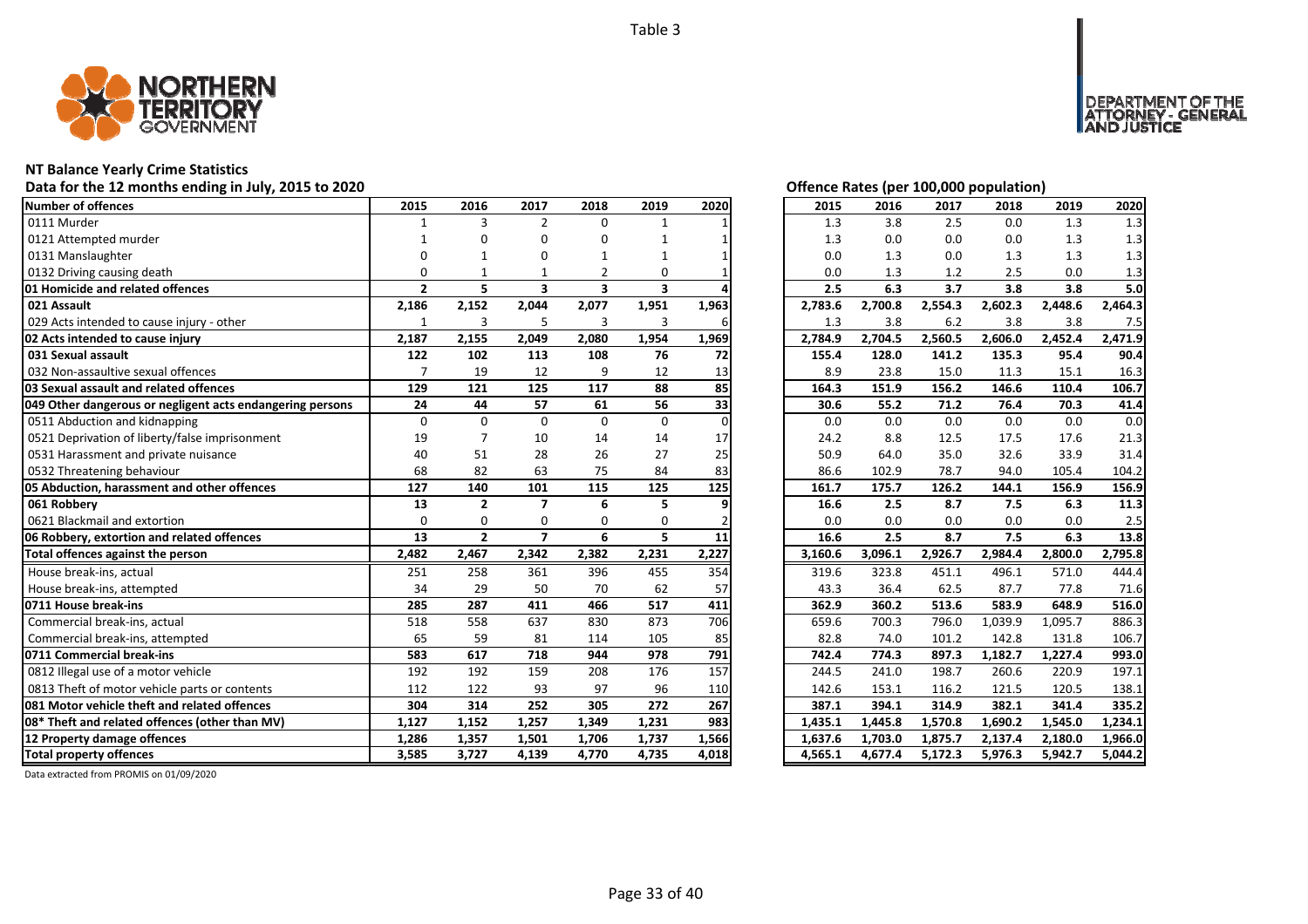

# **Northern Territory Yearly Assault Statistics**

Data for the 12 months ending in July, 2015 to 2020 *Data for the U.S. Community Community Community Community Community Community Community Community Community Community Community Community Community Community Community* 

| Domestic violence                     | Alcohol involvement                              | 2015  | 2016  | 2017  | 2018  | 2019  | 2020  | 2015    | 2016    | 2017    | 2018    | 2019    | 2020    |
|---------------------------------------|--------------------------------------------------|-------|-------|-------|-------|-------|-------|---------|---------|---------|---------|---------|---------|
| DV involved                           | Alcohol involved                                 | 2,427 | 2,293 | 2,326 | 2,691 | 2,196 | 2,356 | 999.8   | 939.4   | 944.8   | 1,090.1 | 893.8   | 962.6   |
|                                       | No alcohol involved                              | 1,206 | 1,245 | 1,221 | 1,164 | 1,149 | 1,215 | 496.8   | 510.1   | 496.0   | 471.5   | 467.6   | 496.4   |
|                                       | Not known                                        | 478   | 479   | 486   | 575   | 585   | 569   | 196.9   | 196.2   | 197.4   | 232.9   | 238.1   | 232.5   |
| <b>DV</b> involved Total              |                                                  | 4,111 | 4,017 | 4,033 | 4,430 | 3,930 | 4,140 | 1,693.5 | 1,645.7 | 1,638.2 | 1,794.6 | 1,599.5 | 1,691.4 |
| DV not involved                       | Alcohol involved                                 | 1,357 | 1,304 | 1,384 | 1,540 | 1,037 | 1,094 | 559.0   | 534.2   | 562.2   | 623.8   | 422.1   | 447.0   |
|                                       | No alcohol involved                              | 796   | 833   | 830   | 858   | 821   | 861   | 327.9   | 341.3   | 337.1   | 347.6   | 334.1   | 351.8   |
|                                       | Not known                                        | 746   | 750   | 697   | 840   | 722   | 797   | 307.3   | 307.3   | 283.1   | 340.3   | 293.9   | 325.6   |
| DV not involved Total                 |                                                  | 2,899 | 2,887 | 2,911 | 3,238 | 2,580 | 2,752 | 1,194.2 | 1,182.8 | 1,182.5 | 1,311.7 | 1,050.0 | 1,124.4 |
| <b>Total assaults</b>                 |                                                  | 7,010 | 6,904 | 6,944 | 7,668 | 6,510 | 6,892 | 2.887.7 | 2,828.5 | 2.820.7 | 3,106.2 | 2,649.5 | 2,815.8 |
| Assaults with alcohol involved        |                                                  | 3,784 | 3,597 | 3,710 | 4,231 | 3,233 | 3,450 | 1,558.8 | 1,473.6 | 1,507.0 | 1,713.9 | 1,315.8 | 1,409.5 |
| Assaults with no alcohol involved     |                                                  | 2,002 | 2,078 | 2,051 | 2,022 | 1,970 | 2,076 | 824.7   | 851.3   | 833.1   | 819.1   | 801.8   | 848.2   |
|                                       | Assaults with alcohol involvement unknown        | 1,224 | 1,229 | 1,183 | 1,415 | 1,307 | 1,366 | 504.2   | 503.5   | 480.5   | 573.2   | 531.9   | 558.1   |
|                                       | 1% of assaults associated with domestic violence | 58.6% | 58.2% | 58.1% | 57.8% | 60.4% | 60.1% |         |         |         |         |         |         |
| % of assaults associated with alcohol |                                                  | 54.0% | 52.1% | 53.4% | 55.2% | 49.7% | 50.1% |         |         |         |         |         |         |

| יטווכוונכ וזמנכט נפכו |         |         |         |                    |
|-----------------------|---------|---------|---------|--------------------|
| 2016                  | 2017    | 2018    | 2019    | 2020               |
| 939.4                 | 944.8   | 1.090.1 | 893.8   | 962.6              |
| 510.1                 | 496.0   | 471.5   | 467.6   | 496.4              |
| 196.2                 | 197.4   | 232.9   | 238.1   | 232.5              |
| 1.645.7               | 1.638.2 | 1.794.6 | 1.599.5 | 1.691.4            |
| 534.2                 | 562.2   | 623.8   | 422.1   | 447.0              |
| 341.3                 | 337.1   | 347.6   | 334.1   | 351.8              |
| 307.3                 | 283.1   | 340.3   | 293.9   | 325.6              |
| 1.182.8               | 1.182.5 | 1.311.7 | 1,050.0 | 1,124.4            |
| 2,828.5               | 2,820.7 | 3,106.2 | 2,649.5 | 2,815.8            |
| 1.473.6               | 1,507.0 | 1,713.9 | 1,315.8 | 1,409.5            |
| 851.3                 | 833.1   | 819.1   | 801.8   | 848.2              |
| 503.5                 | 480.5   | 573.2   | 531.9   | 558.1              |
|                       |         |         |         | TAA'YAA KARAIGUULI |

Data extracted from PROMIS on 01/09/2020

# **Darwin Yearly Assault Statistics**

# Data for the 12 months ending in July, 2015 to 2020<br> **Data for the 12 months ending in July, 2015 to 2020**

| Domestic violence                     | Alcohol involvement                              | 2015  | 2016  | 2017  | 2018  | 2019  | 2020  | 2015    | 2016    | 2017    | 2018    | 2019    | 2020    |
|---------------------------------------|--------------------------------------------------|-------|-------|-------|-------|-------|-------|---------|---------|---------|---------|---------|---------|
| DV involved                           | Alcohol involved                                 | 471   | 449   | 458   | 541   | 502   | 556   | 558.1   | 527.0   | 530.1   | 624.6   | 591.0   | 665.0   |
|                                       | No alcohol involved                              | 128   | 117   | 137   | 137   | 145   | 128   | 151.7   | 137.3   | 158.6   | 158.2   | 170.7   | 153.1   |
|                                       | Not known                                        | 132   | 117   | 109   | 126   | 113   | 113   | 156.4   | 137.3   | 126.2   | 145.5   | 133.0   | 135.2   |
| <b>DV</b> involved Total              |                                                  | 731   | 683   | 704   | 804   | 760   | 797   | 866.1   | 801.7   | 814.9   | 928.3   | 894.7   | 953.3   |
| DV not involved                       | Alcohol involved                                 | 627   | 554   | 535   | 584   | 443   | 483   | 742.9   | 650.2   | 619.2   | 674.3   | 521.5   | 577.7   |
|                                       | No alcohol involved                              | 224   | 215   | 232   | 239   | 229   | 220   | 265.4   | 252.4   | 268.5   | 275.9   | 269.6   | 263.1   |
|                                       | Not known                                        | 339   | 301   | 303   | 362   | 286   | 323   | 401.7   | 353.3   | 350.7   | 418.0   | 336.7   | 386.3   |
| DV not involved Total                 |                                                  | 1,190 | 1,070 | 1,070 | 1,185 | 958   | 1,026 | 1.410.0 | 1,255.9 | 1,238.5 | 1,368.2 | 1,127.8 | 1,227.2 |
| <b>Total assaults</b>                 |                                                  | 1,921 | 1,753 | 1,774 | 1,989 | 1,718 | 1,823 | 2,276.1 | 2,057.5 | 2.053.3 | 2,296.4 | 2.022.6 | 2,180.5 |
| Assaults with alcohol involved        |                                                  | 1,098 | 1,003 | 993   | 1,125 | 945   | 1,039 | 1,300.9 | 1,177.2 | 1,149.4 | 1,298.9 | 1,112.5 | 1,242.7 |
| Assaults with no alcohol involved     |                                                  | 352   | 332   | 369   | 376   | 374   | 348   | 417.1   | 389.7   | 427.1   | 434.1   | 440.3   | 416.2   |
|                                       | Assaults with alcohol involvement unknown        | 471   | 418   | 412   | 488   | 399   | 436   | 558.1   | 490.6   | 476.9   | 563.4   | 469.7   | 521.5   |
|                                       | 1% of assaults associated with domestic violence | 38.1% | 39.0% | 39.7% | 40.4% | 44.2% | 43.7% |         |         |         |         |         |         |
| % of assaults associated with alcohol |                                                  | 57.2% | 57.2% | 56.0% | 56.6% | 55.0% | 57.0% |         |         |         |         |         |         |
|                                       |                                                  |       |       |       |       |       |       |         |         |         |         |         |         |

Data extracted from PROMIS on 01/09/2020

| 2016    | 2017    | 2018    | 2019    | 2020    |
|---------|---------|---------|---------|---------|
| 527.0   | 530.1   | 624.6   | 591.0   | 665.0   |
| 137.3   | 158.6   | 158.2   | 170.7   | 153.1   |
| 137.3   | 126.2   | 145.5   | 133.0   | 135.2   |
| 801.7   | 814.9   | 928.3   | 894.7   | 953.3   |
| 650.2   | 619.2   | 674.3   | 521.5   | 577.7   |
| 252.4   | 268.5   | 275.9   | 269.6   | 263.1   |
| 353.3   | 350.7   | 418.0   | 336.7   | 386.3   |
| 1,255.9 | 1,238.5 | 1,368.2 | 1,127.8 | 1,227.2 |
| 2.057.5 | 2.053.3 | 2.296.4 | 2.022.6 | 2.180.5 |
| 1,177.2 | 1.149.4 | 1.298.9 | 1,112.5 | 1,242.7 |
| 389.7   | 427.1   | 434.1   | 440.3   | 416.2   |
| 490.6   | 476.9   | 563.4   | 469.7   | 521.5   |
|         |         |         |         |         |

# **OF THE**<br>GENERAL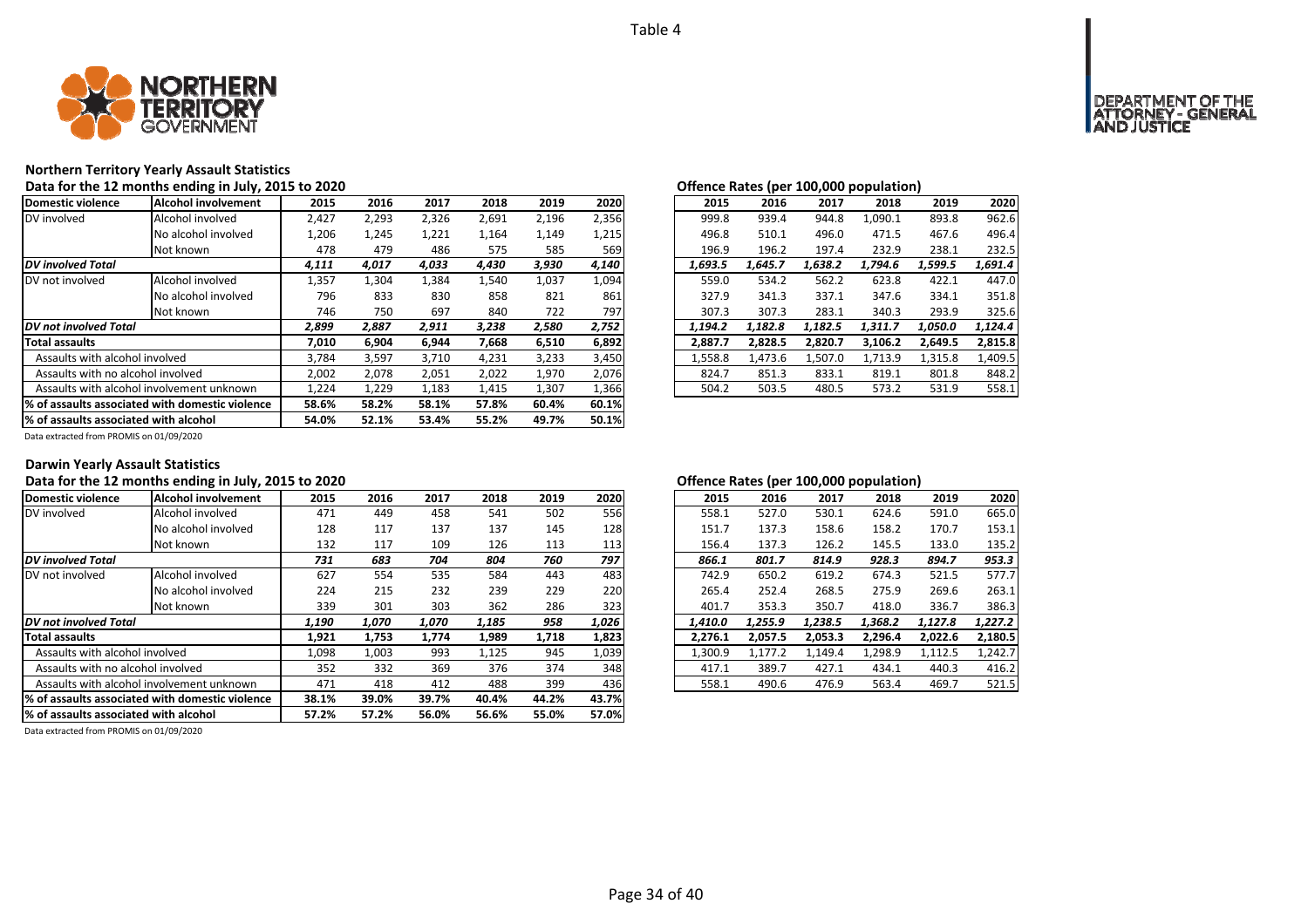

# **Palmerston Yearly Assault Statistics**

# Data for the 12 months ending in July, 2015 to 2020 *Data for the U.S. Community Community Community Community Community Community Community Community Community Community Community Community Community Community Community*

| Domestic violence                     | Alcohol involvement                              | 2015  | 2016  | 2017  | 2018  | 2019  | 2020  | 2015    | 2016    | 2017    | 2018    | 2019    | 2020    |
|---------------------------------------|--------------------------------------------------|-------|-------|-------|-------|-------|-------|---------|---------|---------|---------|---------|---------|
| DV involved                           | Alcohol involved                                 | 125   | 133   | 166   | 195   | 170   | 203   | 368.8   | 379.6   | 461.7   | 530.1   | 452.2   | 533.2   |
|                                       | No alcohol involved                              | 73    | 65    | 88    | 88    | 84    | 83    | 215.4   | 185.5   | 244.8   | 239.2   | 223.4   | 218.0   |
|                                       | Not known                                        | 37    | 40    | 39    | 62    | 43    | 44    | 109.2   | 114.2   | 108.5   | 168.5   | 114.4   | 115.6   |
| <b>DV</b> involved Total              |                                                  | 235   | 238   | 293   | 345   | 297   | 330   | 693.3   | 679.3   | 814.9   | 937.9   | 790.0   | 866.8   |
| DV not involved                       | Alcohol involved                                 | 79    | 69    | 113   | 121   | 86    | 102   | 233.1   | 196.9   | 314.3   | 328.9   | 228.8   | 267.9   |
|                                       | No alcohol involved                              | 94    | 87    | 93    | 85    | 100   | 98    | 277.3   | 248.3   | 258.7   | 231.1   | 266.0   | 257.4   |
|                                       | Not known                                        | 83    | 70    | 72    | 77    | 75    | 75    | 244.9   | 199.8   | 200.3   | 209.3   | 199.5   | 197.0   |
| DV not involved Total                 |                                                  | 256   | 226   | 278   | 283   | 261   | 275   | 755.3   | 645.0   | 773.2   | 769.3   | 694.3   | 722.3   |
| <b>Total assaults</b>                 |                                                  | 491   | 464   | 571   | 628   | 558   | 605   | 1,448.5 | 1,324.3 | 1,588.1 | 1,707.2 | 1,484.3 | 1,589.1 |
| Assaults with alcohol involved        |                                                  | 204   | 202   | 279   | 316   | 256   | 305   | 601.8   | 576.5   | 776.0   | 859.0   | 681.0   | 801.1   |
| Assaults with no alcohol involved     |                                                  | 167   | 152   | 181   | 173   | 184   | 181   | 492.7   | 433.8   | 503.4   | 470.3   | 489.5   | 475.4   |
|                                       | Assaults with alcohol involvement unknown        | 120   | 110   | 111   | 139   | 118   | 119   | 354.0   | 314.0   | 308.7   | 377.9   | 313.9   | 312.6   |
|                                       | 1% of assaults associated with domestic violence | 47.9% | 51.3% | 51.3% | 54.9% | 53.2% | 54.5% |         |         |         |         |         |         |
| % of assaults associated with alcohol |                                                  | 41.5% | 43.5% | 48.9% | 50.3% | 45.9% | 50.4% |         |         |         |         |         |         |

|                 |      |      |      |      |      |         | $\mathbf{r}$ |         |         |         |         |
|-----------------|------|------|------|------|------|---------|--------------|---------|---------|---------|---------|
| 5               | 2016 | 2017 | 2018 | 2019 | 2020 | 2015    | 2016         | 2017    | 2018    | 2019    | 2020    |
| :5              | 133  | 166  | 195  | 170  | 203  | 368.8   | 379.6        | 461.7   | 530.1   | 452.2   | 533.2   |
| '3              | 65   | 88   | 88   | 84   | 83   | 215.4   | 185.5        | 244.8   | 239.2   | 223.4   | 218.0   |
| 17              | 40   | 39   | 62   | 43   | 44   | 109.2   | 114.2        | 108.5   | 168.5   | 114.4   | 115.6   |
| 5               | 238  | 293  | 345  | 297  | 330  | 693.3   | 679.3        | 814.9   | 937.9   | 790.0   | 866.8   |
| 7g              | 69   | 113  | 121  | 86   | 102  | 233.1   | 196.9        | 314.3   | 328.9   | 228.8   | 267.9   |
| 14              | 87   | 93   | 85   | 100  | 98   | 277.3   | 248.3        | 258.7   | 231.1   | 266.0   | 257.4   |
| ١З              | 70   | 72   | 77   | 75   | 75   | 244.9   | 199.8        | 200.3   | 209.3   | 199.5   | 197.0   |
| 6               | 226  | 278  | 283  | 261  | 275  | 755.3   | 645.0        | 773.2   | 769.3   | 694.3   | 722.3   |
| $1\phantom{.0}$ | 464  | 571  | 628  | 558  | 605  | 1.448.5 | 1.324.3      | 1.588.1 | 1.707.2 | 1.484.3 | 1,589.1 |
| 14              | 202  | 279  | 316  | 256  | 305  | 601.8   | 576.5        | 776.0   | 859.0   | 681.0   | 801.1   |
|                 | 152  | 181  | 173  | 184  | 181  | 492.7   | 433.8        | 503.4   | 470.3   | 489.5   | 475.4   |
| 0؛              | 110  | 111  | 139  | 118  | 119  | 354.0   | 314.0        | 308.7   | 377.9   | 313.9   | 312.6   |
|                 |      |      |      |      |      |         |              |         |         |         |         |

Data extracted from PROMIS on 01/09/2020

# **Alice Springs Yearly Assault Statistics**

# Data for the 12 months ending in July, 2015 to 2020 *Data for the 12 months ending in July, 2015 to 2020 Offence Rates (per 100,000 population)*

| Domestic violence                     | Alcohol involvement                             | 2015  | 2016  | 2017  | 2018  | 2019  | 2020  | 2015    | 2016    | 2017    | 2018    | 2019    | 2020    |
|---------------------------------------|-------------------------------------------------|-------|-------|-------|-------|-------|-------|---------|---------|---------|---------|---------|---------|
| DV involved                           | Alcohol involved                                | 697   | 676   | 676   | 801   | 515   | 605   | 2,537.3 | 2,524.6 | 2,543.9 | 3,024.6 | 1,953.7 | 2,303.4 |
|                                       | No alcohol involved                             | 131   | 172   | 126   | 119   | 123   | 171   | 476.9   | 642.3   | 474.2   | 449.3   | 466.6   | 651.1   |
|                                       | Not known                                       | 103   | 125   | 100   | 148   | 151   | 160   | 375.0   | 466.8   | 376.3   | 558.8   | 572.8   | 609.2   |
| <b>DV</b> involved Total              |                                                 | 931   | 973   | 902   | 1,068 | 789   | 936   | 3,389.2 | 3,633.7 | 3,394.4 | 4,032.8 | 2,993.2 | 3,563.7 |
| DV not involved                       | Alcohol involved                                | 300   | 359   | 397   | 466   | 243   | 238   | 1,092.1 | 1,340.7 | 1,494.0 | 1,759.6 | 921.9   | 906.1   |
|                                       | No alcohol involved                             | 171   | 156   | 197   | 197   | 183   | 198   | 622.5   | 582.6   | 741.4   | 743.9   | 694.2   | 753.9   |
|                                       | Not known                                       | 151   | 198   | 173   | 232   | 202   | 217   | 549.7   | 739.4   | 651.0   | 876.0   | 766.3   | 826.2   |
| DV not involved Total                 |                                                 | 622   | 713   | 767   | 895   | 628   | 653   | 2.264.3 | 2.662.7 | 2.886.4 | 3,379.5 | 2,382.4 | 2,486.2 |
| <b>Total assaults</b>                 |                                                 | 1,553 | 1,686 | 1,669 | 1,963 | 1,417 | 1,589 | 5,653.4 | 6,296.4 | 6,280.8 | 7,412.3 | 5,375.6 | 6,049.9 |
| Assaults with alcohol involved        |                                                 | 997   | 1,035 | 1,073 | 1,267 | 758   | 843   | 3,629.4 | 3,865.3 | 4,037.9 | 4,784.2 | 2,875.6 | 3,209.6 |
| Assaults with no alcohol involved     |                                                 | 302   | 328   | 323   | 316   | 306   | 369   | 1,099.4 | 1,224.9 | 1,215.5 | 1,193.2 | 1,160.8 | 1,404.9 |
|                                       | Assaults with alcohol involvement unknown       | 254   | 323   | 273   | 380   | 353   | 377   | 924.6   | 1,206.3 | 1,027.4 | 1,434.9 | 1,339.2 | 1,435.4 |
|                                       | % of assaults associated with domestic violence | 59.9% | 57.7% | 54.0% | 54.4% | 55.7% | 58.9% |         |         |         |         |         |         |
| % of assaults associated with alcohol |                                                 | 64.2% | 61.4% | 64.3% | 64.5% | 53.5% | 53.1% |         |         |         |         |         |         |

| 2015    | 2016    | 2017    | 2018    | 2019    | 2020    |
|---------|---------|---------|---------|---------|---------|
| 2,537.3 | 2,524.6 | 2,543.9 | 3,024.6 | 1,953.7 | 2,303.4 |
| 476.9   | 642.3   | 474.2   | 449.3   | 466.6   | 651.1   |
| 375.0   | 466.8   | 376.3   | 558.8   | 572.8   | 609.2   |
| 3.389.2 | 3.633.7 | 3.394.4 | 4.032.8 | 2,993.2 | 3,563.7 |
| 1,092.1 | 1,340.7 | 1,494.0 | 1,759.6 | 921.9   | 906.1   |
| 622.5   | 582.6   | 741.4   | 743.9   | 694.2   | 753.9   |
| 549.7   | 739.4   | 651.0   | 876.0   | 766.3   | 826.2   |
| 2,264.3 | 2,662.7 | 2,886.4 | 3,379.5 | 2,382.4 | 2,486.2 |
| 5.653.4 | 6.296.4 | 6.280.8 | 7.412.3 | 5.375.6 | 6,049.9 |
| 3,629.4 | 3,865.3 | 4.037.9 | 4,784.2 | 2,875.6 | 3,209.6 |
| 1.099.4 | 1,224.9 | 1,215.5 | 1,193.2 | 1,160.8 | 1,404.9 |
| 924.6   | 1,206.3 | 1,027.4 | 1,434.9 | 1,339.2 | 1,435.4 |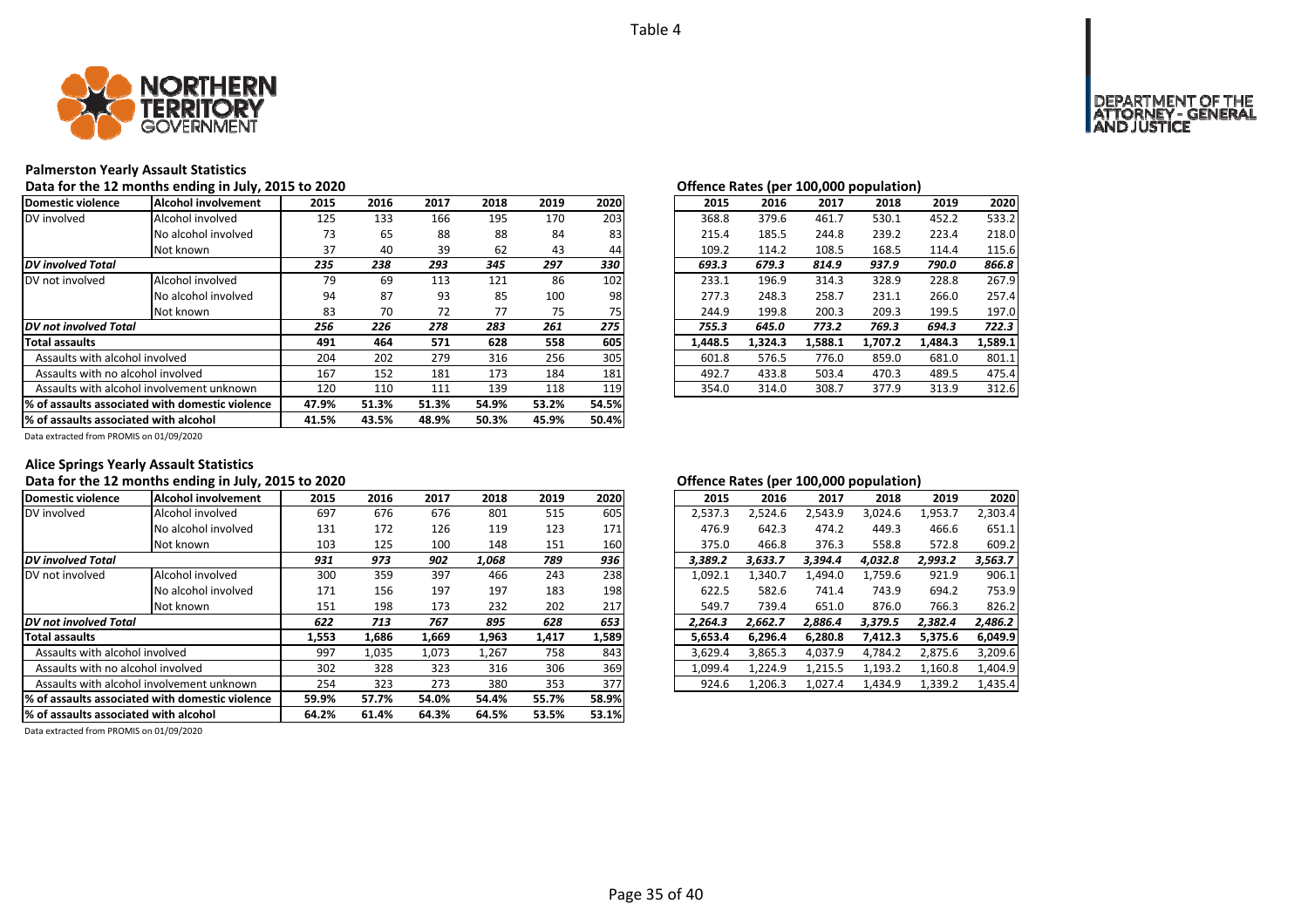

# **Katherine Yearly Assault Statistics** Data for the 12 months ending in July, 2015 to 2020 *Data for the U.S. Community Community Community Community Community Community Community Community Community Community Community Community Community Community Community*

| Domestic violence                      | Alcohol involvement                             | 2015  | 2016  | 2017  | 2018  | 2019  | 2020            | 2015    | 2016    | 2017    | 2018    | 2019    | 2020    |
|----------------------------------------|-------------------------------------------------|-------|-------|-------|-------|-------|-----------------|---------|---------|---------|---------|---------|---------|
| DV involved                            | Alcohol involved                                | 286   | 247   | 236   | 302   | 291   | 280             | 2,649.9 | 2.307.3 | 2.220.8 | 2,840.5 | 2,732.9 | 2,625.2 |
|                                        | No alcohol involved                             | 55    | 33    | 57    | 66    | 60    | 60              | 509.6   | 308.3   | 536.4   | 620.8   | 563.5   | 562.5   |
|                                        | Not known                                       | 26    | 32    | 28    | 41    | 40    | 36 <sup>1</sup> | 240.9   | 298.9   | 263.5   | 385.6   | 375.7   | 337.5   |
| <b>DV</b> involved Total               |                                                 | 367   | 312   | 321   | 409   | 391   | 376             | 3,400.4 | 2.914.5 | 3,020.6 | 3,846.9 | 3,672.1 | 3,525.2 |
| DV not involved                        | Alcohol involved                                | 97    | 70    | 91    | 112   | 70    | <b>76</b>       | 898.7   | 653.9   | 856.3   | 1.053.4 | 657.4   | 712.5   |
|                                        | No alcohol involved                             | 19    | 16    | 34    | 44    | 42    | 49              | 176.0   | 149.5   | 319.9   | 413.8   | 394.4   | 459.4   |
|                                        | Not known                                       | 30    | 39    | 41    | 47    | 27    | 38              | 278.0   | 364.3   | 385.8   | 442.1   | 253.6   | 356.3   |
| DV not involved Total                  |                                                 | 146   | 125   | 166   | 203   | 139   | 163             | 1,352.7 | 1,167.7 | 1,562.1 | 1,909.3 | 1,305.4 | 1,528.2 |
| <b>Total assaults</b>                  |                                                 | 513   | 437   | 487   | 612   | 530   | 539             | 4,753.1 | 4,082.2 | 4,582.7 | 5,756.2 | 4,977.5 | 5,053.4 |
| Assaults with alcohol involved         |                                                 | 383   | 317   | 327   | 414   | 361   | 356             | 3,548.6 | 2,961.2 | 3,077.1 | 3,893.9 | 3,390.3 | 3,337.7 |
| Assaults with no alcohol involved      |                                                 | 74    | 49    | 91    | 110   | 102   | 109             | 685.6   | 457.7   | 856.3   | 1.034.6 | 957.9   | 1,021.9 |
|                                        | Assaults with alcohol involvement unknown       | 56    | 71    | 69    | 88    | 67    | 74              | 518.9   | 663.2   | 649.3   | 827.7   | 629.2   | 693.8   |
|                                        | % of assaults associated with domestic violence | 71.5% | 71.4% | 65.9% | 66.8% | 73.8% | 69.8%           |         |         |         |         |         |         |
| l% of assaults associated with alcohol |                                                 | 74.7% | 72.5% | 67.1% | 67.6% | 68.1% | 66.0%           |         |         |         |         |         |         |

| . . |      |      |      |      |                 |         |         | Offered nates (per 100,000 population) |         |         |         |
|-----|------|------|------|------|-----------------|---------|---------|----------------------------------------|---------|---------|---------|
| 5   | 2016 | 2017 | 2018 | 2019 | 2020            | 2015    | 2016    | 2017                                   | 2018    | 2019    | 2020    |
| 36  | 247  | 236  | 302  | 291  | 280             | 2.649.9 | 2.307.3 | 2.220.8                                | 2.840.5 | 2.732.9 | 2,625.2 |
| 55  | 33   | 57   | 66   | 60   | 60              | 509.6   | 308.3   | 536.4                                  | 620.8   | 563.5   | 562.5   |
| :6  | 32   | 28   | 41   | 40   | 36 <sup>l</sup> | 240.9   | 298.9   | 263.5                                  | 385.6   | 375.7   | 337.5   |
| 7   | 312  | 321  | 409  | 391  | 376             | 3.400.4 | 2.914.5 | 3.020.6                                | 3.846.9 | 3.672.1 | 3,525.2 |
| 17  | 70   | 91   | 112  | 70   | <b>76</b>       | 898.7   | 653.9   | 856.3                                  | 1,053.4 | 657.4   | 712.5   |
| 9.  | 16   | 34   | 44   | 42   | 49              | 176.0   | 149.5   | 319.9                                  | 413.8   | 394.4   | 459.4   |
| ١Ο  | 39   | 41   | 47   | 27   | 38              | 278.0   | 364.3   | 385.8                                  | 442.1   | 253.6   | 356.3   |
| 6   | 125  | 166  | 203  | 139  | 163             | 1.352.7 | 1.167.7 | 1.562.1                                | 1.909.3 | 1.305.4 | 1.528.2 |
| 3   | 437  | 487  | 612  | 530  | 539             | 4.753.1 | 4.082.2 | 4.582.7                                | 5,756.2 | 4.977.5 | 5,053.4 |
| 33  | 317  | 327  | 414  | 361  | 356             | 3.548.6 | 2.961.2 | 3.077.1                                | 3.893.9 | 3.390.3 | 3.337.7 |
| 14  | 49   | 91   | 110  | 102  | 109             | 685.6   | 457.7   | 856.3                                  | 1,034.6 | 957.9   | 1,021.9 |
| 56  | 71   | 69   | 88   | 67   | 74              | 518.9   | 663.2   | 649.3                                  | 827.7   | 629.2   | 693.8   |
|     |      |      |      |      |                 |         |         |                                        |         |         |         |

Data extracted from PROMIS on 01/09/2020

# **Tennant Creek Yearly Assault Statistics**

# Data for the 12 months ending in July, 2015 to 2020<br> **Data for the 12 months ending in July, 2015 to 2020**

| Domestic violence                     | Alcohol involvement                             | 2015  | 2016  | 2017  | 2018  | 2019  | 2020  | 2015    | 2016    | 2017    | 2018    | 2019    | 2020    |
|---------------------------------------|-------------------------------------------------|-------|-------|-------|-------|-------|-------|---------|---------|---------|---------|---------|---------|
| DV involved                           | Alcohol involved                                | 145   | 133   | 207   | 187   | 125   | 193   | 4,259.7 | 3,989.2 | 6.267.0 | 5,730.9 | 3,868.8 | 5,960.5 |
|                                       | No alcohol involved                             | 23    | 31    | 28    | 22    | 29    | 30    | 675.7   | 929.8   | 847.7   | 674.2   | 897.6   | 926.5   |
|                                       | Not known                                       |       | 12    | 23    | 29    | 24    | 16    | 264.4   | 359.9   | 696.3   | 888.8   | 742.8   | 494.1   |
| <b>DV</b> involved Total              |                                                 | 177   | 176   | 258   | 238   | 178   | 239   | 5.199.8 | 5.278.9 | 7.811.1 | 7.293.9 | 5,509.1 | 7,381.1 |
| DV not involved                       | Alcohol involved                                | 40    | 71    | 44    | 42    | 33    | 41    | 1,175.1 | 2,129.6 | 1,332.1 | 1,287.2 | 1,021.4 | 1,266.2 |
|                                       | No alcohol involved                             |       | 18    | 13    | 17    | 31    | 18    | 205.6   | 539.9   | 393.6   | 521.0   | 959.5   | 555.9   |
|                                       | Not known                                       | 4     | 13    | b     | 11    | 20    | 17    | 117.5   | 389.9   | 181.7   | 337.1   | 619.0   | 525.0   |
| <b>DV</b> not involved Total          |                                                 | 51    | 102   | 63    | 70    | 84    | 76    | 1,498.2 | 3.059.4 | 1.907.4 | 2,145.3 | 2,599.8 | 2,347.1 |
| <b>Total assaults</b>                 |                                                 | 228   | 278   | 321   | 308   | 262   | 315   | 6,698.0 | 8,338.3 | 9,718.4 | 9,439.2 | 8.108.9 | 9,728.2 |
| Assaults with alcohol involved        |                                                 | 185   | 204   | 251   | 229   | 158   | 234   | 5,434.8 | 6,118.8 | 7,599.2 | 7,018.1 | 4,890.1 | 7,226.7 |
| Assaults with no alcohol involved     |                                                 | 30    | 49    | 41    | 39    | 60    | 48    | 881.3   | 1,469.7 | 1,241.3 | 1,195.2 | 1,857.0 | 1,482.4 |
|                                       | Assaults with alcohol involvement unknown       | 13    | 25    | 29    | 40    | 44    | 33    | 381.9   | 749.9   | 878.0   | 1,225.9 | 1,361.8 | 1,019.1 |
|                                       | % of assaults associated with domestic violence | 77.6% | 63.3% | 80.4% | 77.3% | 67.9% | 75.9% |         |         |         |         |         |         |
| % of assaults associated with alcohol |                                                 | 81.1% | 73.4% | 78.2% | 74.4% | 60.3% | 74.3% |         |         |         |         |         |         |

Data extracted from PROMIS on 01/09/2020

|     |      |      |      |      |           |         |         |         | . .     |         |         |
|-----|------|------|------|------|-----------|---------|---------|---------|---------|---------|---------|
| .5  | 2016 | 2017 | 2018 | 2019 | 2020      | 2015    | 2016    | 2017    | 2018    | 2019    | 2020    |
| ١5  | 133  | 207  | 187  | 125  | 193       | 4,259.7 | 3,989.2 | 6,267.0 | 5,730.9 | 3,868.8 | 5,960.5 |
| :3  | 31   | 28   | 22   | 29   | 30        | 675.7   | 929.8   | 847.7   | 674.2   | 897.6   | 926.5   |
| 9   | 12   | 23   | 29   | 24   | <b>16</b> | 264.4   | 359.9   | 696.3   | 888.8   | 742.8   | 494.1   |
| 7   | 176  | 258  | 238  | 178  | 239       | 5.199.8 | 5.278.9 | 7.811.1 | 7.293.9 | 5,509.1 | 7,381.1 |
| ŀ٥  | 71   | 44   | 42   | 33   | 41        | 1.175.1 | 2.129.6 | 1,332.1 | 1.287.2 | 1.021.4 | 1,266.2 |
| 7   | 18   | 13   | 17   | 31   | 18        | 205.6   | 539.9   | 393.6   | 521.0   | 959.5   | 555.9   |
| 4   | 13   | 6    | 11   | 20   | 17        | 117.5   | 389.9   | 181.7   | 337.1   | 619.0   | 525.0   |
|     | 102  | 63   | 70   | 84   | 76        | 1.498.2 | 3.059.4 | 1.907.4 | 2.145.3 | 2.599.8 | 2,347.1 |
| :8  | 278  | 321  | 308  | 262  | 315       | 6.698.0 | 8.338.3 | 9.718.4 | 9,439.2 | 8,108.9 | 9,728.2 |
| 35. | 204  | 251  | 229  | 158  | 234       | 5.434.8 | 6.118.8 | 7.599.2 | 7.018.1 | 4.890.1 | 7,226.7 |
| :0  | 49   | 41   | 39   | 60   | 48        | 881.3   | 1.469.7 | 1.241.3 | 1.195.2 | 1.857.0 | 1,482.4 |
| .3  | 25   | 29   | 40   | 44   | 33        | 381.9   | 749.9   | 878.0   | 1,225.9 | 1,361.8 | 1,019.1 |
|     |      |      |      |      |           |         |         |         |         |         |         |

# **OF THE**<br>GENERAL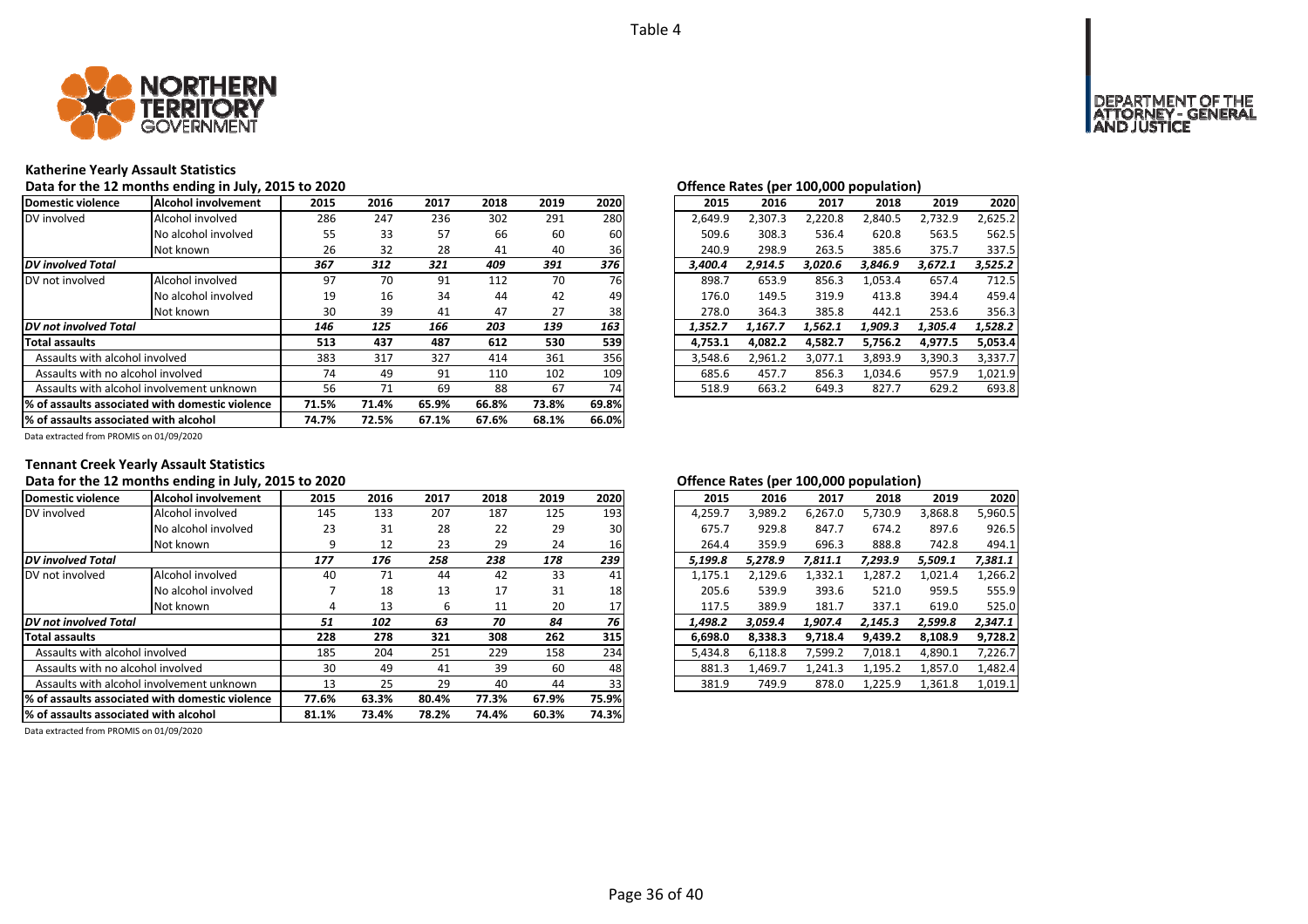

# **Nhulunbuy Yearly Assault Statistics**

# Data for the 12 months ending in July, 2015 to 2020<br> **Data for the 12 months ending in July, 2015 to 2020**

| Domestic violence                         | lAlcohol involvement                             | 2015  | 2016  | 2017  | 2018  | 2019  | 2020  | 2015    | 2016    | 2017    | 2018    | 2019    | 2020    |
|-------------------------------------------|--------------------------------------------------|-------|-------|-------|-------|-------|-------|---------|---------|---------|---------|---------|---------|
| DV involved                               | Alcohol involved                                 | 48    | 66    | 26    | 38    | 31    | 24    | 1.126.8 | 1.965.5 | 785.7   | 1,163.1 | 953.0   | 736.6   |
|                                           | No alcohol involved                              | 19    | 15    | 10    |       |       |       | 446.0   | 446.7   | 302.2   | 153.0   | 153.7   | 61.4    |
|                                           | Not known                                        | 4     | b     |       | 3     | 4     |       | 93.9    | 178.7   | 151.1   | 91.8    | 123.0   | 0.0     |
| <b>DV</b> involved Total                  |                                                  | 71    | 87    | 41    | 46    | 40    | 26    | 1.666.7 | 2.590.8 | 1.239.0 | 1.408.0 | 1.229.6 | 798.0   |
| DV not involved                           | Alcohol involved                                 | 34    | 39    | 24    | 30    | 23    | 24    | 798.1   | 1,161.4 | 725.3   | 918.3   | 707.0   | 736.6   |
|                                           | No alcohol involved                              |       |       | 8     | 6     |       |       | 140.8   | 148.9   | 241.8   | 183.7   | 215.2   | 92.1    |
|                                           | Not known                                        |       |       |       | 9     | 4     |       | 164.3   | 89.3    | 151.1   | 275.5   | 123.0   | 153.5   |
| DV not involved Total                     |                                                  | 47    | 47    | 37    | 45    | 34    | 32    | 1.103.3 | 1.399.6 | 1.118.2 | 1.377.4 | 1.045.2 | 982.2   |
| <b>Total assaults</b>                     |                                                  | 118   | 134   | 78    | 91    | 74    | 58    | 2.770.0 | 3.990.5 | 2.357.2 | 2,785.4 | 2.274.8 | 1,780.2 |
| Assaults with alcohol involved            |                                                  | 82    | 105   | 50    | 68    | 54    | 48    | 1,924.9 | 3,126.9 | 1,511.0 | 2,081.4 | 1,660.0 | 1,473.3 |
| Assaults with no alcohol involved         |                                                  | 25    | 20    | 18    | 11    | 12    |       | 586.9   | 595.6   | 544.0   | 336.7   | 368.9   | 153.5   |
| Assaults with alcohol involvement unknown |                                                  | 11    | q     | 10    | 12    | 8     |       | 258.2   | 268.0   | 302.2   | 367.3   | 245.9   | 153.5   |
|                                           | 1% of assaults associated with domestic violence | 60.2% | 64.9% | 52.6% | 50.5% | 54.1% | 44.8% |         |         |         |         |         |         |
| % of assaults associated with alcohol     | 69.5%                                            | 78.4% | 64.1% | 74.7% | 73.0% | 82.8% |       |         |         |         |         |         |         |

| . . |      |      |      |      |      |         |         | Onenee hates (per 100,000 population) |         |         |         |
|-----|------|------|------|------|------|---------|---------|---------------------------------------|---------|---------|---------|
| 5   | 2016 | 2017 | 2018 | 2019 | 2020 | 2015    | 2016    | 2017                                  | 2018    | 2019    | 2020    |
| ١8  | 66   | 26   | 38   | 31   | 24   | 1,126.8 | 1,965.5 | 785.7                                 | 1,163.1 | 953.0   | 736.6   |
| 9.  | 15   | 10   | 5    | 5    |      | 446.0   | 446.7   | 302.2                                 | 153.0   | 153.7   | 61.4    |
| 4   | 6    | 5    | 3    | 4    |      | 93.9    | 178.7   | 151.1                                 | 91.8    | 123.0   | 0.0     |
|     | 87   | 41   | 46   | 40   | 26   | 1.666.7 | 2.590.8 | 1.239.0                               | 1.408.0 | 1.229.6 | 798.0   |
| 14  | 39   | 24   | 30   | 23   | 24   | 798.1   | 1,161.4 | 725.3                                 | 918.3   | 707.0   | 736.6   |
| 6   | 5    | 8    | 6    |      | 3    | 140.8   | 148.9   | 241.8                                 | 183.7   | 215.2   | 92.1    |
| 7   | 3    | 5    | 9    | 4    |      | 164.3   | 89.3    | 151.1                                 | 275.5   | 123.0   | 153.5   |
|     | 47   | 37   | 45   | 34   | 32   | 1.103.3 | 1.399.6 | 1.118.2                               | 1,377.4 | 1.045.2 | 982.2   |
| 8   | 134  | 78   | 91   | 74   | 58   | 2.770.0 | 3,990.5 | 2,357.2                               | 2.785.4 | 2,274.8 | 1,780.2 |
| :2  | 105  | 50   | 68   | 54   | 48   | 1.924.9 | 3.126.9 | 1,511.0                               | 2.081.4 | 1,660.0 | 1.473.3 |
| :5  | 20   | 18   | 11   | 12   |      | 586.9   | 595.6   | 544.0                                 | 336.7   | 368.9   | 153.5   |
|     | 9    | 10   | 12   | 8    |      | 258.2   | 268.0   | 302.2                                 | 367.3   | 245.9   | 153.5   |
|     |      |      |      |      |      |         |         |                                       |         |         |         |

Data extracted from PROMIS on 01/09/2020

# **NT Balance Yearly Assault Statistics**

# Data for the 12 months ending in July, 2015 to 2020<br> **Data for the 12 months ending in July, 2015 to 2020**

| Domestic violence                               | Alcohol involvement                       | 2015  | 2016  | 2017  | 2018  | 2019  | 2020  | 2015    | 2016    | 2017    | 2018    | 2019    | 2020    |
|-------------------------------------------------|-------------------------------------------|-------|-------|-------|-------|-------|-------|---------|---------|---------|---------|---------|---------|
| DV involved                                     | Alcohol involved                          | 655   | 589   | 557   | 627   | 562   | 495   | 834.1   | 739.2   | 696.1   | 785.6   | 705.3   | 621.4   |
|                                                 | No alcohol involved                       | 777   | 812   | 775   | 727   | 703   | 741   | 989.4   | 1.019.1 | 968.5   | 910.9   | 882.3   | 930.3   |
|                                                 | Not known                                 | 167   | 147   | 182   | 166   | 210   | 200   | 212.7   | 184.5   | 227.4   | 208.0   | 263.6   | 251.1   |
| DV involved Total                               |                                           | 1,599 | 1,548 | 1.514 | 1,520 | 1,475 | 1,436 | 2.036.2 | 1.942.7 | 1,892.0 | 1.904.4 | 1,851.2 | 1,802.8 |
| DV not involved                                 | Alcohol involved                          | 180   | 142   | 180   | 185   | 139   | 130   | 229.2   | 178.2   | 224.9   | 231.8   | 174.5   | 163.2   |
|                                                 | No alcohol involved                       | 275   | 336   | 253   | 270   | 229   | 275   | 350.2   | 421.7   | 316.2   | 338.3   | 287.4   | 345.2   |
|                                                 | Not known                                 | 132   | 126   | 97    | 102   | 108   | 122   | 168.1   | 158.1   | 121.2   | 127.8   | 135.5   | 153.2   |
| DV not involved Total                           |                                           | 587   | 604   | 530   | 557   | 476   | 527   | 747.5   | 758.0   | 662.3   | 697.9   | 597.4   | 661.6   |
| <b>Total assaults</b>                           |                                           | 2,186 | 2.152 | 2.044 | 2.077 | 1,951 | 1,963 | 2.783.6 | 2.700.8 | 2.554.3 | 2.602.3 | 2.448.6 | 2.464.3 |
| Assaults with alcohol involved                  |                                           | 835   | 731   | 737   | 812   | 701   | 625   | 1,063.3 | 917.4   | 921.0   | 1,017.4 | 879.8   | 784.6   |
| Assaults with no alcohol involved               |                                           | 1,052 | 1,148 | 1,028 | 997   | 932   | 1,016 | 1,339.6 | 1.440.7 | 1,284.6 | 1,249.1 | 1,169.7 | 1,275.5 |
|                                                 | Assaults with alcohol involvement unknown | 299   | 273   | 279   | 268   | 318   | 322   | 380.7   | 342.6   | 348.7   | 335.8   | 399.1   | 404.2   |
| % of assaults associated with domestic violence | 73.1%                                     | 71.9% | 74.1% | 73.2% | 75.6% | 73.2% |       |         |         |         |         |         |         |
| % of assaults associated with alcohol           | 38.2%                                     | 34.0% | 36.1% | 39.1% | 35.9% | 31.8% |       |         |         |         |         |         |         |

| 5           | 2016  | 2017  | 2018  | 2019  | 2020  | 2015    | 2016    | 2017    | 2018    | 2019    | 2020    |
|-------------|-------|-------|-------|-------|-------|---------|---------|---------|---------|---------|---------|
| $5^{\circ}$ | 589   | 557   | 627   | 562   | 495   | 834.1   | 739.2   | 696.1   | 785.6   | 705.3   | 621.4   |
| 7           | 812   | 775   | 727   | 703   | 741   | 989.4   | 1.019.1 | 968.5   | 910.9   | 882.3   | 930.3   |
| 57          | 147   | 182   | 166   | 210   | 200   | 212.7   | 184.5   | 227.4   | 208.0   | 263.6   | 251.1   |
| 9           | 1,548 | 1,514 | 1,520 | 1,475 | 1,436 | 2.036.2 | 1.942.7 | 1.892.0 | 1.904.4 | 1,851.2 | 1,802.8 |
| 80          | 142   | 180   | 185   | 139   | 130   | 229.2   | 178.2   | 224.9   | 231.8   | 174.5   | 163.2   |
| '5          | 336   | 253   | 270   | 229   | 275   | 350.2   | 421.7   | 316.2   | 338.3   | 287.4   | 345.2   |
| 2١          | 126   | 97    | 102   | 108   | 122   | 168.1   | 158.1   | 121.2   | 127.8   | 135.5   | 153.2   |
| 7           | 604   | 530   | 557   | 476   | 527   | 747.5   | 758.0   | 662.3   | 697.9   | 597.4   | 661.6   |
| 6           | 2,152 | 2.044 | 2,077 | 1,951 | 1,963 | 2.783.6 | 2,700.8 | 2,554.3 | 2,602.3 | 2.448.6 | 2,464.3 |
| 15          | 731   | 737   | 812   | 701   | 625   | 1.063.3 | 917.4   | 921.0   | 1.017.4 | 879.8   | 784.6   |
| 2١          | 1.148 | 1.028 | 997   | 932   | 1,016 | 1.339.6 | 1.440.7 | 1.284.6 | 1.249.1 | 1.169.7 | 1,275.5 |
| 9           | 273   | 279   | 268   | 318   | 322   | 380.7   | 342.6   | 348.7   | 335.8   | 399.1   | 404.2   |
|             |       |       |       |       |       |         |         |         |         |         |         |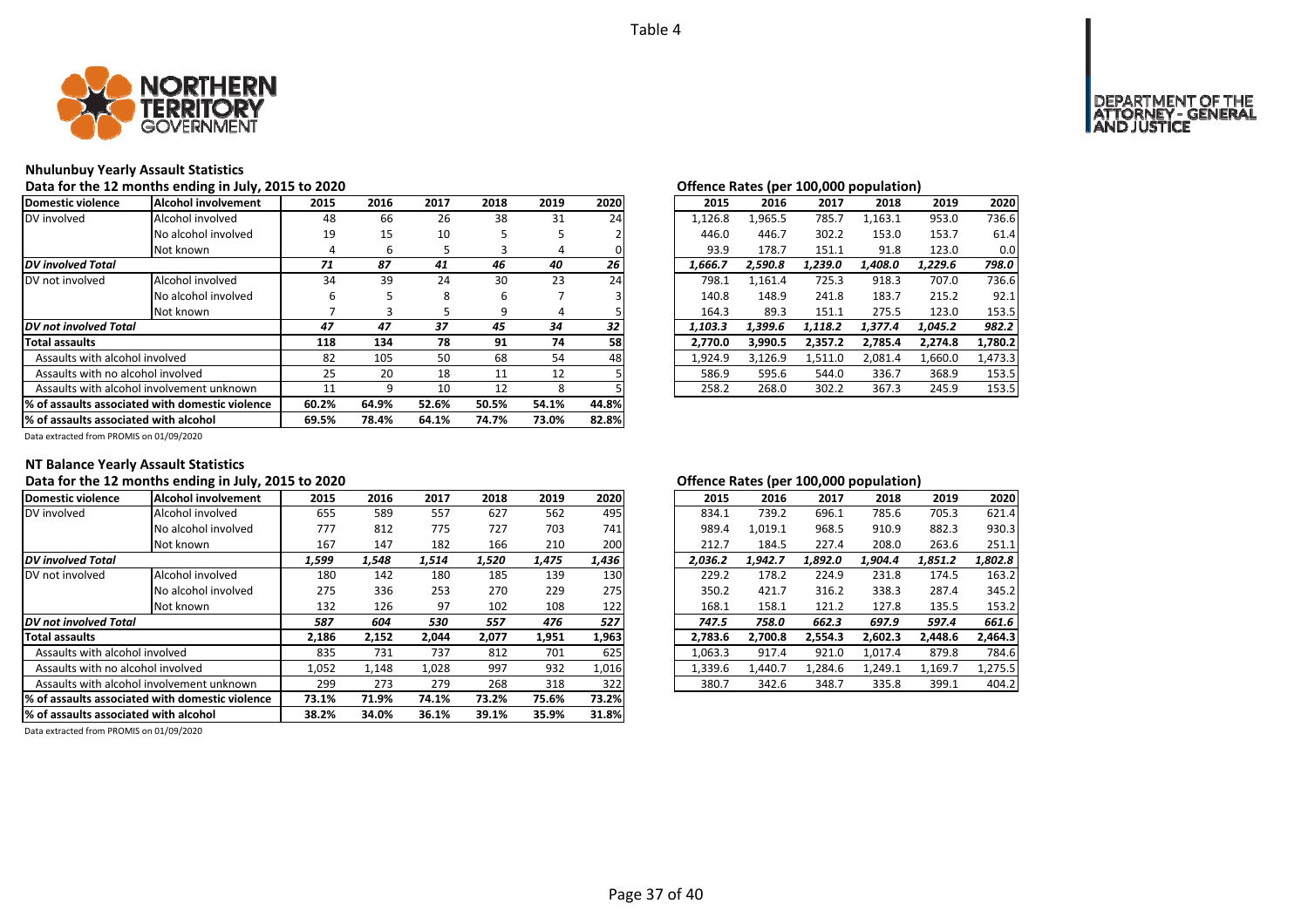Glossary



**Northern Territory Crime Statistics Data through July 2020**

| Assault                                            | The direct (and immediate/confrontational) infliction of force, injury or violence upon a person or the threat of such force,<br>injury or violence where there is an apprehension that the threat could be enacted, excluding offences of a sexual nature.                                                                                |
|----------------------------------------------------|--------------------------------------------------------------------------------------------------------------------------------------------------------------------------------------------------------------------------------------------------------------------------------------------------------------------------------------------|
| Actual Break-in                                    | Gaining unlawful entry, either forced or unforced, to a dwelling or other premises.                                                                                                                                                                                                                                                        |
| Attempted Break-in                                 | Attempting but failing to gain unlawful entry to a dwelling or other premises.                                                                                                                                                                                                                                                             |
| <b>Attempted Murder</b>                            | Attempted, unlawful intentional killing of another person, where death did not actually result.                                                                                                                                                                                                                                            |
| Break-in                                           | Unlawful entry with intent of dwellings and other premises (excludes trespassing). Includes actual and attempted break-<br>lins.                                                                                                                                                                                                           |
| Commercial Break-in                                | A break-in at a property that is not a residential dwelling. Includes commercial and other non-residential premises.                                                                                                                                                                                                                       |
| Domestic Violence                                  | Domestic violence includes any of the following conduct committed by a person against someone with whom the person<br>is in a domestic relationship: conduct causing harm (such as sexual or other assault), damaging property, intimidation or<br>stalking, economic abuse or attempting or threatening to commit these types of actions. |
| <b>Driving Causing Death</b>                       | In the Northern Territory, this offence group is used for hit and run offences resulting in death. Other traffic-related<br>deaths are categorised as dangerous or negligent acts endangering persons.                                                                                                                                     |
| <b>Homicide and Related</b><br><b>Offences</b>     | The actual or attempted unlawful killing of a person, including murder, manslaughter, attempted murder and driving<br>causing death.                                                                                                                                                                                                       |
| House Break-in                                     | A break-in at a property that is a residential dwelling.                                                                                                                                                                                                                                                                                   |
| Illegal Use of Motor Vehicle                       | The taking of a vehicle illegally and without permission, with the intent of temporarily depriving the owner or possessor of<br>lits use.                                                                                                                                                                                                  |
| Manslaughter                                       | Unlawful killing of another person without the intent to kill or with impaired capacity of one's mind.                                                                                                                                                                                                                                     |
| Motor Vehicle Theft and<br><b>Related Offences</b> | Includes illegal use of motor vehicle, theft of a motor vehicle and theft of motor vehicle parts or contents.                                                                                                                                                                                                                              |
| Murder                                             | Unlawful intentional killing of another person.                                                                                                                                                                                                                                                                                            |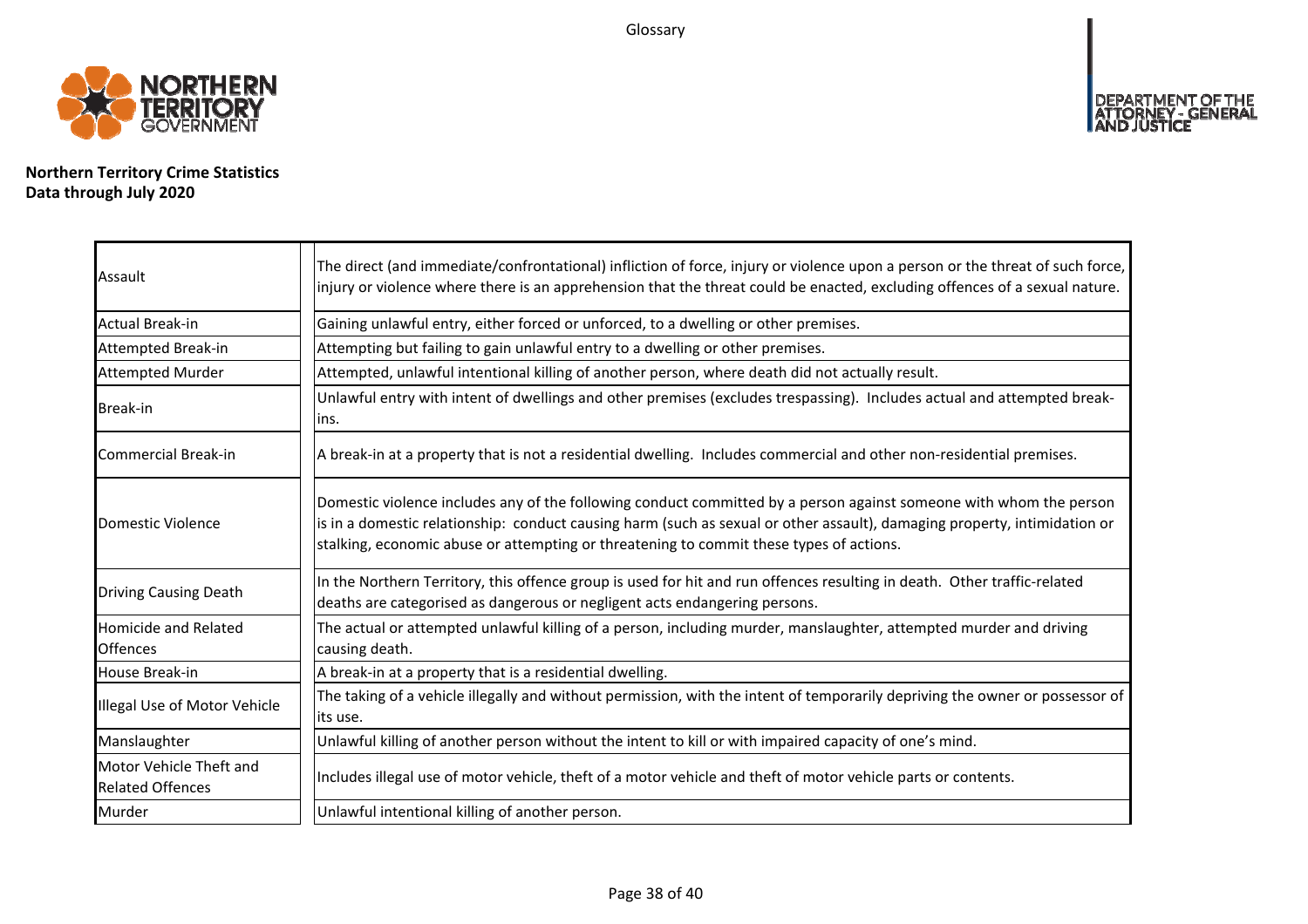Glossary



# **Northern Territory Crime Statistics Data through July 2020**

| Non-Assaultive Sexual<br><b>Offences</b>    | Offences of a sexual nature that do not involve physical contact or intended contact, and where the victim does not give<br>consent, gives consent as a result of intimidation or deception, or consent is proscribed. Includes child pornography,<br>voyeurism and wilful exposure. |
|---------------------------------------------|--------------------------------------------------------------------------------------------------------------------------------------------------------------------------------------------------------------------------------------------------------------------------------------|
| Northern Territory Balance                  | The Northern Territory Balance is the area of the Northern Territory that lies outside of the six urban centres of Darwin,<br>Palmerston, Alice Springs, Katherine, Tennant Creek and Nhulunbuy.                                                                                     |
| Offence                                     | An action that contravenes an act of law in force in the Northern Territory or the Commonwealth.                                                                                                                                                                                     |
| Theft and Related Offences                  | A broad category involving the unlawful taking or obtaining of money, goods or services without the use of force, or the<br>receipt or handling of stolen money or goods. Includes offences such as stealing and shoplifting.                                                        |
| <b>Property Damage</b>                      | The unlawful destruction, damage, or defacement of property, including vandalism, graffiti and interfering with a motor<br>vehicle causing damage.                                                                                                                                   |
| Robbery                                     | A broad category involving theft of property with the use or threat of immediate force.                                                                                                                                                                                              |
| Sexual Assault                              | Physical contact or intended contact of a sexual nature where the victim does not give consent, gives consent as a result of<br>intimidation or deception, or consent is proscribed. Includes rape (actual, intended and attempted) and incest.                                      |
| Theft of Motor Vehicle Parts<br>or Contents | The taking of parts or contents from a motor vehicle illegally and without permission.                                                                                                                                                                                               |

Definitions are based on the Australian and New Zealand Standard Offence Classification system of 2011, published by the Australian Bureau of Statistics.